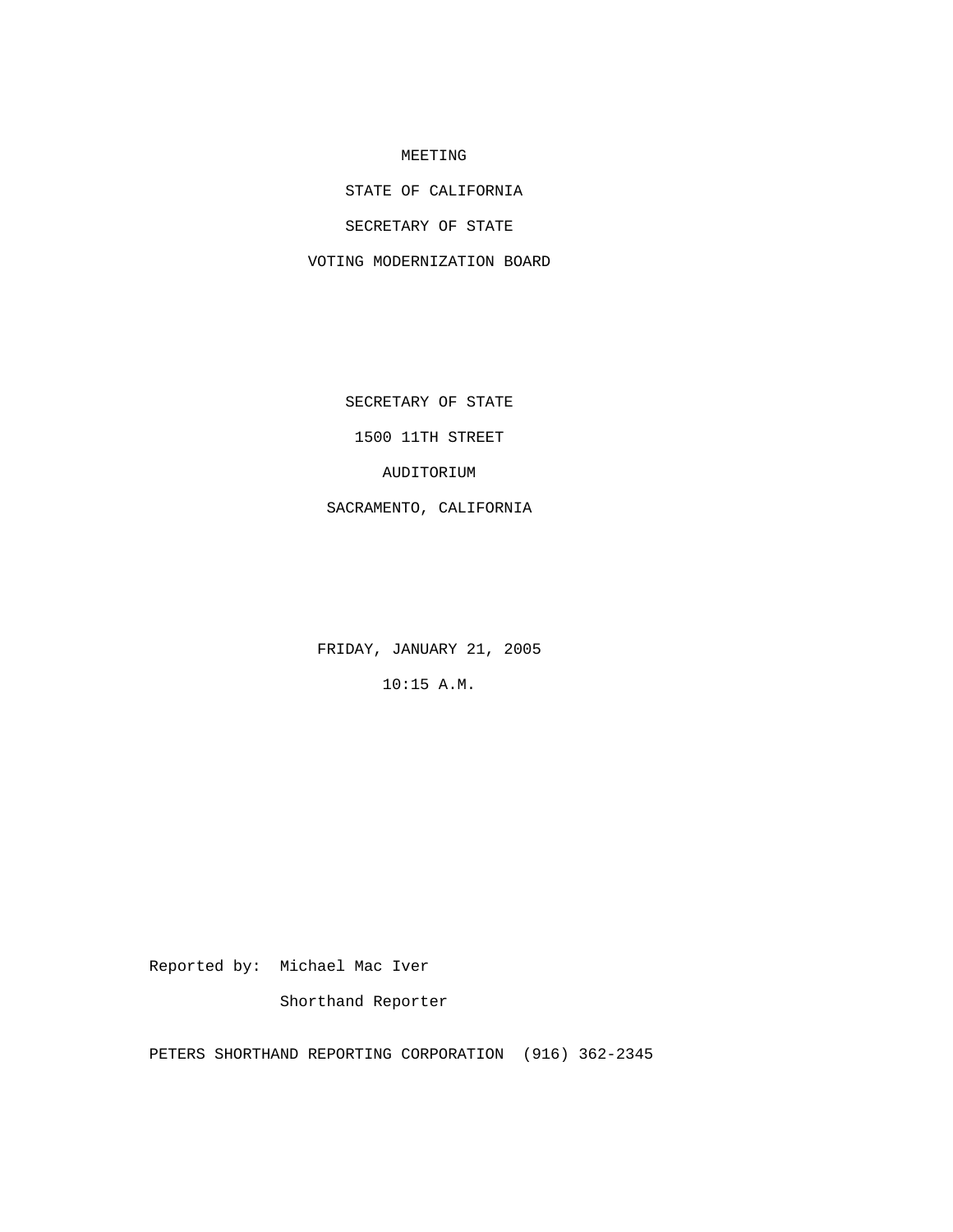## APPEARANCES

PANEL MEMBERS

- Mr. John Perez, Chairperson
- Mr. Stephen Kaufman
- Mr. Tal Finney

STAFF

- Ms. Debbie Parsons
- Ms. Jana Lean
- Mr. Michael Wagaman
- Mr. Steve Stuart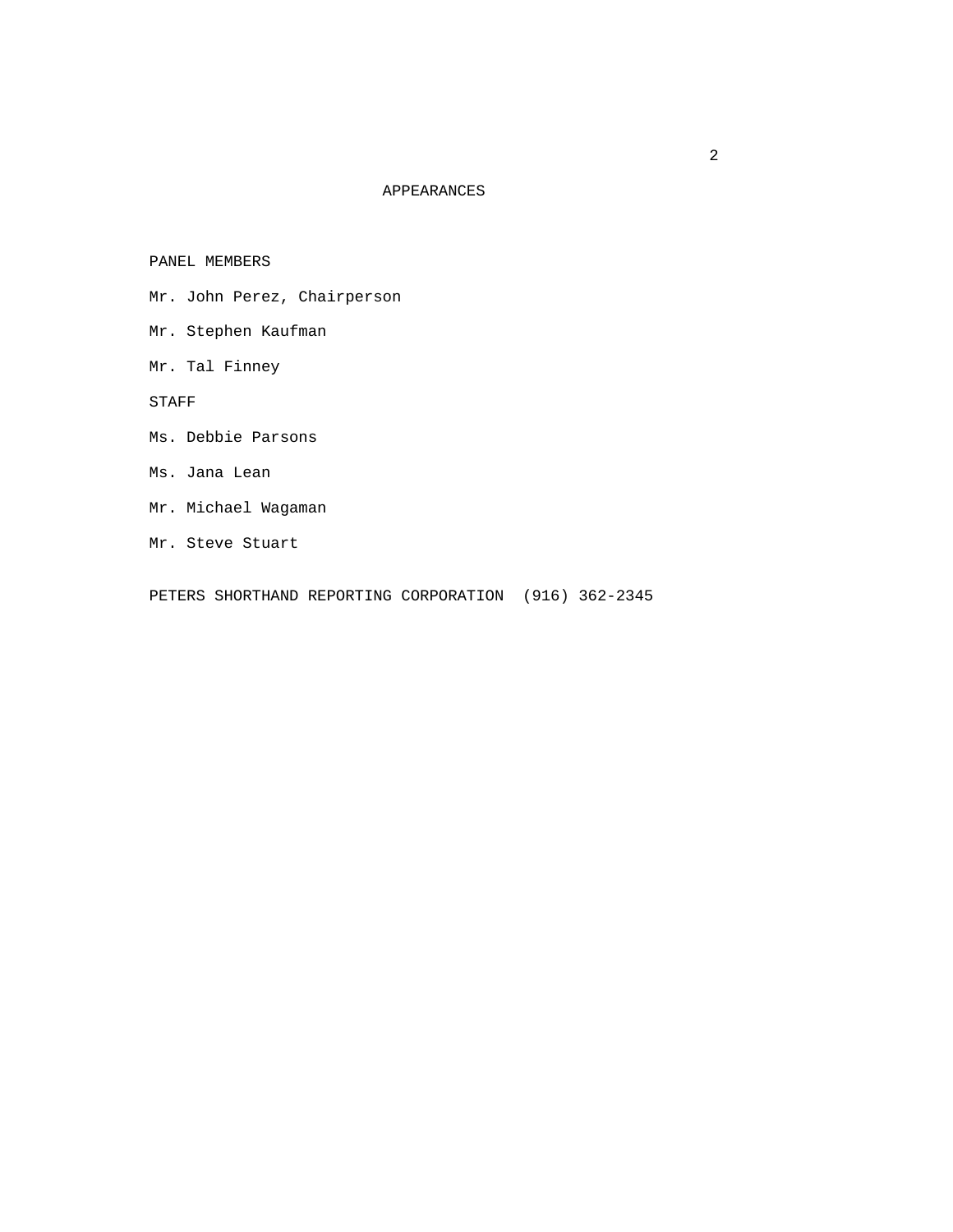## INDEX

|    |                                                     |                                                                                                                 | Page |
|----|-----------------------------------------------------|-----------------------------------------------------------------------------------------------------------------|------|
| 1. |                                                     | Call to Order                                                                                                   | 4    |
| 2. |                                                     | Roll Call and Declaration<br>of Quorum                                                                          | 4    |
| 3. |                                                     | Public Comment                                                                                                  | 4    |
| 4. | Adoption of 7/22/04 and 10/21/04<br>meeting minutes |                                                                                                                 |      |
| 5. | Staff Report on Related Issues                      |                                                                                                                 |      |
|    | (A)                                                 | Adopt 2005 Proposed VMB Meeting<br>Schedule                                                                     | 6    |
|    | (B)                                                 | Update on the status of certification<br>of DREs with AVVPAT component<br>and other accessible voting equipment | 8    |
|    |                                                     | (C) Review VMB Policy on the \$3,000 cap<br>for state contribution for DRE<br>voting machines                   | 16   |
| б. |                                                     | Project Documentation Submittal<br>Deadline                                                                     |      |
|    | (A)                                                 | Consider possible changes to the<br>July 1, 2005, deadline                                                      | 29   |
|    | (B)                                                 | Consider policy to request from<br>Counties who have not begun<br>modernization                                 | 94   |
|    |                                                     | (C) Additional Funding Rounds                                                                                   | 94   |
| 7. |                                                     | Other Business                                                                                                  |      |
|    | (A)                                                 | Update on the Status of the<br>Voting Modernization Fund Pool Money<br>Investment Board Loan                    | 95   |
|    | (B)                                                 | Update on the VMB Conflict of<br>Interest Code                                                                  | 97   |
| 8. |                                                     | Adjournment                                                                                                     | 98   |
|    |                                                     | Reporter's Certificate                                                                                          | 99   |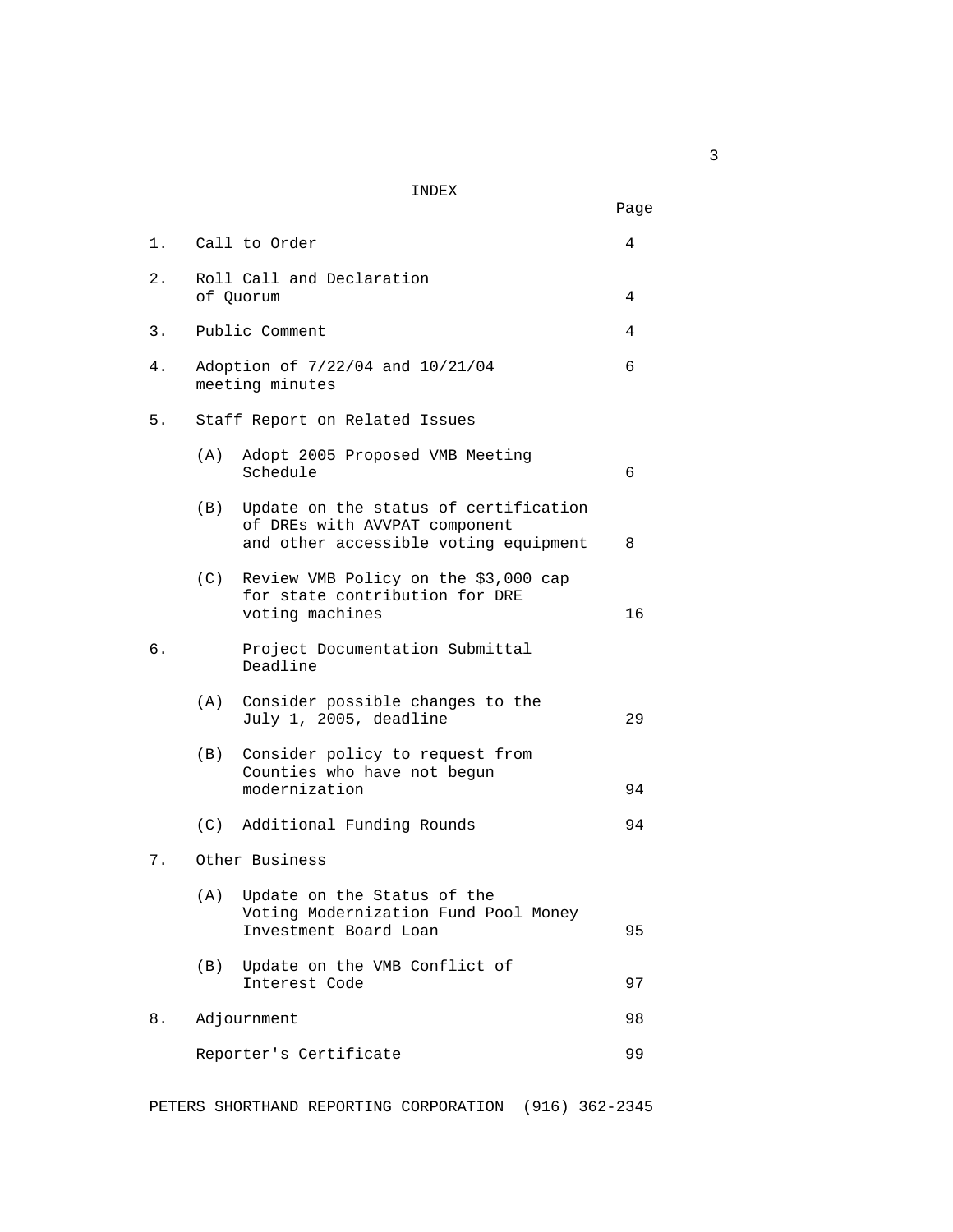| 1  | PROCEEDINGS                                                 |
|----|-------------------------------------------------------------|
| 2  | CHAIRMAN PEREZ: Good morning everybody. Welcome             |
| 3  | to the January meeting of the Voting Modernization Board. I |
| 4  | want to call this meeting to order.                         |
| 5  | Debbie, if you'd please call the roll.                      |
| 6  | MS. PARSONS: John Perez.                                    |
| 7  | CHAIRMAN PEREZ:<br>Here.                                    |
| 8  | MS. PARSONS: Stephen Kaufman.                               |
| 9  | BOARD MEMBER KAUFMAN:<br>Here.                              |
| 10 | MS. PARSONS: Tal Finney.                                    |
| 11 | BOARD MEMBER FINNEY: Present.                               |
| 12 | MS. PARSONS: Carl Guardino and Michael Bustamante           |
| 13 | are absent today.                                           |
| 14 | CHAIRMAN PEREZ: Okay, very good. We have a                  |
| 15 | quorum.                                                     |
| 16 | The next item before us is public comment for               |
| 17 | issues not on our agenda. I have not received any cards.    |
| 18 | Are there any other cards labeled for public comment on     |
| 19 | items not on the agenda.                                    |
| 20 | MS. LEAN:<br>No.                                            |
| 21 | CHAIRMAN PEREZ: Okay, very good.                            |
| 22 | Item 4, Adoption of the July 22nd and October 21st          |
| 23 | meeting minutes.                                            |
| 24 | Have we all had a chance to review, the minutes             |
| 25 | not the transcript?                                         |
|    | PETERS SHORTHAND REPORTING CORPORATION (916) 362-2345       |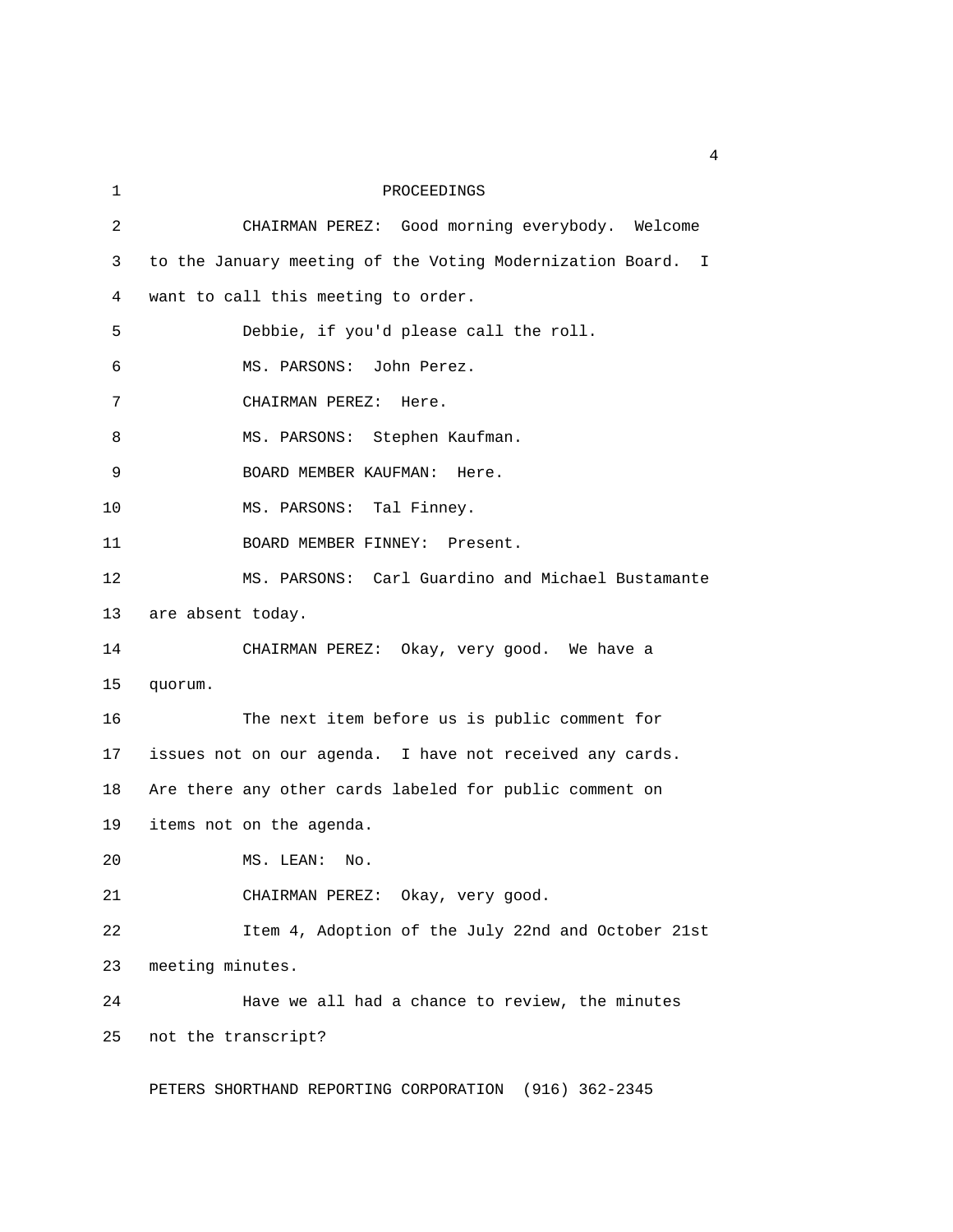1 BOARD MEMBER KAUFMAN: There are no minutes. You 2 mean the little summary?

3 CHAIRMAN PEREZ: Uh-huh.

 4 BOARD MEMBER KAUFMAN: Are we calling those the 5 minutes now?

 6 MS. LEAN: Let me give you a little background on 7 that. At the October 21st, 2004, meeting, the Chair asked 8 that we put the July transcript in some sort of a meeting 9 minute form because it was over 80 pages long. Now, what we 10 normally do is do an action memo to the counties so they 11 know what happened at the Voting Modernization Board 12 meeting. We kind of made a little assumption that we could 13 use that action memo in conjunction with making actual 14 meeting minutes and kind of combining the two. So that's 15 what we're going to do from now on, if that is okay with the 16 Board. We'll go ahead and do the action memo and combine it 17 with meeting minutes, so that people do not necessarily have 18 to read through the whole 80 page essentially transcript.

19 BOARD MEMBER KAUFMAN: As one who read through the 20 80-page transcript, I'm all in favor of the shorter version.

21 CHAIRMAN PEREZ: Mr. Finney, did you also read 22 through the 80 pages?

23 BOARD MEMBER FINNEY: As a matter of fact, I did. 24 CHAIRMAN PEREZ: So it will surprise everybody to 25 know all three of us read the 80-page transcript.

PETERS SHORTHAND REPORTING CORPORATION (916) 362-2345

 $\sim$  5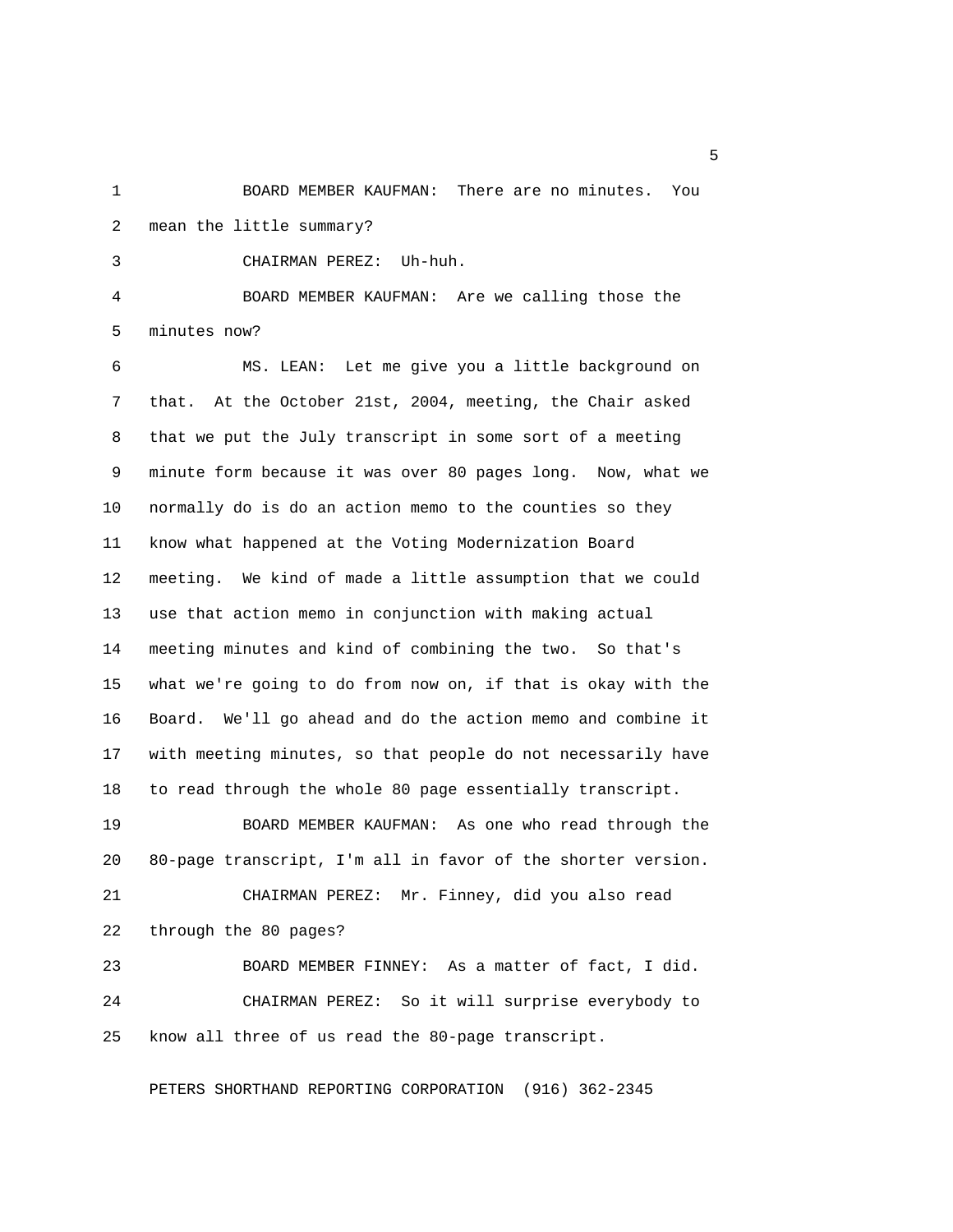1 BOARD MEMBER FINNEY: I like a couple of my quotes 2 in here. 3 CHAIRMAN PEREZ: Is there a motion to accept. 4 BOARD MEMBER KAUFMAN: I'll move. 5 BOARD MEMBER FINNEY: Second. 6 CHAIRMAN PEREZ: All in favor? 7 (Ayes.) 8 CHAIRMAN PEREZ: Opposed, none. 9 Very good. 10 Item 5, Staff Report on Related Issues. 11 BOARD MEMBER KAUFMAN: We had minutes from another 12 meeting too. 13 CHAIRMAN PEREZ: I asked for a motion on both. 14 BOARD MEMBER KAUFMAN: Oh, okay. Well, then I 15 move for both. Never mind. 16 CHAIRMAN PEREZ: Okay. Next, Item 5, Staff 17 Report. And 5A is a discussion of the 2005 Proposed VMB 18 Meeting Schedule. 19 MS. LEAN: In your packets, and they have been 20 distributed to you before the meeting, are the proposed 21 meeting dates for 2005. As it turns out, the Voting Systems 22 Panel or Procedures Panel, I don't know the exact name for 23 that, had taken our original dates. We normally would meet 24 on the third Thursday at 10:00 a.m., but they have taken 25 that time and date. So we're trying to make it easier on

PETERS SHORTHAND REPORTING CORPORATION (916) 362-2345

 $\sim$  6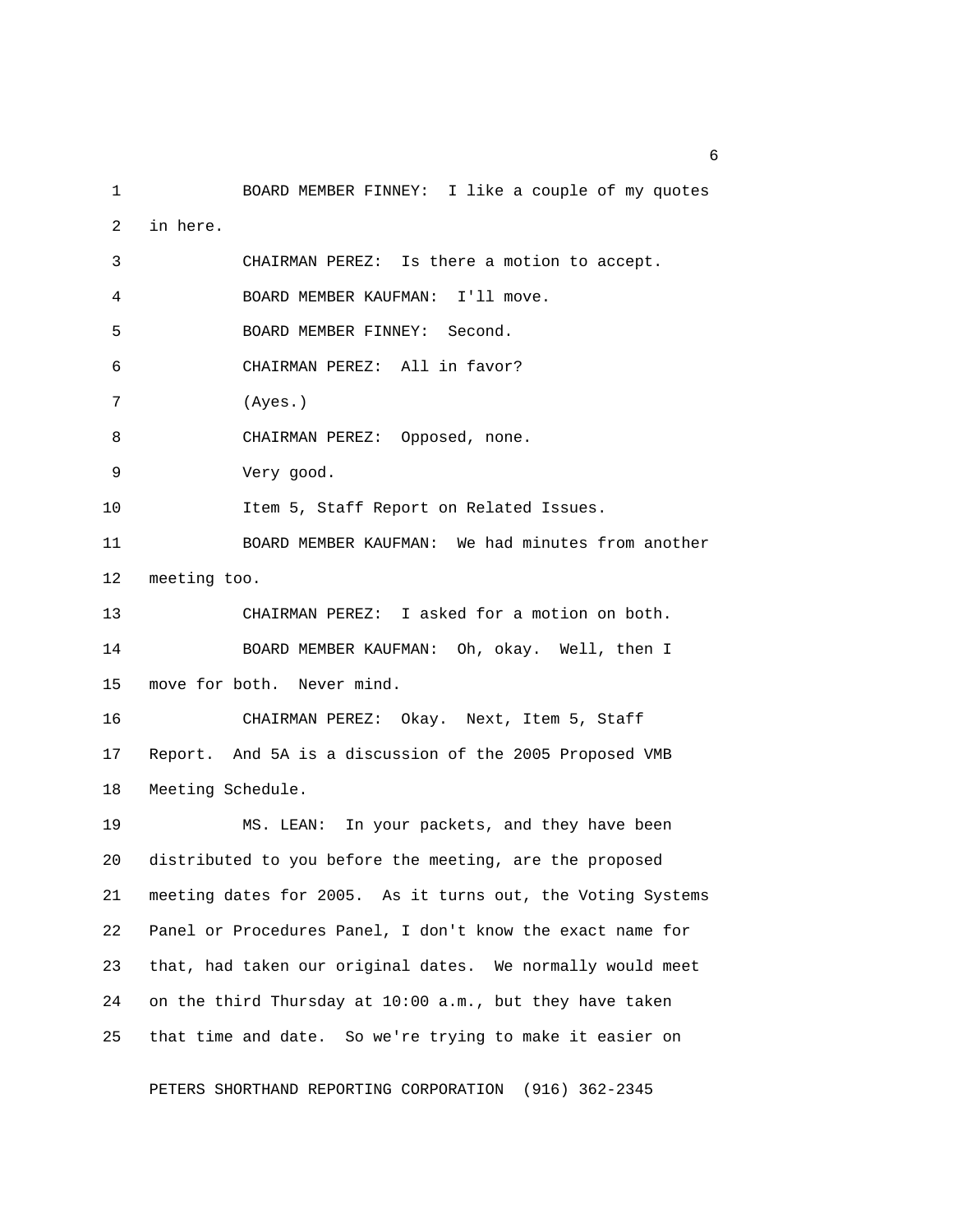1 the counties and ask if we can combine those two days, so 2 the VMB meeting would now be at 2:00 p.m. on those same 3 days. And I know that you have had a chance to look at it, 4 I don't know if that conflicts with any of your schedules. 5 We could change it, it's all subject to change.

 6 If the VSPP meeting runs long, we could move this 7 meeting to another room, potentially the multi-purpose room. 8 Yesterday's VSPP meeting ran all the way to like 3:30. So I 9 don't know if that's going to be a continual problem, but it 10 was presented to me that that wouldn't normally happen, 11 that's why we decided to schedule them at 2:00 p.m. But I'd 12 like for you guys to think about it and discuss it and make 13 a motion.

14 CHAIRMAN PEREZ: I have just one basic question 15 first. If we notice the meeting to go on in this room at 16 2:00 p.m. and VSPP runs late and we move to another room in 17 the same building, do we have any problems with the public 18 notice requirements.

19 MR. STUART: Yeah, I would say that we probably 20 would.

21 MS. LEAN: We have the board that notices where 22 the meeting is, we could direct them to a different meeting 23 room and put it out in front of this --

24 CHAIRMAN PEREZ: But I'm not sure that that gets 25 us around.

PETERS SHORTHAND REPORTING CORPORATION (916) 362-2345

<u>2</u> The contract of the contract of the contract of the contract of the contract of the contract of the contract of the contract of the contract of the contract of the contract of the contract of the contract of the contra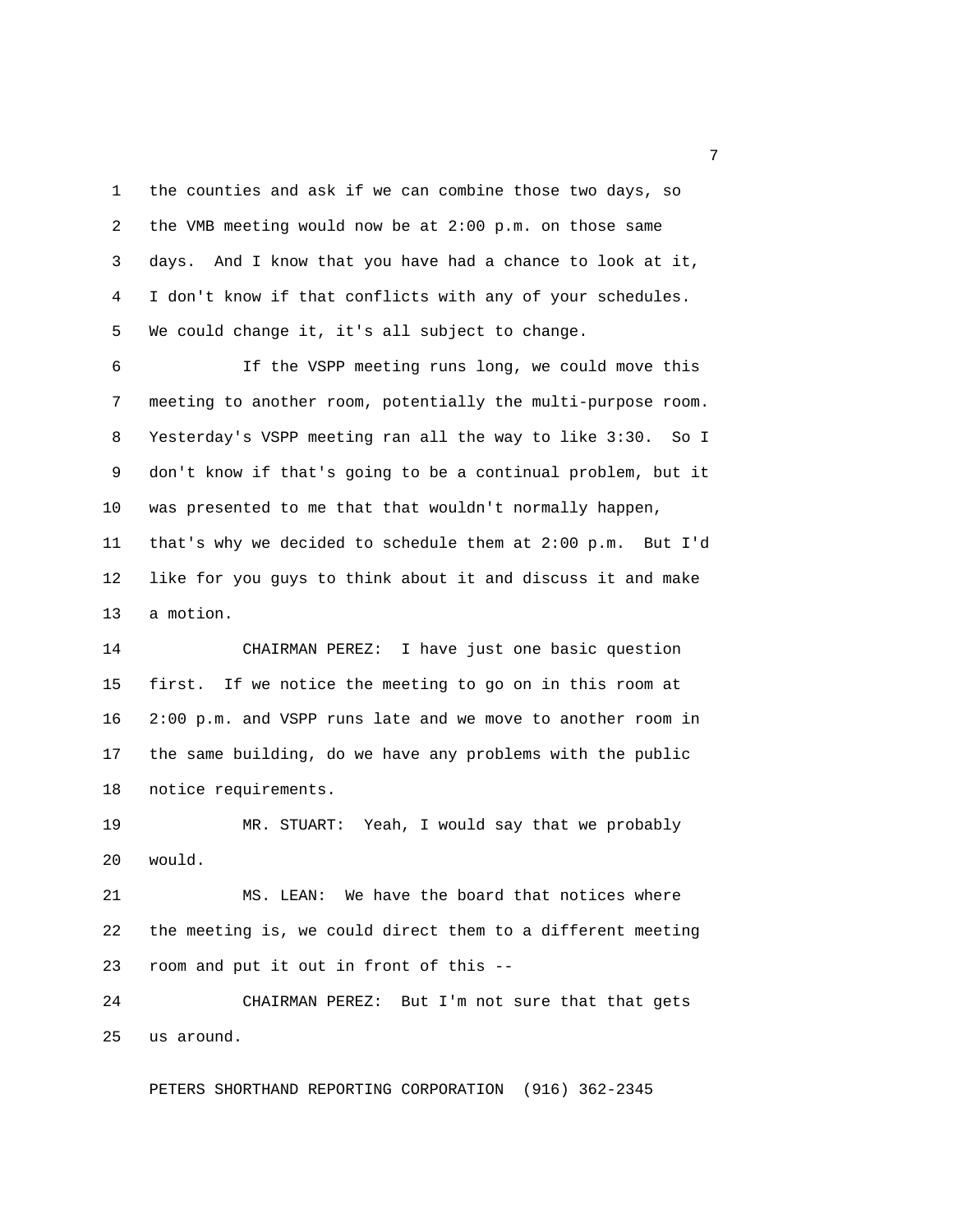1 MR. STUART: That might not. So let me look into 2 that part of it. As the VSPP counsel, it's pretty rare for 3 us to go -- you know, 3:30 is the latest one I've ever been 4 to. 5 BOARD MEMBER KAUFMAN: Can we do some kind of 6 notice as an alternative room. 7 MS. LEAN: We could do that, we could do 8 auditorium slash multi-purpose room. 9 CHAIRMAN PEREZ: As long as we can do it in 10 compliance, I mean. 11 MR. STUART: I'll check back with you, I want to 12 make sure. 13 CHAIRMAN PEREZ: Very good. 14 Anything else on the proposal? 15 Can I get a motion to approve pending response on 16 the public notice requirements compliance? 17 BOARD MEMBER FINNEY: So moved. 18 BOARD MEMBER KAUFMAN: I'll second. 19 CHAIRMAN PEREZ: All in favor? 20 (Ayes.) 21 CHAIRMAN PEREZ: Opposed, none. 22 Okay. Next, 5B, Update on the Status of 23 Certification of DRE's with AVVPAT Components and Other 24 Accessible Voting Equipment. 25 MS. LEAN: I thought this would be very much a

PETERS SHORTHAND REPORTING CORPORATION (916) 362-2345

experience of the state of the state of the state of the state of the state of the state of the state of the s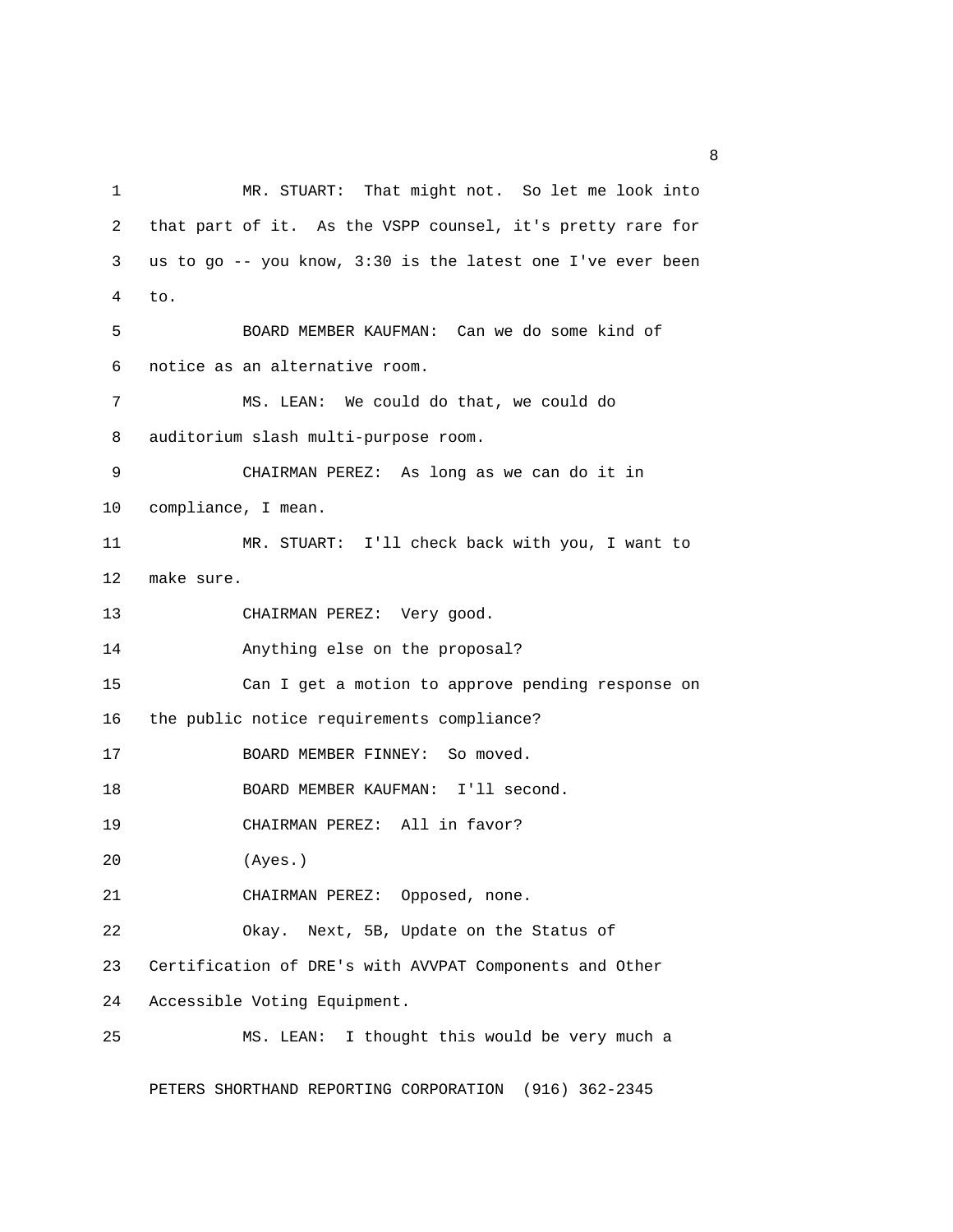1 topic that you needed to know about. In your packet there 2 is just a brief little overview of the vendors that 3 currently sell to counties that currently use voting 4 systems, where they are in the certification process. As 5 you can see, there's only a few that are going to be coming 6 up in front of the VSPP for certification between January 7 through March. Two of those are the Sequoia AVC Edge. That 8 was actually heard yesterday at the VSPP meeting. It was 9 certified for use.

10 I know there are some conditions placed upon that 11 and Michael Wagaman is going to explain that a little 12 further. He is staff to the VSPP, if you would like to get 13 into that further.

14 CHAIRMAN PEREZ: Would you please, Michael.

15 MR. WAGAMAN: The Panel took a couple of actions 16 yesterday. One, they heard testimony and recommended some 17 changes to the AVVPAT standards. Those were changes that 18 were requested by the vendor community as they have been 19 going through the six months of developing or places where 20 they have run into problems. So those requests were heard 21 and recommended forward to the Secretary.

22 The second part was deciding again on the AVC Edge 23 with it's AVVPAT system, which is called the Verivote. 24 That's a system you may know or not know was used in a pilot 25 program in San Bernardino in the November election. The

PETERS SHORTHAND REPORTING CORPORATION (916) 362-2345

experience of the state of the state of the state of the state of the state of the state of the state of the s<br>The state of the state of the state of the state of the state of the state of the state of the state of the st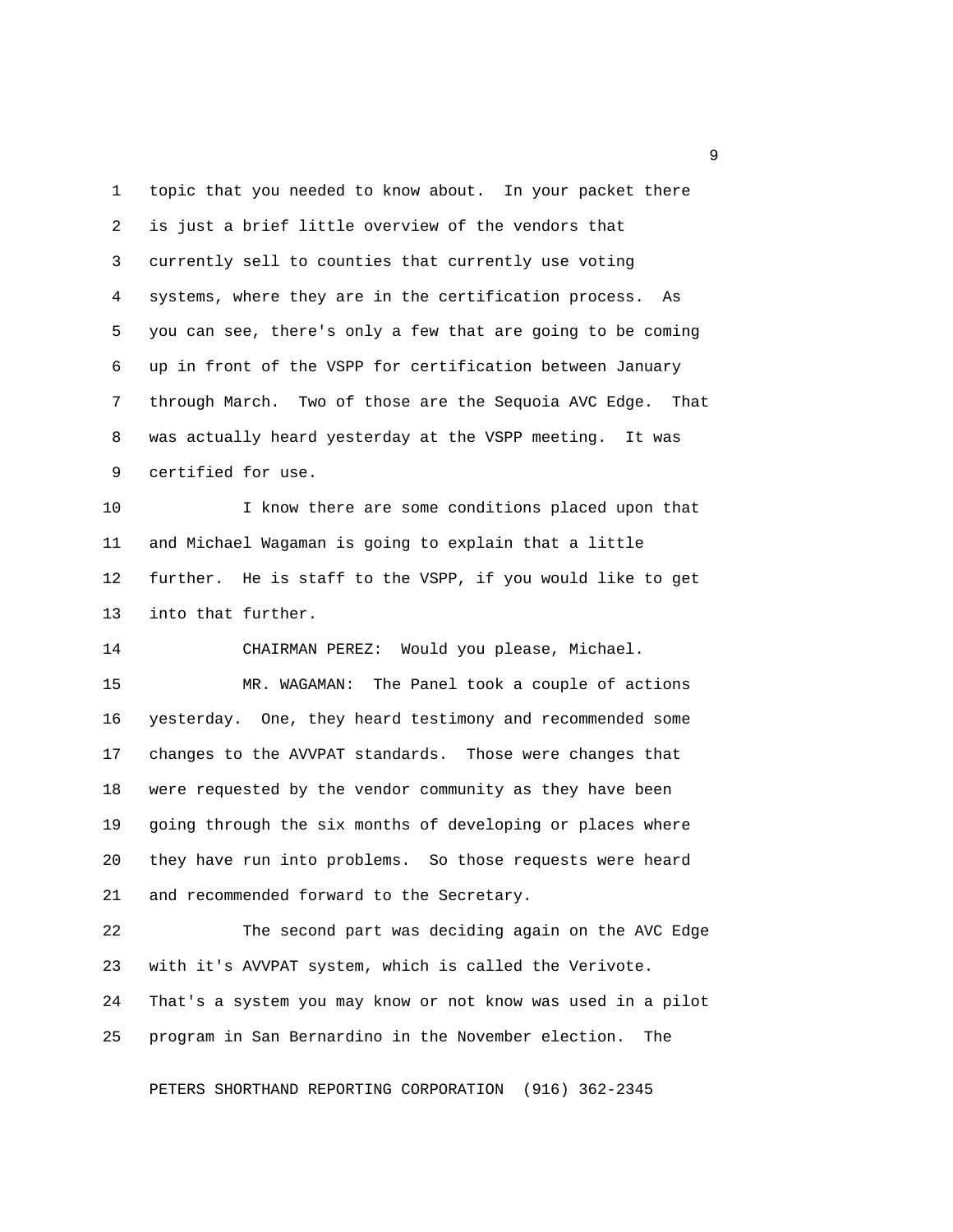1 Panel did recommend that system for full certification to 2 the Secretary.

 3 The biggest change from the previous certification 4 that currently is on the AVC Edge is that that 5 certification, if approved by the Secretary, would allow the 6 system to be purchased by other counties. So it would not 7 just be limited to the current DRE counties, which has been 8 the limitation since the actions back in April. The 9 limitations of note are, one, is a system limitation, it is 10 a limitation from the Secretary, but a limitation to the 11 system in that it currently can't support a California 12 primary election. So they are modifying that to correct for 13 that. The difference here though is that system could be 14 purchased to deal with the HAVA January 1, 2006, deadline. 15 We're really talking about a June of 2006 deadline for them 16 to install a patch or qualify the software to correct that 17 problem.

18 BOARD MEMBER KAUFMAN: Why can't it be used in a 19 California primary?

20 MR. WAGAMAN: The issue is that, one, we split the 21 primary, we allowed the crossover voting and put in the 22 reporting requirements for that. The vendor is using an 23 adjunct software package to do that to provide that 24 reporting of the decline to states that cross over to vote 25 in a Democratic election or Republican election for the ones

PETERS SHORTHAND REPORTING CORPORATION (916) 362-2345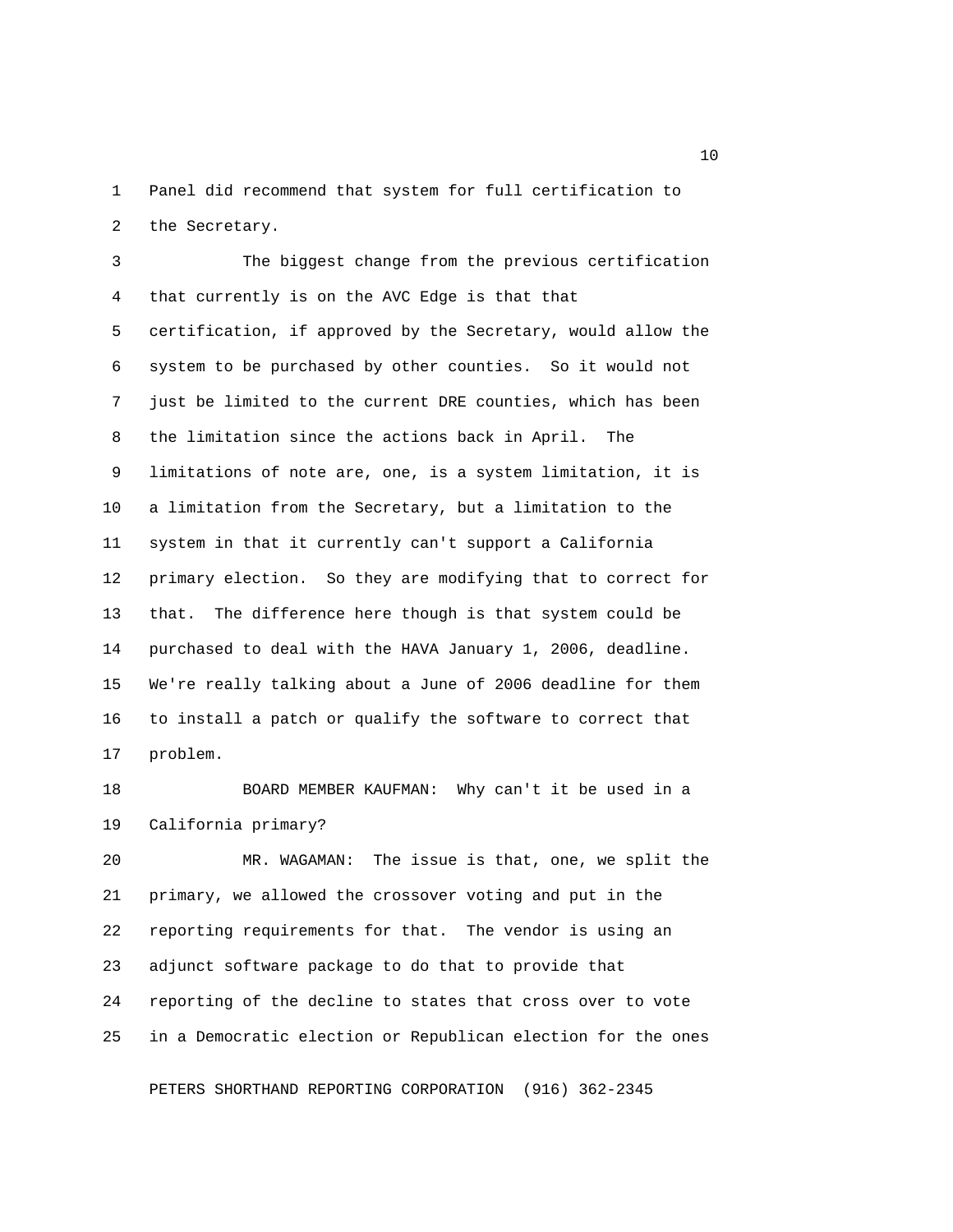1 who are allowing that crossover. And that software package 2 was not included in the federal qualification testing, 3 therefore, it was not included as part of the state 4 certification testing. So the only way they can meet that 5 reporting requirement is using unqualified, uncertified 6 software. They are going through the qualification process 7 as we speak of the modification to allow that to be done 8 with their certified qualified equipment. So that 9 correction is going in place right now. I believe they said 10 they would have a qualification by April of this year. 11 The other limitation is again the limitation from 12 the Secretary in that this equipment only supports a vote in 13 spanish. So there again the state package I described 14 earlier, they're going through testing on right now at the 15 federal level to support the other languages, the character-16 based languages. But right now the version that was

17 recommended yesterday only supports english and spanish. 18 That would support their current AVC Edge clients with the 19 exception of Santa Clara which needs those character-based 20 languages. So of their six current clients, five would be 21 able to be supported under the current version.

22 Are there any questions on yesterday before I 23 reference back to the chart?

24 As you see on the chart, Sequoia was heard, the 25 AVC Edge was heard yesterday. The Election Systems &

PETERS SHORTHAND REPORTING CORPORATION (916) 362-2345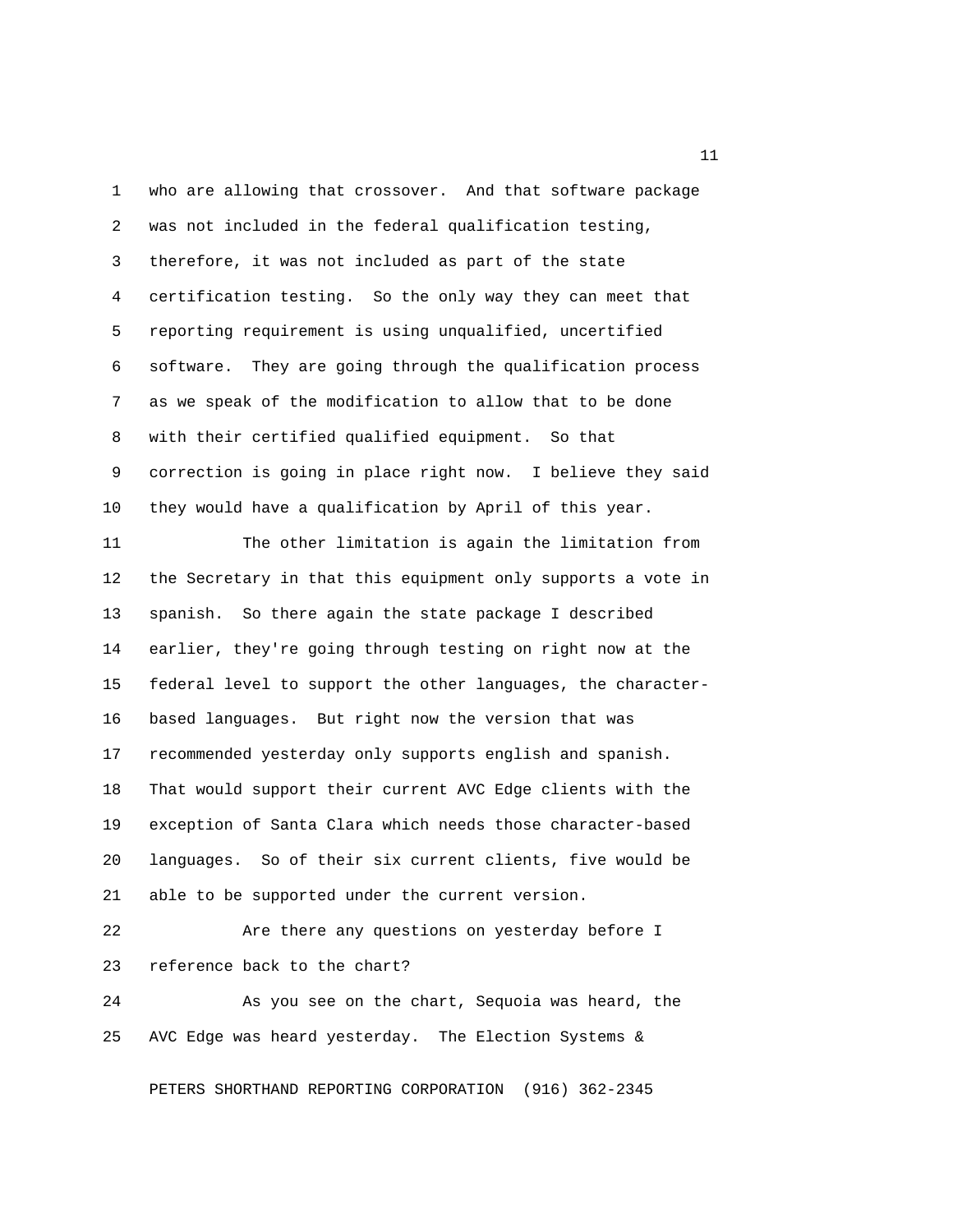1 Software AutoMARK, which is the non-DRE system, where it 2 basically marks a preprinted ballot. And it's just a big 3 pen but it looks like a DRE, but it doesn't store an 4 electronic record of the vote. That system we expect to be 5 heard at the March VSPP hearing. Going forward beyond  $6$  that  $-$ 

 7 BOARD MEMBER KAUFMAN: So it's not an optical scan 8 system?

 9 MR. WAGAMAN: It is an optical scan system. 10 BOARD MEMBER KAUFMAN: Oh, it is? 11 MR. WAGAMAN: The way that system works is you 12 take a paper ballot that looks just like a ballot that you 13 would mark here, if you vote in Sacramento it's the exact 14 same ballot you voted on this November election. For the 15 visually impaired voters or voters with a language necessity 16 or whatever other reason they just want to use it, they take 17 a paper ballot and they stick it in a piece of equipment 18 that looks like a DRE, they mark and make their selection on 19 it just like they would on the DRE, except all that machine 20 does is mark that ballot, fill in the bubble in essence, and 21 return that ballot to the voter. So it doesn't store any 22 electronic record of the vote, it only -- like I said, it's 23 a big fancy pen in essence, but it would meet the HAVA 24 accessibility requirements.

25 Does that make sense to everyone?

PETERS SHORTHAND REPORTING CORPORATION (916) 362-2345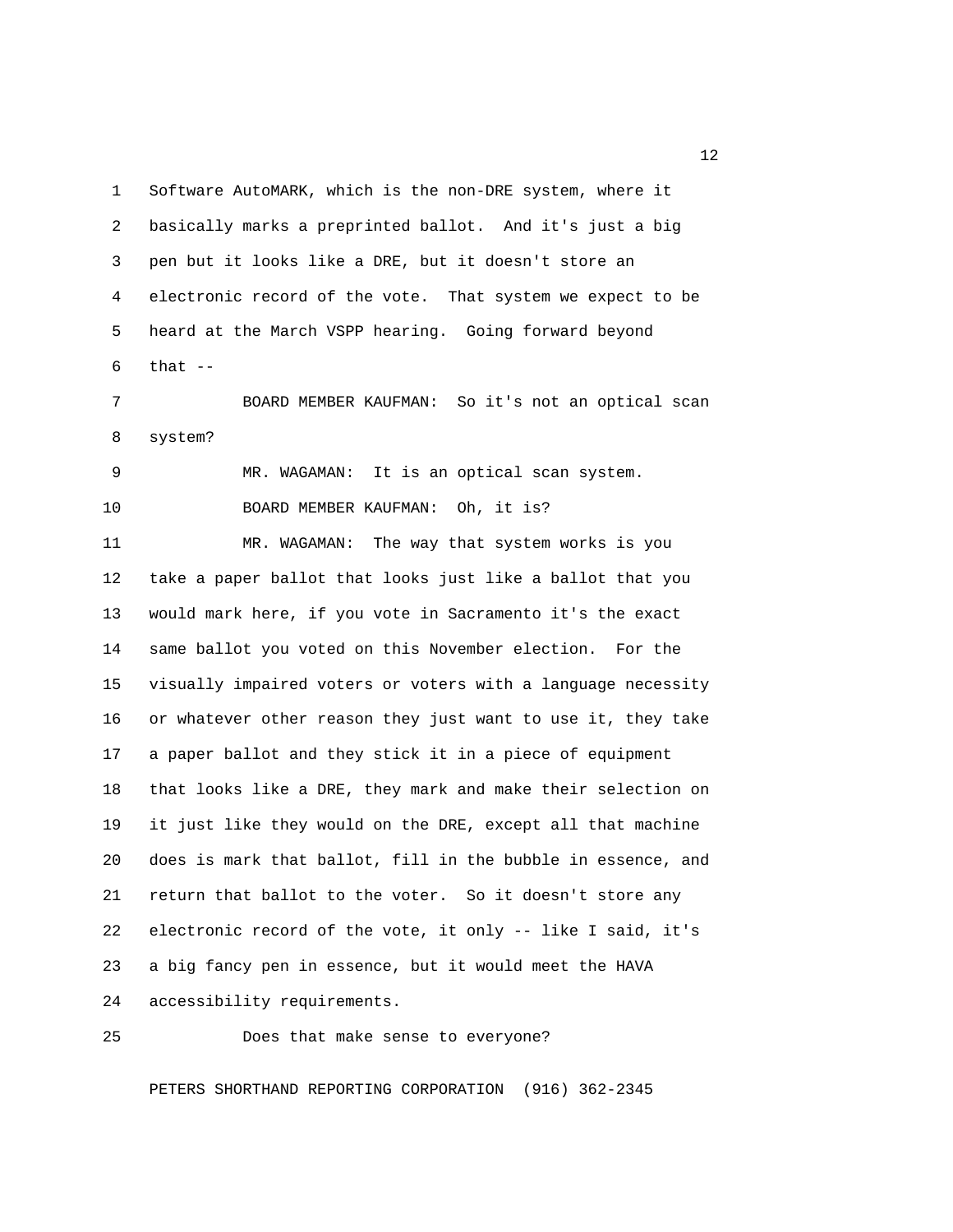1 CHAIRMAN PEREZ: Yes.

 2 MR. WAGAMAN: So that will be before the public at 3 the March VSP? In probably April or May we'll be hearing 4 the Diebold TSx equipment, but their AVVPAT part probably 5 will not be toward until the end of the year. They're only 6 going to be selling that equipment to Orange County, so 7 they're not marketing beyond their existing client that 8 equipment. A couple of systems not on that list would be 9 vendors not currently in California.

10 There are at least three vendors as I've indicated 11 that are either going to come forward with a DRE or this 12 non-DRE accessible unit. Those would be AccuPoll, which 13 indicates that they are going to come forward somewhere in 14 the first quarter of the year for state testing. They are 15 in qualification testing at the federal level right now. 16 Avante, which is producing both a DRE and a non-DRE unit. 17 The DRE unit is in federal qualification testing right now. 18 The non-DRE unit they just got their patent yesterday, so 19 they're getting ready to go into qualification. Then the 20 third is AVS, Advanced Voting Systems. That probably will 21 not come in until the third or fourth quarter of the year. 22 So you have seven vendors out there right now producing nine 23 or ten systems that would potentially meet the HAVA 24 requirements as relayed through the testimony.

25 BOARD MEMBER FINNEY: So you're saying with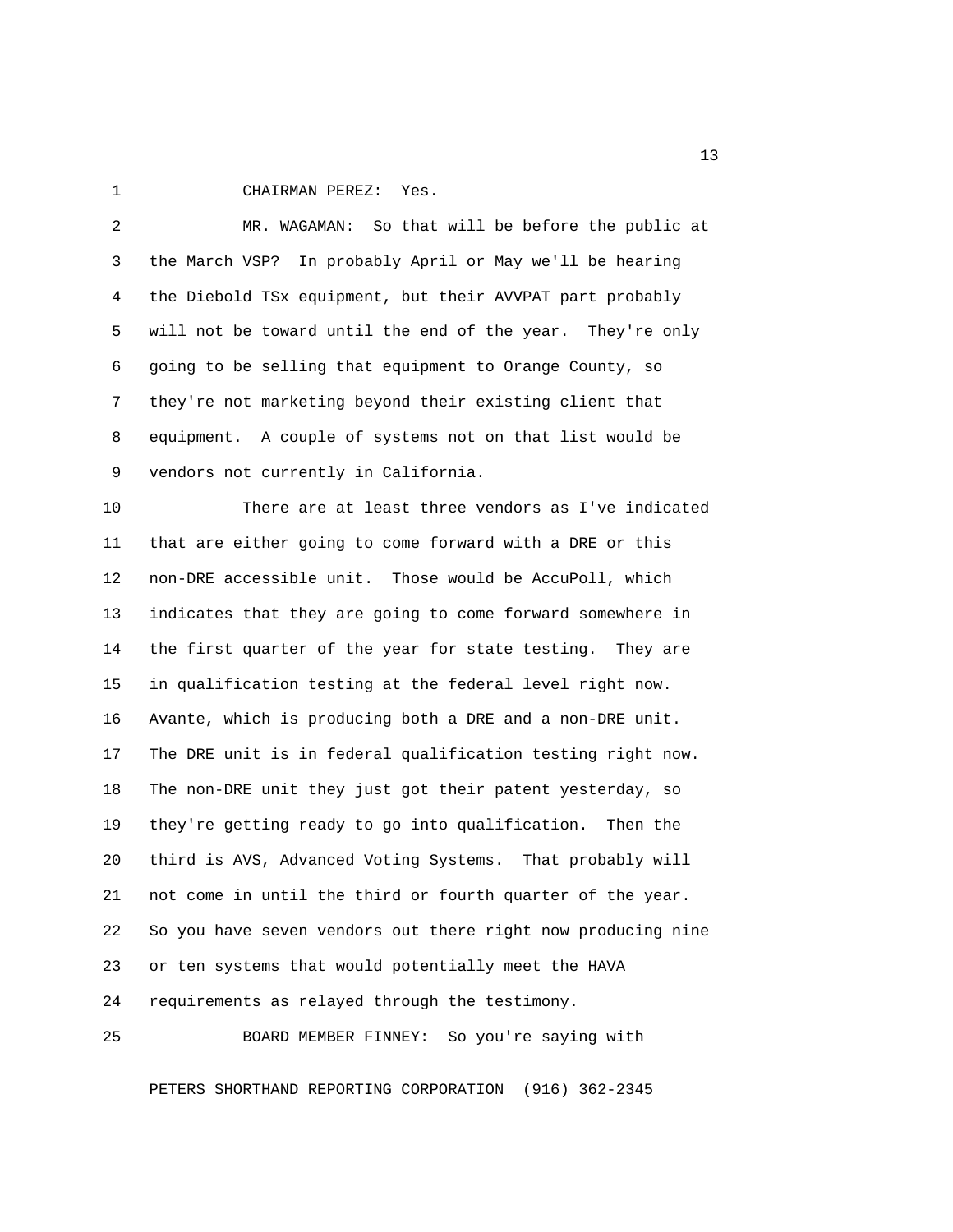1 respect to AVS, you're anticipating coming to us in the

2 third or fourth quarter?

 3 MR. WAGAMAN: They will be coming forward to state 4 certification testing in the third or fourth quarter, and 5 then obviously a county would actually have to purchase it 6 before it would reach your table.

 7 BOARD MEMBER FINNEY: No, I meant the state. 8 MR. WAGAMAN: Right. The third or fourth quarter. 9 CHAIRMAN PEREZ: Anything else? 10 MS. LEAN: I do have one question.

11 CHAIRMAN PEREZ: Okay.

12 MS. LEAN: About the Diebold TSx, there's 13 currently counties using the TS unit. So I don't know how 14 that would --

15 MR. WAGAMAN: Thank you for pointing that out, I 16 apologize for forgetting that.

17 There are two counties that currently use the TS 18 which is their older touchscreen system. That's Alameda and 19 Plumas. The vendor's current plan is they are going to come 20 forward with the testing, with the hardware that supports 21 the TSx and get that through the state certification 22 process, then bring forward the version that supports the 23 TS. Those software versions and the firmware versions are 24 going to be exactly the same, that's one of the changes that 25 they've made in response to some previous problems, but the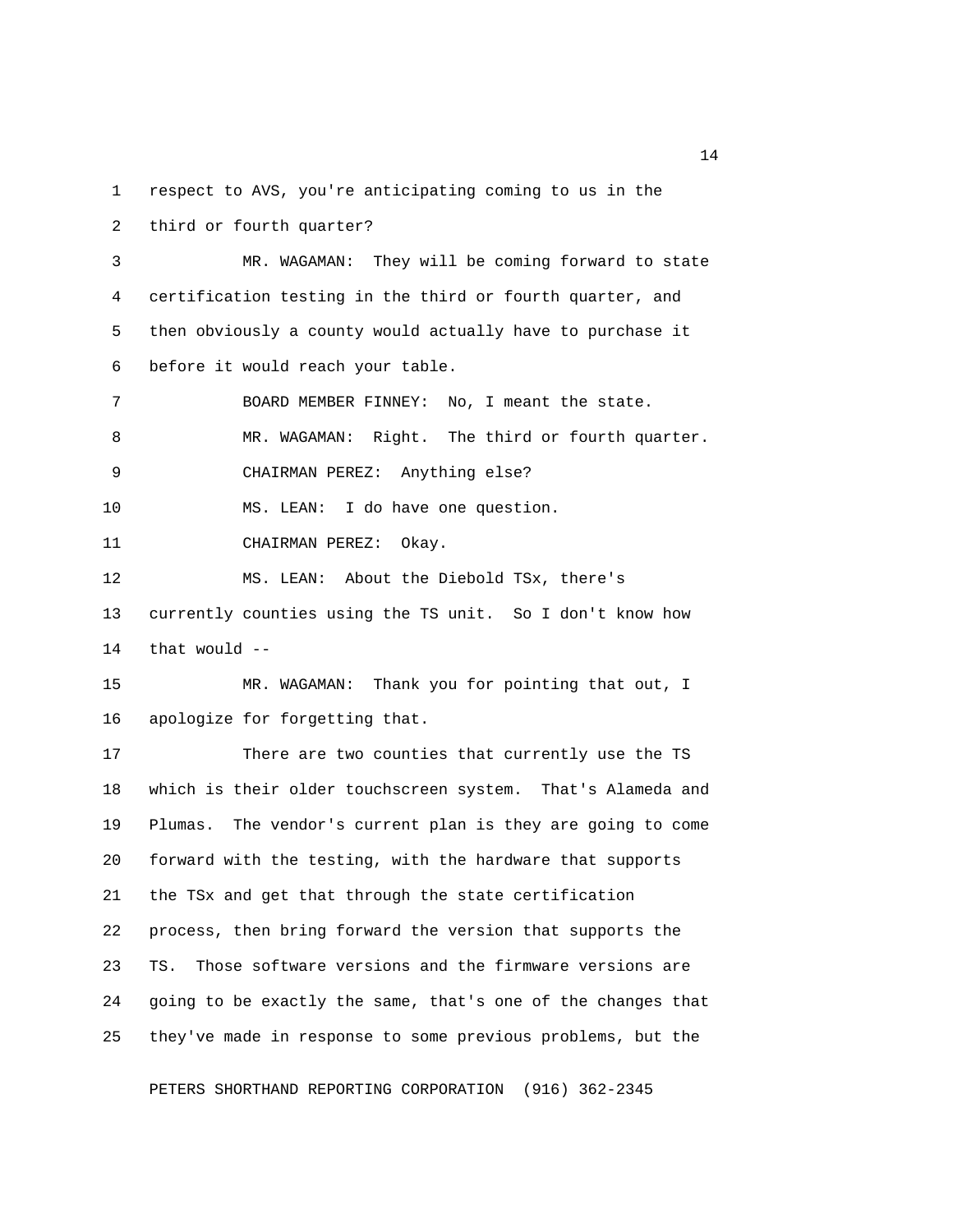1 hardware will be slightly different. So you will see the 2 one come on line and then the second. The TSx will be the 3 version that they will be marketing to future clients, so 4 beyond Alameda and Plumas you'll be seeing the TSx. 5 CHAIRMAN PEREZ: What's San Diego right now? 6 MS. LEAN: They are TSx. 7 CHAIRMAN PEREZ: They are TSx? 8 MR. WAGAMAN: Correct. The four counties that 9 were decertified were all the TSx counties: Kern, San 10 Diego, San Joaquin, and Solano. Solano obviously has gotten 11 rid of their TSx equipment and replaced it with the ES&S 12 equipment. 13 BOARD MEMBER KAUFMAN: And what was Riverside? 14 MR. WAGAMAN: Riverside was an AVC Edge. So they 15 would be supported by that equipment that was certified 16 yesterday. Riverside is the one other kind of odd exception 17 to the six current clients in that they use the AVC Edge 1, 18 which is their older version. That version was not part of 19 the state testing with the Verivote, so the vendor may come 20 forward and maybe get software tested through at the same 21 time they do the version that supports -- I believe they 22 said they were going to do it at the same time they do the

24 BOARD MEMBER KAUFMAN: So I understand it, all the 25 systems that were in place in California were either the AVC

23 version that supports all these other languages.

PETERS SHORTHAND REPORTING CORPORATION (916) 362-2345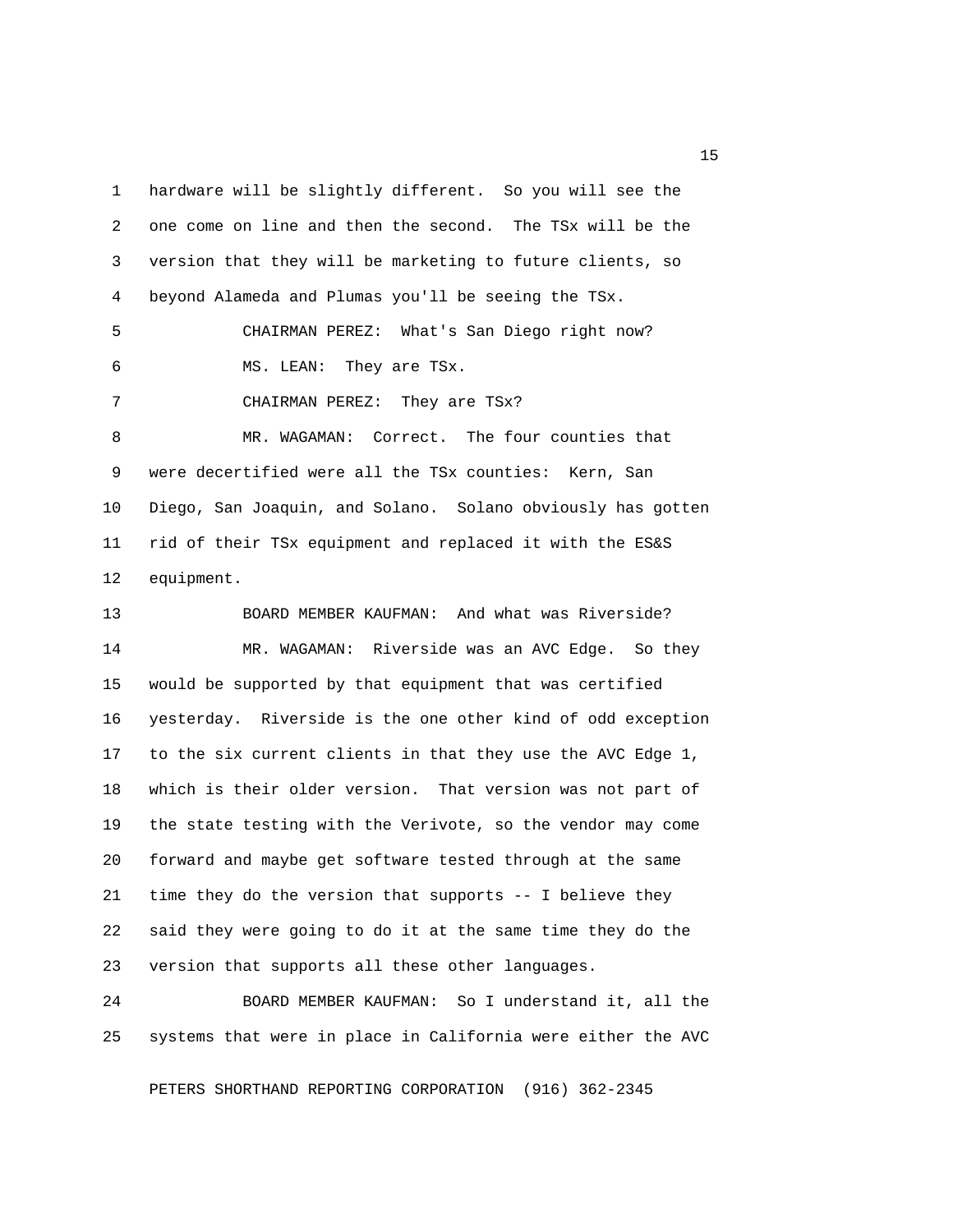1 Edge, the AccuVote TS, or Hart, which was Orange County, 2 right?

 3 MR. WAGAMAN: And there is also the iVotronic 4 which is used in Merced County, which is the latest from 5 Merced County is that ES&S is going to bring forward -- 6 they're going to either modify that version to -- it's up to 7 the county's discretion whether they are going to modify 8 that version to add the AVVPAT or if they are going to 9 switch that county out over towards the AutoMARK system that 10 we talked about earlier. So in November there were four 11 systems used. There is a fifth system that exists in the 12 state which was the TSx which wasn't used in November. 13 CHAIRMAN PEREZ: Anything else on this? 14 I don't have any cards on 5B, so we'll move on to 15 5C. 16 MS. LEAN: The Voting Modernization Board 17 developed a policy for a spending cap on DREs. At the July 18 17th, 2002, meeting, the VMB established a policy to place a 19 \$3,000 per machine spending cap on the amount the state 20 would contribute to the purchase of a new DRE, Direct 21 Recording Electronic, voting equipment. The \$3,000 spending 22 cap per DRE machine was established based on cost 23 assumptions from the voting system vendors during the July 24 2002.

25 Currently, state law now requires that all DRE

PETERS SHORTHAND REPORTING CORPORATION (916) 362-2345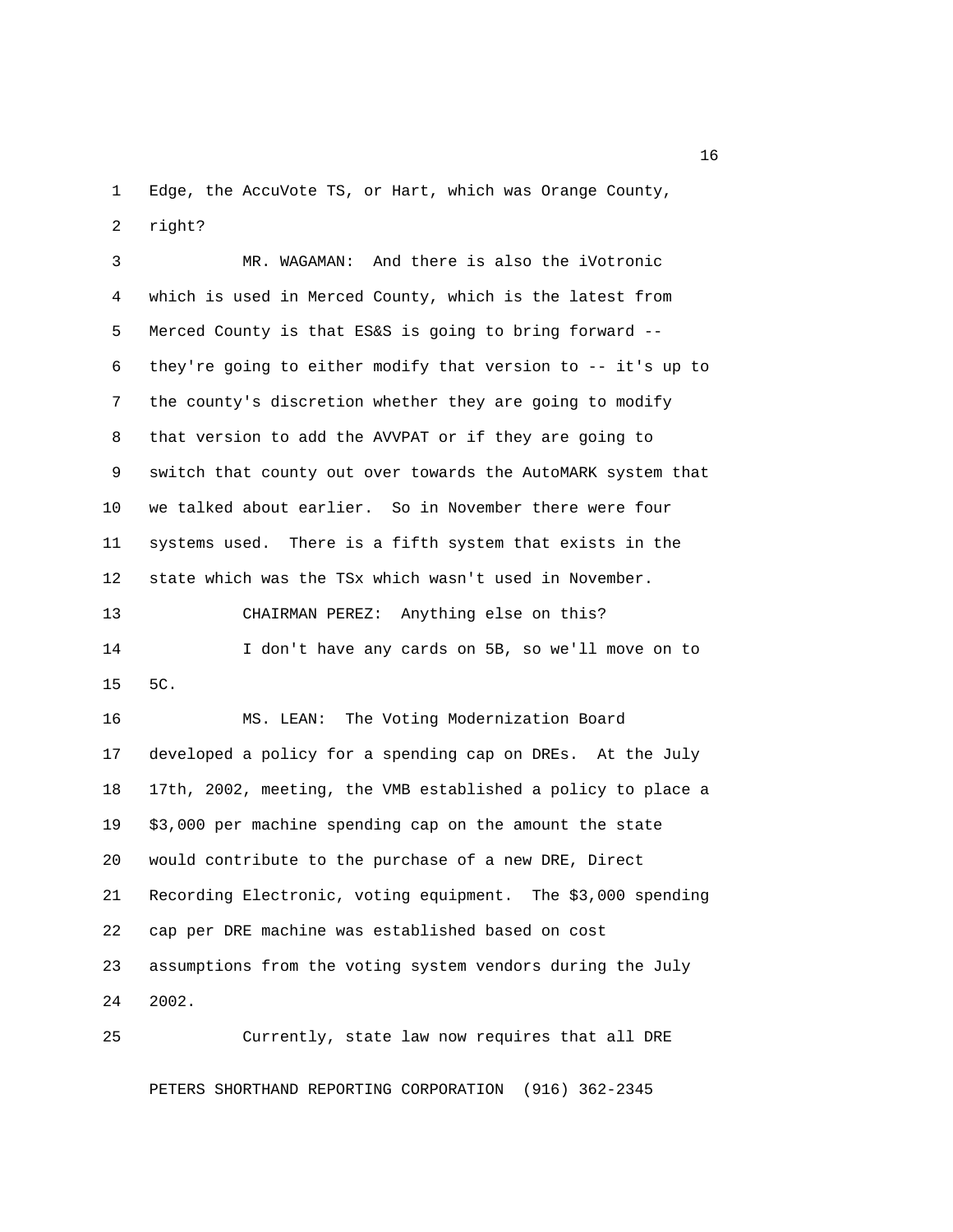1 systems must receive federal qualification and include an 2 accessible voter verified paper audit trail by January 1, 3 2006, in order for the equipment to be certified and used in 4 California. In addition, state law now requires that to the 5 extent that the voting modernization fund monies are 6 available for expenditures, funds shall be used to comply 7 with this new AVVPAT requirement. Any county that currently 8 uses a DRE system must retrofit its current DRE unit with a 9 AVVPAT component. The initial estimated cost for these 10 retrofits ranges from \$250 to \$875 per unit.

11 As of January 1, 2005, any county that elects to 12 purchase the DRE voting equipment must ensure that the 13 equipment meets the AVVPAT requirement. While it's still 14 unclear how much the DRE units will cost, it's anticipated 15 that the new AVVPAT component will increase the overall cost 16 for purchasing the DRE voting units. Therefore, cost 17 assumptions used to formulate the July 2002 \$3,000 spending 18 cap per DRE is no longer applicable.

19 I just wanted to make a statement that the only 20 HAVA funds that have been distributed so far are the HAVA 21 102 funds, and no other funds have yet been committed to 22 purchase an AVVPAT for these counties. I know that 23 discussions are going on right now for that, but the VMB 24 money is the only money that's out there today.

25 There are specific options you can look at. One,

PETERS SHORTHAND REPORTING CORPORATION (916) 362-2345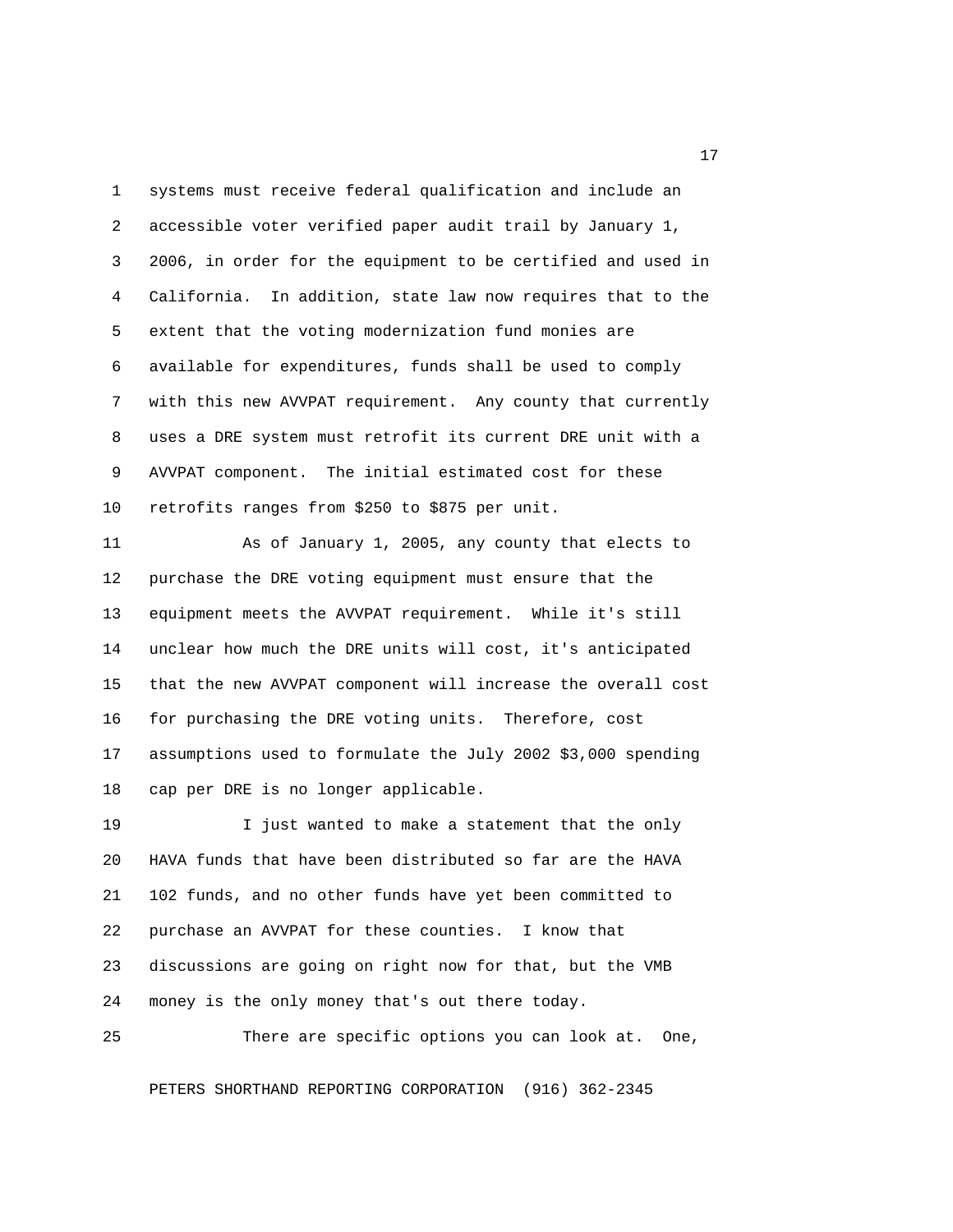1 eliminating the spending cap in its entirety. Two, you can 2 increase the spending cap on the state contribution to 3 amount to up to \$4,000 per unit based upon these assumptions 4 of how much it costs to retrofit. We're kind of adding that 5 to the current cost which is about \$3,800 per unit right 6 now. Or you could solicit county input on a spending cap 7 and determine the amount at a later date.

 8 I wanted to bring this forward because it was 9 brought to our attention about the spending cap again 10 through a different proposal of Napa County which we can 11 discuss later, but this was brought up and we do know that 12 DRE equipment will now be costing additional money. We do 13 not have a spending cap on any kind of optical scan voting 14 equipment because with the assumptions at the beginning, you 15 know that that equipment costs a lot more than one specific 16 DRE unit.

17 So I wanted to bring that up for discussion for 18 the Board.

19 CHAIRMAN PEREZ: I think some of this actually 20 preceded your time on the Board, and when we first looked at 21 allocation formulas and tried to figure out what way to come 22 up with a formula that in our estimation was an equitable 23 way to distribute money across counties consistent with the 24 values that we expressed as a Board. One of the things we 25 were concerned about was variation in cost of DREs from

PETERS SHORTHAND REPORTING CORPORATION (916) 362-2345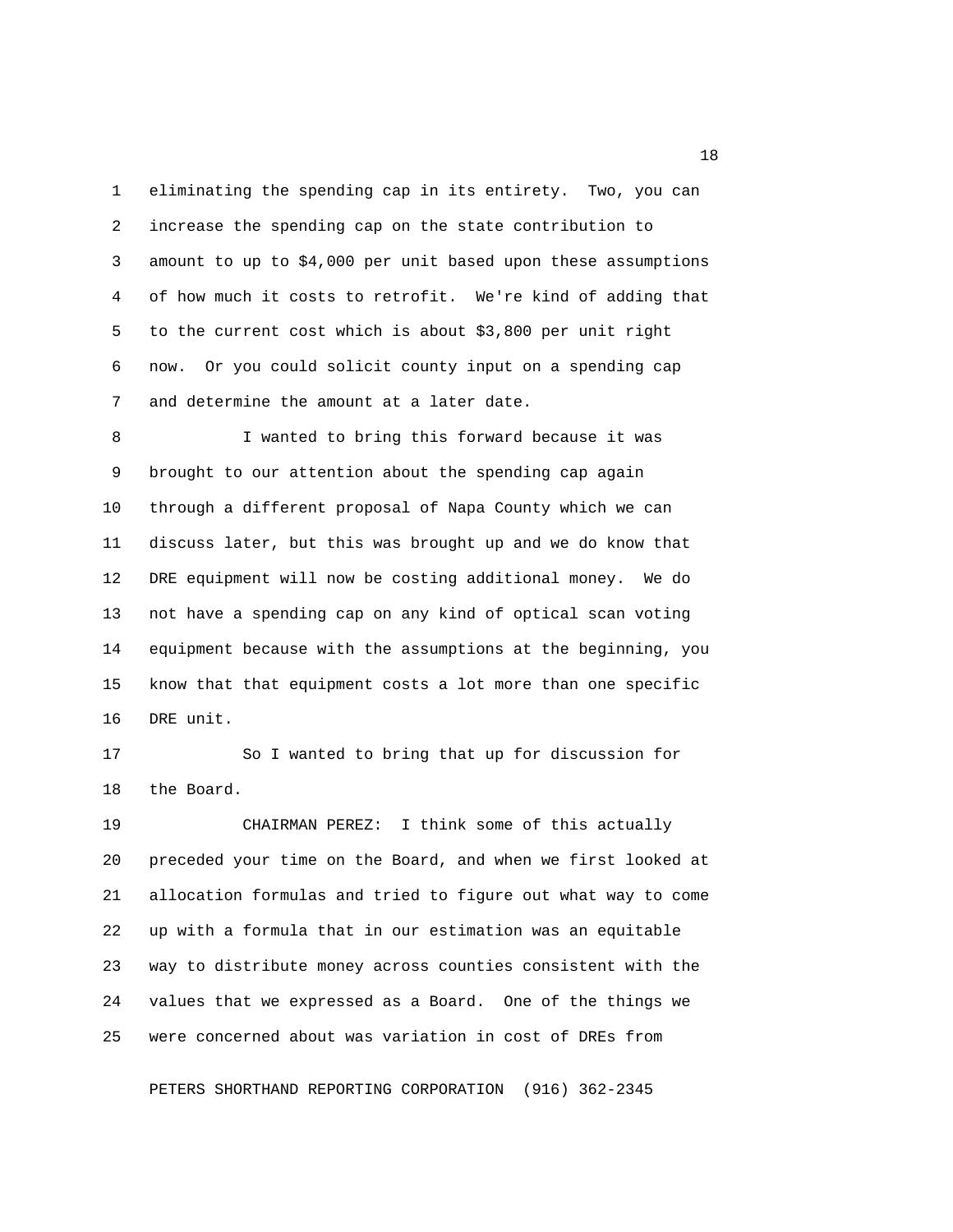1 vendor to vendor and what impact it would have in particular 2 on smaller counties that would be purchasing fewer units.

 3 And so there was an interest on behalf of the 4 majority, actually the entire Board, to establish some sort 5 of baseline, both to create an expectation with respect to 6 the vendors and as a way of figuring out if the allocation 7 formula we were establishing would make a significant dent 8 in the overall obligation that counties would have in our 9 anticipation of moving towards DRE. And so at that time, 10 based on a 3-to-1 match, the 3,000 seemed to be equitable in 11 terms of covering the cost and to allow that to cover a vast 12 majority of the goal that we wanted to get to.

13 Obviously, the world has changed completely since 14 then. The expectations that people are going to be going to 15 all DRE systems are probably not rooted in reality. 16 However, I have a personal predisposition against lifting 17 caps. And in looking at Item 4, or Suggestion 2, for 18 example, based on the 3-to-1 match, that anticipates that 19 the retrofit cost would be twelve to thirteen hundred 20 dollars to lift it the additional thousand, which I think is 21 probably a larger amount match than I feel comfortable with. 22 My other feeling about this is that if folks don't

24 have a different complement, it has different implications 25 for potential money coming back for the future funding

23 move to DRE in the volume that we expected them to, if they

PETERS SHORTHAND REPORTING CORPORATION (916) 362-2345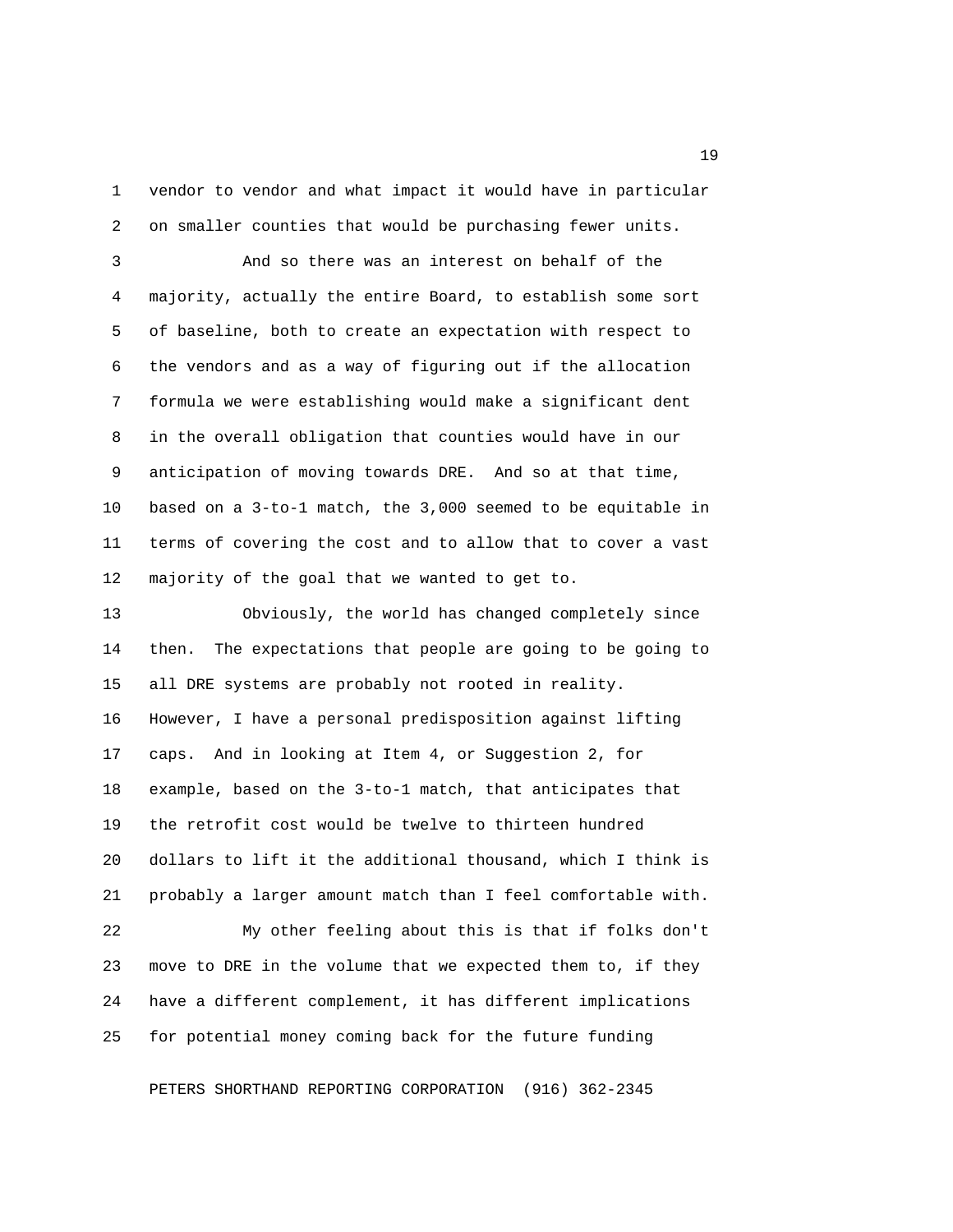1 rounds.

 2 So I wanted to throw that out. I probably 3 shouldn't have gone on this long before I mentioned the fact 4 that we do have one card on this. 5 BOARD MEMBER FINNEY: I would like to hear some 6 county input on this before we make a decision. 7 CHAIRMAN PEREZ: Yes. So with that as just kind 8 of background, I'd like to call John Tuteur from Napa 9 forward. 10 MR. TUTEUR: Good morning, Mr. Chairman and 11 Members of the Board. John Tuteur, the Napa County 12 Registrar of Voters and one of your most satisfied 13 customers. 14 (Laughter.) 15 CHAIRMAN PEREZ: Have you filled out our customer 16 satisfaction survey? 17 MR. TUTEUR: If you get me one and I'll do ten. 18 And it's not just yourselves, but also the staff that 19 supports you, they've just been wonderful to work with. 20 And I never expected to be back here. And I'm 21 really not back here, I'm sort of a gaseous vision, because 22 I think it's premature for me to be back here. But I did 23 want to explain to you where we're coming from as one of the 24 fully equipped DRE counties, thanks to the funds we received 25 from you plus the Title 1 funds which we also took.

PETERS SHORTHAND REPORTING CORPORATION (916) 362-2345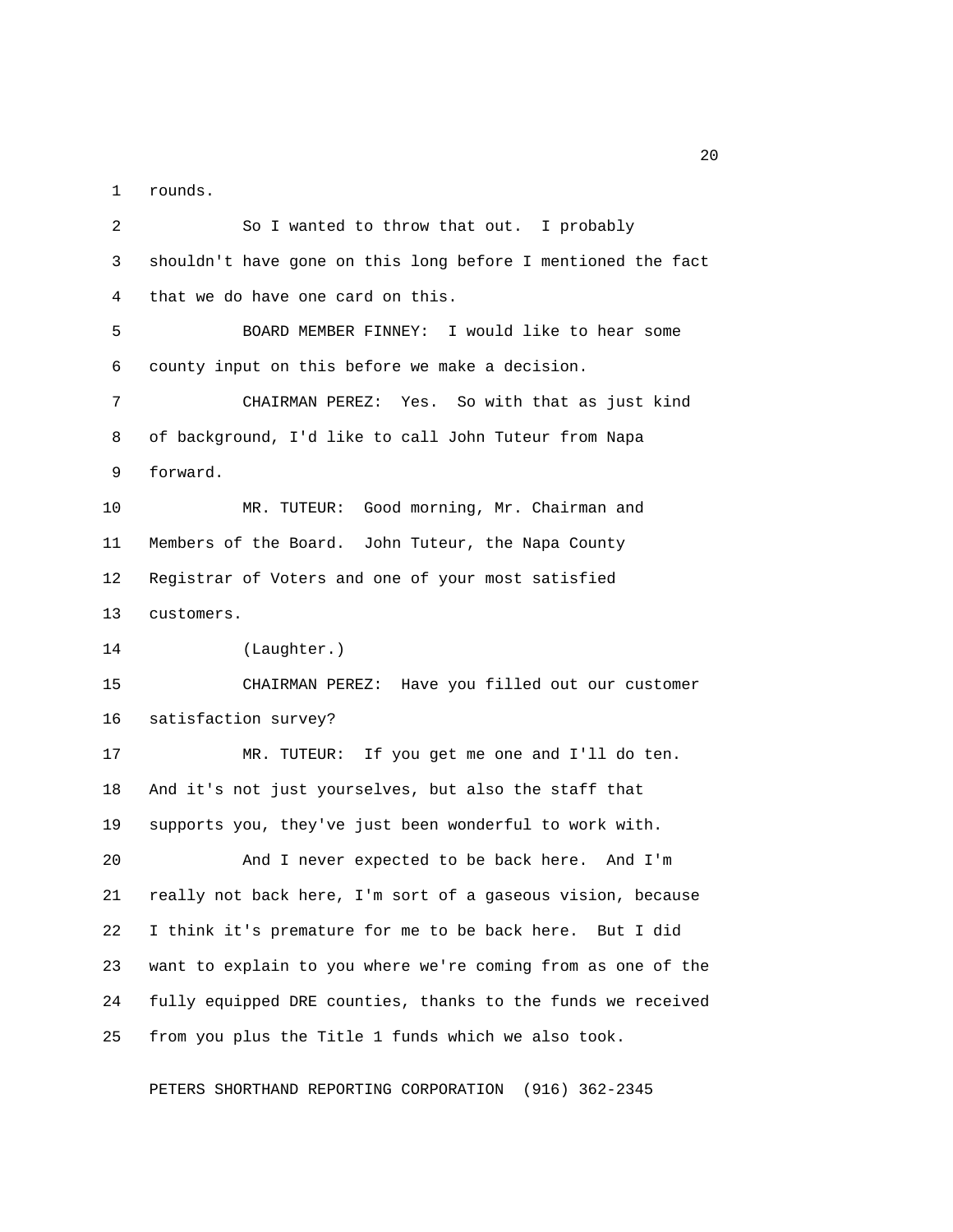1 We have to retrofit. And as Jana mentioned and 2 you are all aware, the world has changed since we approached 3 you the last time with the AVVPAT requirement now for 4 January 1st, 2006. But I think Jana also mentioned 5 something else that is the reason I'm here, really not very 6 strongly in terms of asking for change. I respect 7 enormously what Chairman Perez just said about not wanting 8 to upset the sacred cow or butcher it or whatever the right 9 word is.

10 I think you have a system that everyone has agreed 11 to and I'm certainly not here asking you to change it. But 12 I did want to say that this 301 money that the task force is 13 working on, the Title 2 allocation, is vitally important to 14 your deliberations. And I know that the CACEO with its 15 president Conny McCormack is here today, and I'm on the 16 board working diligently with the Secretary's staff and with 17 other entities within the state who are interested in the 18 HAVA money and to try and come to some early resolution on 19 how much of that will be available. And to some extent, 20 your formula that was used for the VMB might make a lot of 21 sense using that same formula rather than reinventing the 22 wheel. So depending on how big the pot of money that the 23 state offers as HAVA money to DRE or any voting system 24 upgrades, my concern before you today may disappear, because 25 I may be able to meet those obligations.

PETERS SHORTHAND REPORTING CORPORATION (916) 362-2345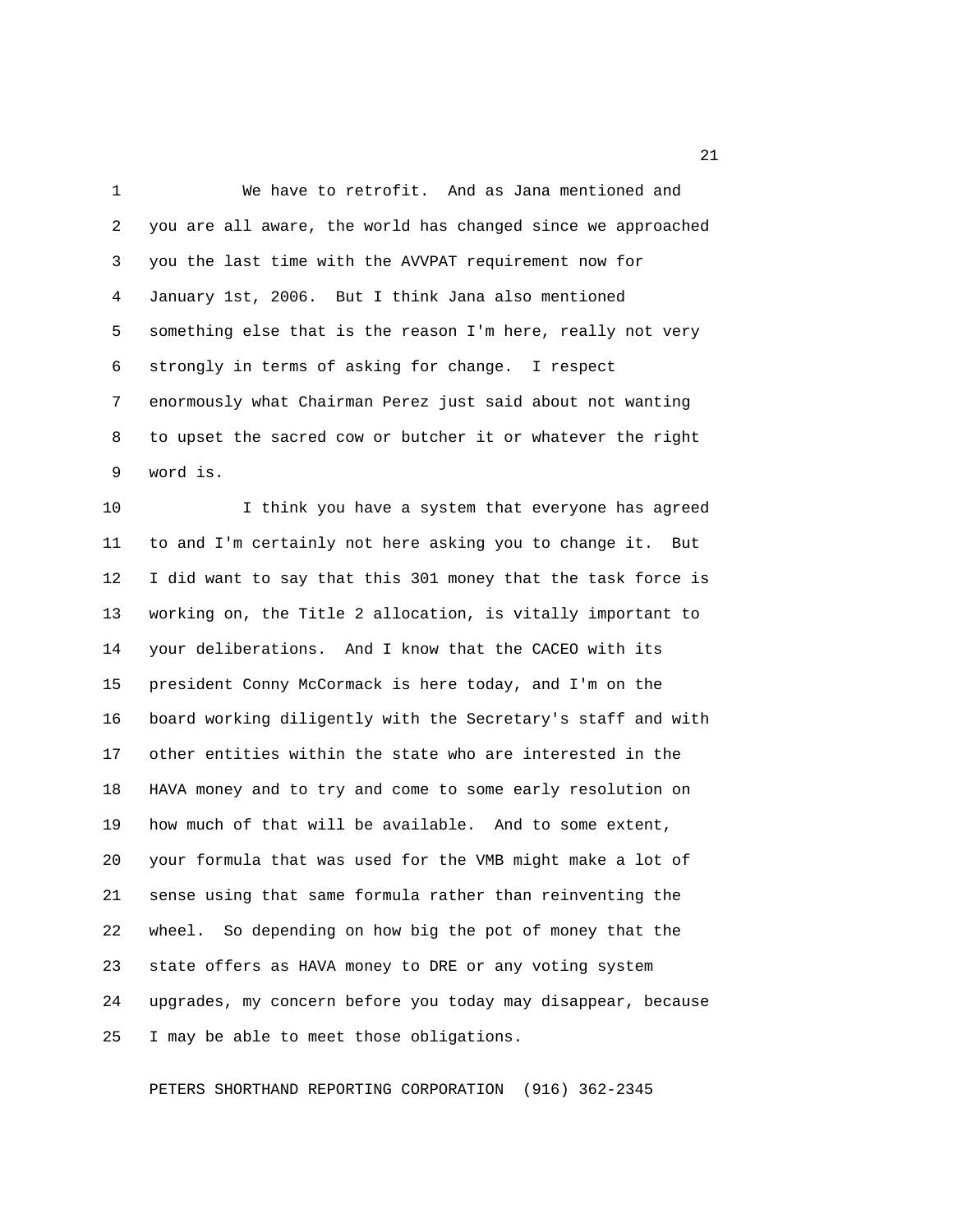1 But what I did want to share with you just so you 2 can see one county's impact is that we are now about 3 \$350,000 short for buying AVVPAT for our 350 DREs. We have 4 been solely DRE at the precincts in March of 2004, in 5 November of 2004, and I'm conducting a city and school 6 district election for about three-quarters of our voters on 7 March 8th, and that will also be a full DRE at the polling 8 place. And we're moving ahead to June of 2006 and, we are a 9 Sequoia county, so we are now certified with the issue of 10 the -- we are also -- by the way, there are more counties 11 that are AVC Edge 1's than just Riverside. Napa is an AVC 12 Edge 1. We're a little more advanced version of the 1, but 13 we're not a 2 county. And I think several others of us, 14 maybe Shasta as well, are also 1's, just so you're aware of 15 that.

16 So I don't want to take more of your time. I have 17 just brought to your attention how the cap might need to be 18 shifted, but I'm just bringing that to your attention. I'm 19 not making a request today, I just wanted to be here to 20 answer any questions if you have them, and you do have the 21 proposal I put out. And I'm not presenting that to the 22 Board. You've talked about second funding rounds, but I 23 think that's very premature given what happens with the HAVA 24 task force decision.

25 CHAIRMAN PEREZ: May I ask a question, John. I PETERS SHORTHAND REPORTING CORPORATION (916) 362-2345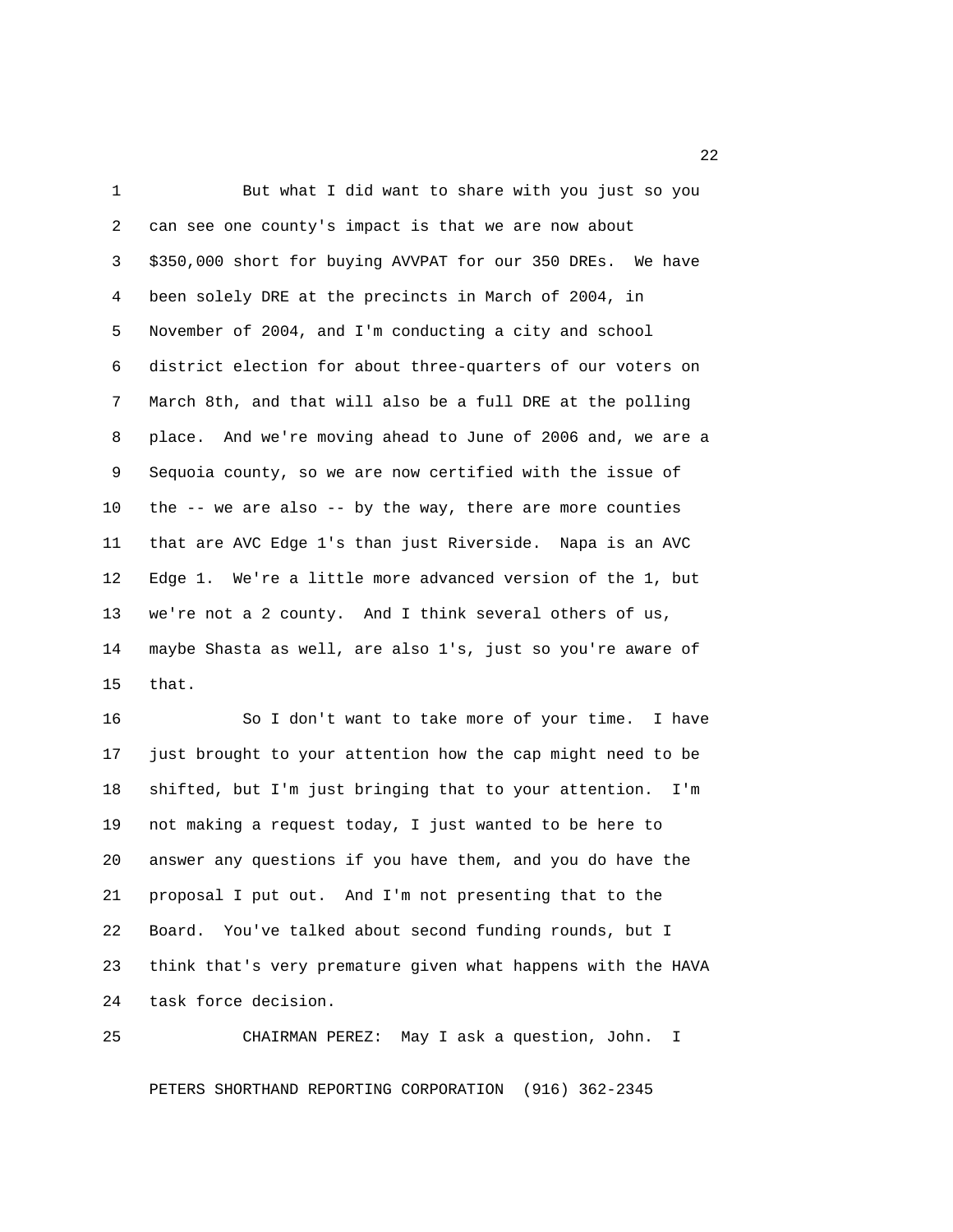1 want to make sure I heard you correctly. I think I heard 2 you say you're about \$350,000 short to retrofit your 350 3 units? So you're at about a \$1,000 a unit?

 4 MR. TUTEUR: Well, I haven't heard from our vendor 5 yet. And as you know, I have not been a strong supporter of 6 AVVPAT and I probably shouldn't have stuck my head in the 7 sand and then gotten run over by what happened, but we don't 8 have a contract that guarantees us either free installation, 9 which is what Santa Clara did. I started to approach it but 10 I just wanted to get it done and get going in part to 11 qualify for your funding. So I don't have that. I haven't 12 gotten a figure from them yet, I'm just using that as a 13 round figure. I'm hoping that's way the upper limit. It 14 was talked about \$500 the first time around from them, and 15 of course they have outfitted the entire state of Nevada, it 16 has this system on every one of its DREs throughout the 17 state and they're all Sequoia. So they have got more 18 experience, but I just haven't gotten a figure yet, so I'm 19 just using that for you as a round figure, I'm hoping it 20 will be less than that.

21 CHAIRMAN PEREZ: Thank you.

22 Anybody else have questions for Mr. Tuteur?

23 BOARD MEMBER KAUFMAN: No.

24 BOARD MEMBER FINNEY: No.

25 CHAIRMAN PEREZ: Thank you, John.

PETERS SHORTHAND REPORTING CORPORATION (916) 362-2345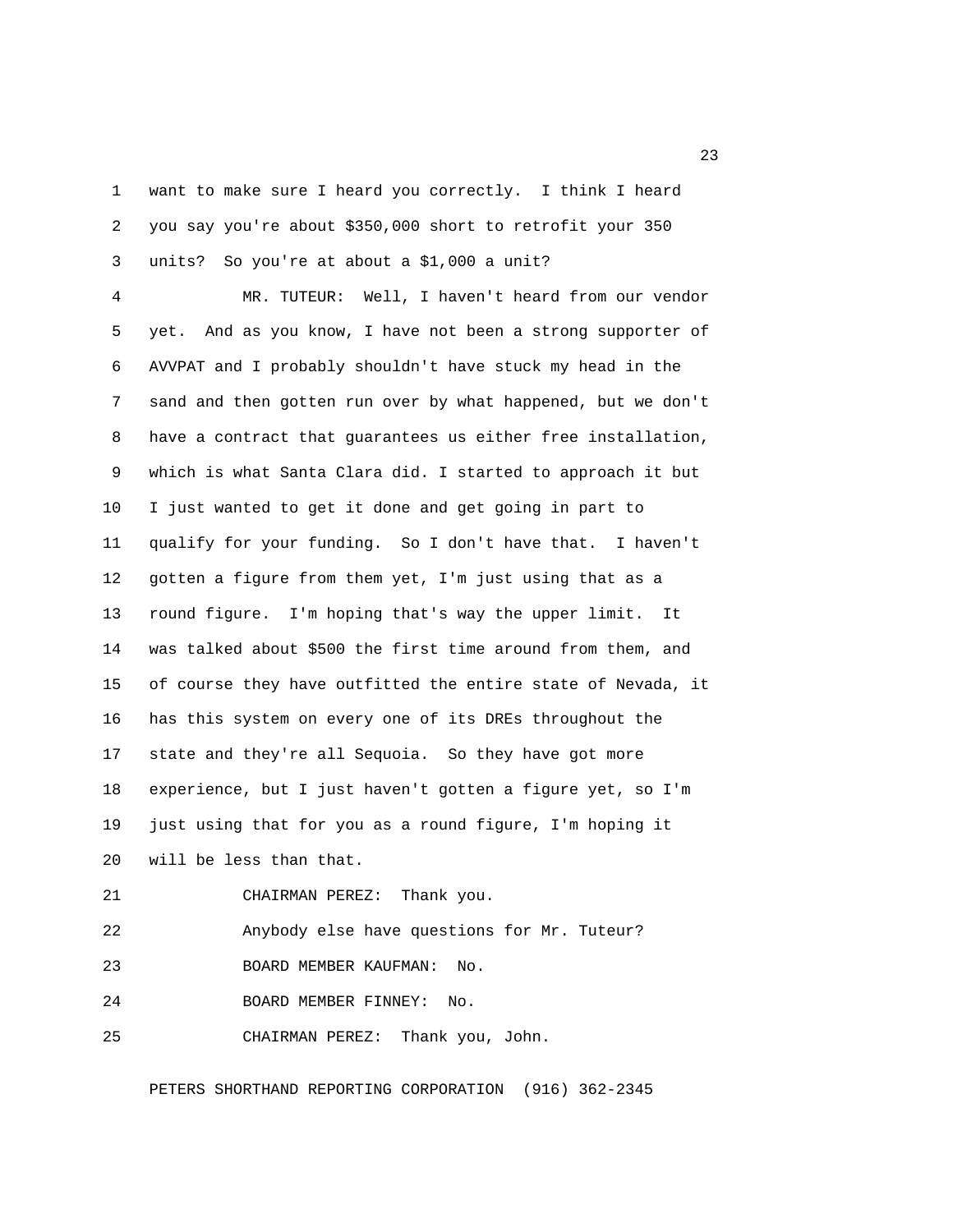1 MR. TUTEUR: Thank you. 2 CHAIRMAN PEREZ: What do we know about Nevada and 3 what costs they had associated? 4 MS. LEAN: Do you have any comments on that? 5 I don't think we have that information available 6 for you now, but we could -- 7 CHAIRMAN PEREZ: Could you try to find out? 8 MS. LEAN: Certainly. We'll give you a report 9 back. 10 BOARD MEMBER FINNEY: We don't have to make a 11 decision today? 12 CHAIRMAN PEREZ: No. 13 BOARD MEMBER FINNEY: I mean we don't want to set 14 a cap and then have to come back and do it again. 15 BOARD MEMBER KAUFMAN: Yes. I mean I'm looking at 16 this and my gut reaction was to focus on Options 1 and 3. I 17 mean I would hate to see us refocus on a new cap and then 18 revisit this issue again in a few months. I think we're 19 going to be seeing today that every decision we make seems 20 to slide with the times. But I'm just going to say from my 21 own personal opinion, no, I wasn't here when the 3,000 was 22 set and I'm sure there was a very good reason to set it that 23 way, but we are looking at very different times. 24 And since the rules of the game keep shifting on 25 the counties almost month by month, my gut reaction is to in

PETERS SHORTHAND REPORTING CORPORATION (916) 362-2345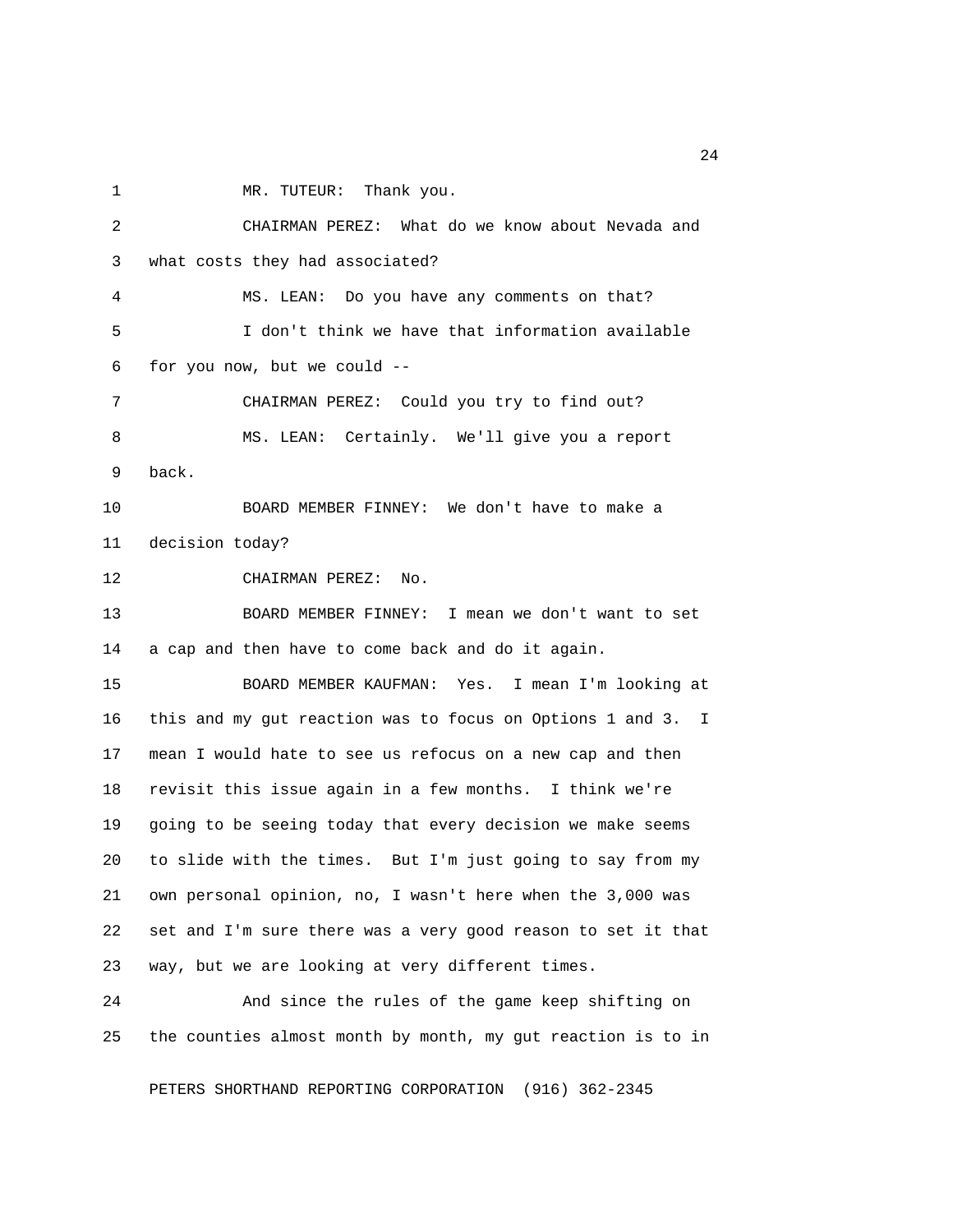1 some way let the counties figure out how to best spend their 2 money, recognizing that we still have a 3-to-1 match in 3 place and they still have a total allocation that they have 4 been given. I think they are in the best position to figure 5 out what's best for them, but I do think that we should get 6 some more information and not make a final decision on this 7 today, and get some more input from the counties if need be, 8 but make a decision sooner or later on this \$3,000 spending 9 cap.

10 BOARD MEMBER FINNEY: Actually, our Chair's 11 concern about at the time the necessity of the spending cap, 12 I mean it's a whole new world and to attempt to address all 13 the macroeconomics of the whole industry. I think it served 14 a real purpose at that time. I'm not prepared to choose 15 Option 1 yet, I'm not prepared yet to set a hard number for 16 Option 2. I do think we need to continue to solicit input. 17 I think it would be very helpful for staff to review the 18 information on Nevada. And I haven't ruled out the 19 possibility of keeping the cap in place.

20 I mean the market seems to still be responding to 21 these massive changes and I would hate to see us get into a 22 situation where the regulatory world seems to be a little 23 more settled and then to have a very strong aggressive 24 marketing effort, well, not even marketing effort, but price 25 increase efforts on the part of the vendors. So I think

PETERS SHORTHAND REPORTING CORPORATION (916) 362-2345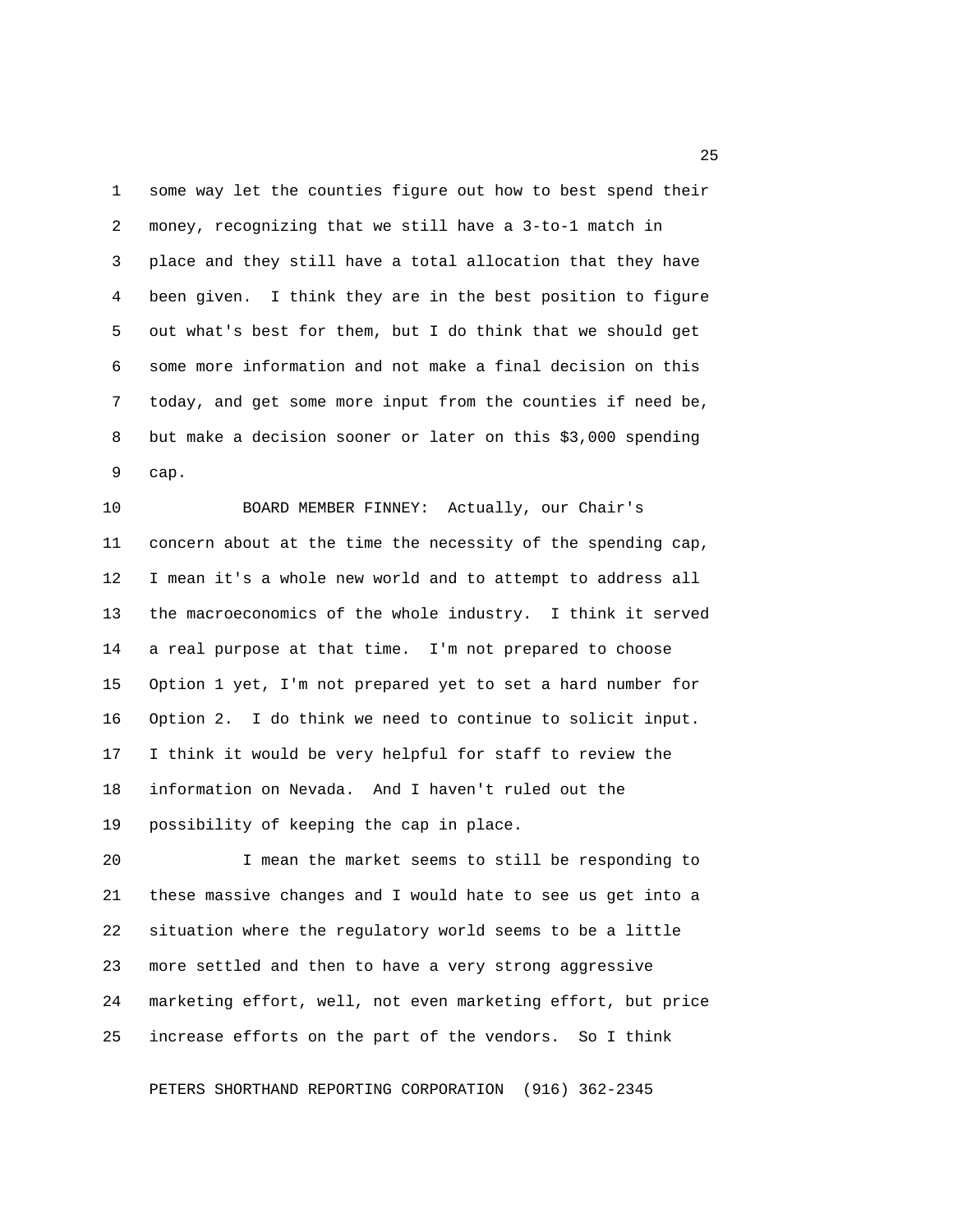1 there was multiple reasons why we did that. And so for now 2 I think we need more information, it would be helpful.

 3 CHAIRMAN PEREZ: Well, I definitely want to see 4 what we hear from Nevada and any other places that make 5 sense.

 6 But, Mr. Kaufman, your comments were actually 7 important for me to hear. As I think back through the 8 process that we went through, there were two areas that I 9 found valuable with respect to the \$3,000 cap. The one that 10 I probably didn't appreciate as much then as I do now was 11 its use in helping us figure out the equity of our overall 12 allocation to counties. And I think that regardless of what 13 we do with respect to caps on individual DREs, that we still 14 have the safety net of that equity that worked into the 15 formula. So if we could hear back from you and what you 16 find. And if any counties would like to give us some 17 written comments on it, we would be happy to review them as 18 well.

19 BOARD MEMBER FINNEY: I think it would be really 20 helpful for us if the affected counties could give us some 21 more information, not to encourage you to engage in 22 financial prediction, but the staff report capped out at 23 about \$875 per unit increase for retrofitting, and already 24 just doing the math and hearing from John from Napa, it 25 looks more like a thousand per unit. So we need to know. I

PETERS SHORTHAND REPORTING CORPORATION (916) 362-2345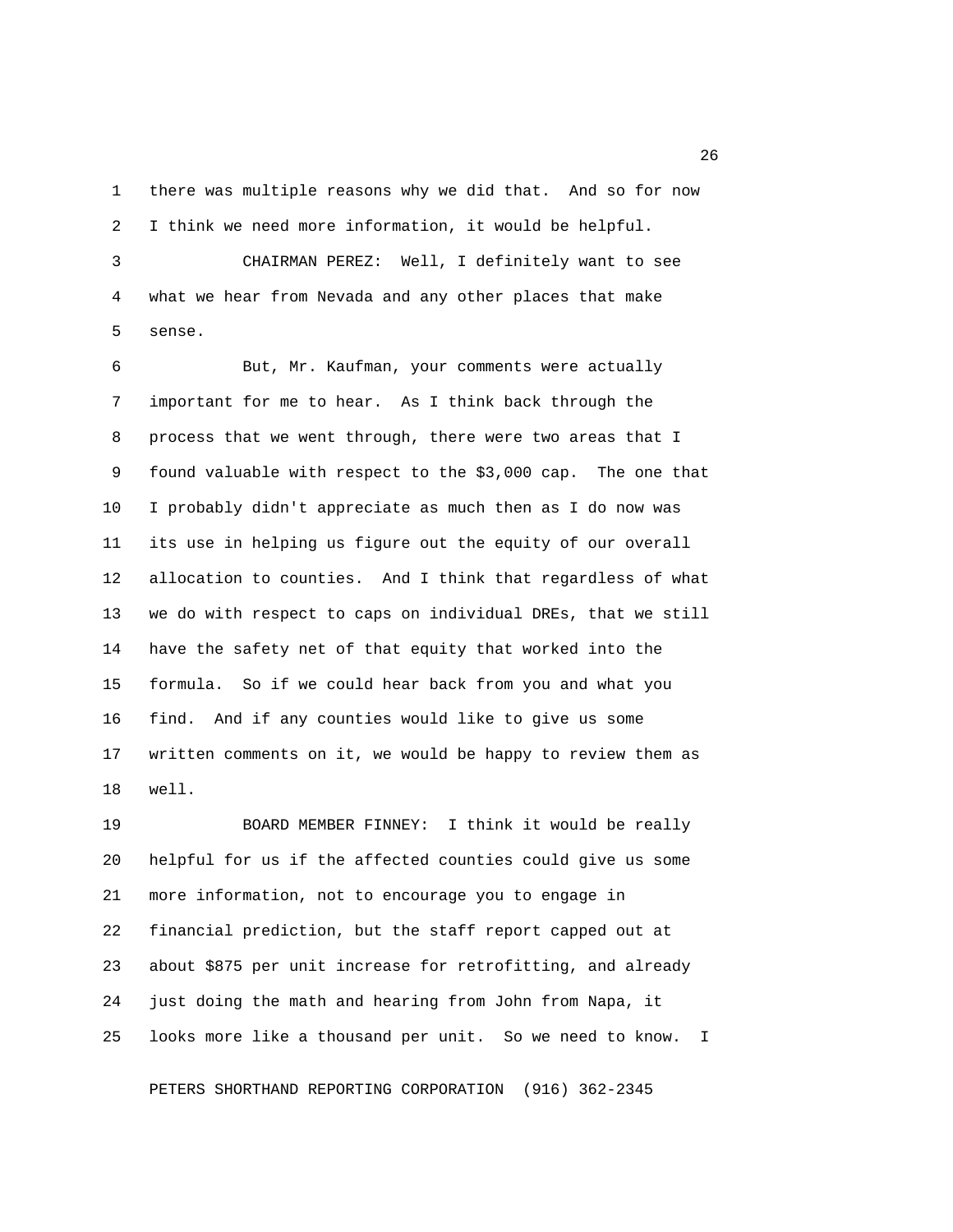1 think it would be very helpful for us to have a feeling for 2 what's actually happening on the ground. 3 BOARD MEMBER KAUFMAN: I'm sorry, is the amount 4 stated by staff the matched portion? Was that the entire 5 amount or was that the three-quarters amount? 6 CHAIRMAN PEREZ: The range of \$250 to \$875, was 7 that for a hundred percent of the cost or did that refer to 8 75 percent of the cost? 9 MS. LEAN: The cost of a DRE unit? 10 CHAIRMAN PEREZ: Uh-huh. 11 MS. LEAN: Currently it's about \$3,800. 12 CHAIRMAN PEREZ: No, no, no. Here you make 13 reference to the fact that the retrofit cost estimates range 14 from \$250 to \$875 per unit. So what we're trying to ask is 15 whether that's the hundred percent cost? 16 MS. LEAN: The hundred percent cost. 17 CHAIRMAN PEREZ: Okay. 18 MR. WAGAMAN: It's part of the 301 task force that 19 was previously referenced. Since they're doing the same 20 process you're doing, a survey was conducted of the vendors 21 asking them what their costs were, that's based on their 22 estimates. 23 CHAIRMAN PEREZ: You know what would be helpful to 24 us is to look at the specific responses from vendors to see 25 where the variation is from vendor to vendor, especially as

PETERS SHORTHAND REPORTING CORPORATION (916) 362-2345

27 and 27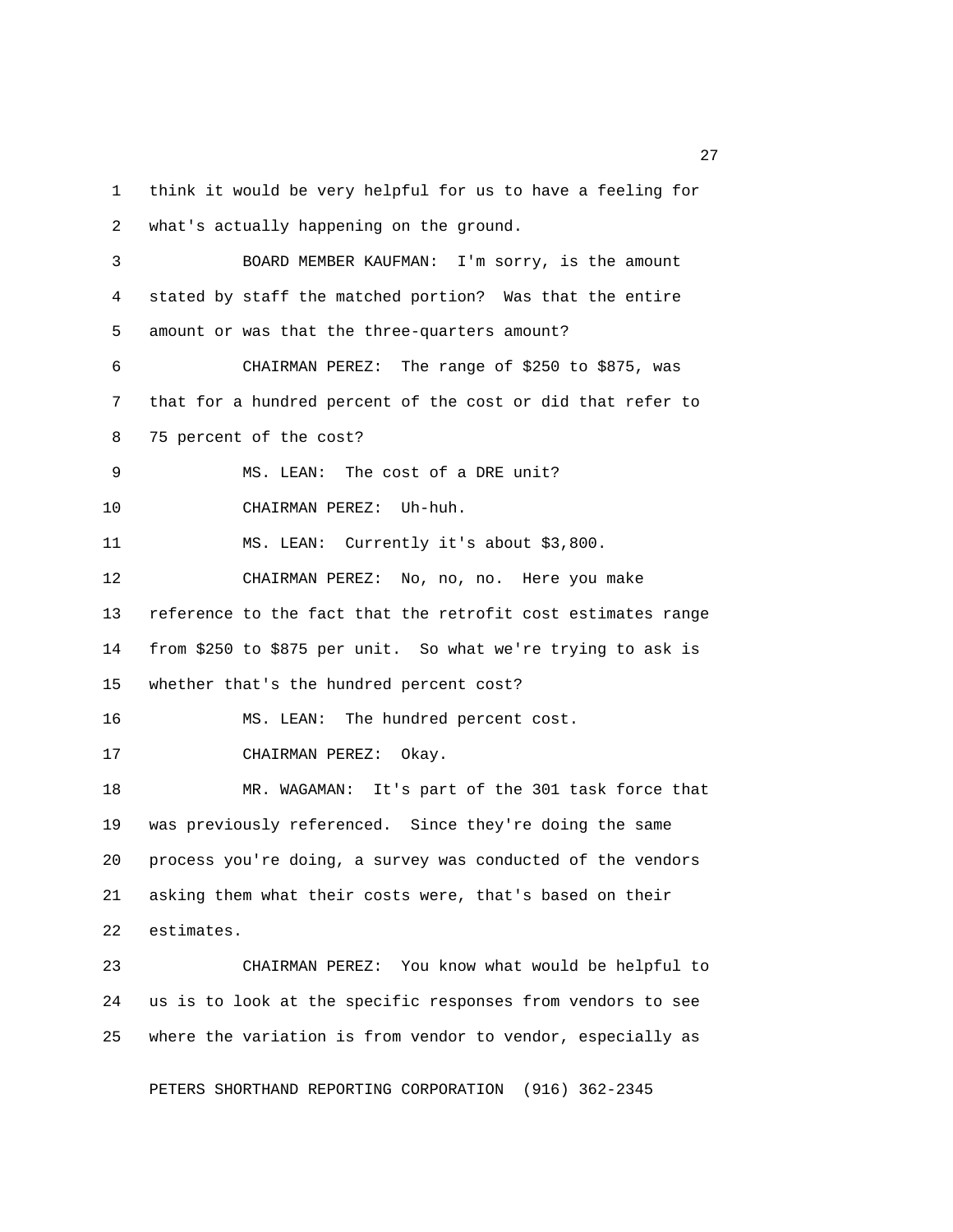1 we understand that counties have difference complements of 2 vendors and some can do it a lot cheaper. That doesn't do 3 any good to a county that's using System Number 1, if the 4 price is on System Number 3, and for us to come up with a 5 number that just looks at an average instead of 6 understanding the impact on a specific county is less than 7 helpful.

 8 MS. LEAN: All right. Built into that 250, I know 9 the response to that survey had to do with effects of 10 retrofitting of current DREs, and some of the counties did 11 have contract language that said that there would be a 12 specific amount they would have to pay for a DRE. That's 13 why that range is so big. So we still have to survey the 14 vendors to find out how much an AVVPAT DRE would cost. So 15 for any new people coming forward, we know that it's not 16 going to cost the \$3,800 approximately, we know it's going 17 to cost more, and we don't know how much. So that's kind of 18 where the range came from is if they had it built into their 19 contract. Hart actually estimated it would cost about a 20 thousand dollars a unit, but we were kind of doing a range 21 for you.

22 CHAIRMAN PEREZ: Okay. But I know I would and I 23 think you both would like to really look vendor by vendor 24 and look at what counties are impacted and what kind of a 25 cost are we talking about there.

PETERS SHORTHAND REPORTING CORPORATION (916) 362-2345

<u>28</u> and 28 and 28 and 28 and 28 and 28 and 28 and 28 and 28 and 28 and 28 and 28 and 28 and 28 and 28 and 28 and 28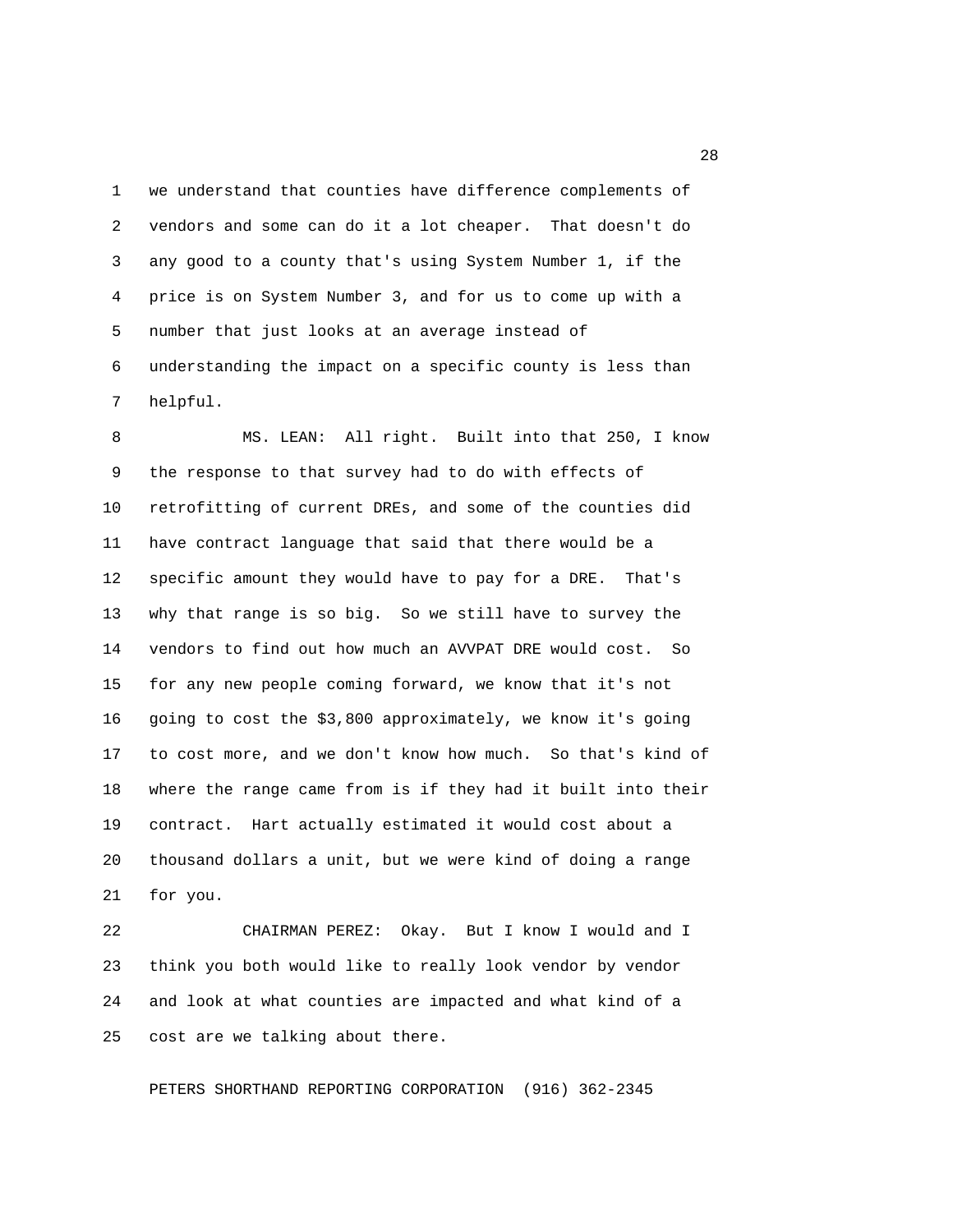1 MS. LEAN: Okay. We'll do a vendor survey. We 2 will survey the counties and we will solicit them if they 3 would like to provide any information for our Board. 4 CHAIRMAN PEREZ: Very good. All right, so we'll 5 put that over to our next meeting then. 6 Is that on this item? 7 MS. HENCH: Yes. 8 CHAIRMAN PEREZ: Come forward, please. 9 Deborah Hench of San Joaquin County. 10 MS. HENCH: I just have a little information on 11 the price of the AVVPAT. Nobody really knows what it's 12 going to cost on retrofit, because some of the retrofits may 13 sound like it's just going to be the printer. But we've 14 kind of got a possibility that they would have to replace 15 motherboards, so it would be not only a printer, but 16 possibly a motherboard or some other auxiliary piece of 17 equipment that makes the sound as well as print the 18 printout. So we've got figures of a printer from our 19 vendors. Until you get finished certifying, we don't know 20 that that's the way it's going to be. 21 CHAIRMAN PEREZ: Thanks for your comment. 22 Okay. Anything else on Item 5C? 23 All right. Then let's put 5C over for further 24 discussion at our next meeting. 25 And so now we'll move on to Item 6, Project

PETERS SHORTHAND REPORTING CORPORATION (916) 362-2345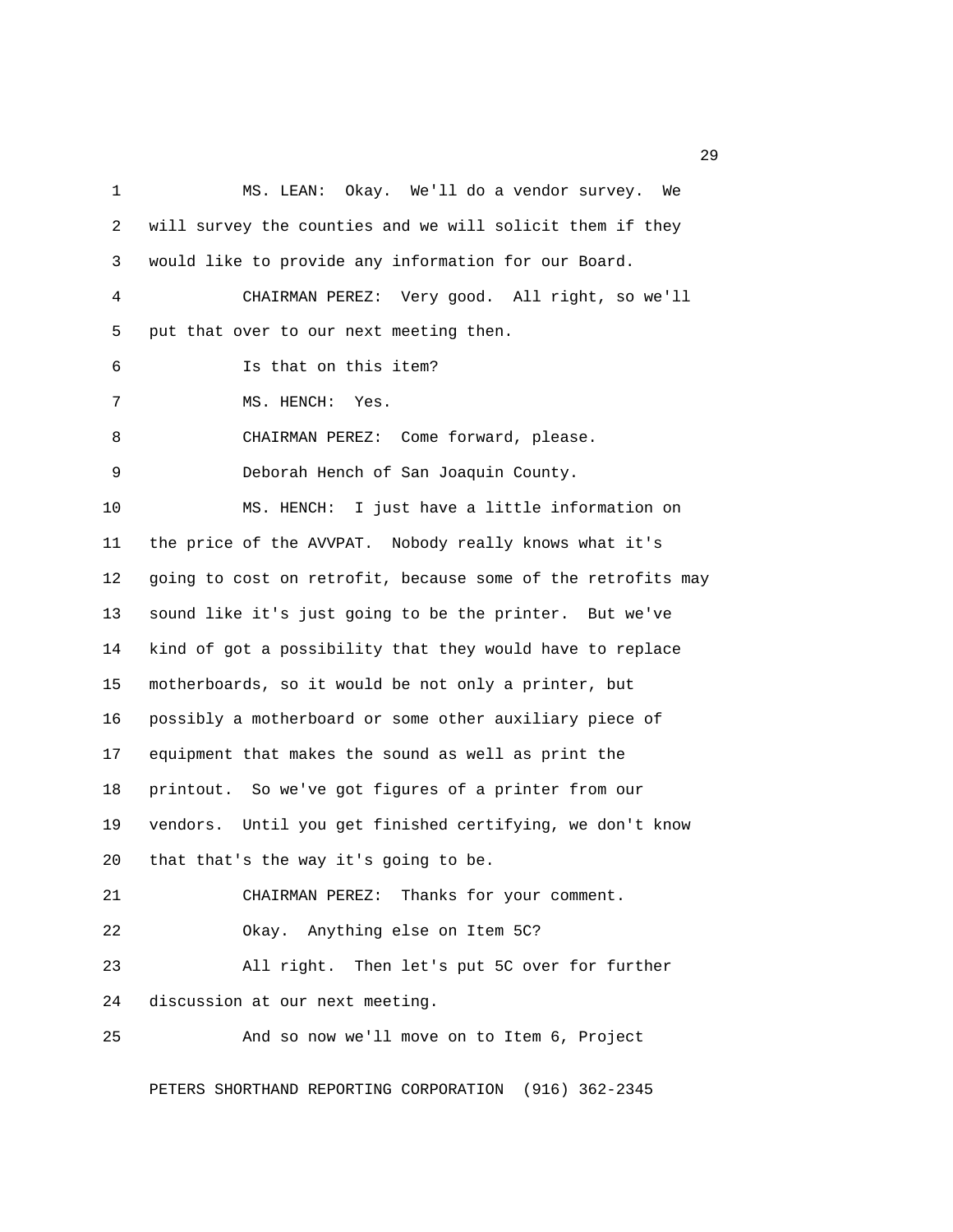1 Documentation Submittal Deadline.

 2 And if you would take us through that first item. 3 MS. LEAN: I know this issue has been brought up 4 multiple times, but it's back again. I just want to bring 5 up that Proposition 41 did not indicate a schedule for 6 allocation of funds to counties to modernize their voting 7 equipment, but from its inception, the VMB adopted an 8 aggressive schedule to allocate and distribute the funds. 9 As you know, HAVA requires voting system equipment 10 to meet specific standards by January 1, 2006. These 11 standards include that at least one accessible voting 12 machine in each polling place be accessible or to fully 13 comply to an accessible DRE unit. State law now requires 14 that voting modernization funds received from the VMB shall 15 be used in the purpose of placing at least one accessible 16 voting unit in each polling place. 17 And also the new state law effective January 1, 18 2005, requires that all DRE voting systems must receive 19 federal qualification and include an accessible voter 20 verified paper audit trail by January 1, 2006. 21 Also, to the extent that the voting modernization 22 fund monies are available for expenditure, these funds shall 23 be used to comply with the new AVVPAT. Given this 24 requirement that all fund monies only be used to purchase 25 systems certified by the Secretary of State, as you are

PETERS SHORTHAND REPORTING CORPORATION (916) 362-2345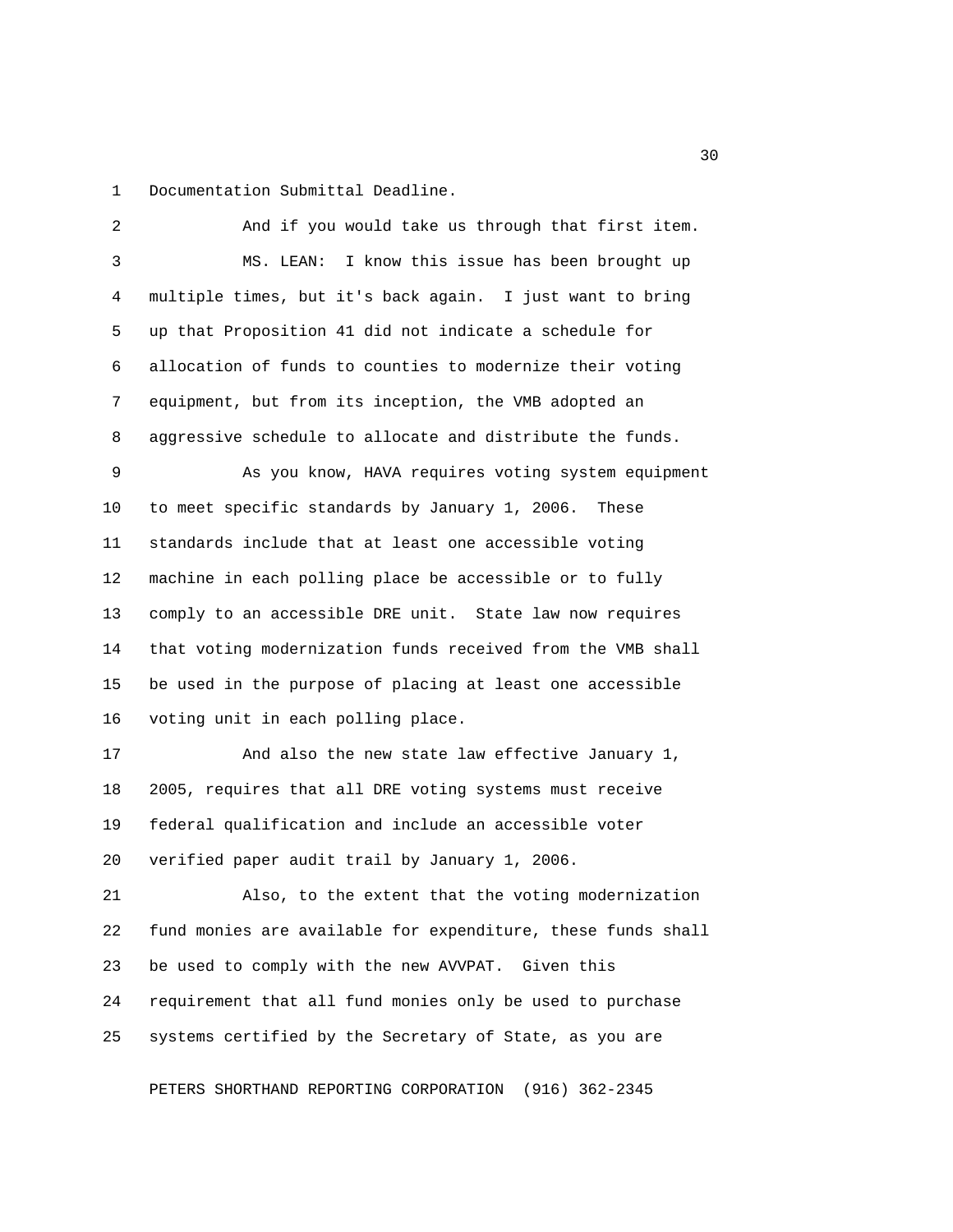1 aware, until there are DRE units certified with the AVVPAT, 2 the VMB would only be able to consider approving allocation 3 for counties that are upgrading to optical scan voting 4 systems.

 5 This has changed a little bit with the Sequoia 6 system being certified yesterday.

 7 At the July 22, 2004, meeting of the VMB, the 8 Board voted to move the deadline for counties to submit 9 their project documentation plans from January 1, 2005, to 10 July 1, 2005. It was the underlying belief that by 11 establishing this deadline the VMB could compel counties to 12 meet the HAVA January 1, 2006, compliance deadline and 13 accelerate the voting system modernization process in 14 California. However, given that there has been no movement 15 in the past six months in the availability of certified 16 voting systems for counties to purchase, the objective of 17 accelerating the voting system modernization process in 18 California may need to be reconsidered.

19 There has been a shift in the attitude and the 20 environment surrounding the modernization of voting 21 equipment since the passage of Proposition 41. The security 22 of the electronic voting equipment has been scrutinized in 23 the media and the transition of jurisdictions to upgrade 24 their voting system technology has been called into 25 question. This shift, coupled with the uncertainty of

PETERS SHORTHAND REPORTING CORPORATION (916) 362-2345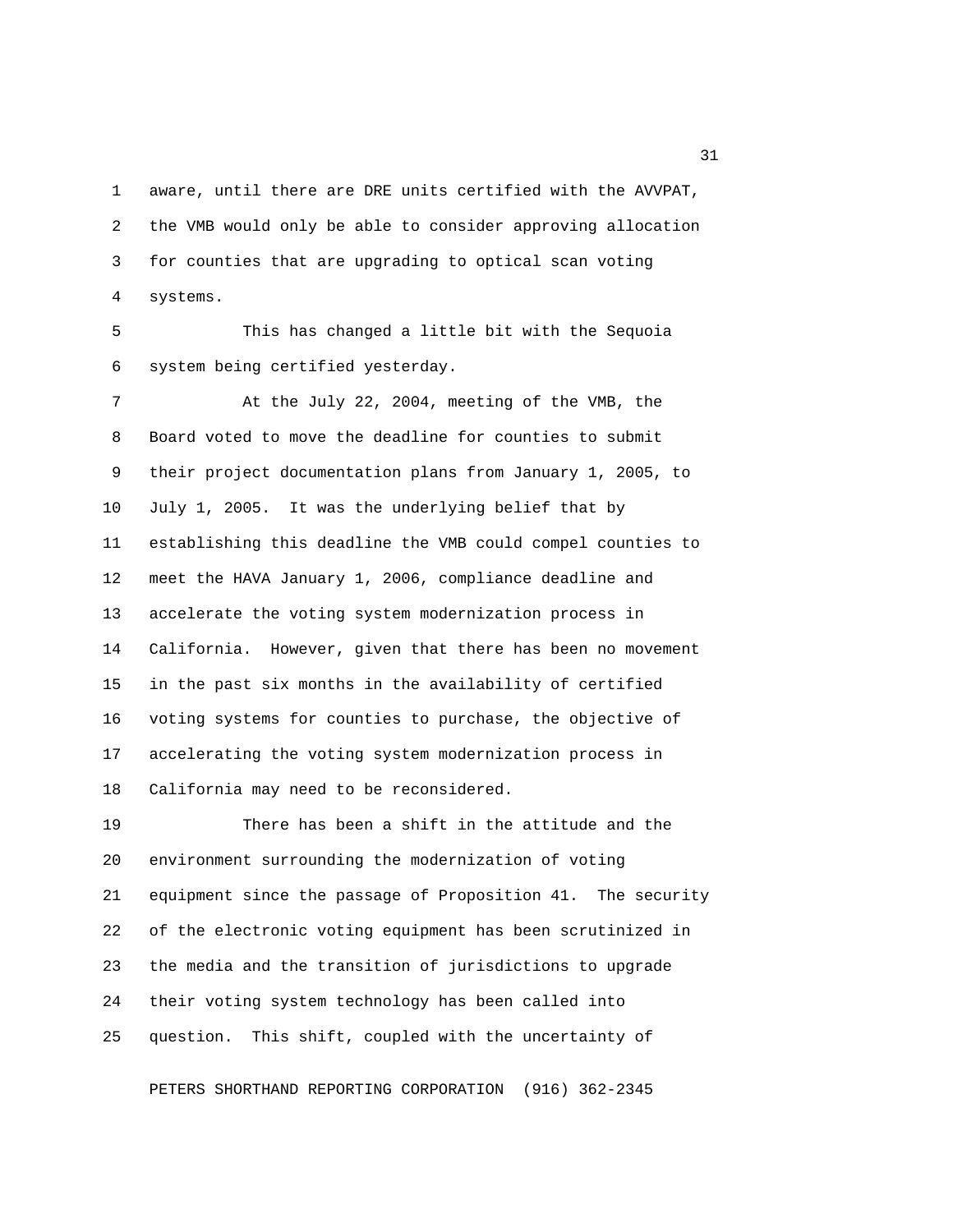1 maintainable certification of voting systems in California 2 have led some counties to slow or even cease efforts toward 3 modernizing their voting equipment.

 4 Counties who have led the state in modernizing 5 their voting equipment have been faced with decertification 6 of their voting systems and additional requirements being 7 placed on their new voting system technology. The 8 advancement into any new technology is fraught with 9 uncertainties, however, a new state and federal mandate 10 dictates the advancement to more readily accessible voting 11 equipment.

12 All voting systems who currently sell their voting 13 equipment in California are in the process of developing 14 accessible voting equipment to be compliant with HAVA. To 15 date, however, no system has been certified that meets the 16 HAVA requirements, the new requirements in state law, the 17 Secretary of State guidelines on AVVPAT, or has obtained 18 federal qualification in state certification other than this 19 new Sequoia one that was approved yesterday.

20 As Proposition 41 does not specify a deadline to 21 allocate the fund monies, the VMB could reconsider the July 22 1, 2005, deadline for counties to submit their Project 23 Documentation Plans.

24 In your packet also, two counties submitted 25 letters requesting that the Board extend the deadline. They

PETERS SHORTHAND REPORTING CORPORATION (916) 362-2345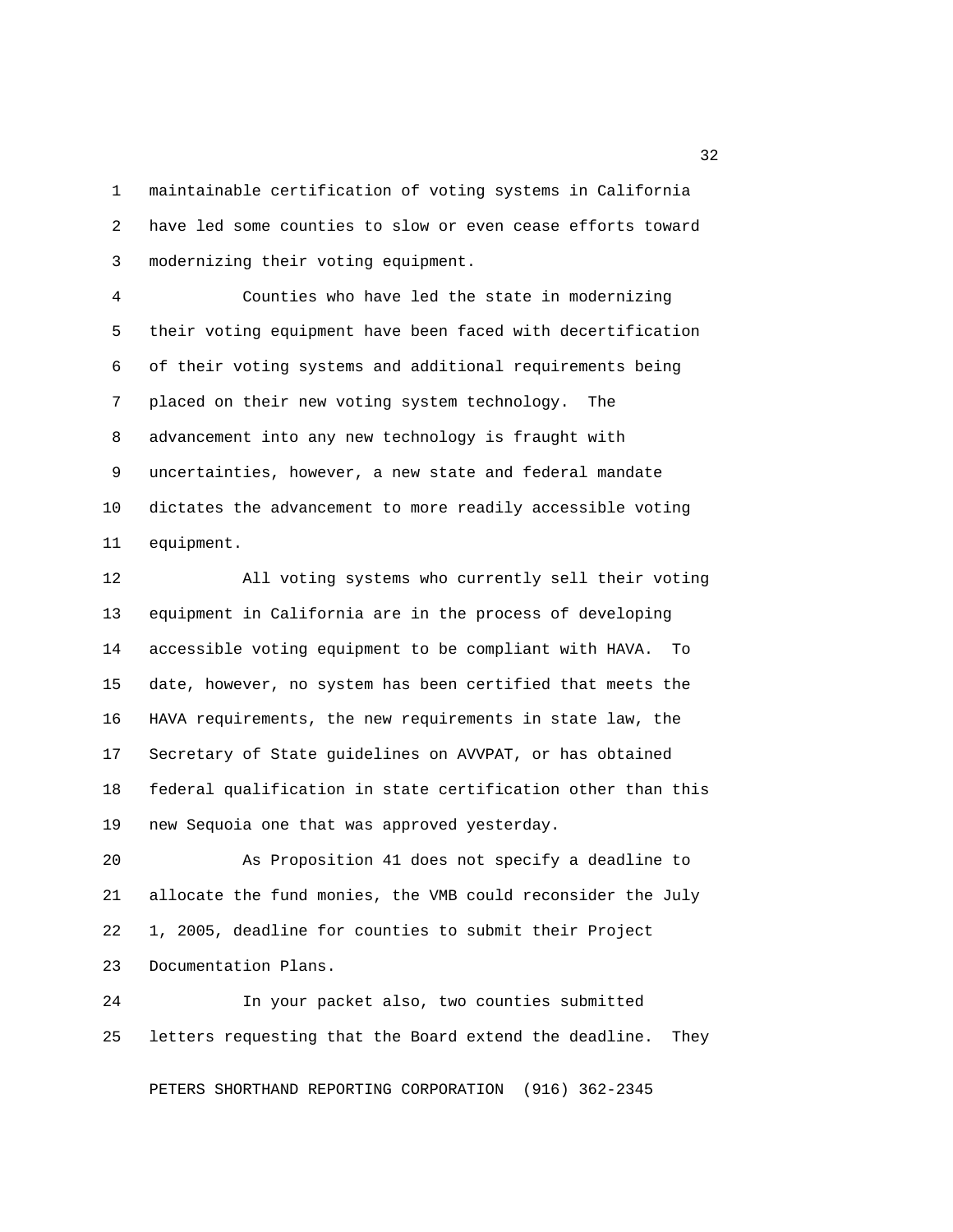1 are from San Luis Obispo and Santa Cruz County. They are 2 there for your review.

 3 Before we go to the options, unless you want me to 4 do that first, I thought we could open up for discussion and 5 then we could go through the options.

 6 CHAIRMAN PEREZ: Michael, I want to come back to 7 you real quick. I may not have been listening closely 8 enough. Jana made reference to Sequoia in yesterday's 9 action.

10 MR. WAGAMAN: Uh-huh.

11 CHAIRMAN PEREZ: It is still conditional, correct? 12 MR. WAGAMAN: It is -- there are several parts to 13 answer that question. There is a conditional certification 14 on the non-AVVPAT version of the equipment that carries over 15 through the end of 2006 for the six existing clients. 16 That's still in place. The additional certification which 17 was recommended yesterday does have conditions on it, but 18 those conditions are limited to either limitations in the 19 functionality of the system like the issue with it not 20 supporting a primary or just standard boilerplate language 21 that we attach to all the certifications. It does not have 22 the same conditions that came up in November that limited 23 only to certain geography or limited to only the end of 24 2006. This is a certification that could be used that 25 doesn't have those same time and geography limitations

PETERS SHORTHAND REPORTING CORPORATION (916) 362-2345

<u>33</u>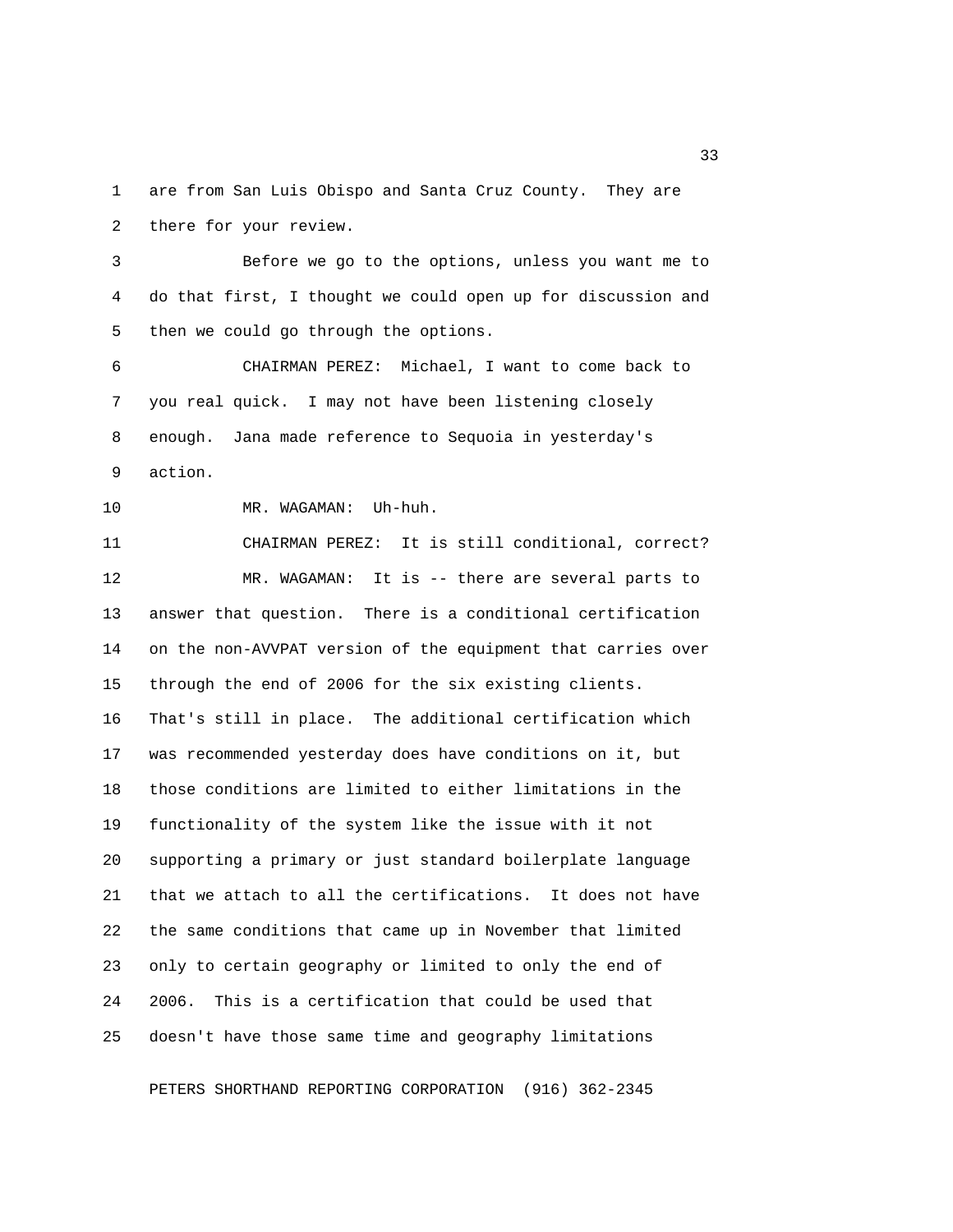1 placed on it. But it is still technically a conditional 2 certification.

 3 CHAIRMAN PEREZ: What am I missing here though? I 4 mean I'm not trying to be flip, I'm really -- 5 MR. WAGAMAN: Uh-huh, I understand. 6 CHAIRMAN PEREZ: If it doesn't have the 7 functionality for primaries, that's a significant 8 limitation? 9 MR. WAGAMAN: Yes, it is a significant limitation. 10 (Laughter.) 11 MR. WAGAMAN: I will more than happily admit that. 12 I guess the distinction I would make is it's a limitation 13 that is not Secretary of State driven, it's not a limitation 14 that -- 15 CHAIRMAN PEREZ: I'm not asking about the 16 political deal, I'm asking you about the ability to have a 17 system that works so that a county can know that they can go 18 to so that they can move forward and operate. 19 MR. WAGAMAN: The practical difference in the 20 context of this conversation is this is something that would 21 meet the January 1, 2006, deadline. It would not meet a 22 June of 2006 deadline for that election. That is the 23 practical difference for this. I understand it's a semantic 24 difference in the case of the counties, but it is a system 25 that could be purchased assuming that certification.

PETERS SHORTHAND REPORTING CORPORATION (916) 362-2345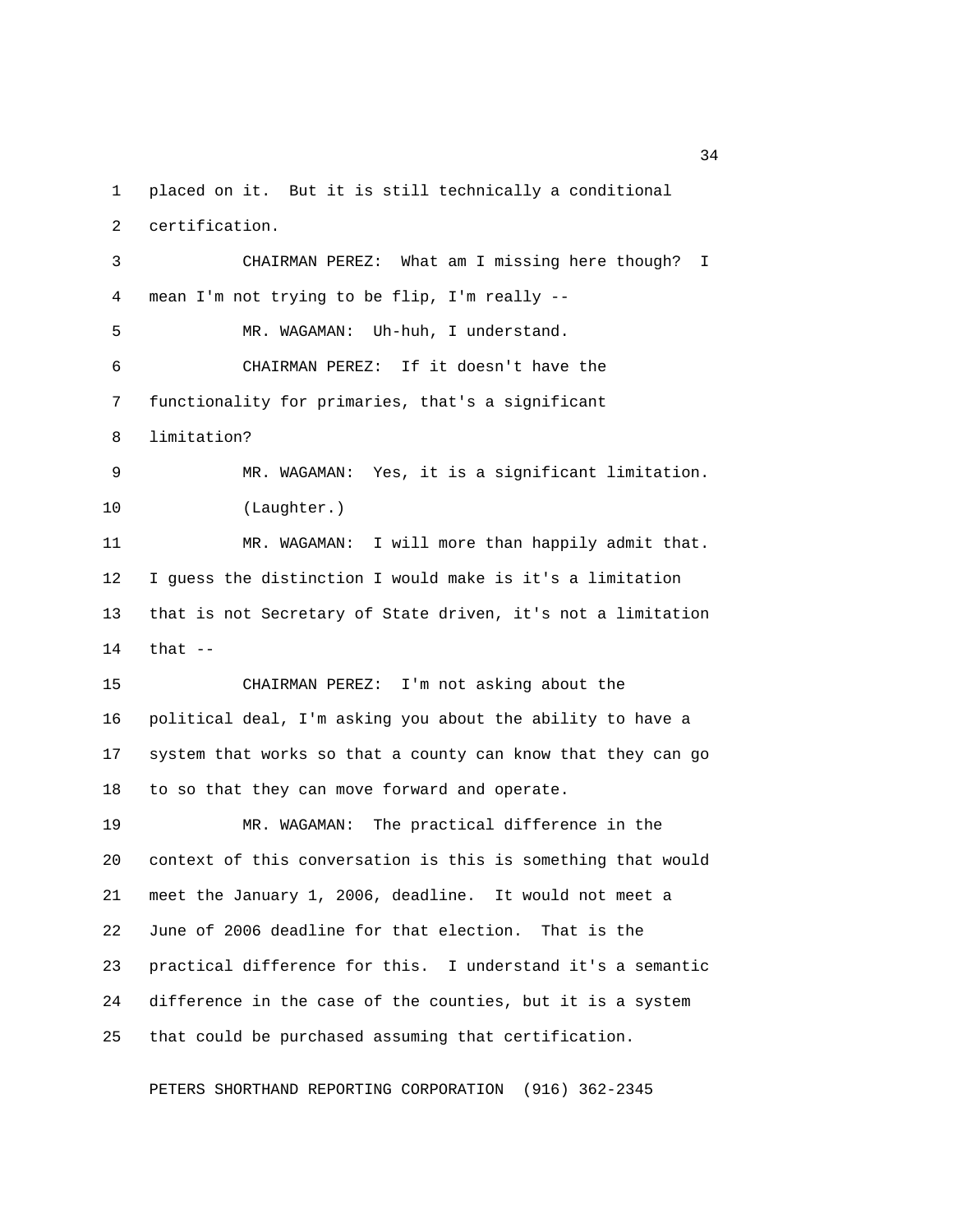1 CHAIRMAN PEREZ: But the purchase -- go ahead. 2 BOARD MEMBER KAUFMAN: I was going to say, so it 3 could be used in the November election, but not in the June 4 election? 5 MR. WAGAMAN: Correct. 6 BOARD MEMBER KAUFMAN: I'm not sure where that 7 leaves us. 8 CHAIRMAN PEREZ: So then where is the county in a 9 primary? 10 Mr. Tuteur, please come forward? 11 It's my personality, but really it's not my 12 intent. 13 MR. TUTEUR: Mr. Chairman, John Tuteur, Napa 14 County Registrar of Voters. 15 And I'm always the undying optimist. From my 16 conversations with the vendor, who is our vendor, Sequoia, 17 we do not expect the functionality issue of the primary 18 reporting to be an issue. We believe that will solved in 19 plenty of time for us to roll these machines out there. 20 The real deadline for us is not June of 2006, it's 21 closer to March 1st of 2006. We have to have the machines 22 up and ready to go for the primary, and I have no concern 23 that the vendor will meet the functionality issue. It's not 24 a hardware issue, it's not a software in the machines issue, 25 it's an adjunct reporting issue that just breaks out the

PETERS SHORTHAND REPORTING CORPORATION (916) 362-2345

<u>35</u>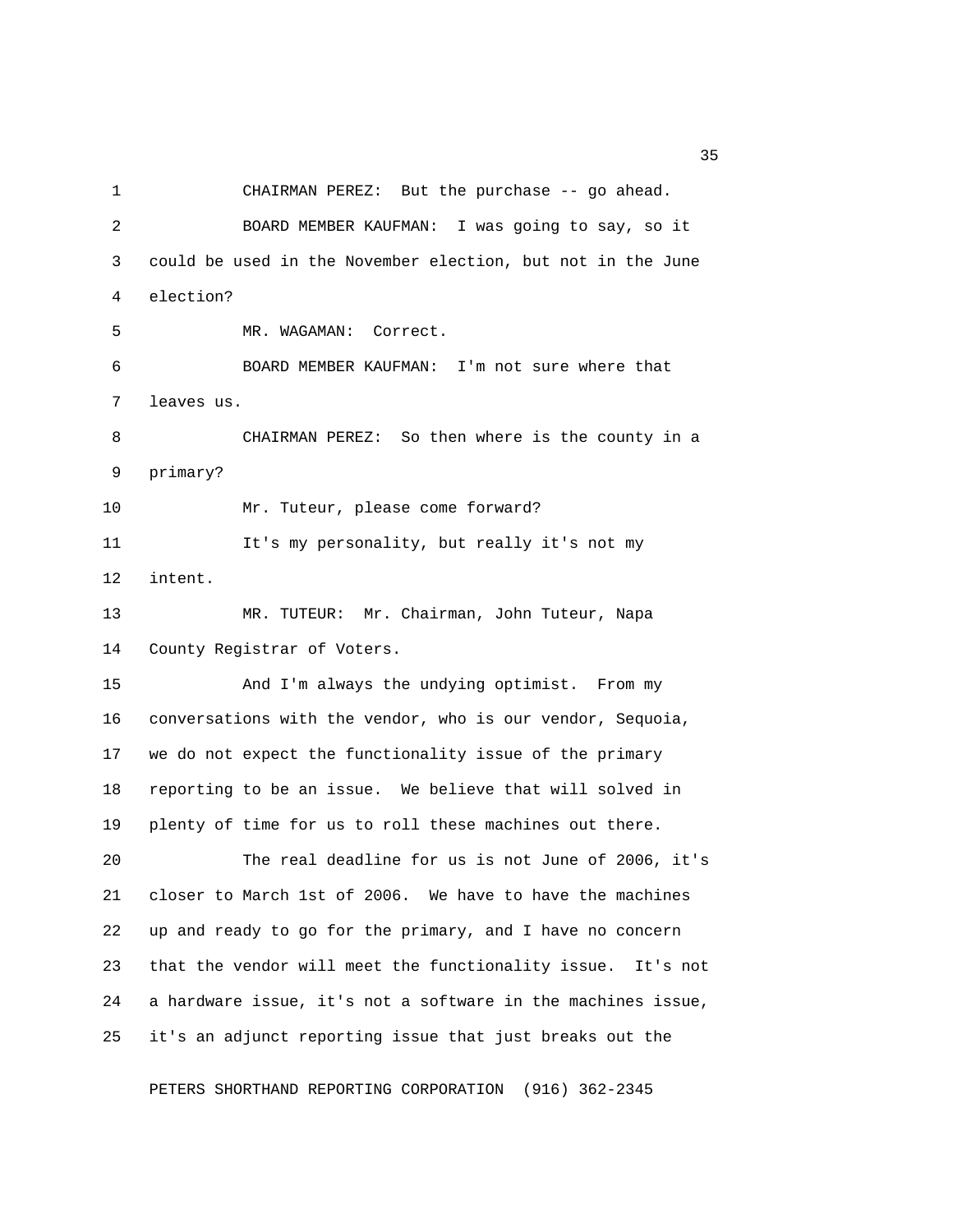1 data from the machines which capture whether it's a decline- 2 to-state Republican or decline-to-state Democrat by the kind 3 of ballot issued and pull that data down to report to the 4 Secretary of State. So I don't see that as a large hurdle 5 and I certainly will not postpone going to AVVPAT based on 6 that. We'll move ahead as soon as we can figure out how 7 much it's going to cost and where we'll get the money. 8 If that helps at all? 9 CHAIRMAN PEREZ: Any pessimists want to be heard? 10 (Laughter.) 11 MS. PELLERIN: Well, I hate being called a 12 pessimist. 13 CHAIRMAN PEREZ: Benjamin Franklin said the beauty 14 of being a pessimist is that you're prepared for the worst 15 and quite happy when everything better happens. 16 MS. PELLERIN: Oh, that's good. 17 My name is Gail Pellerin. I'm the County Clerk in 18 Santa Cruz County. 19 And I said before I think it's very appropriate 20 that this June election, the date is 6/6/06. And we have 21 dubbed it the beast. We are a Mark-A-Vote paper county. 22 This whole process reminds me of playing cards with my six-23 year-old daughter, the rules change so she always wins and I 24 always lose. 25 And I want to meet these HAVA requirements. I

PETERS SHORTHAND REPORTING CORPORATION (916) 362-2345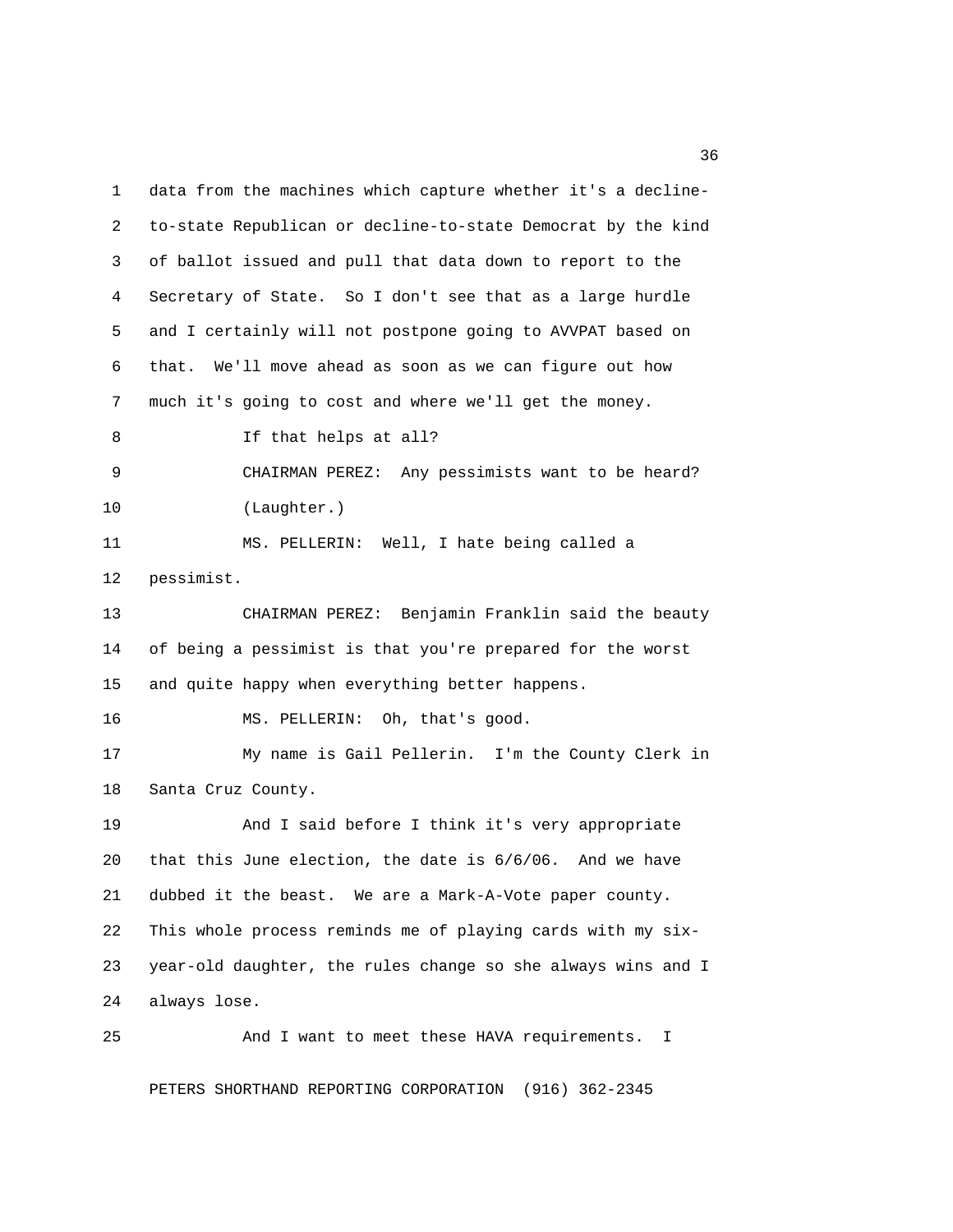1 want to satisfy our voters in Santa Cruz County. I want to 2 be able to use that \$1.6 million that's sitting on your 3 table, and I don't want to be up against a deadline that I 4 have to do all this in five more months when there is 5 nothing on the shelf for me to purchase. And so I'm really 6 hoping that you will not only extend this deadline, but 7 you'll also provide some flexibility for counties to come 8 back with a phase 2.

 9 If I come up with some solution or a vendor comes 10 up with a solution that we can purchase for let's say 11 \$700,000, I don't want to lose that \$900,000 that I have on 12 the table today, because I think these systems need to be 13 tested, they need to be used in real elections. I'd love to 14 see something work in the June 6th election that we can all 15 be proud of and be confident in that the votes are counted 16 accurately and the voters have confidence in.

17 So, you know, we're in a quandary here wanting to 18 keep up with the times, but the clock's ticking and I really 19 do not want to lose those funds that's available to us just 20 because the Secretary of State's office has not certified 21 the equipment we need to look at.

22 Thank you.

23 CHAIRMAN PEREZ: Thank you.

24 I'm going to start going back to our cards, and I 25 did have a card for you. So thank you. I've got your card

PETERS SHORTHAND REPORTING CORPORATION (916) 362-2345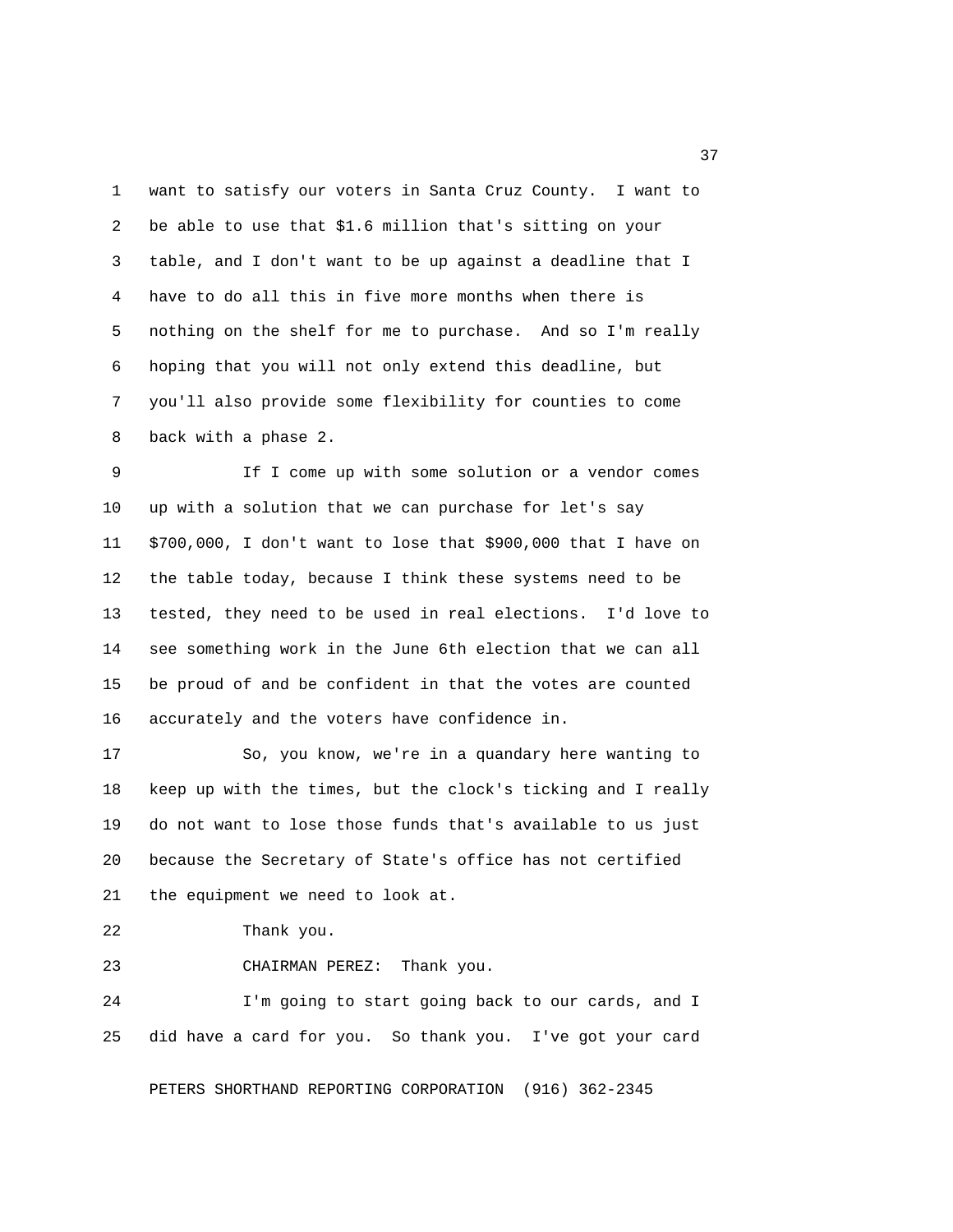1 up here.

 2 The next card I have is for Tim Johnson. 3 MR. JOHNSON: Good morning, Chairman and Members 4 of the Board. I'm Tim Johnson from Tuolumne County. I'm 5 the County Clerk.

 6 And I just wanted to be in support of what Gail 7 was just talking about of moving the deadline of July 1st of 8 2005. Our Request For Proposal requires a vendor to submit 9 a bid to us with a certified system both federally and 10 state. And at the moment, I'm afraid it doesn't appear that 11 we have any qualified vendor to do that. We're meeting 12 Monday with our committee to look at changing the language 13 and other things, but with the process that our Board of 14 Supervisors has voted to go through the process of reviewing 15 proposals, having demonstrations and going through and 16 grading those things and all the requirements and that, I'm 17 afraid July 1st would put us up against the wall. We have 18 kind of been sitting on the sidelines because we wanted to 19 make sure all the bugs got worked out and everything so we 20 could have a system that we can be proud of and that the 21 voters of Tuolumne County can feel when they come to vote on 22 election day that it will cast their vote correctly.

23 Thank you.

24 CHAIRMAN PEREZ: Conny McCormack from Los Angeles. 25 MS. MCCORMACK: Thank you, Chairman Perez and

PETERS SHORTHAND REPORTING CORPORATION (916) 362-2345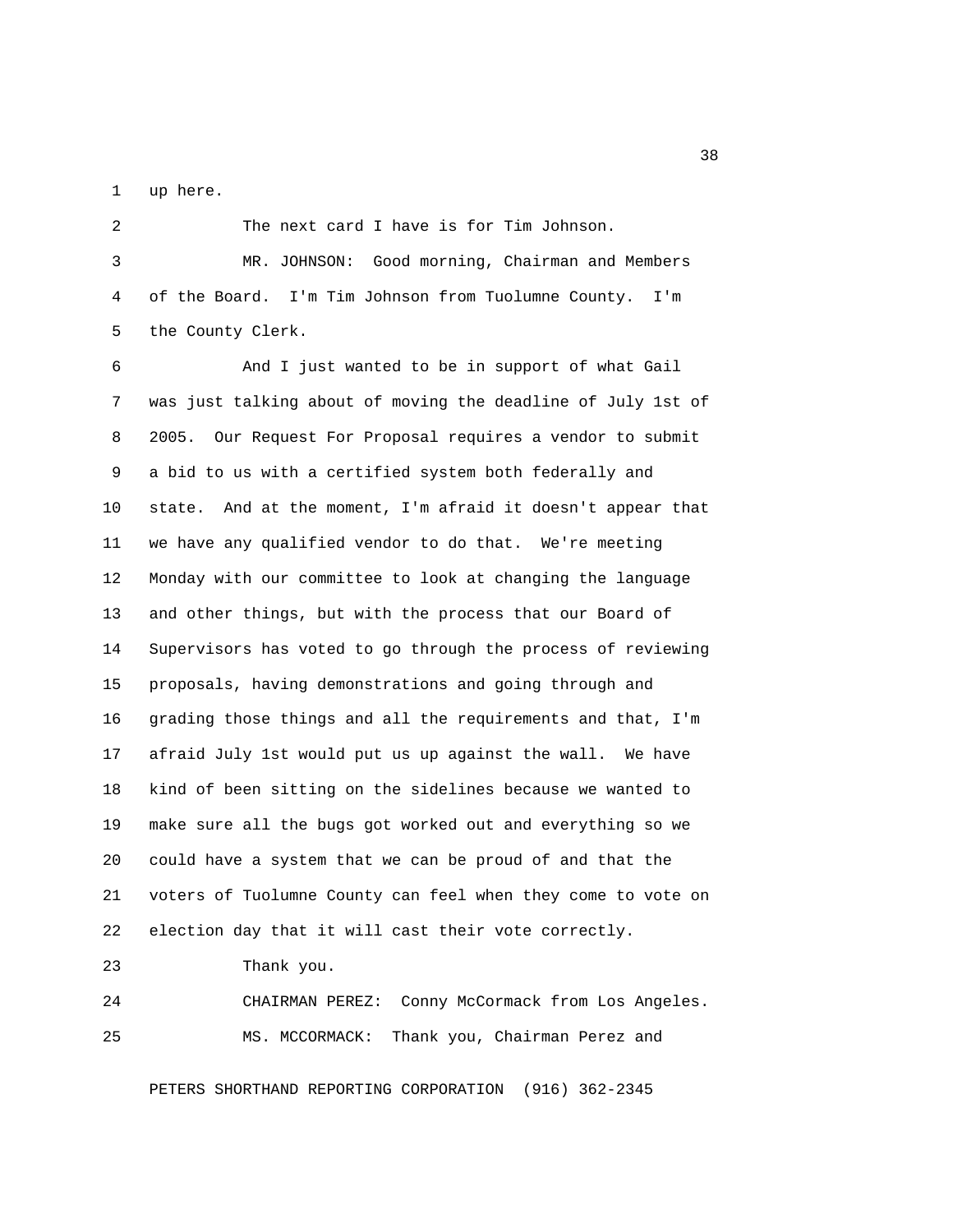1 Members of the Committee. I really appreciate the

 2 opportunity for us to all have this discussion together, 3 because it's the most important thing that's on all of our

4 minds.

 5 And I've got a little packet for each of you, more 6 reading.

 7 CHAIRMAN PEREZ: I had professors who have given 8 me less reading that you.

 9 MS. MCCORMACK: It's only two pages, believe it or 10 not. What I've given you is this month's edition of the 11 CSAC magazine just came out this past week and there's a 12 two-page article on pages 18 and 19 that is all about what 13 we're talking about today, which is the counties' dilemma on 14 purchasing legally compliant voting equipment and how to do 15 it within the timelines that we're faced with. So I would 16 like to piggyback on both what Tim just said and what Gail 17 said and start with a little bit of context.

18 First of all, I want to praise all of you for your 19 vision, because this committee way back when created a 20 formula that is holding up, that makes sense, that gives 21 counties some certainty on when they are going forward, 22 whether they have already made initial jumps such as San 23 Diego and Orange or whether or not they're about to jump or 24 whether now you're going to see more counties coming to you 25 in a phased-in process as Gail just mentioned. Which I

PETERS SHORTHAND REPORTING CORPORATION (916) 362-2345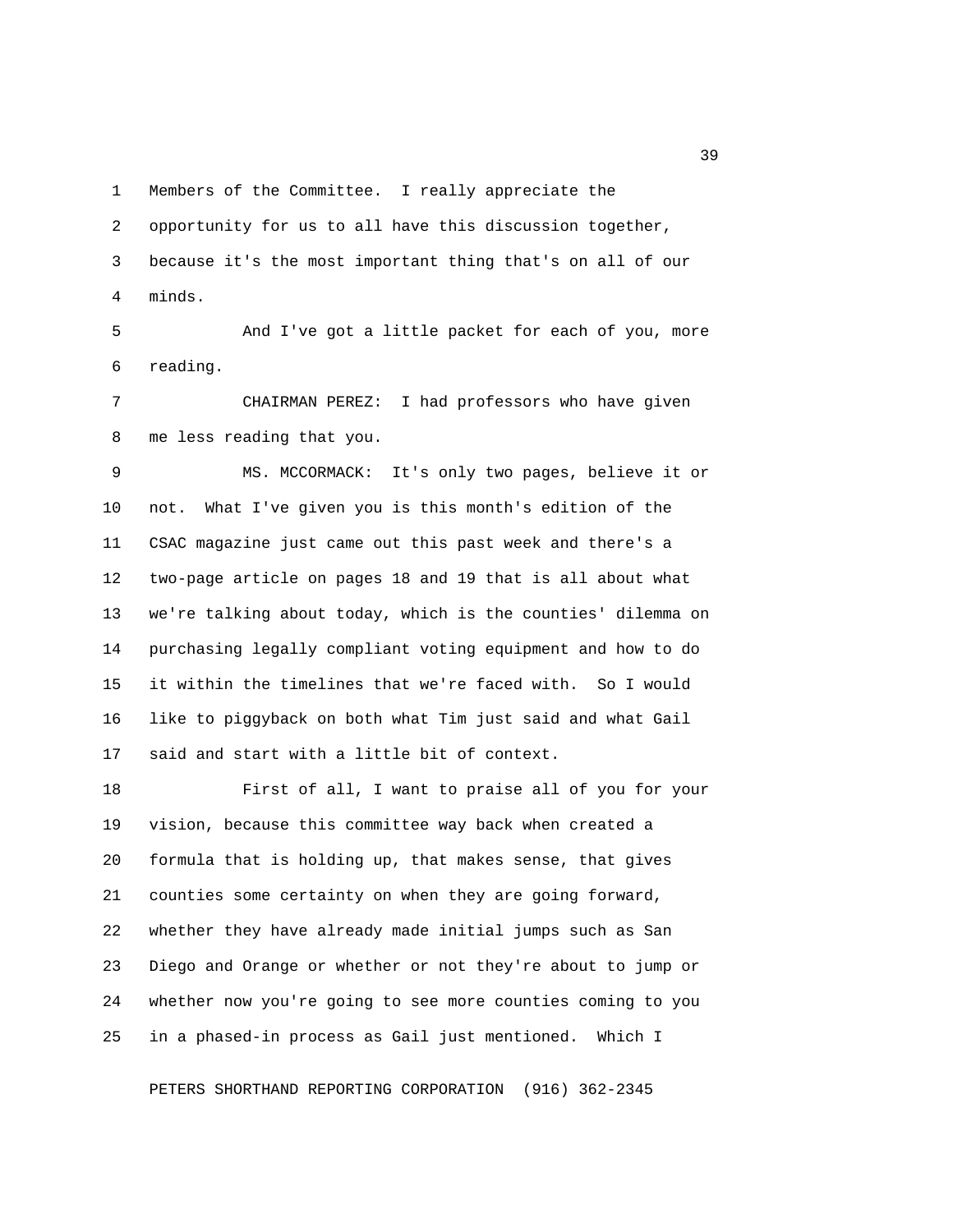1 think it is really important to recognize that this money, 2 whether it be Prop 41, and we're parallelling this with our 3 301 Committee, that we need to have a longer timeline than 4 we thought.

 5 And, John, you know you gave a speech to our 6 association last month and it was excellent because it 7 really did show that when all of you were appointed in '02, 8 you thought your jobs were going to be short term, that this 9 money would be given out, that the counties would have 10 bought the equipment sooner, which all was going to happen 11 until this AVVPAT situation arose creating a whole different 12 dynamic for all the counties and creating a situation that I 13 think, John, you alluded to a minute ago where if you are on 14 the front end like Tim is and like I am about ready to issue 15 an RFP, and we've just done the same thing Tim's doing, 16 we're going to release those in March, we're taking out the 17 language about the qualification requirement.

18 We always had federal and state qualification as a 19 requirement before a vendor could even come and talk to us, 20 because obviously you would want to have that. But now with 21 all this uncertainty, how do we know that's even going to 22 happen? Counties are going to have to meet the federal law, 23 whether they've got certified equipment or not, because 24 somebody could sue us if we don't. But I mean we're all 25 going to have to meet the law and buy something that lets us

PETERS SHORTHAND REPORTING CORPORATION (916) 362-2345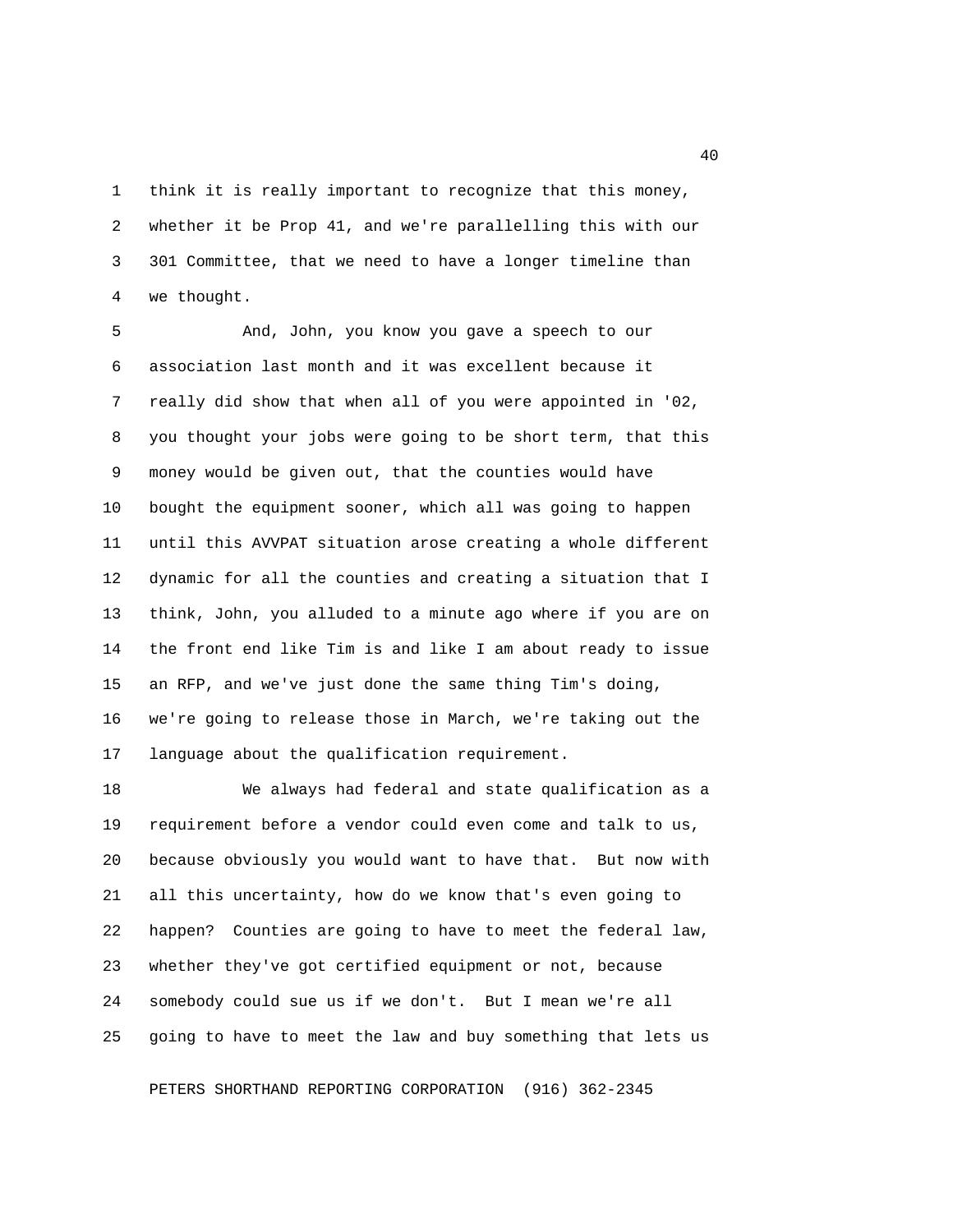1 meet that law so we don't get sued by whoever, DOJ or 2 disability groups.

 3 So we've got other conflicts that are coming into 4 our lives now and that we have to deal with. So we've got 5 the phase-in thing going. So I think what's going to have 6 to happen, and I think your group has recognized this from 7 the beginning, get a formula so we have some certainty. 8 Also, there's nothing in the law as Jana pointed out that 9 limits the length of time that this money has to be spent.

10 So I have a question to the panel and to the 11 staff, is right now there is a lot of interest money, 12 because the money wasn't given out as fast as it had been 13 intended to be given out and expected to be given out for 14 all the reasons that you all know about, and will indeed now 15 be delayed possibly five, seven more years because as these 16 phases go in. Where is the interest money going now and 17 what is that being used for, and is it being used toward the 18 HAVA match, which is also a requirement in HAVA?

19 I don't know, I don't think it's been told to the 20 counties, and I don't know whether you even know what's 21 going on. Because with \$200 million, what \$59 million has 22 been given out so far. But the money has been there for 23 quite some time and now it's going to be there longer. So 24 with the HAVA money we're talking two pots of money with 25 significant interest possibly, you know, a couple hundred

PETERS SHORTHAND REPORTING CORPORATION (916) 362-2345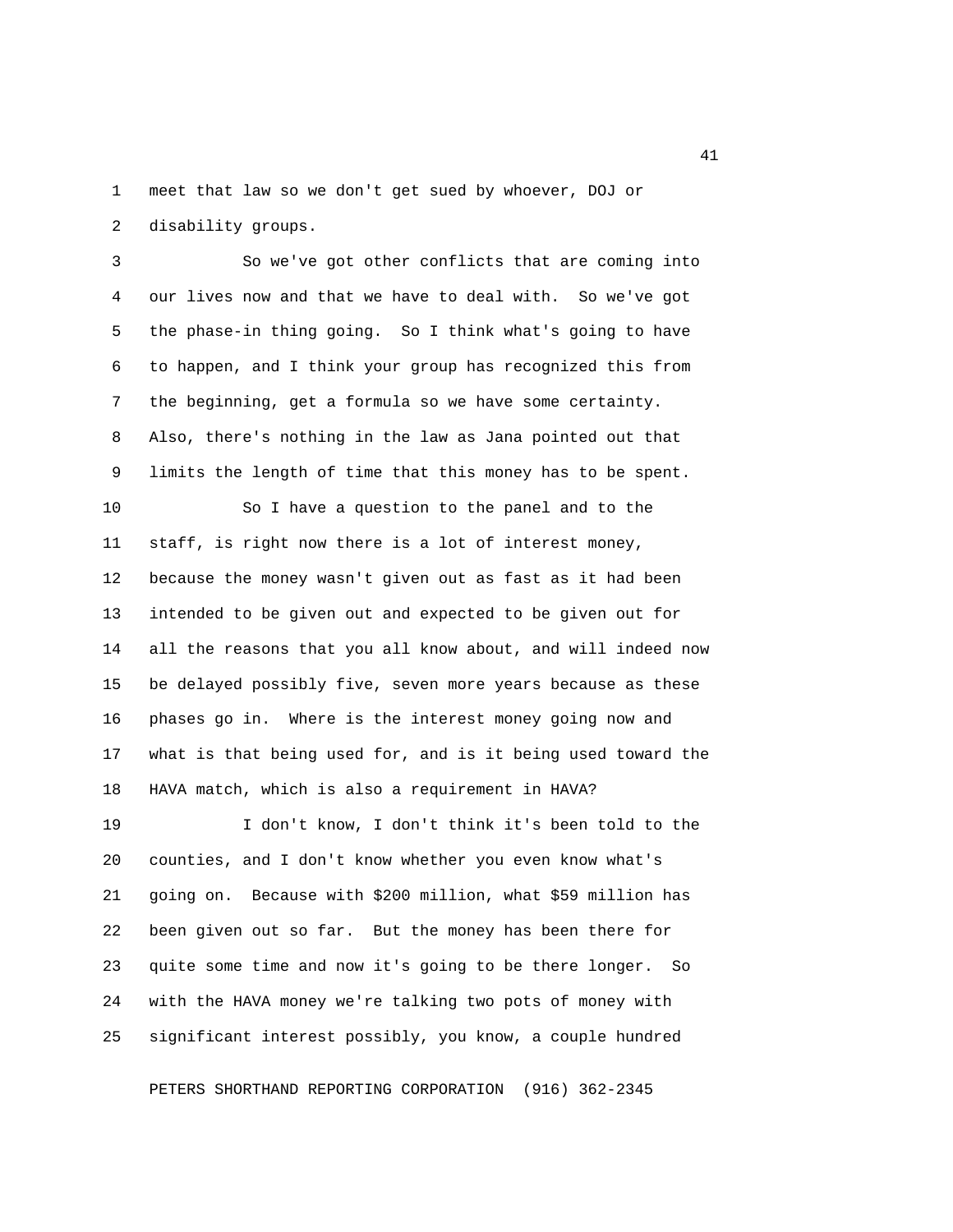1 million in each pot. So that needs to I think be discussed 2 where is that going and what can it be used for to optimize 3 it and will counties get some of that or will that be a 4 match. We just need to know, I think, or at least have an 5 idea.

 6 So we're looking at needing flexibility. Counties 7 are going to have to go out with RFPs, they're going to have 8 to meet this HAVA compliance by early '06. We're going to 9 have to figure out how to do that in the realm of the latest 10 chart you were just given whether or not the vendors think 11 it's going to get qualified by a certain time. That's a 12 guess.

13 We just heard from Debbie Hench, that's a new one 14 to me, but it's probably totally true that some of the 15 vendors are going to come in and need motherboards. There's 16 going to be other things. Orange County has been told they 17 need more than the other counties. They need that, so I 18 think the 301 pot needs to raise up so they can get enough. 19 Because I think the goal ought to be for both pots of money 20 is that the counties have enough for their initial purchase, 21 both their equipment, their AVVPAT, and down the line to 22 finish their phases as Gail mentioned.

23 Then the counties are going to have to absorb all 24 the ongoing costs, all the -- Nevada has found that it cost 25 them 200,000 just to build a vault to store their AVVPATs

PETERS SHORTHAND REPORTING CORPORATION (916) 362-2345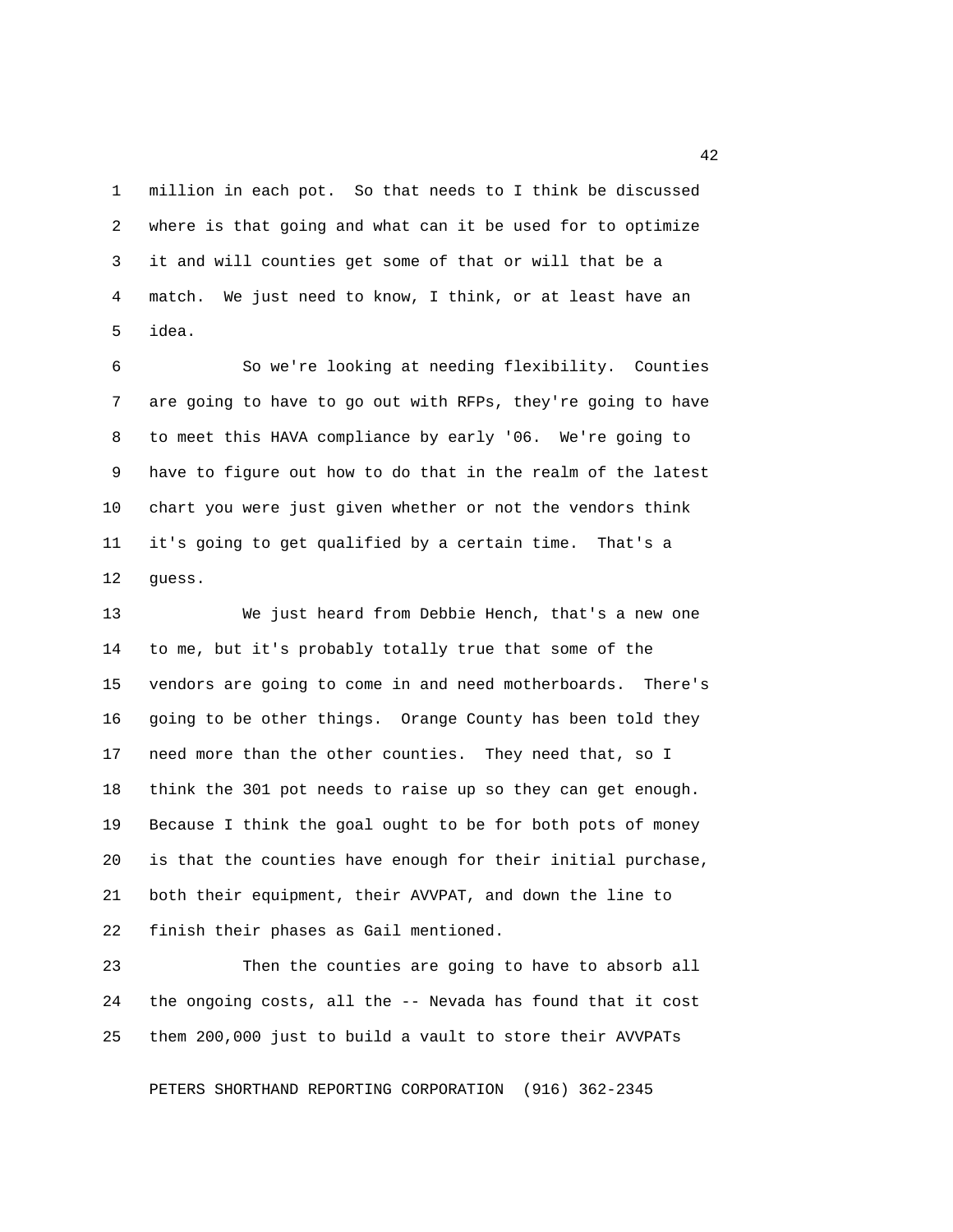1 in. They had to have an extra AVVPAT for each machine in 2 early voting so they had extra thousands of AVVPATs, not 3 just one per machine, they had to buy extras because with 4 the early voting they had to switch them out every day. 5 This is how much paper you can do in a day. They had to buy 6 the paper and the commodities and disposables, and store all 7 the equipment.

 8 So the counties are going to have a lot bigger pot 9 than they ever had before anyway and we recognize that the 10 counties are going to need that, that's not going to come 11 out of the one-time money. The one-time money really needs 12 to make all the counties whole, from Orange County to San 13 Diego to everybody. And recognize that even though San 14 Diego isn't going to have an additional cost because it was 15 supposedly rolled into their contract when they bought, but 16 the vendor rolled that into the contract. They know that 17 they paid for it, so they need to get paid back for that as 18 well.

19 And then the counties that are going to take 20 longer, such as myself and Gail who are going to multiple, 21 we need to know that those monies are going to be there in 22 the five to seven years. But in that time, I think the 23 Secretary of State could be earning the interest and doing 24 it toward other education programs or whatever. We can work 25 that out with DOF.

PETERS SHORTHAND REPORTING CORPORATION (916) 362-2345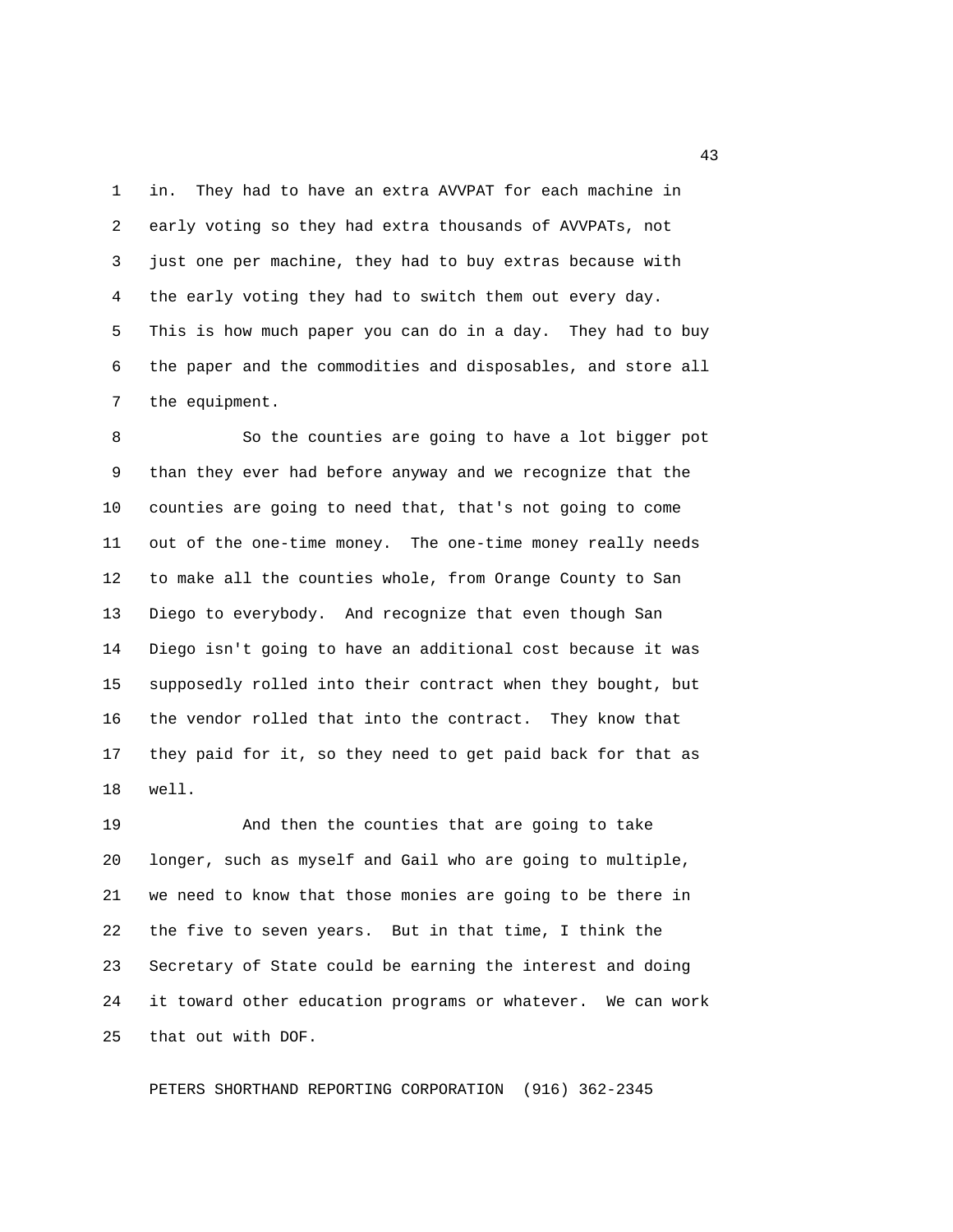1 But I think we've got a bigger bite here. I have 2 been sort of using the analogy like when you go and eat a 3 meal you don't just take your fork and put it all in your 4 mouth at once. And we were kind of doing that, we were 5 trying to buy systems, and now we have to cut it up into 6 bites and chew it and get some testing and see. Because I 7 think some counties that are planning on just buying an 8 accessible unit to get minimally HAVA compliant by '06 are 9 going to want to go back a couple years later and possibly 10 flesh that out more, and why should they be penalized and be 11 stuck with something that's sort of a partial dual two-type 12 system versus those that bought the whole system and now are 13 retrofitting.

14 So I just think that there's enough money between 15 HAVA, Title 2 and VMB for counties to be whole with their 16 purchase process. At some point in time if there's an 17 expiration of this money, not by law but by policy, so that 18 the round two could come in. Some counties may say after 19 they become compliant in June of '06 three or four years 20 down the line we're happy with this, we don't think we're 21 going to need the rest of our money, we're not going to plan 22 to phase and buy something that makes us more like an Orange 23 or a San Diego and have it all be the same. We're going to 24 be happy with our two systems.

25 I don't think counties are going to necessarily be

PETERS SHORTHAND REPORTING CORPORATION (916) 362-2345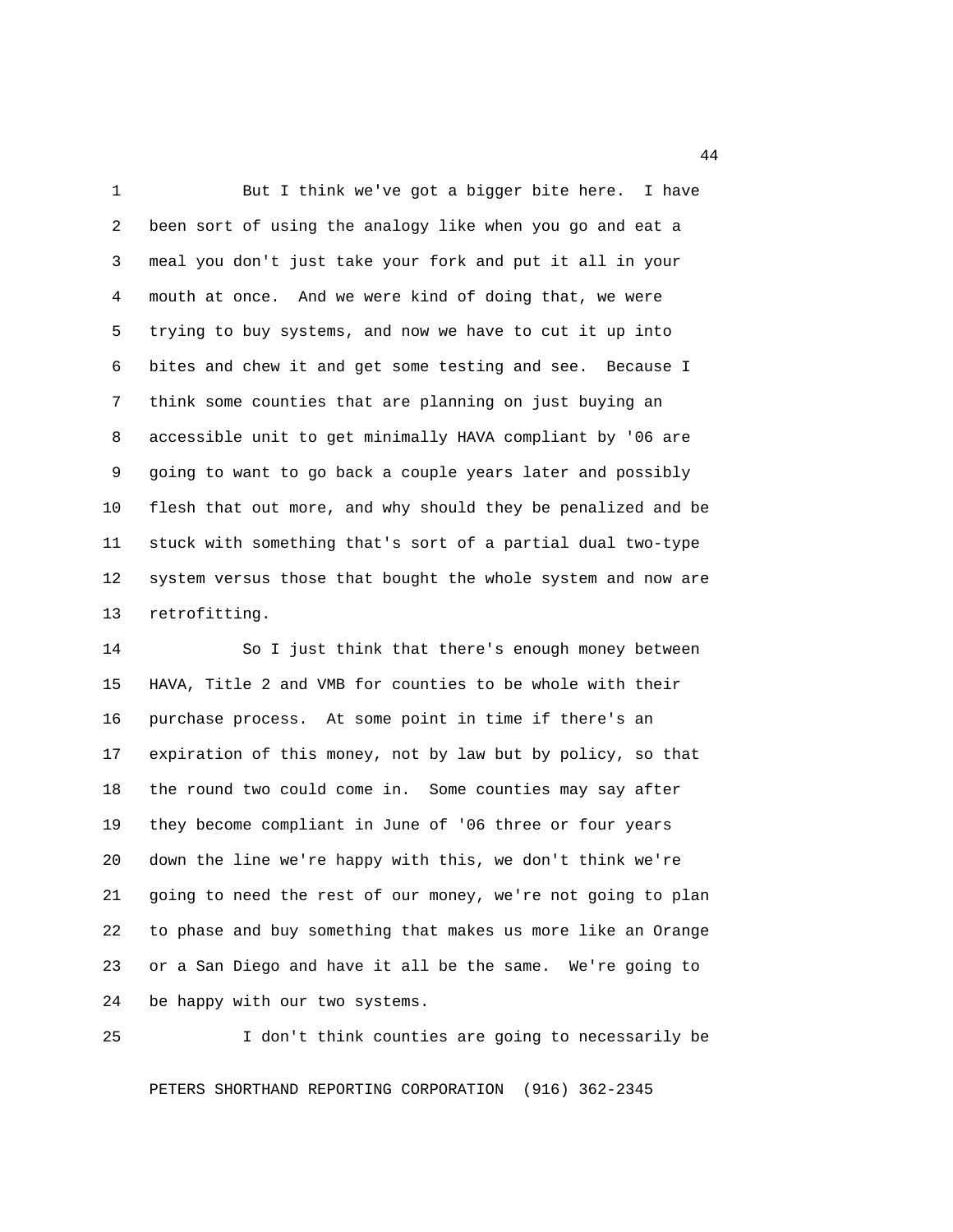1 happy with two systems. It's real hard to train poll 2 workers to understand two systems, and I think that 3 eventually they're going to want to get to all one system in 4 the polling place. But I don't want to project that, maybe 5 they will be happy. So at some point, this money could get 6 rolled back in and go to other uses and phase 2, as you're 7 already planning at some point. But I think not just as to 8 the extent of this item to ask for an extension of the July 9 to whatever date, but we need to be thinking it's going to 10 be more years down the line and try not to restrict those, 11 what, are we at 11 or 12 counties that want to do phase in 12 now, and I think others are going to find that they want to 13 do it after they file the next step. 14 So those are just some of the thoughts I 15 personally had. Certainly, if you have any questions. 16 CHAIRMAN PEREZ: Any questions for Conny? 17 I don't have so much a question as it's an attempt 18 at dialogue here. I'd like you to respond to this, if you 19 could. I see a distinction between counties that want to 20 take the phased approach in making sure that we afford them 21 the opportunity to execute a phased approach and counties 22 who, and I'm not suggesting that there are any in this 23 situation, but counties who are less interested in moving 24 forward. A good example, as we were rolling out our initial 25 allocation formula, there were some counties who were non-

PETERS SHORTHAND REPORTING CORPORATION (916) 362-2345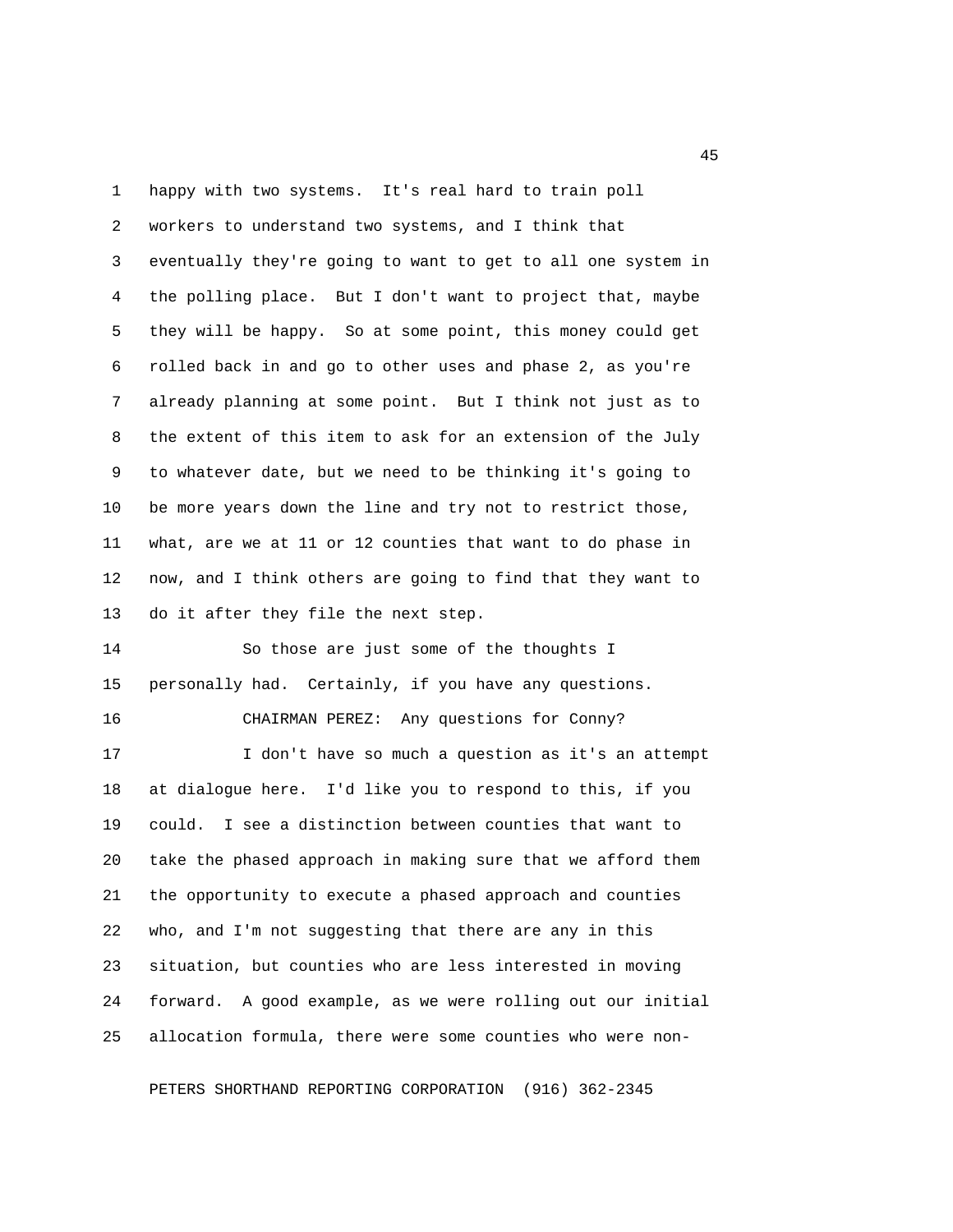1 responsive and we had to go back to them two, three, four, 2 or five times before we could get information back from them 3 that would help us both come up with our formula and ensure 4 that we had money set aside for them.

 5 So I guess the challenge as I look at it is 6 extending the timeline long enough to allow for responsible 7 counties to go forward in a way that they think is most 8 consistent with state and federal obligations, as well as 9 their needs to be responsive to the voters in their 10 counties, and those who may just put off the inevitable 11 requirement to be compliant at the front end, but aren't 12 necessarily interested in integrating a system later on. So 13 if there are counties that fall into that latter category, 14 how do we account for the needs for the first group of folks 15 and allow ourselves to capture any of that unused money 16 where there's not an express interest so we can make it 17 available to counties that still have needs?

18 MS. MCCORMACK: I think it's going to be real hard 19 to predict what a county will be happy with. The whole 20 country is changing by '06 and there's going to be I'm sure 21 headlines of certain meltdowns and certain successes. And I 22 think counties are looking to have an opportunity to do that 23 assessment. And I think that by having some flexibility, 24 because I don't think it's fair to say, well, how do we know 25 -- every county has to get compliant June, frankly, of '06

PETERS SHORTHAND REPORTING CORPORATION (916) 362-2345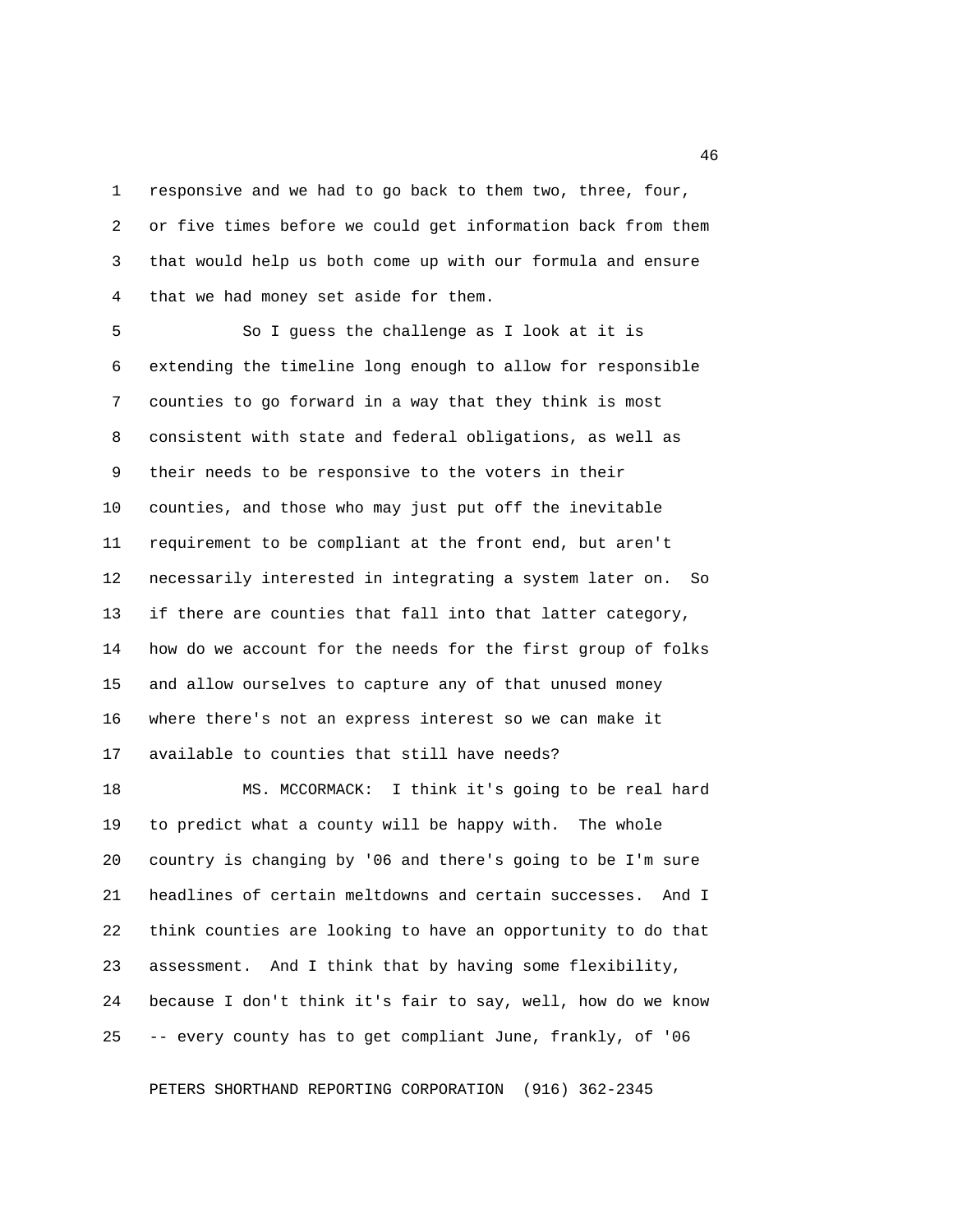1 and, as John Tuteur pointed out, earlier to be ready and 2 tested and all. But we have to do that election, the whole 3 country has to do it.

 4 And as people have experiences and share those 5 experiences, they're going to say, gee, but they did that 6 and that makes a lot more sense now and I could do that for 7 some more money. But I don't think we should foreclose that 8 creativity. One of the things our association, and I'm 9 president of our County Registrars Association, County 10 Clerks Association, have done is we've hired a consultant, a 11 consulting company, to help us all with HAVA compliance. 12 And all 58 counties are going to get this training in the 13 next six months before July of '05.

14 Frankly, the board of directors felt this was 15 really important, because some counties, frankly, don't even 16 necessarily know what all they have to do to get compliant. 17 There's going to be regional training in all five of our 18 regions and every county is going to be involved, and I 19 think some of the ones that you're most concerned about who 20 maybe were behind or slow or didn't know need -- we need to 21 bring everybody up to understanding what some of these 22 requirements are, they're pretty complex. And we're going 23 to try to do it together and help each other so every county 24 isn't feeling like, well, gee, I have to write my own part, 25 I need help.

PETERS SHORTHAND REPORTING CORPORATION (916) 362-2345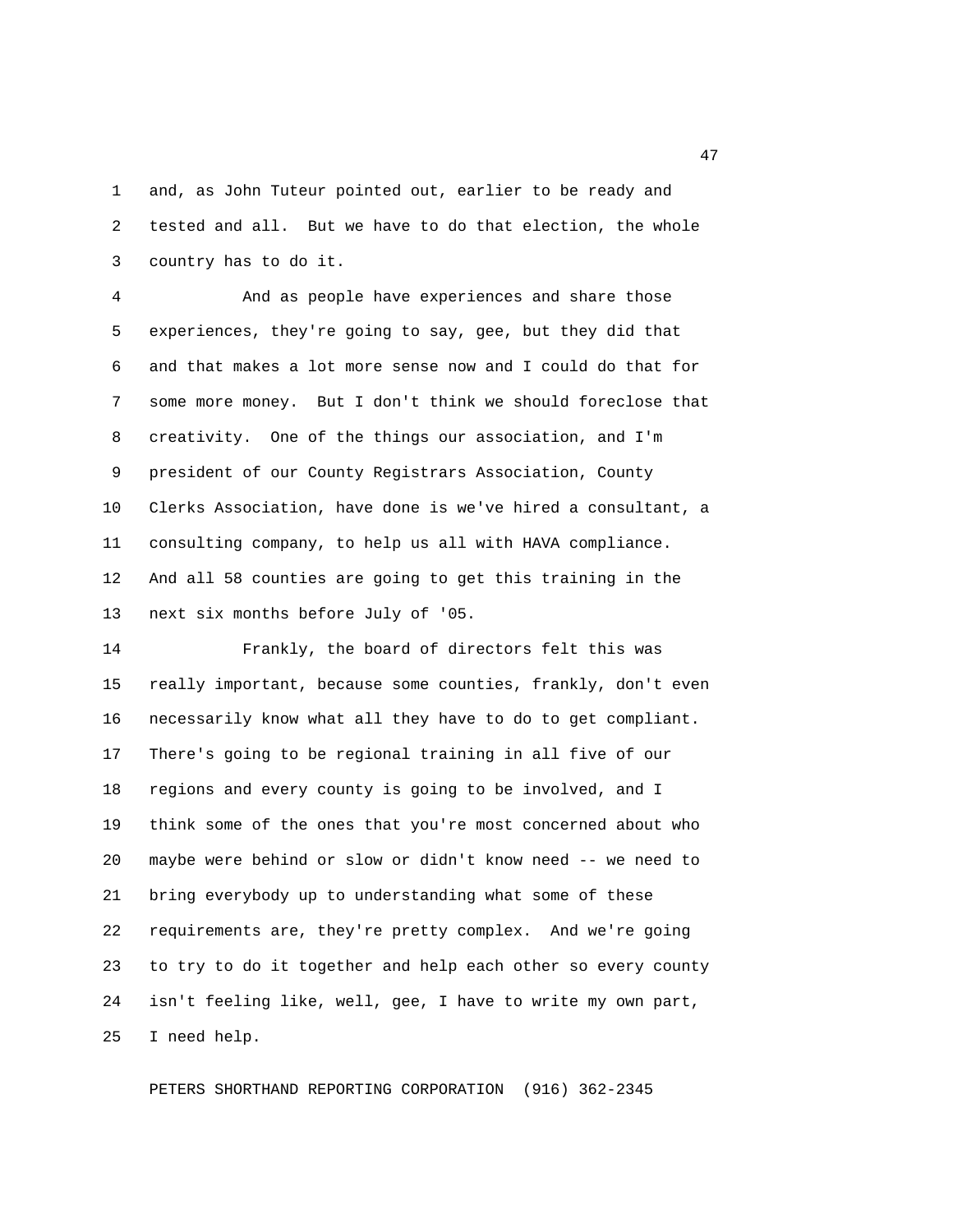1 So we've actually hired and they've started, their 2 contract started actually yesterday and goes for the next 3 five or six months to help all the counties. So I think 4 you're going to find that that's going to be a benefit too. 5 So give us a little time to see and to analyze what we think 6 and then I think by '08 people are going to have a better 7 sense. And there could be other equipment that comes out or 8 something that will look more compatible to what they've 9 got. I just think we don't want to foreclose that kind of 10 creativity and we don't want to stifle innovation.

11 BOARD MEMBER KAUFMAN: Can I just pick up on that 12 issue and follow up to what the Chair raised with you. And 13 I'm trying to understand where you're going with this 14 leaving the door open for creativity, which I'm not 15 disagreeing with. But the deadline that's currently on the 16 table is a deadline for the counties essentially to use up 17 or to submit a proposal to use up the funds that were 18 originally allocated. And if they don't use up that money 19 or there's nothing submitted by the deadline, then the money 20 essentially goes back in the pot to be reallocated in phase 21 2. I mean are you suggesting basically, you know, we're 22 looking at this in six months, are you essentially 23 recommending a system that kind of blows that out of the 24 water and moves that deadline after the election so that 25 people can come back and use up their allocations or --

PETERS SHORTHAND REPORTING CORPORATION (916) 362-2345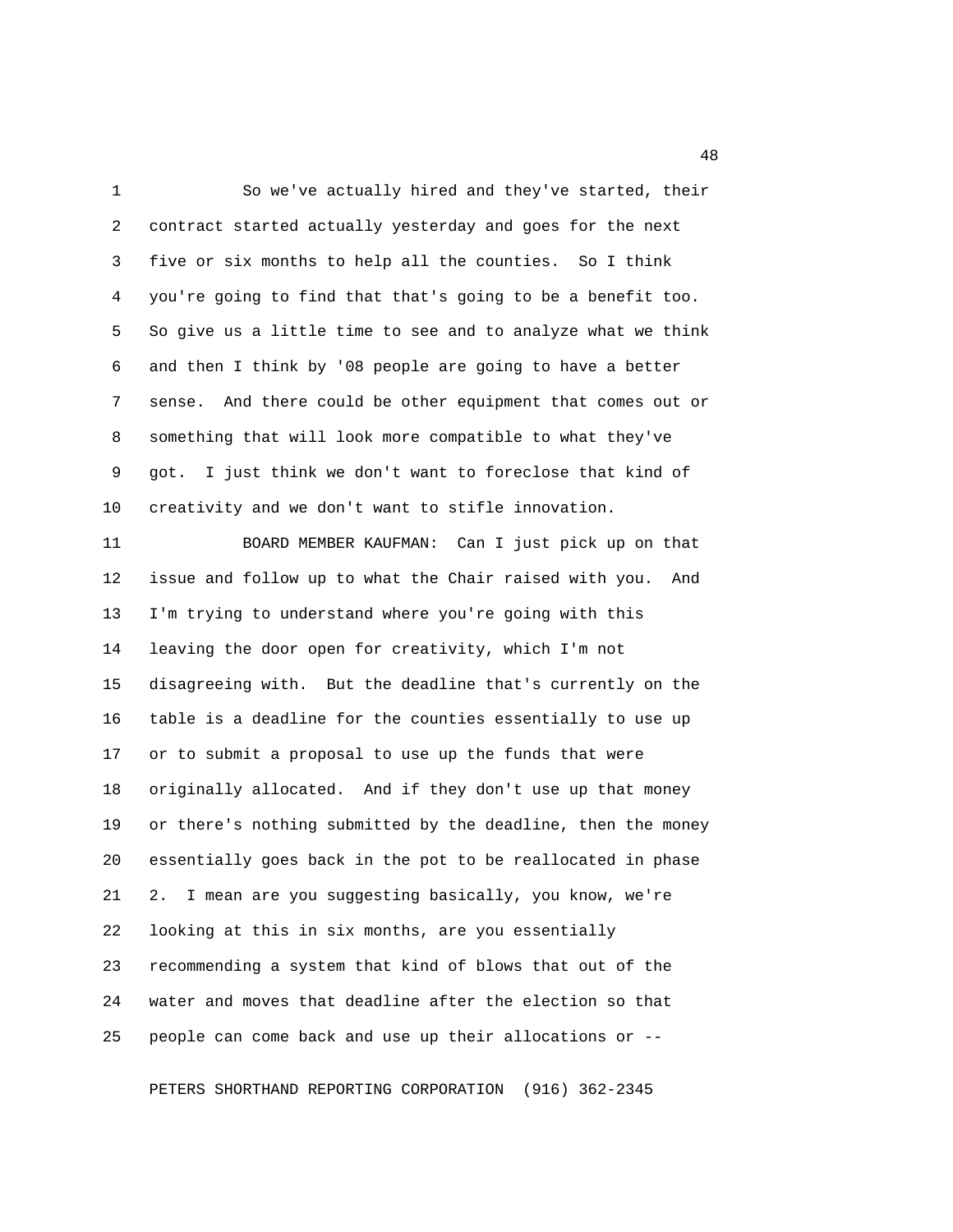1 MS. MCCORMACK: I think that's what you heard from 2 Gail is she knows she has to get compliant by '06, as we do 3 in LA, and we're doing another interim step that may not be 4 the best solution long term, but it will get us compliant, 5 and we don't have a DRE that we can go out and buy and we 6 don't have enough time to do that. So I think what you're 7 hearing from counties is concern that if they buy something 8 just to get minimally compliant, we've had this discussion 9 with Tony Miller in the 301 Committee, minimal compliance is 10 one thing, but is it fair to that county then to feel like, 11 well, we didn't bite off the whole apple and do we have to 12 lose the rest of it.

13 So I think there's almost two deadlines here for 14 you to deal with. One, you have to get the packages and the 15 people have to become HAVA compliant. So I think you're 16 looking at a six month or whatever to make that happen, 17 because it's the law, I mean in terms of getting compliant 18 with HAVA. But the second component is should that mean 19 that Gail's other \$900,000 goes back in the pot or mine goes 20 back in the pot.

21 I remember when we had this discussion a couple 22 years ago, I think it's now a year and a half ago, I asked 23 specifically if LA County, once we start our processing, we 24 in effect have reserved the remainder of our money. Well, 25 that's good for me, but these other people need to reserve

PETERS SHORTHAND REPORTING CORPORATION (916) 362-2345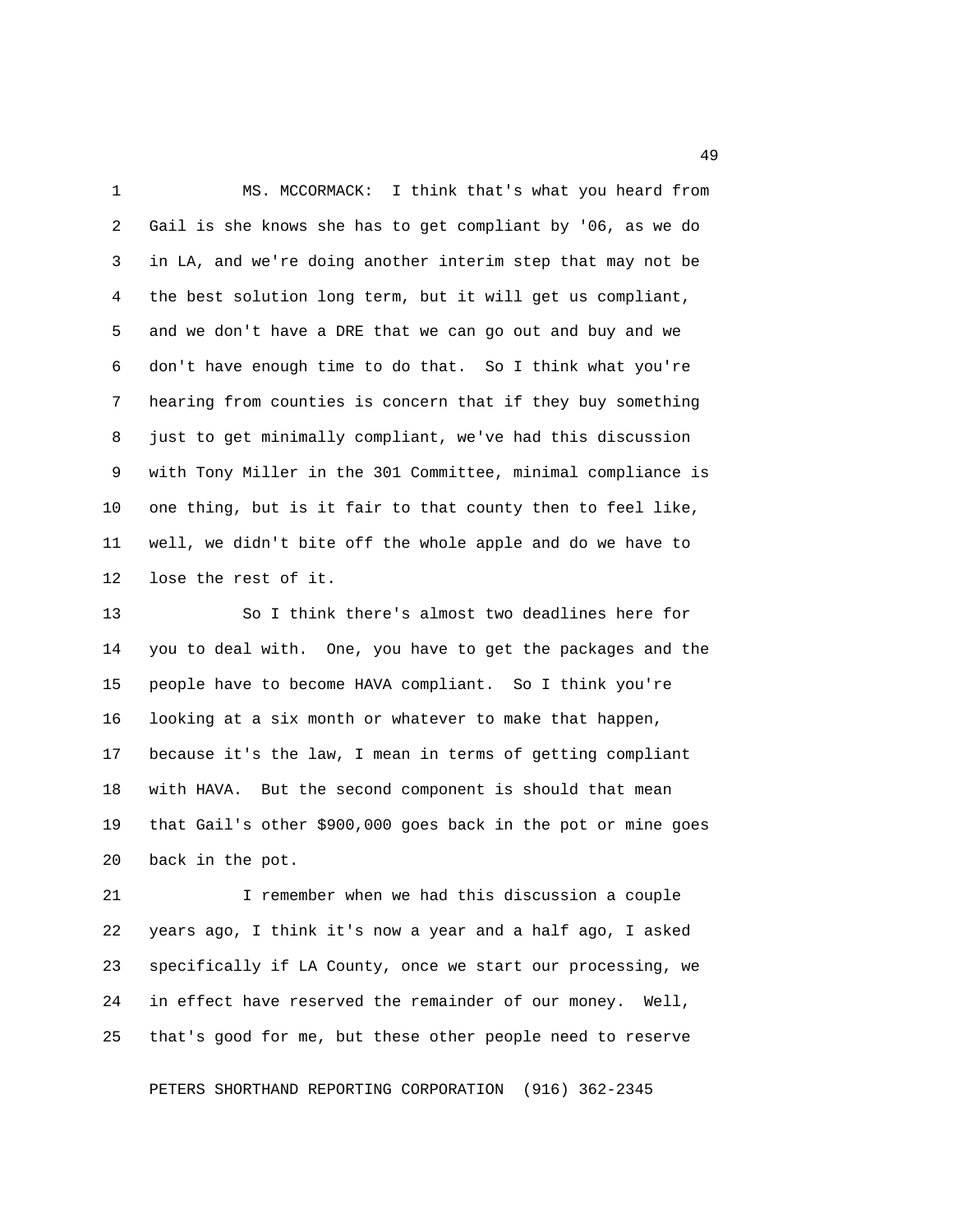1 some of their money.

| 2  | At some point clearly people have to decide, you             |
|----|--------------------------------------------------------------|
| 3  | know, this can't go on for ten years is what I'm saying. I   |
| 4  | mean you probably already feel like you've been doing this   |
| 5  | for ten years as volunteers and read 80 pages. People you    |
| 6  | pay often don't read 80 pages. So I think what you're        |
| 7  | saying, Steve, is true, that we're trying to grapple with    |
| 8  | multiple deadlines and multiple concerns and our goal, we    |
| 9  | all have the same goal, is to be successful. That's what     |
| 10 | you want us to be, that's what they want us to be, and       |
| 11 | that's what we want to be. So the goal's the same. How do    |
| 12 | we get there without headlines, let's read about it in other |
| 13 | states, let's don't read about it in California.             |
| 14 | BOARD MEMBER FINNEY: Are you familiar with the               |
| 15 | three options that the staff has presented to us?            |
| 16 | MS. MCCORMACK: I just looked at them just now, so            |
| 17 | I can't say that I $-$                                       |
| 18 | BOARD MEMBER FINNEY: What would you say is the               |
| 19 | best option?                                                 |
| 20 | MS. MCCORMACK: Can I look at them real quick?                |
| 21 | CHAIRMAN PEREZ: You know, Conny, if you'd like,              |
| 22 | look at them. We've got several other cards. You can come    |
| 23 | back up.                                                     |
| 24 | MS. MCCORMACK: And I'm sure they would like to               |
| 25 | make comments too, other people.                             |

PETERS SHORTHAND REPORTING CORPORATION (916) 362-2345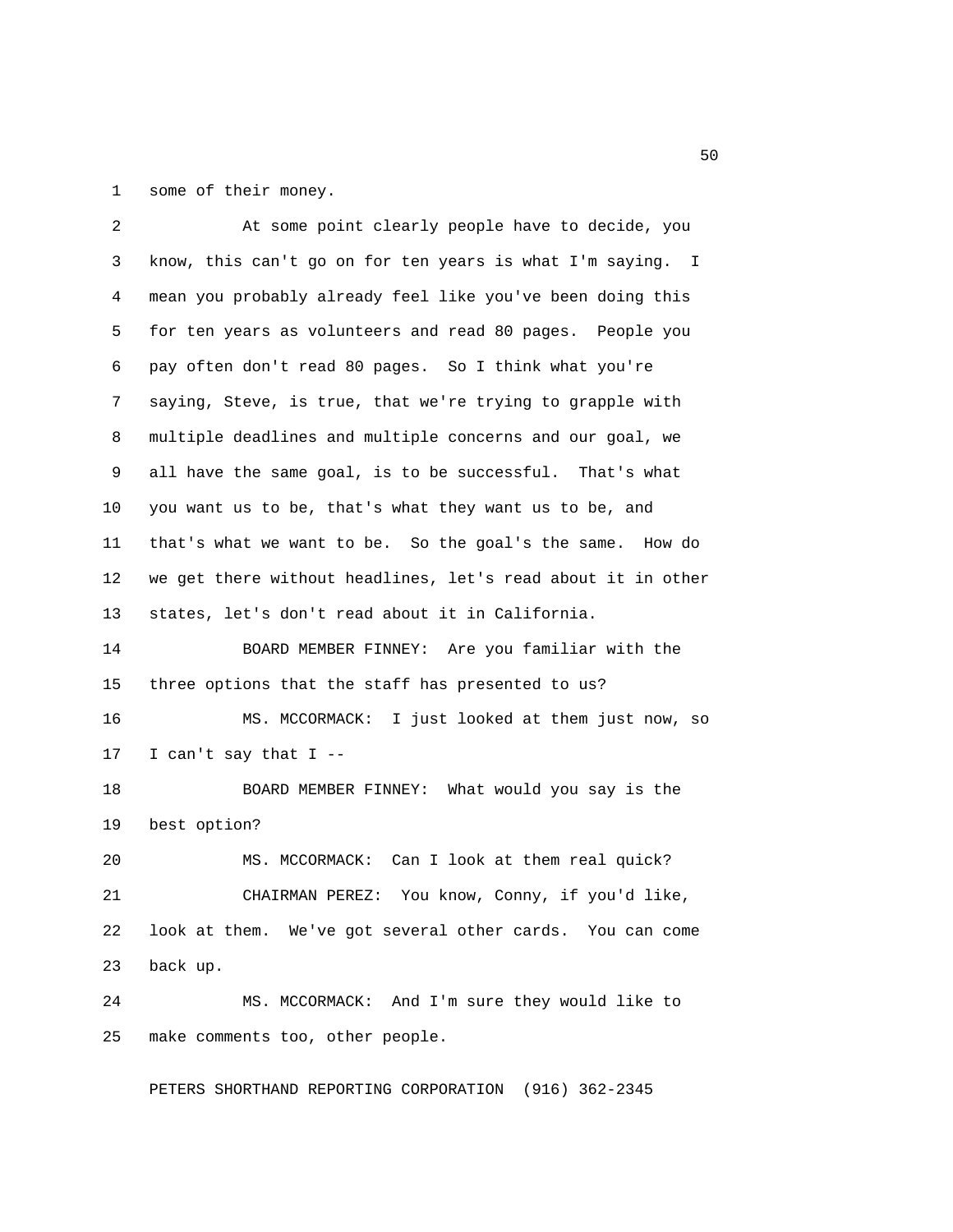1 CHAIRMAN PEREZ: If you would give us one second. 2 Just so you know what our issue is, one of our 3 members has to leave shortly to be in court. We have three 4 members present which is our basic quorum requirement. We 5 don't want to cut off discussion on any of the items, we 6 just want to make sure what items we need to take action on 7 so we can prioritize that while we still have a quorum and 8 then continue to hear input. 9 BOARD MEMBER FINNEY: Mr. Chair, can I make a 10 suggestion? 11 CHAIRMAN PEREZ: Yes. 12 BOARD MEMBER FINNEY: Since I am the problem. I 13 would like to recommend that we take an interim step on this 14 item and then continue to hear testimony on the item, 15 because there's a broader issue that's been raised, 16 especially with the Los Angeles County Registrar and Clerk 17 just now that this is a broader issue, it's almost like the 18 same issue with the limits on the DRE machines we were 19 talking about. We're dealing with a moving target. These 20 good people who have very busy jobs keep having to come back 21 to us and whether it's political or legal or whatever the 22 case may be, you know, they are under the gun. And I think 23 that we could at least maybe adopt an interim option for 24 now, continue to discuss this issue, and figure out how are 25 we going to deal with this longer term.

PETERS SHORTHAND REPORTING CORPORATION (916) 362-2345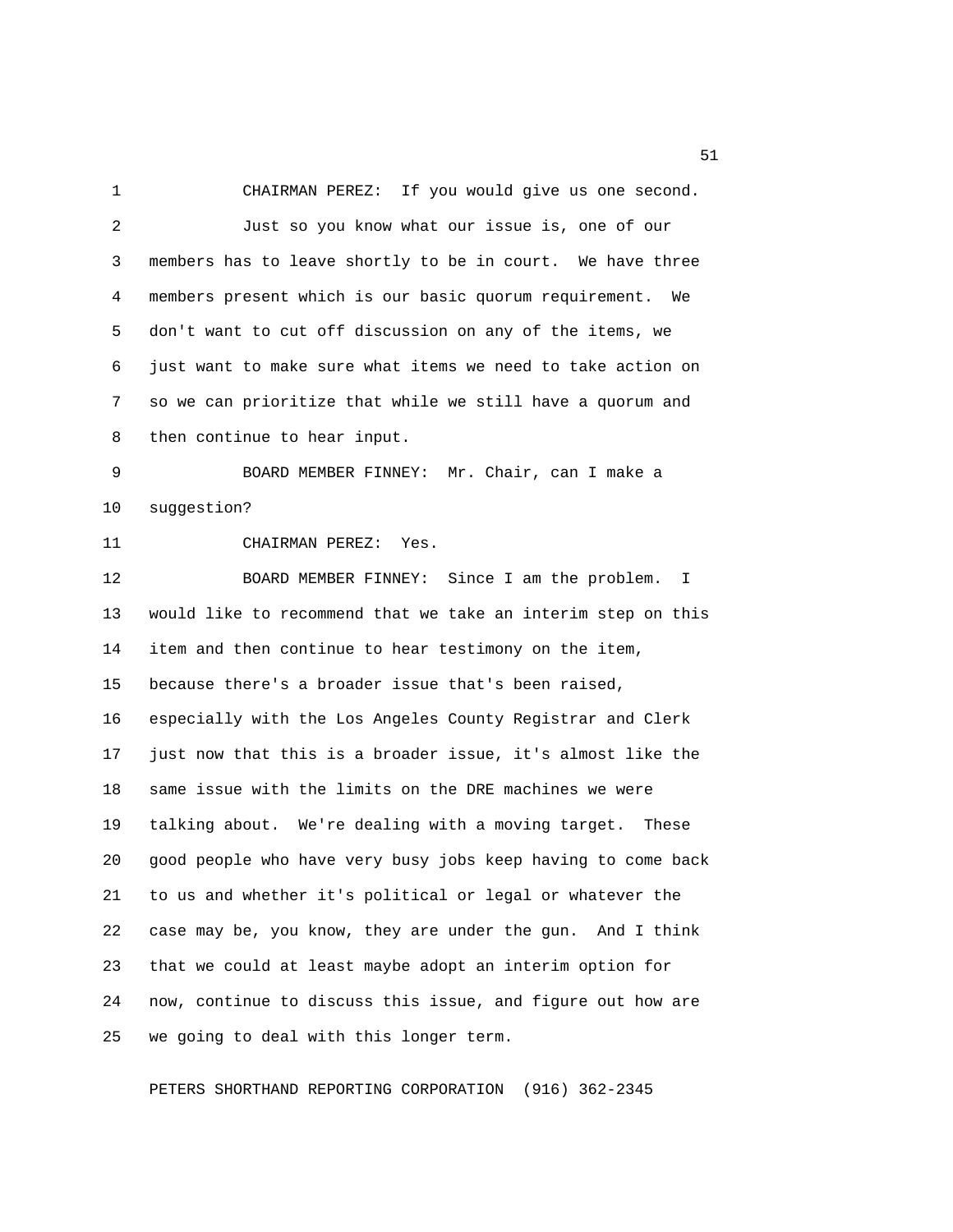1 CHAIRMAN PEREZ: When you're saying interim 2 option, what do you mean?

 3 BOARD MEMBER FINNEY: I'm thinking maybe adopting 4 Option 2. I was thinking of Option 3, but having heard 5 Conny's testimony, I'm not sure if we should start extending 6 the deadline out further and further without hearing more 7 testimony, without getting more information. Option 2 I 8 think just about everybody is in agreement on.

 9 CHAIRMAN PEREZ: Let me just run through so 10 everybody knows what we're talking about.

11 There were three options, although we're not 12 limited to these three options, in the staff report. Option 13 Number 1 would be to maintain July 1st, 2005. Option Number 14 2 would be to move the project plan deadline to January 1st, 15 2006.

16 BOARD MEMBER FINNEY: Require interim status 17 reports, and then also it would not put at threat the 18 existing applications.

19 CHAIRMAN PEREZ: Correct. And then Option 3 would 20 move the deadline to March 1st, 2006 or longer, and that 21 would be up for us to decide the longer, but would require 22 each county to submit interim status reports on their voting 23 modernization status until they fulfill the project 24 documentation package requirement.

25 This is not the way I like to run a meeting, but

PETERS SHORTHAND REPORTING CORPORATION (916) 362-2345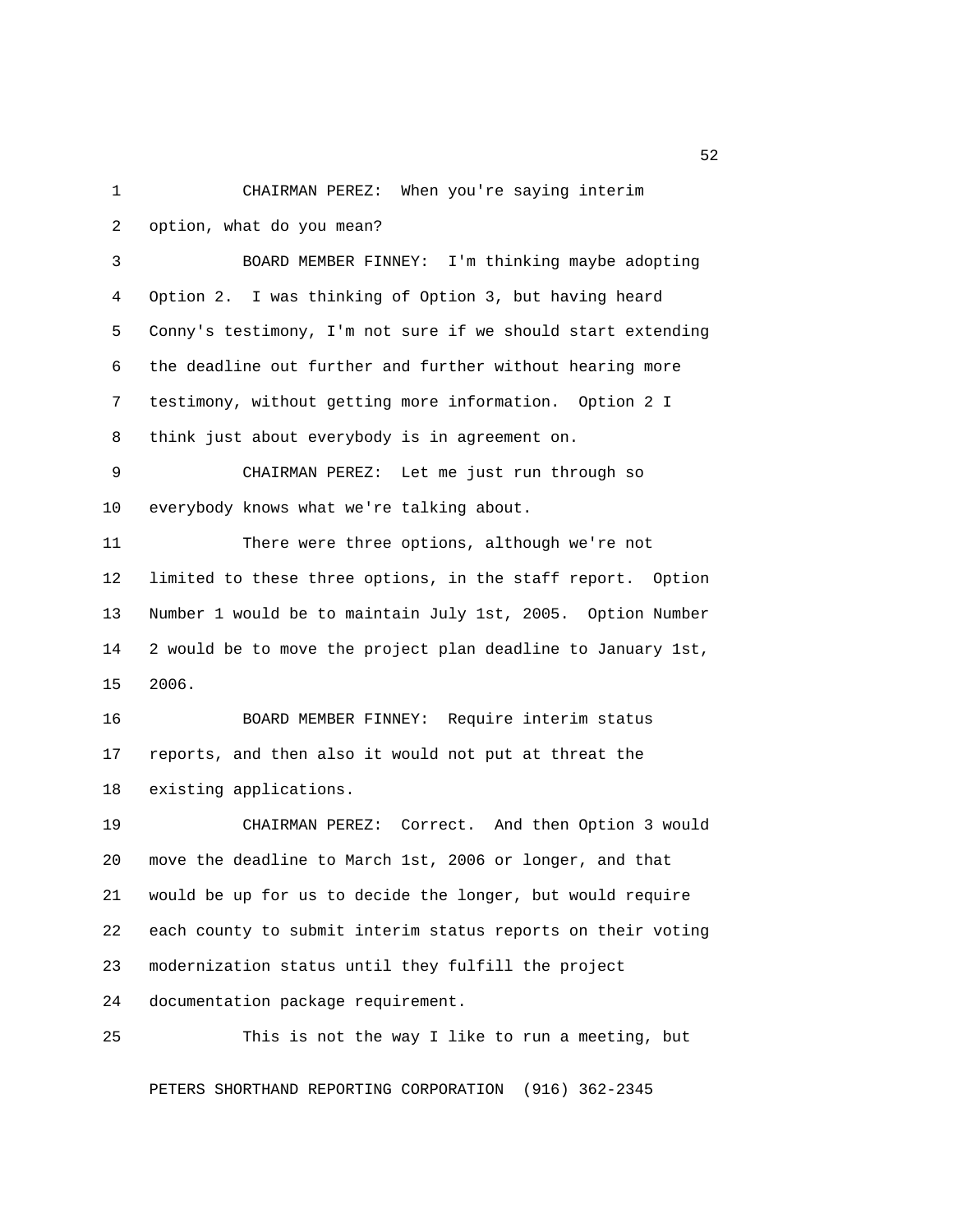1 let me do this anyway. I would just like to see if there is 2 anybody present that has a problem with Option 2 or 3? 3 Is there any present who has -- let me separate 4 that. Is there anybody present who has got a problem with 5 Option 2, which is January 1st, 2006? 6 Okay. Have you submitted a card, sir. 7 MR. SMITH: Yes. 8 CHAIRMAN PEREZ: Your name? 9 MR. SMITH: Michael Smith. 10 CHAIRMAN PEREZ: Michael Smith. Actually you're 11 my next card in front of me. Why don't you come forward so 12 we can hear from you. 13 BOARD MEMBER FINNEY: And I apologize for the 14 pressure in this situation. Once again I'm hoping we can do 15 something here before I have to go, with everyone knowing 16 that this isn't the hard fast deadline, that we're going to 17 revisit this issue in the meeting next month, which is 18 actually only like three weeks away. So I don't want to 19 leave people hanging. I just think that since we're here in 20 the form of a quorum that we might want to take action. 21 CHAIRMAN PEREZ: And actually before I ask you to 22 speak, Mr. Smith, let me ask one other question. 23 Jana, is there anything to preclude us putting 24 over a final decision on this item to our next meeting? 25 MS. LEAN: No.

PETERS SHORTHAND REPORTING CORPORATION (916) 362-2345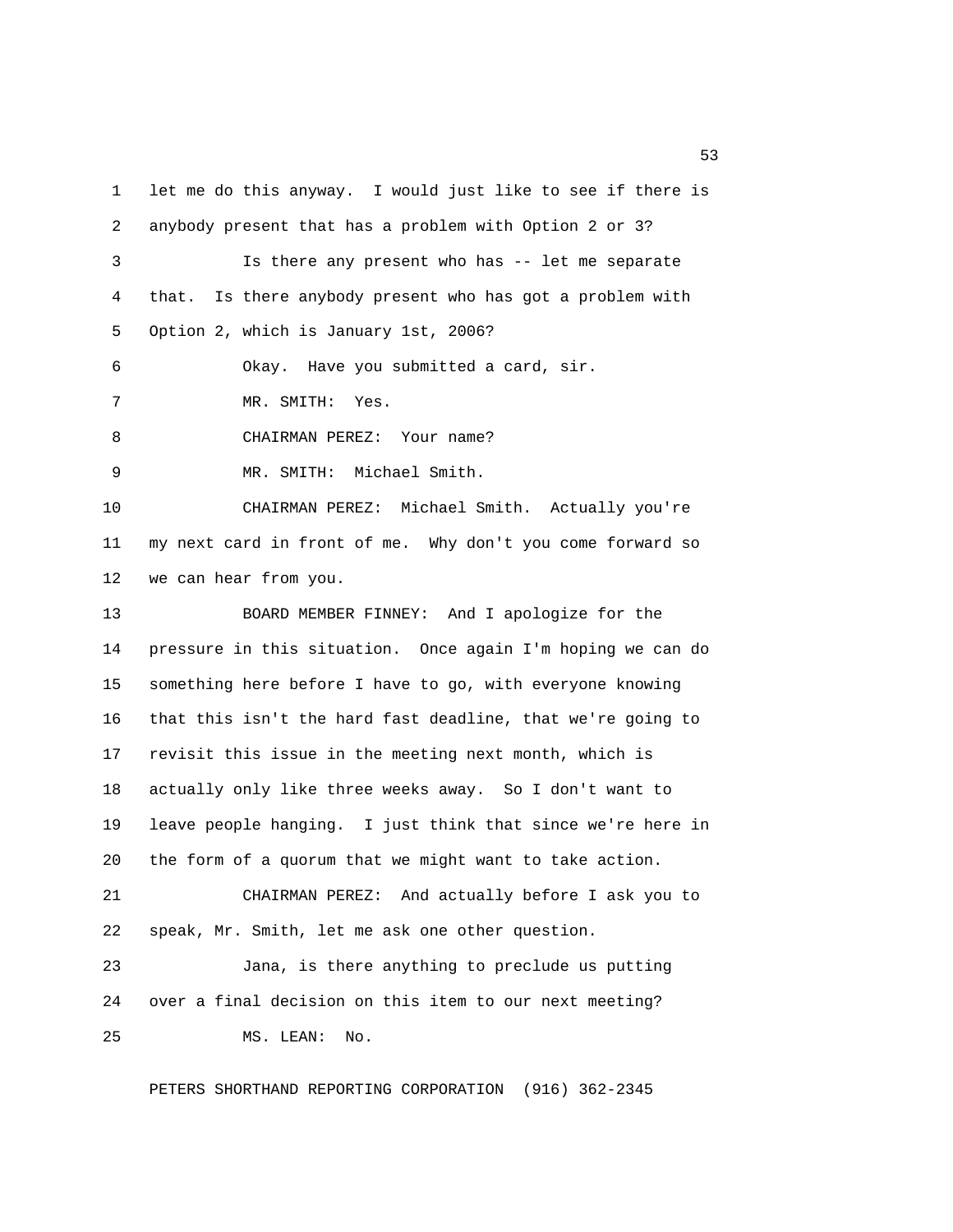1 BOARD MEMBER FINNEY: And the counties know that 2 that we will be very aggressive about making a decision on 3 this at the next meeting so you're not left hanging. 4 CHAIRMAN PEREZ: I don't like rushing through a

 5 decision. So I want to hear from you, Mr. Smith, and then 6 go through the rest of the cards. And what I anticipate is 7 that we're going to lose our quorum and have to put off the 8 final decisionmaking until our next meeting, but there's a 9 clear sense of all three of us present which constitutes a 10 majority of the Board that we want to move past the June 11 deadline and it's just a question of where we fall along 12 that line. And, unfortunately, Mr. Finney's requirement is 13 a real one, so we have to accommodate that.

14 BOARD MEMBER FINNEY: My paid job.

15 CHAIRMAN PEREZ: Mr. Smith.

16 MR. SMITH: Michael Smith.

17 First of all, I fully support Gail Pellerin's 18 statement that there should be a more open-ended system here 19 rather than locking it in and jeopardizing funding for Santa 20 Cruz County and other counties. If the decision is that we 21 put off the vote for Option 1, 2 and 3 until next time, I 22 feel comfortable with that. But I fully support Option 3, 23 of the three options, because it gives those counties the 24 most time in which to make their decisions. As we know, 25 with products coming down the line, we're going to see

PETERS SHORTHAND REPORTING CORPORATION (916) 362-2345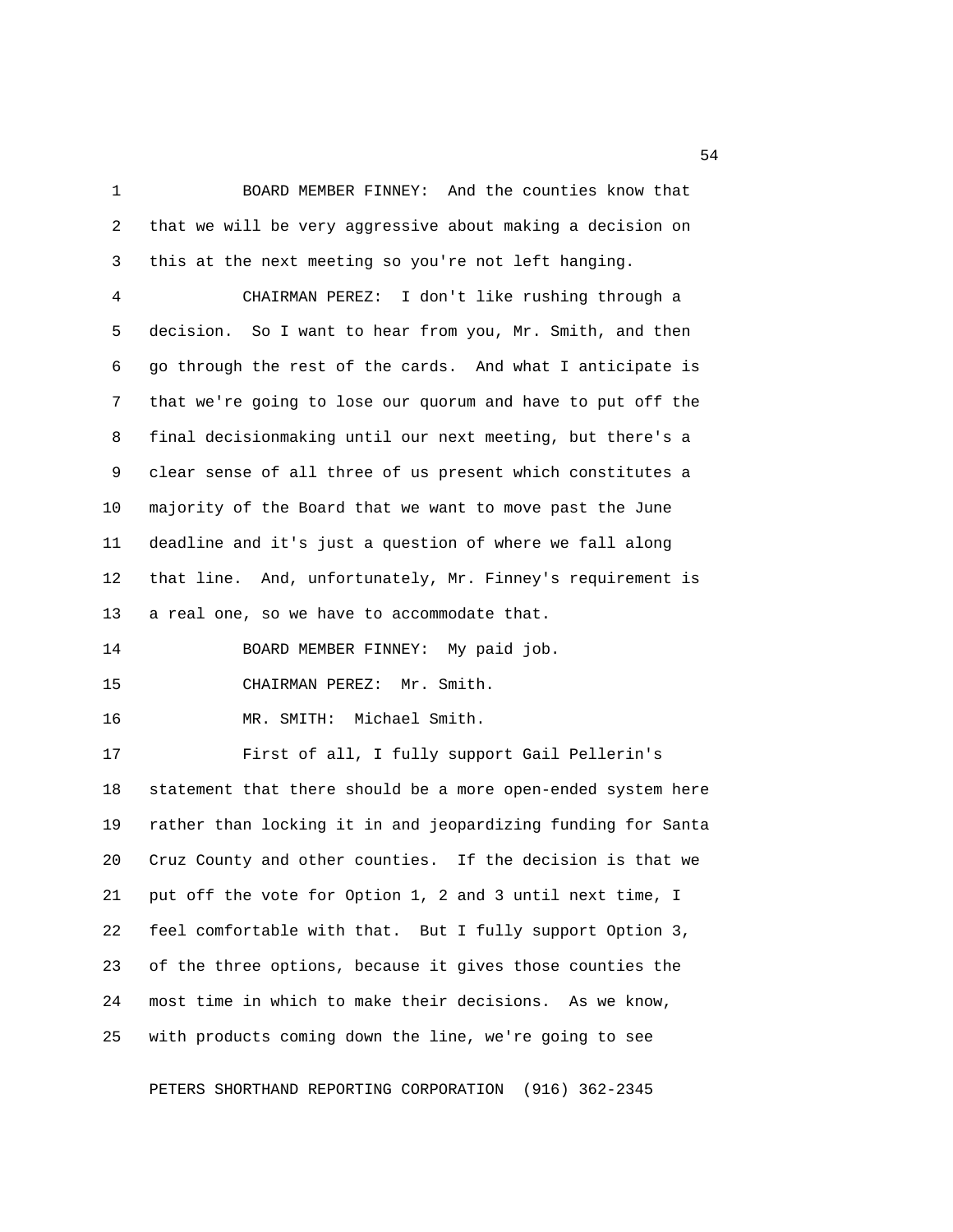1 products coming in that are much more suitable and much more 2 secure, as with any product, and I don't want those counties 3 that have been judicious in their request for spending to be 4 penalized. So I'm comfortable if that's put off, but I 5 would certainly ask for Option 3. 6 BOARD MEMBER FINNEY: So you're asking not for 7 less time, but for more time? That's what we were trying to 8 find out. 9 MR. SMITH: For more time, yes, definitely. 10 CHAIRMAN PEREZ: Thank you very much. 11 BOARD MEMBER FINNEY: And, Mr. Chairman, there was 12 another hand that came up. 13 CHAIRMAN PEREZ: Yes. Are you Maureen Smith? 14 MS. SMITH: Yes. 15 CHAIRMAN PEREZ: Did you have something you'd like 16 to add? If not, I've also got you listed for Item 7A. 17 MS. SMITH: Yeah, but I can say it now. 18 CHAIRMAN PEREZ: The 7A item, if you would hold 19 off until we get to 7A. 20 MS. SMITH: Okay. 21 CHAIRMAN PEREZ: So just on the item before us. 22 MS. SMITH: Right. Well, it's almost the same 23 thing. 24 I had the opportunity at the Joint Legislative 25 Audit Committee hearing to hear Doug Chapin who is the

PETERS SHORTHAND REPORTING CORPORATION (916) 362-2345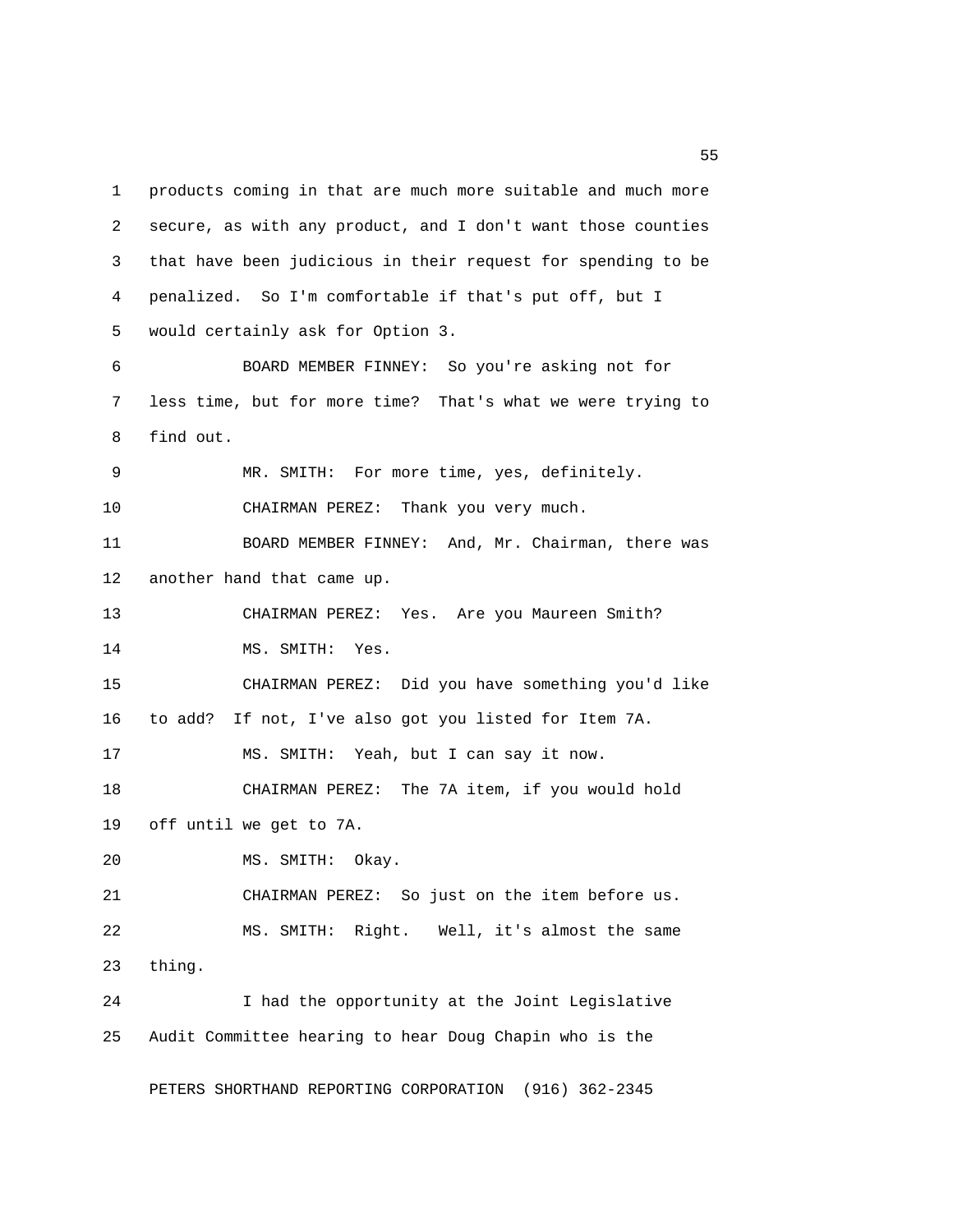1 coordinator for Electionline.org, and they're a

 2 clearinghouse for all the states, and he spoke about Georgia 3 and New York. Georgia being the state that jumped in, took 4 the whole state to DRE systems and has lots and lots of 5 problems, and New York who has done absolutely nothing. And 6 it would seem that California is in the middle. It would 7 seem that New York is being much more judicious because EAC 8 just formed. I mean look how long it took to get EAC 9 together. There hasn't been national leadership. And 10 there's questions about so-called independent labs that test 11 and so forth, I mean there's just huge problems. The longer 12 people have to see what is really happening and to have more 13 choices, the better, and I would say let's be a little more 14 like New York, although we can't be like New York now 15 because we've already jumped the gun somewhat. But let's 16 give them as much time as possible.

17 Thank you.

18 CHAIRMAN PEREZ: Thank you.

19 The other hand that had a problem and then I'll 20 come to you, sir.

21 BOARD MEMBER FINNEY: If you could come down to 22 the mike and state your appearance.

23 CHAIRMAN PEREZ: Steve Rodermund from Orange 24 County.

25 And again I do apologize for doing a slightly

PETERS SHORTHAND REPORTING CORPORATION (916) 362-2345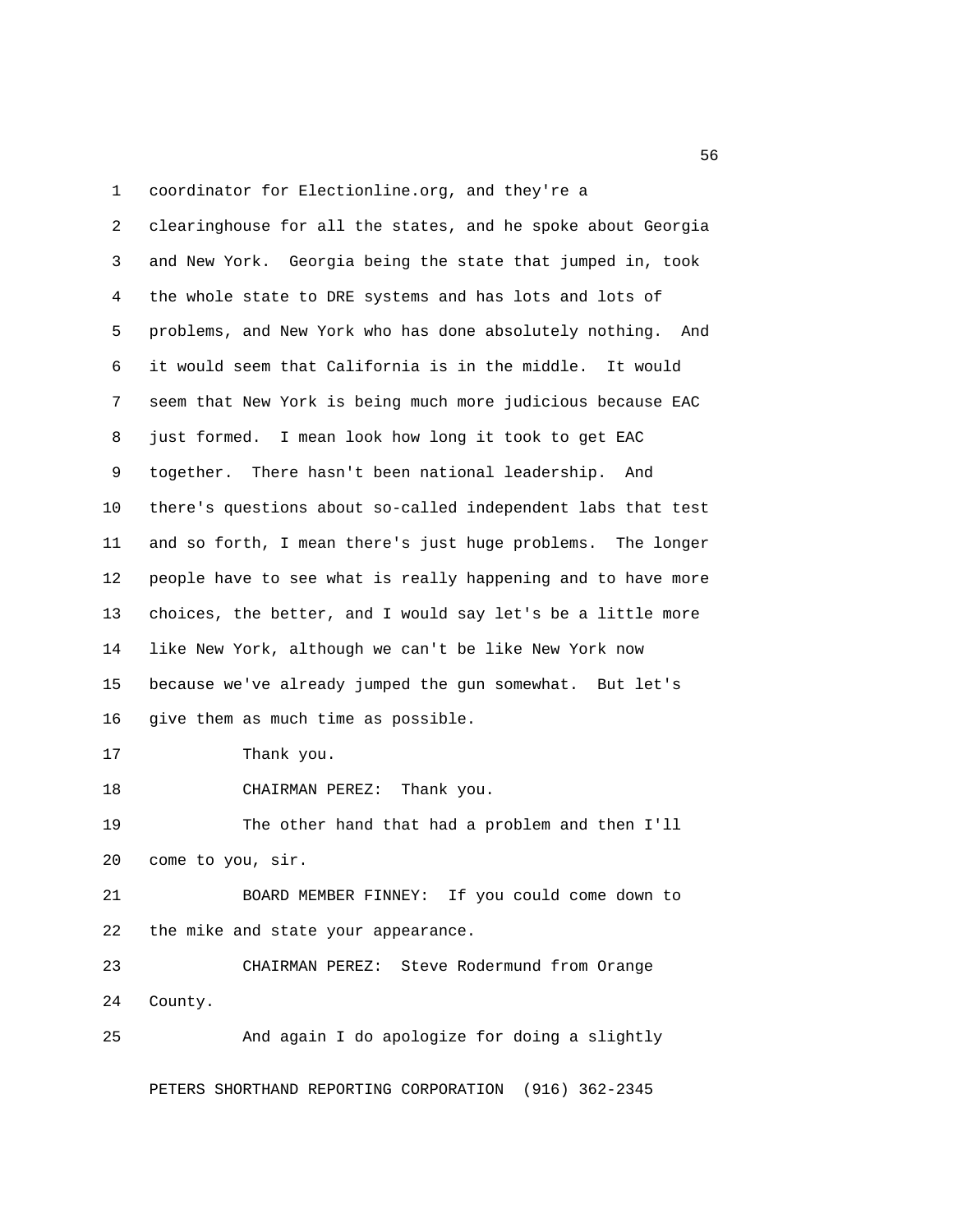1 different process than usual.

 2 MR. RODERMUND: Good morning, Steve Rodermund, 3 Registrar of Voters in Orange County.

 4 I would like to present a different point of view, 5 if I may, to the timelines that you're discussing. As has 6 been pointed out by staff, when Prop 41 was passed by the 7 voters and this distinguished forum was formed, the intent 8 was to aggressively go out and modernize the voting systems 9 in California. Now, some people might have assumed that the 10 intent was everyone goes to DRE. Obviously, there are many 11 counties that felt that what modernization was was to either 12 use the systems that they currently have because they feel 13 they're fully adequate and all they need to do is bring in 14 one accessible system to meet the HAVA requirement or change 15 from an older optical scan or punchcard to a new optical 16 scan and again go with the one accessible system and that 17 that would meet the needs of their counties.

18 I believe also that the intent of the Voting 19 Modernization Board and the funding was to meet actual 20 costs, not to have just a pool of money given to counties 21 based upon a formula, but that that would be the limit. And 22 in the case of Prop 41, if you're looking at DREs across the 23 state, it was a given that Prop 41 was at least a hundred 24 million dollars short of what it needed to be if you were 25 making that assumption.

PETERS SHORTHAND REPORTING CORPORATION (916) 362-2345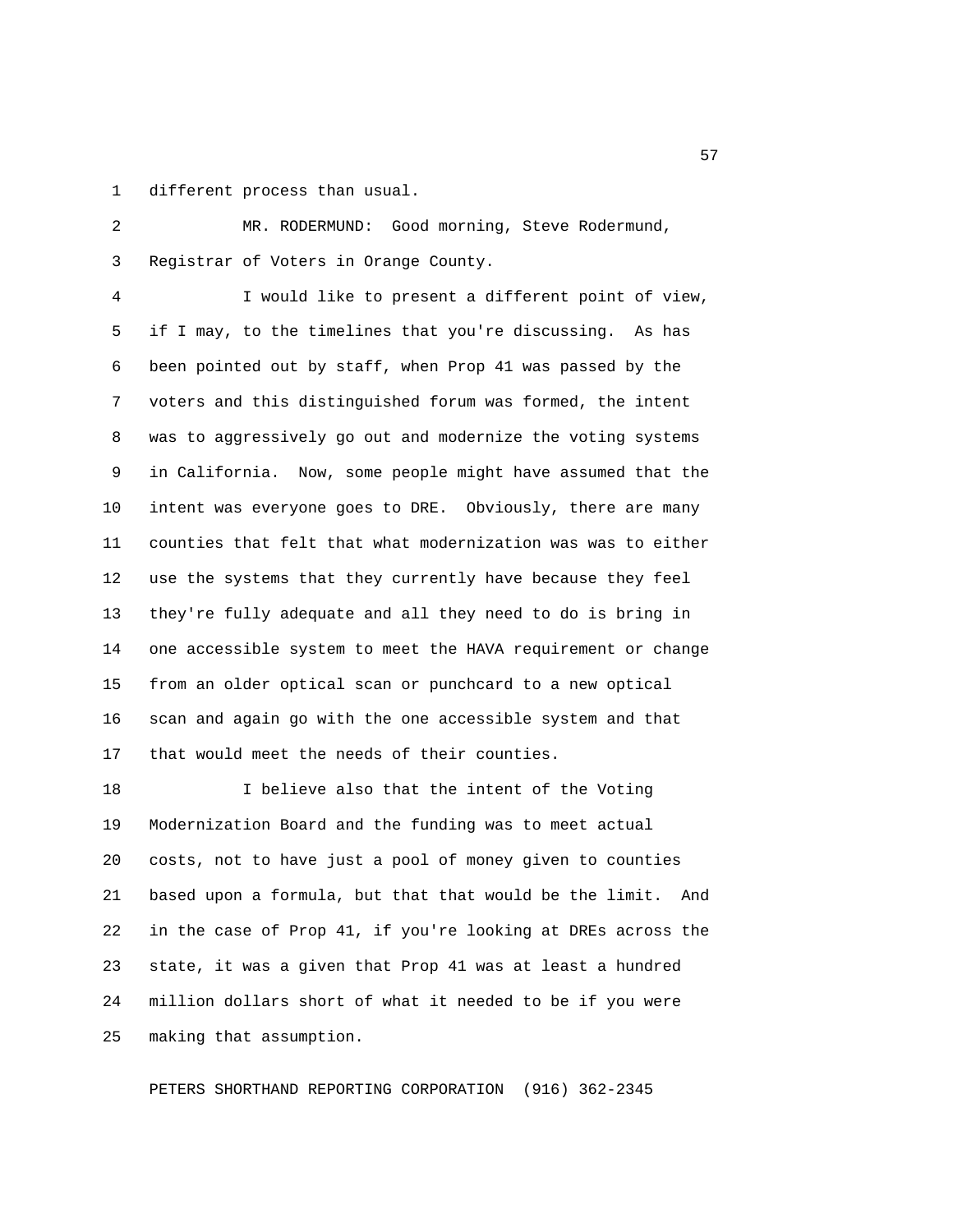1 Where I'm coming from as one of the counties that 2 did take that leap is that we're now in a quandary. 3 Contrary to popular opinion, Orange County and other -- and 4 specifically Orange County did not go with a DRE system to 5 meet HAVA requirements. That was one of the minor 6 conditions, and by that I mean the accessibility issues, but 7 the major issues were to meet language requirements and to 8 meet the state semi-open primary requirements so that I 9 would not have to like in the March primary, I would have 10 had to put 55 pads of paper out there for somebody to vote 11 in all languages and all parties. I mean it's a logistic 12 thing, it's a nightmare, and that would cause many more 13 problems than any of the issues we have here about voter 14 disenfranchisement.

15 What we're asking, or what I'm asking, for Orange 16 County is that we do make the tough decisions, that we come 17 up with a reasonable timeline and cut it, so that the 18 assumption that my county and other counties make that the 19 funding that was not needed by counties that were perfectly 20 content with their systems would roll back in to help us 21 defray the costs of actually providing these systems. 22 Orange County is number 58 out of 58 for tax reimbursement 23 to the county. We just can't easily go and say, hey, we 24 want X number of millions of dollars from the general fund. 25 And if you gentlemen could help us get a couple more percent

PETERS SHORTHAND REPORTING CORPORATION (916) 362-2345

the state of the state of the state of the state of the state of the state of the state of the state of the state of the state of the state of the state of the state of the state of the state of the state of the state of t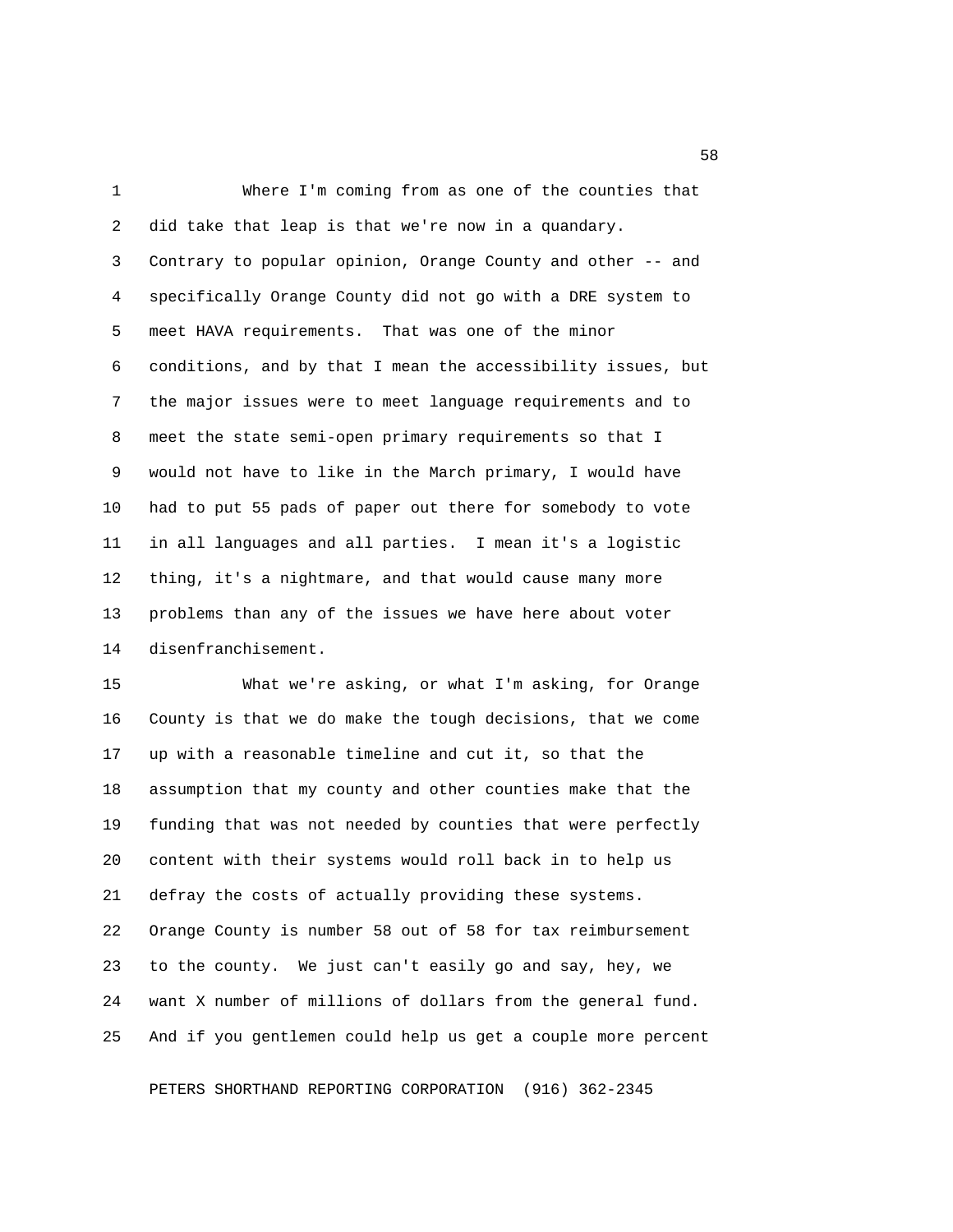1 out of the legislature, I think I could drop this point.

 2 So what I'm asking, and I understand that you have 3 constraints, is that this Board does go forward and make the 4 tough decision and give us a time certain. It's surprising 5 how innovative people become when they're faced with a 6 deadline. It's surprising how non-innovative people become 7 when they think that they can just go on ad infinitum. 8 So with that, I would conclude. Thank you. 9 BOARD MEMBER FINNEY: Thank you very much. 10 Mr. Chairman, I actually do have to physically 11 leave now. 12 CHAIRMAN PEREZ: Okay. 13 BOARD MEMBER FINNEY: And so I was just going to 14 say if we could keep taking testimony. I think it's 15 clear -- 16 CHAIRMAN PEREZ: And you'll read the transcript, 17 right? 18 BOARD MEMBER FINNEY: Yes. Oh, absolutely. Well, 19 I read the 88-page one. 20 CHAIRMAN PEREZ: I just wanted to assure folks. 21 BOARD MEMBER FINNEY: Absolutely. Yes. I want to 22 once again apologize to everyone. 23 Actually, you know, this is a bigger question as 24 it's developing at the mike here than maybe it would have 25 been anyways, I'd almost rather have a couple of the other

PETERS SHORTHAND REPORTING CORPORATION (916) 362-2345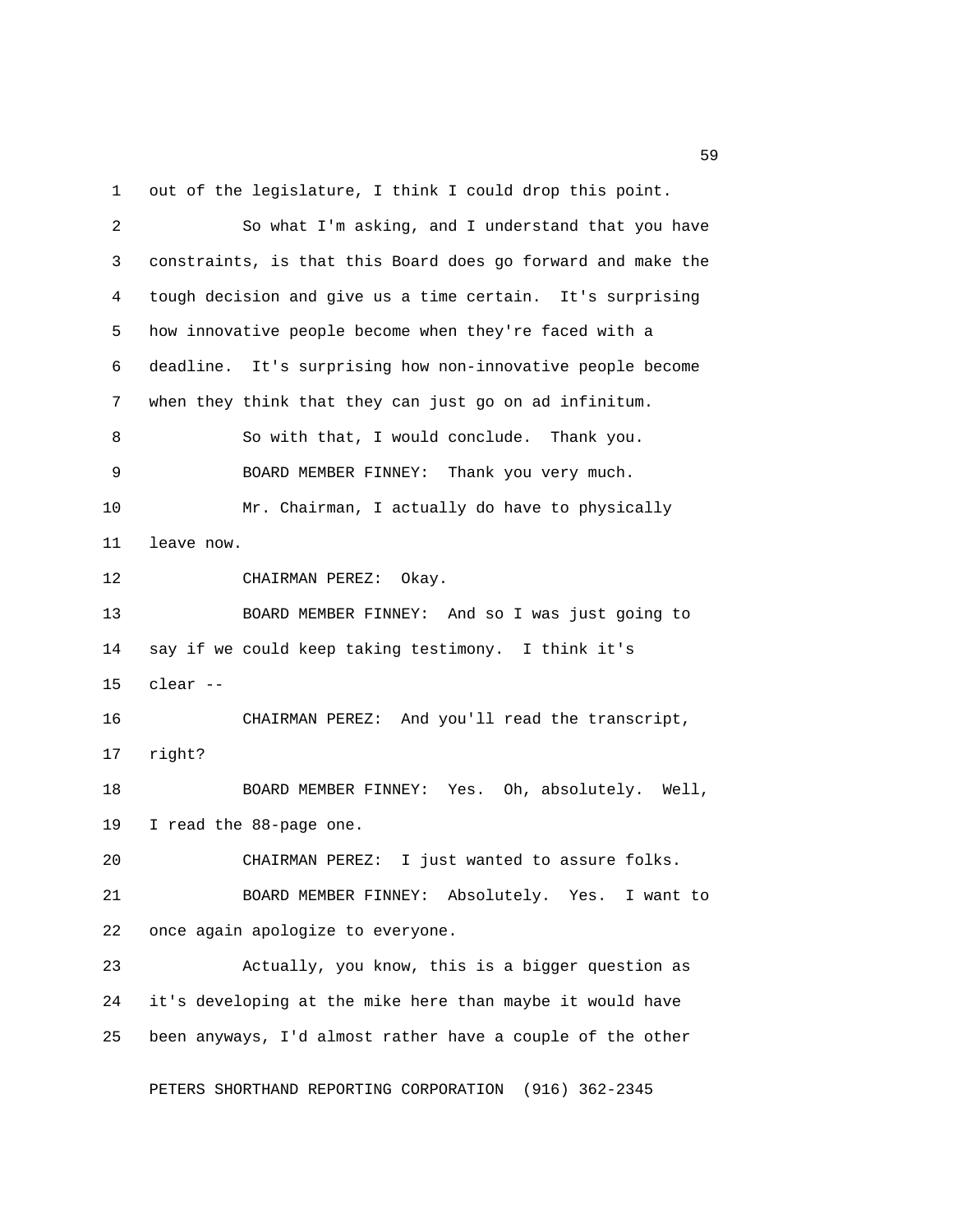1 Board members present too for this discussion. Not to say 2 that we won't continue next month with a quorum, I will make 3 my commitment to that.

 4 And I apologize again for any inconvenience, 5 folks. But you will be heard today. I will read it, they 6 will hear it in person. We'll make sure the other two Board 7 members read it as well. And then at our next meeting, 8 which I believe is in less than a month, I don't know the 9 actual date, we can have more information from the staff. 10 And if we need to hear more testimony, we can make a more 11 measured and informed decision on such an important subject.

12 CHAIRMAN PEREZ: Thank you.

13 BOARD MEMBER FINNEY: And I will be back.

14 CHAIRMAN PEREZ: Steve, I guess I'll ask the same 15 question to you I asked of Conny, because you're coming at 16 it from a different perspective than from what I've heard up 17 to this point. While I appreciate that timelines do move 18 people along, we've had two timelines. We've moved them 19 back not because the majority of counties have been 20 unwilling to act, but quite frankly because, in my opinion, 21 because the goalpost keeps getting moved. And so some 22 counties jumped in and made bold and in my opinion smart 23 decisions based on the reality that they were faced with in 24 those days. The reality has changed.

25 Are you suggesting that we maintain the June 2005

PETERS SHORTHAND REPORTING CORPORATION (916) 362-2345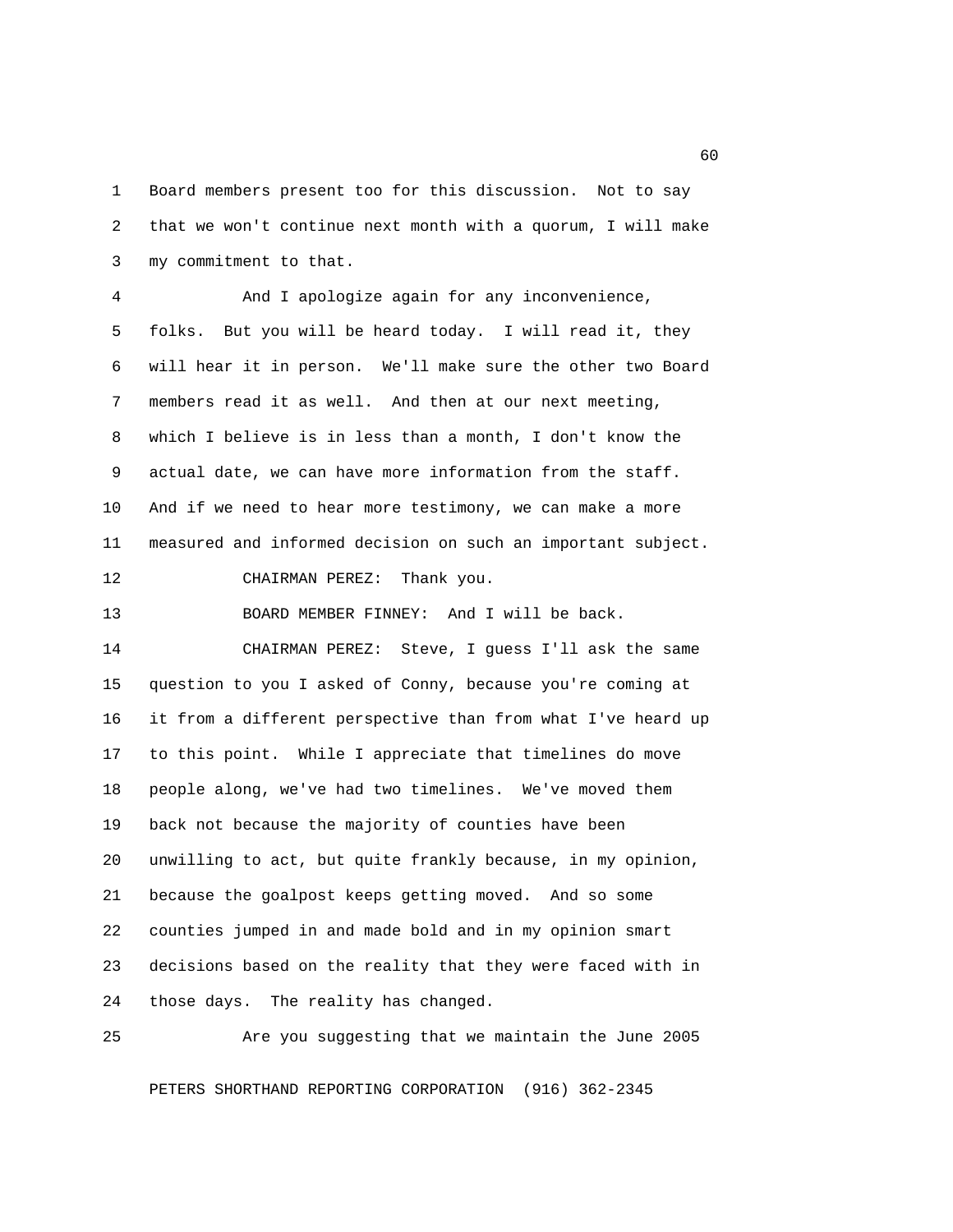1 deadline --

| $\mathfrak{D}$ | MS. LEAN: July.                                              |
|----------------|--------------------------------------------------------------|
| 3              | CHAIRMAN PEREZ: I'm sorry?                                   |
| 4              | MS. LEAN: July.                                              |
| 5              | CHAIRMAN PEREZ: July, thank you.                             |
| 6              | The July 2005 deadline, which means everybody goes           |
| $7^{\circ}$    | on a mad dash now to meet that, or are you suggesting that   |
| 8              | of the remaining options, we choose one that's sooner rather |
| 9              | than later?                                                  |

10 MR. RODERMUND: Our personal point of view as a 11 county is we love the July of 2005. I don't think that's 12 realistic based upon the needs of the other counties. We 13 would prefer like the January '06. Because I think again 14 the intent here is to have plans put in place on how are we 15 going to spend the money, what is the approximate cost going 16 to be to do this. And there are counties that pretty much 17 know what -- you know, even if it's like a 3,000 or if you 18 go to 3,500, whatever your determination is of an accessible 19 unit, that they're only going to need so many accessible 20 units because they're keeping the systems they've got. So 21 we have in essence a significant amount of funding that is 22 encumbered that does not necessarily need to be encumbered.

23 And as Conny also alluded to, this is an interest 24 bearing account and money is accruing. So we need to, if 25 can do this, to assist the counties that already did take

PETERS SHORTHAND REPORTING CORPORATION (916) 362-2345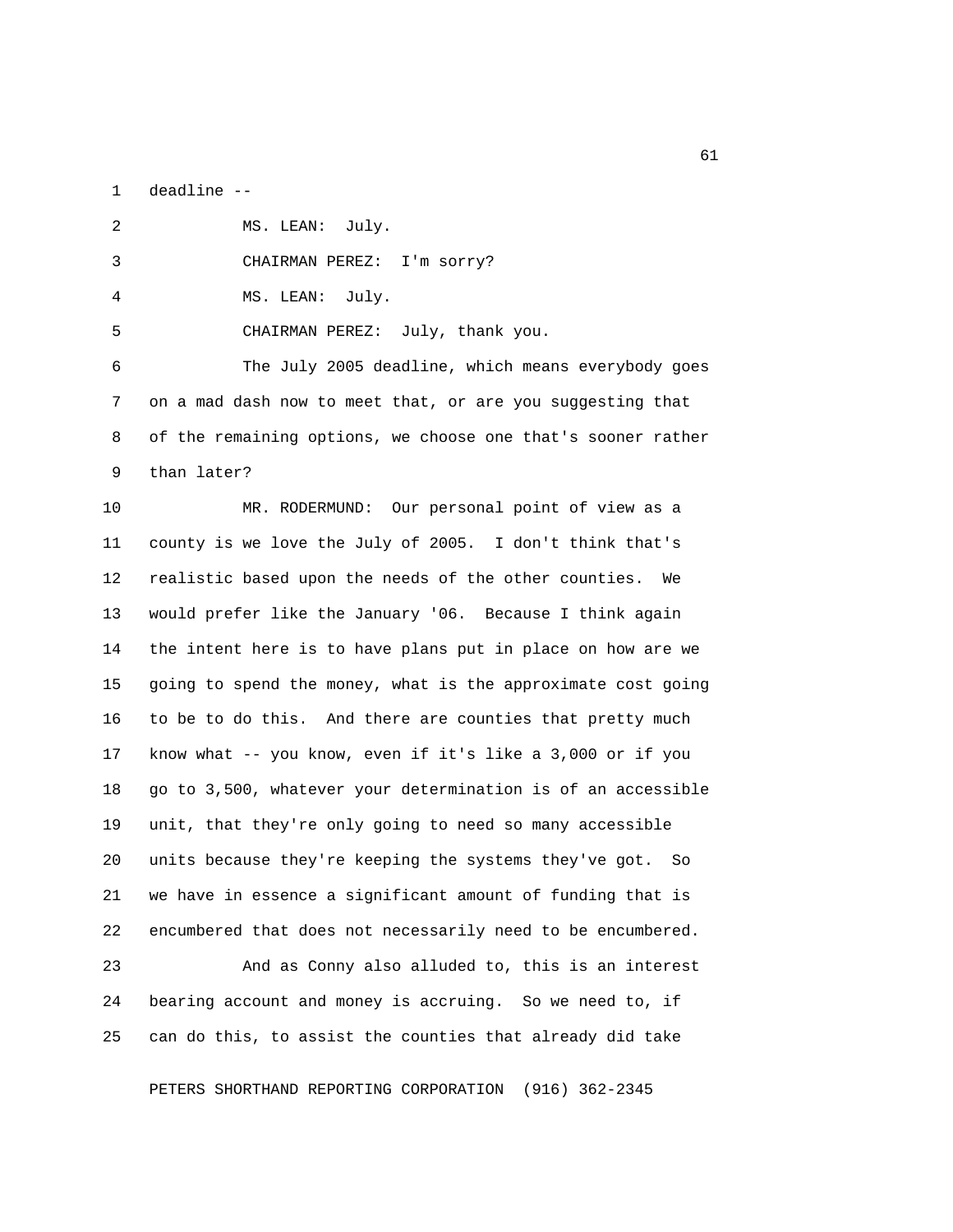1 the leap to now defray those additional costs, let alone the 2 actual costs of the system. It would benefit the state as a 3 whole because we're going forward and modernizing as the 4 individual counties say they need to have it done. 5 CHAIRMAN PEREZ: Thank you. 6 BOARD MEMBER KAUFMAN: Actually, I don't have any 7 further questions for Mr. Rodermund, thank you. 8 But I do want to ask the staff to comment on an 9 issue that's come up twice now, and that is the interest on 10 the money and what the actual facts are with regard to the 11 money that's in the account? 12 CHAIRMAN PEREZ: Is that something that was going 13 to come up under 7A? 14 MS. LEAN: It could, but I can address it now if 15 you would like. 16 CHAIRMAN PEREZ: Okay. 17 MS. LEAN: Actually, we do not gain interest on 18 the money. It's a loan that we have now from the Pool Money 19 Investment Loan Board. So we haven't actually sold bonds 20 for bond money for this Prop 41. Those bonds have not been 21 sold. We technically now have a loan. So no money is in an 22 account that is bearing any kind of interest. We just get 23 money from this Pool Money Investment Loan Board, and they 24 allocate it every year, every calendar year.

PETERS SHORTHAND REPORTING CORPORATION (916) 362-2345

25 We just got our loan approved again up to our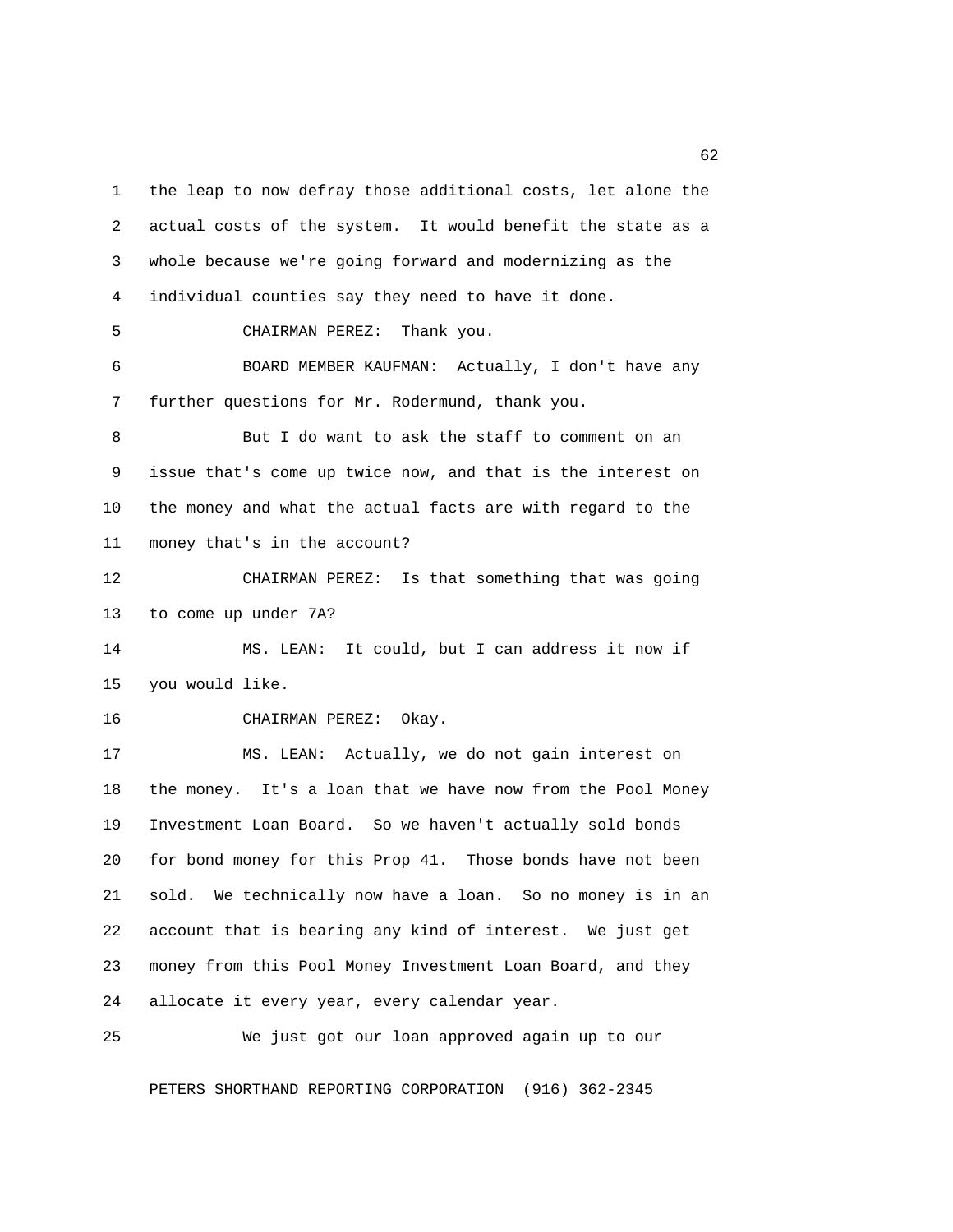1 allocation amount that the original finance committee 2 allowed us to borrow \$155 million. We keep having to renew 3 that loan. So we don't actually have any money in an 4 account that is bearing interest at this time. In fact, of 5 the \$200 million originally allocated under this 6 proposition, we only allocate 195 because we were told right 7 off the bat that five million of that directly will go to 8 costs to administer the fund. So not only do we not bear 9 any interest, we have to pay the State Controller's office, 10 the Treasurer's office for dealing with that money.

11 BOARD MEMBER KAUFMAN: And as you told us before 12 the meeting, of the amount that was initially earmarked for 13 allocation, there was only approximately \$19,000, is that 14 correct, that went unallocated?

15 MS. LEAN: Of the 195 million.

16 BOARD MEMBER KAUFMAN: So the notion that there 17 might be additional funds out there beyond that which was 18 allocated I think is a nonexistent issue.

19 CHAIRMAN PEREZ: The other issue that was raised 20 though was with respect to the HAVA money which isn't bond 21 money which doesn't have the same dynamics.

22 MS. LEAN: Correct.

23 CHAIRMAN PEREZ: And does, in my understanding, 24 have some potential for interest earning. While that's not 25 money that we disburse, it does have an impact on the

PETERS SHORTHAND REPORTING CORPORATION (916) 362-2345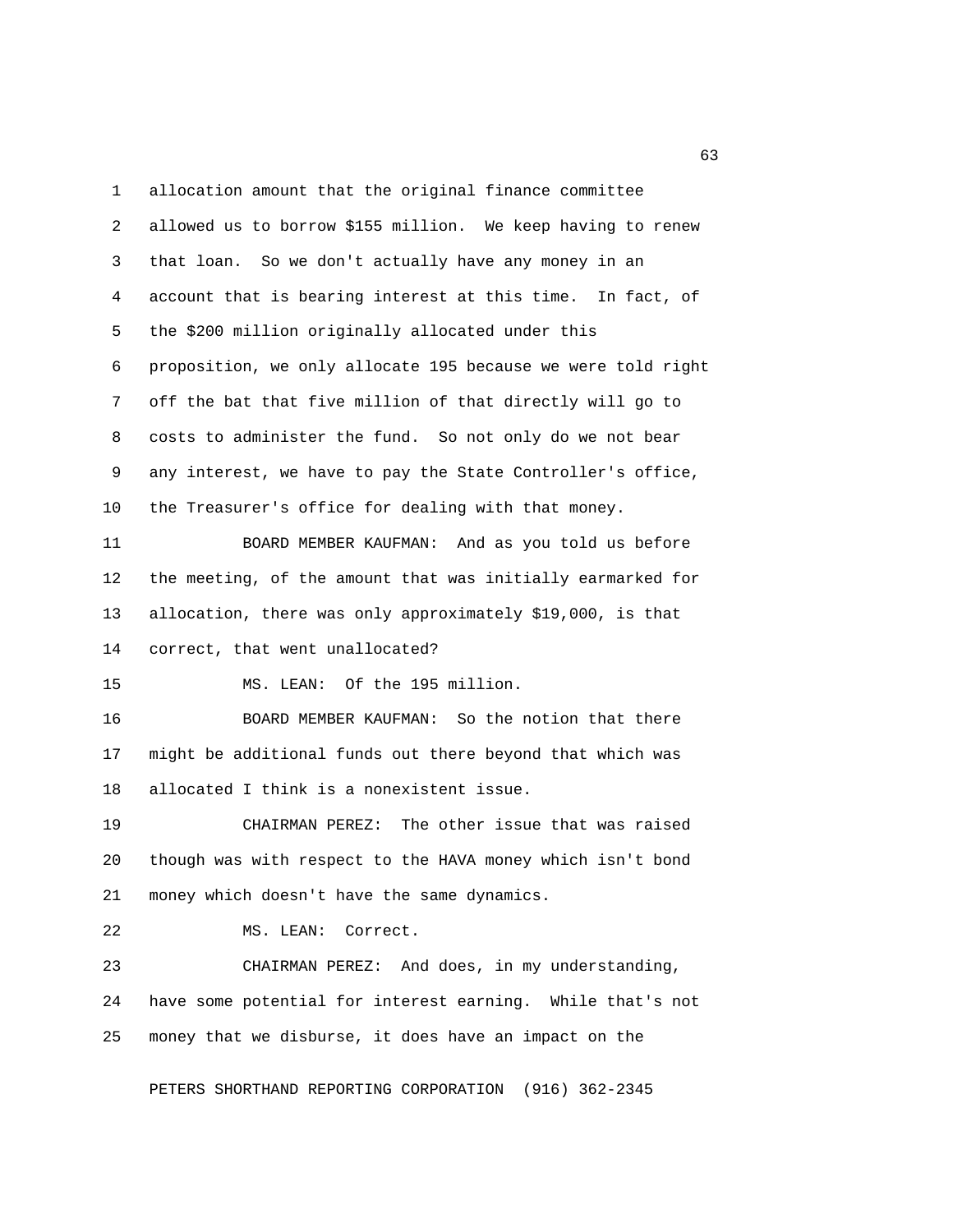1 ability for counties to finance the gap depending on the 2 decisions, they just happen not to be decisions that lie 3 before this body.

 4 MS. LEAN: To my knowledge, that's true. It's in 5 a federal trust fund and it does bear interest, as far as I 6 know.

 7 CHAIRMAN PEREZ: You know, even though it's not 8 our area of responsibility to disburse the HAVA monies, 9 because they are so closely linked to the issues that we 10 deal with, if we could get some sort of communication from 11 the Secretary with respect to that, I would appreciate it. 12 Similarly, maybe we could get, I would assume from the 13 Controller, an assessment or some sort of communication on 14 the impact of the delay in us requesting the money and 15 therefore promulgating the bonds.

16 MS. LEAN: Okay.

17 CHAIRMAN PEREZ: That doesn't have an impact on 18 us. It has an impact on the state's general fund because of 19 the obligation to pay back the bonds and at what rates and 20 over what period of time based on when the bonds were 21 floated. But if we could get some sort of a very, very 22 brief communication from both the Secretary and the 23 Controller, I think it would just be helpful in terms of 24 giving folks a clear understanding of the economics behind 25 some of this.

PETERS SHORTHAND REPORTING CORPORATION (916) 362-2345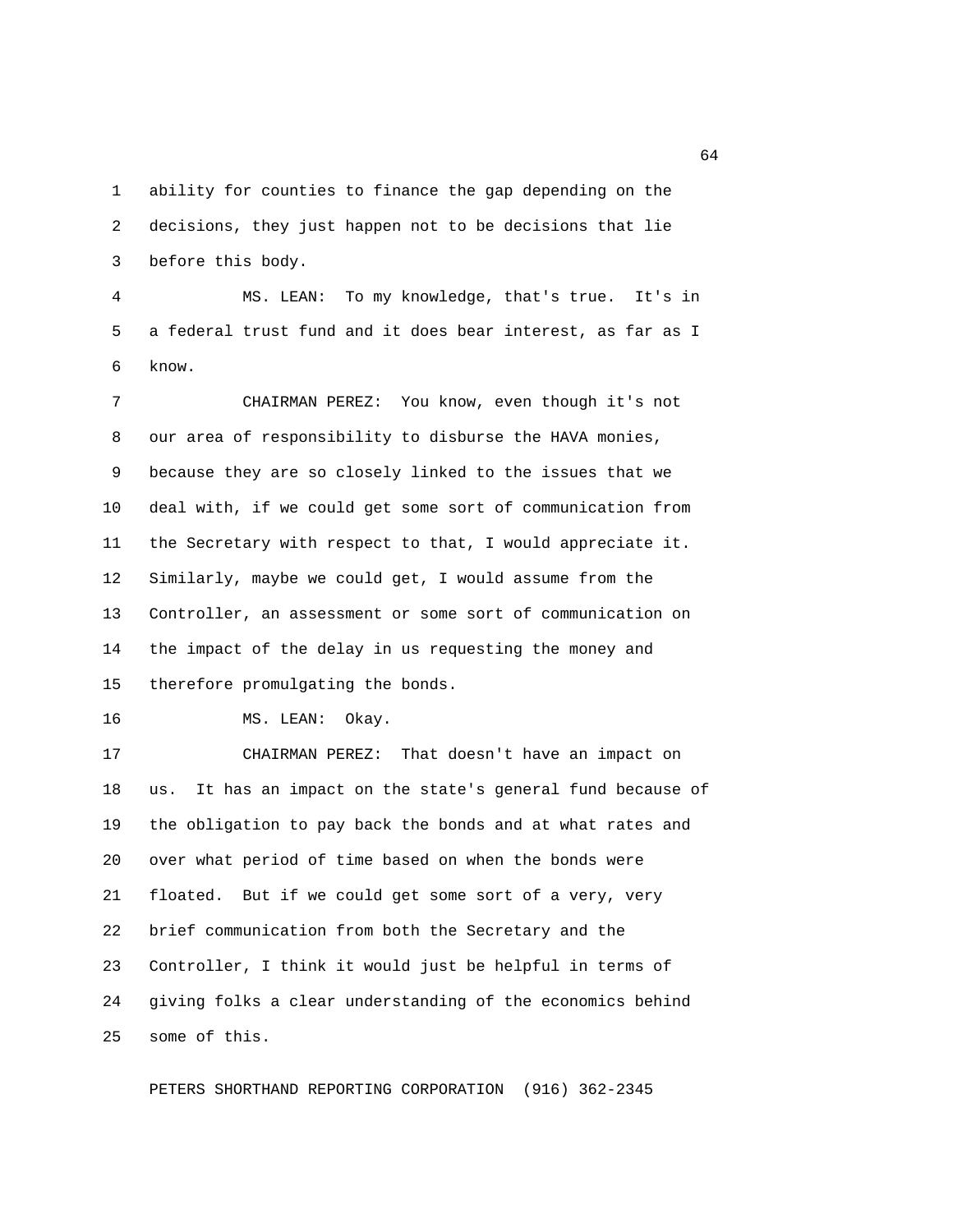1 BOARD MEMBER KAUFMAN: I would agree.

 2 CHAIRMAN PEREZ: Okay. All right. Our next card 3 is from Victor Salazar from Fresno County.

 4 MR. SALAZAR: Chairman Perez, Vice-Chairman 5 Kaufman, good morning. My name is Victor Salazar, I'm the 6 Registrar of Voters in Fresno County.

 7 We are a medium-sized county and for us to convert 8 to DREs it would cost approximately \$21 million. Our 9 allocation from your Board is \$4.2 million. Obviously 10 that's prohibitive.

11 We currently utilize the Diebold optical scan, the 12 AccuVote. What we're looking at is purchasing a system that 13 would complement our optical scan devices so that, in fact, 14 Mr. Wagaman spoke about the AutoMARK, we're looking at that. 15 So while we're not going to invest or in debt our county to 16 such a large extent, we're one of those that will keep our 17 system but look to another system that complements. The 18 problem is that the AutoMARK is yet to be certified. So 19 we're in the same dilemma that there's nothing out there for 20 us. Given that situation, my request is that you rescind 21 the current deadline, and I support the March 1, 2006, or 22 longer deadline, but would request that you give serious 23 consideration to doing away with a deadline at all and allow 24 the statutory deadlines to determine when we implement our 25 programs.

PETERS SHORTHAND REPORTING CORPORATION (916) 362-2345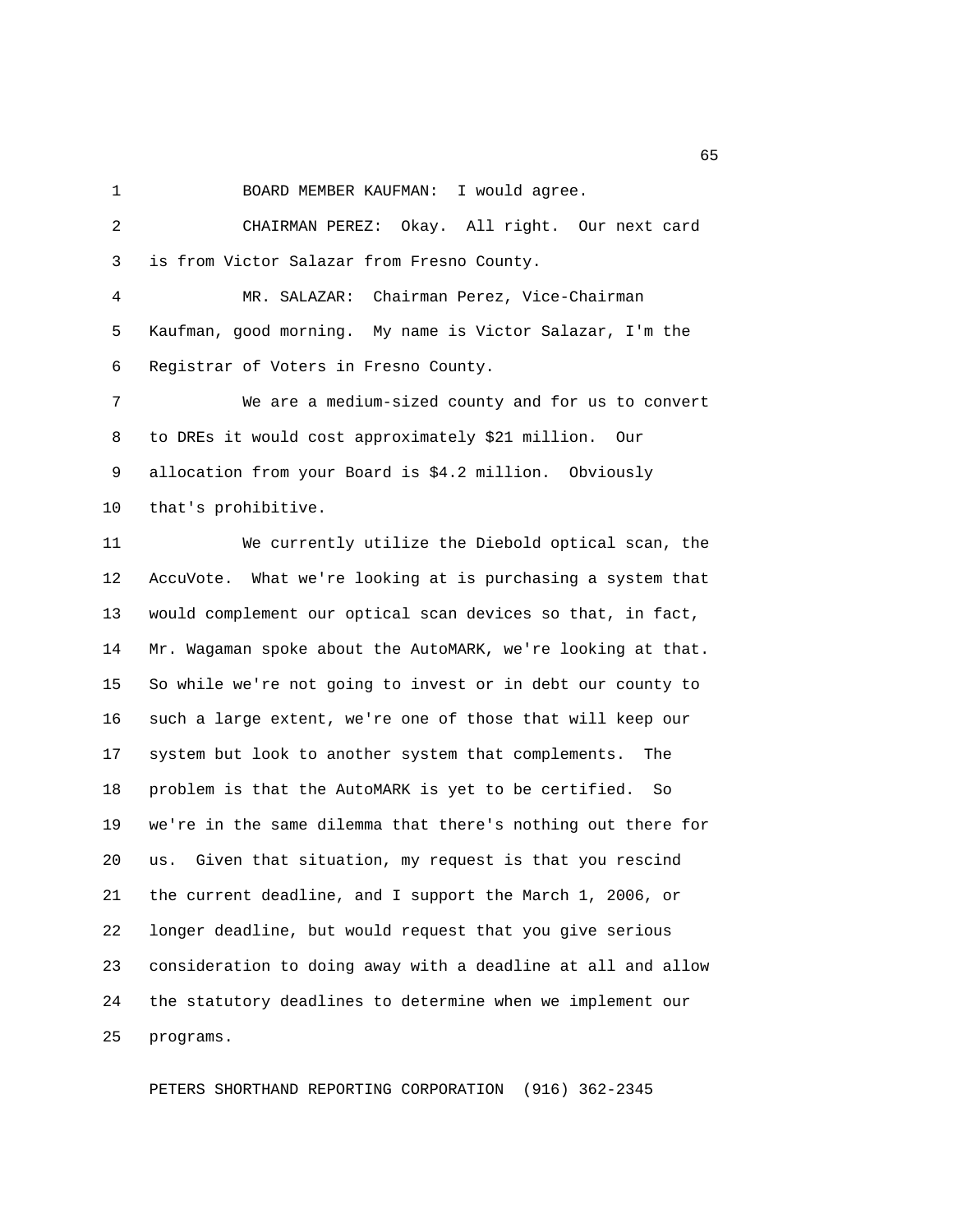1 CHAIRMAN PEREZ: If you could just hang with us 2 one moment.

 3 Statutory deadlines? My understanding is there 4 are none, correct?

5 MS. LEAN: None.

 6 MR. SALAZAR: Well, the HAVA requirements. The 7 federal statutes.

8 CHAIRMAN PEREZ: Okay.

9 MR. SALAZAR: Thank you.

10 CHAIRMAN PEREZ: Thank you.

11 Janice Atkinson from Sonoma.

12 MS. ATKINSON: Good morning.

13 The reason this is so difficult for some of us, 14 I've been one of the counties all along who has indicated 15 that we intend to stay with our current optical scan system, 16 we're a Mark-A-Vote county. We've been very happy with that 17 system and we feel that it best suits the needs of our 18 county. We are a very heavy absentee voting county, over 19 half the votes cast in the general election were cast by 20 mail, and Mark-A-Vote is a very absentee voter friendly 21 system and we'd like to continue using it.

22 Our plan has been to supplement that at the polls 23 and in our office with a piece of equipment that would be 24 HAVA compliant. A month ago I was firmly rooted in this 25 belief and then to my surprise before the VSPP in

PETERS SHORTHAND REPORTING CORPORATION (916) 362-2345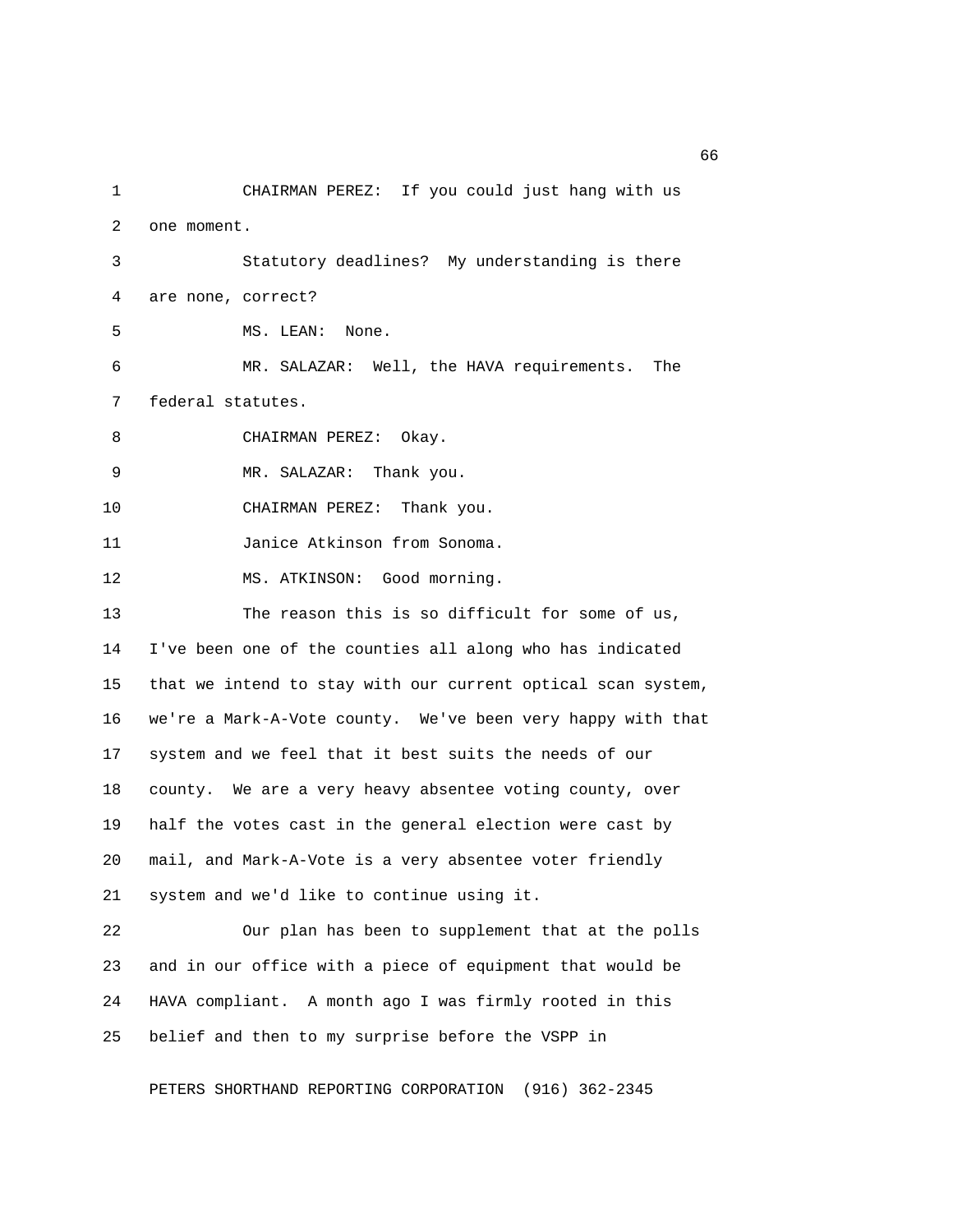1 yesterday's meeting was an issue concerning grandfathered 2 voting systems. Mark-A-Vote is one of the grandfathered 3 voting systems, and that is Mark-A-Vote has never been 4 through the federal qualification process because it existed 5 before federal qualification did.

 6 The VSPP could take any number of actions on this. 7 They could choose to decertify the voting system that we've 8 been using for 21 years, they could state that if there are 9 changes to the system that require recertification through 10 the state that at that point it would have to be federally 11 qualified, or they could choose to leave it as it is on a 12 case-by-case basis.

13 Our vendor is probably one of the few who makes no 14 money off of our voting system. It's a very cost effective 15 and inexpensive voting system and they have let us know that 16 they cannot commit the funds to federal qualification. So, 17 you know, we're staring at this entirely new possibility 18 this late in the game. And I spoke to the VSPP yesterday, I 19 feel like I've been put at a very distinct disadvantage to 20 now be having to possibly rethink how we want to approach 21 not meeting the HAVA requirements, but what we're going to 22 do as far as the Prop 41 funds. Yesterday no decision was 23 made, it was a discussion item only. It's been put over 24 until at least the next meeting.

25 It's a little hard to proceed when all the rules

PETERS SHORTHAND REPORTING CORPORATION (916) 362-2345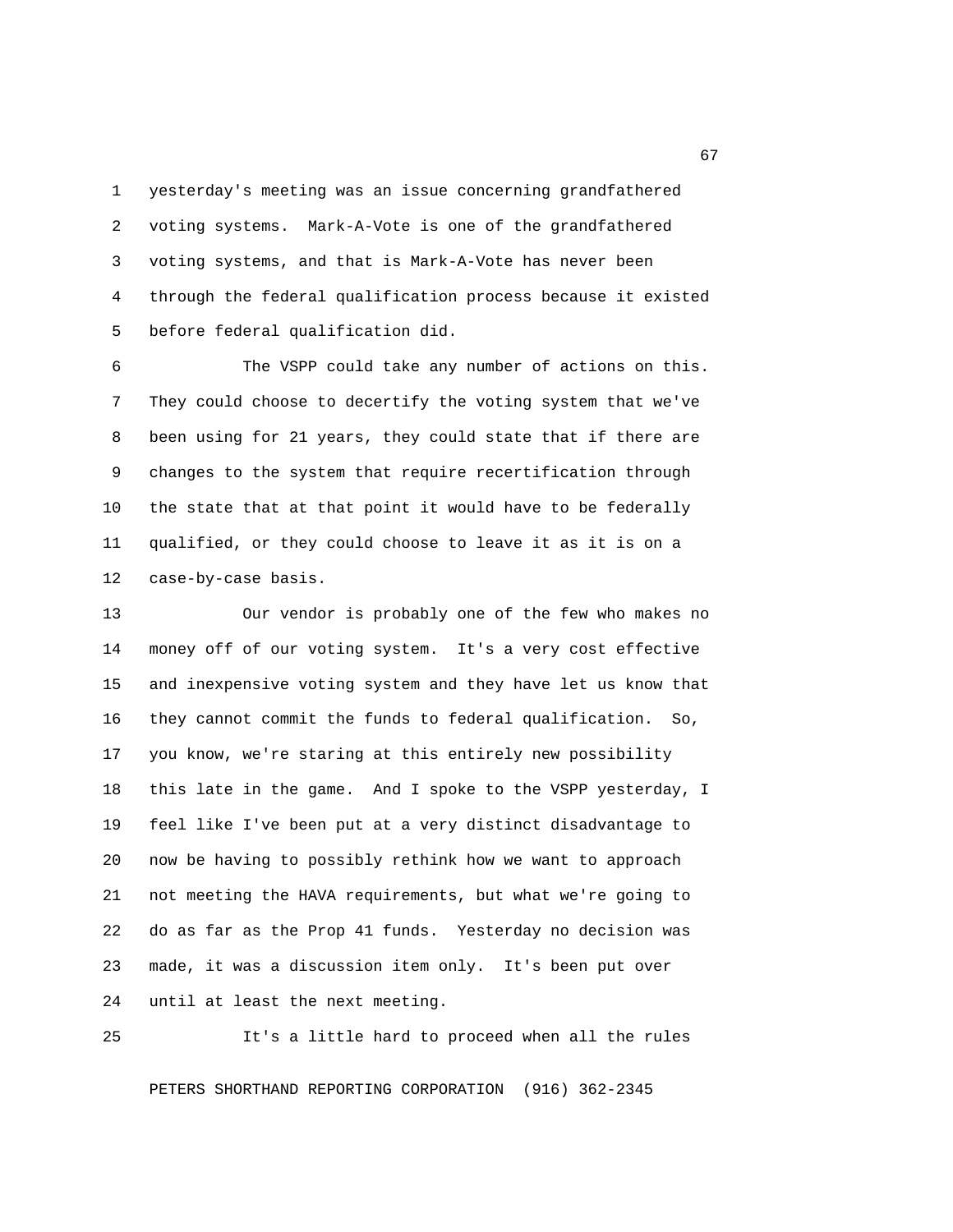1 keep changing as Gail Pellerin said. You know this would 2 definitely change what Sonoma County would do. If two years 3 from now my vendor needs to make a change to software or 4 hardware to meet some new law to give us an enhancement that 5 we need for our voters and they are told that they have to 6 get federal qualification, I will need a new voting system. 7 You know, once again, as Gail said, I would like to see the 8 funds that we have currently allocated for Sonoma County 9 remain in a fund for Sonoma County. 10 Questions? 11 CHAIRMAN PEREZ: Forever? 12 MS. ATKINSON: Well, possibly not forever. Only 13 until I retire, and I promise that's not going to be long. 14 CHAIRMAN PEREZ: I retire February 5th, 2025, so 15 it's going to be before then? 16 MS. ATKINSON: Absolutely. 17 BOARD MEMBER KAUFMAN: I have a question. So the 18 amount that's currently been allocated to Sonoma is three 19 million, 3.2 plus, how much of that would you have 20 contemplated the system costing for essentially putting in a 21 single compliant system in each polling place under your 22 current system? 23 MS. ATKINSON: Well, I think as was discussed 24 earlier, that's really hard to say because no one seems to 25 know what any of these systems are going to end up costing.

PETERS SHORTHAND REPORTING CORPORATION (916) 362-2345

experience of the contract of the contract of the contract of the contract of the contract of the contract of the contract of the contract of the contract of the contract of the contract of the contract of the contract of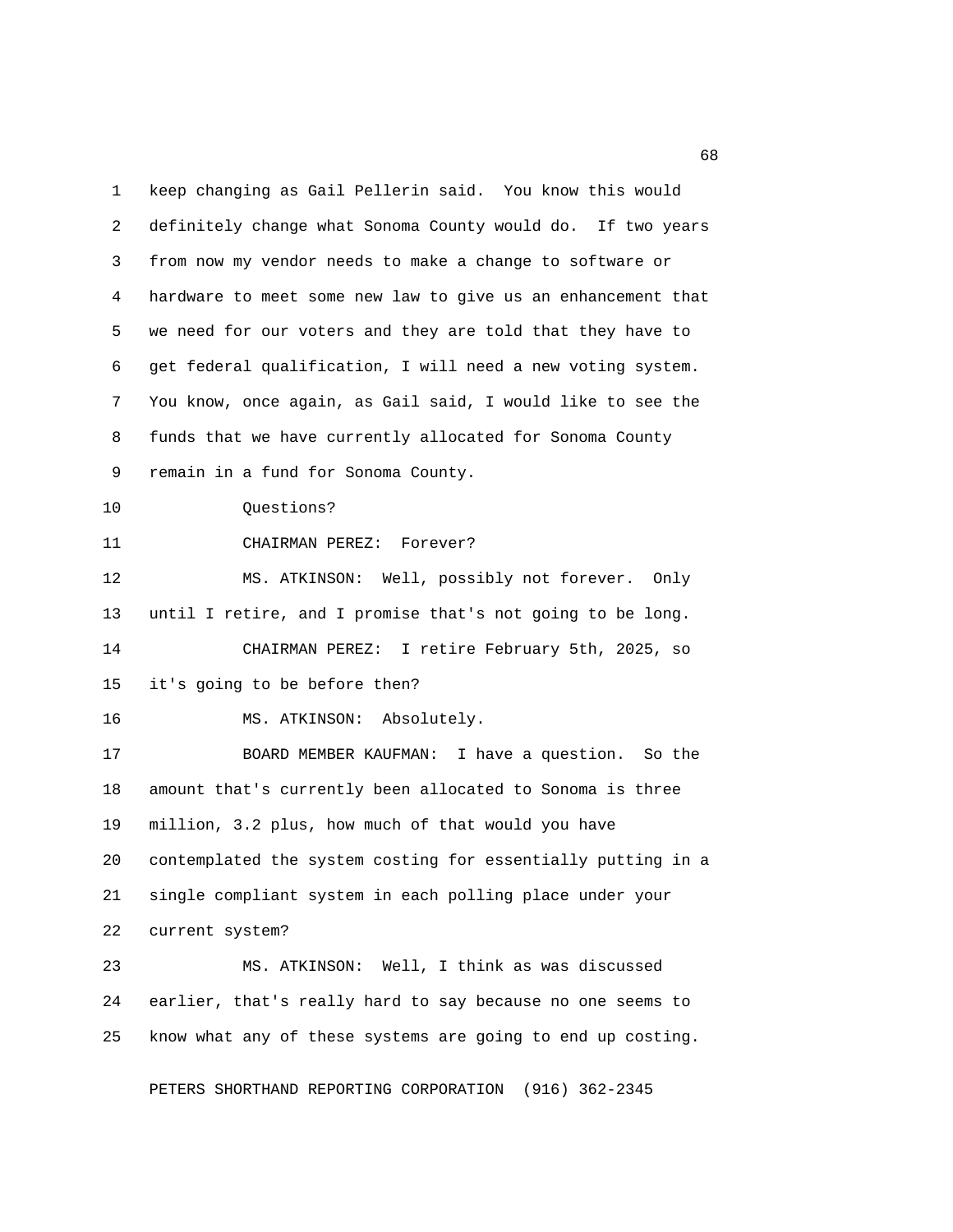1 CHAIRMAN PEREZ: Well, how many units would you -- 2 BOARD MEMBER KAUFMAN: And I guess as originally 3 contemplated.

 4 MS. ATKINSON: And the other thing is even though, 5 I believe that we will need more than one unit per precinct 6 anyway. Our elections happen so frequently that turning 7 these units around I do not think is going to be an easy 8 task by any means. I think that everybody in this room is 9 going to need some duplicity as far as the number of units 10 go. We have 345 precincts in our county as far as voting 11 precincts, at a minimum I was thinking that we would 12 purchase at least 500 units. But more realistically we 13 would probably need to do at least two per precinct, not use 14 them both in the same election, but have spares on hand, and 15 also have them available in the elections office and in the 16 City Clerk's offices throughout the county. So I think at 17 this point that's a real hard number and I know everybody is 18 trying to nail down numbers, but without having cost figures 19 available, you know, it's very hard to determine that.

20 BOARD MEMBER KAUFMAN: And I realize we're putting 21 you on the spot and kind of asking you to take a shot in the 22 dark, but I'm just kind of curious to try and get some gauge 23 of how the landscape has shifted. I mean if you're looking 24 at 700 units and the old system and you would have had to 25 pay let's say the \$3,000.

PETERS SHORTHAND REPORTING CORPORATION (916) 362-2345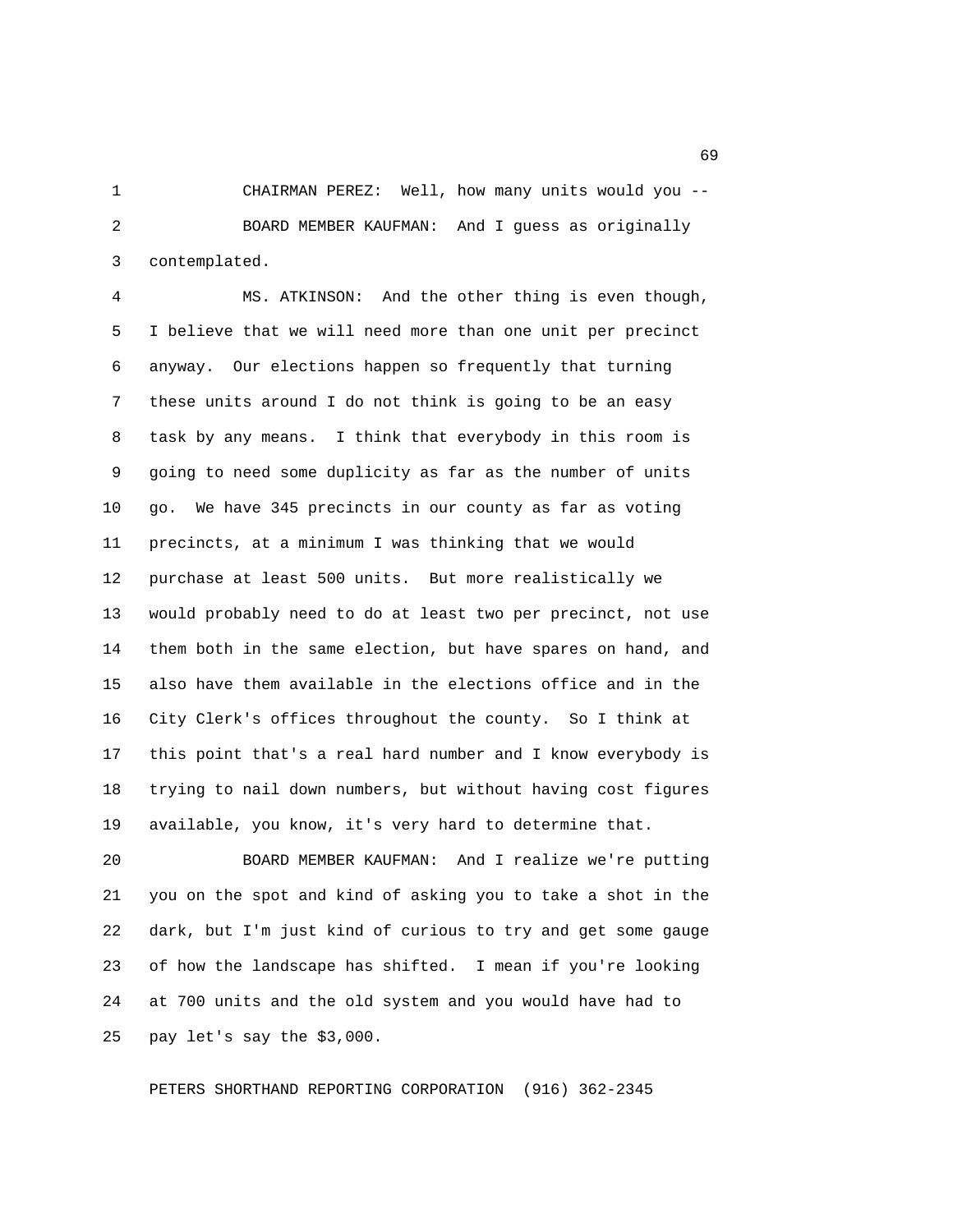1 CHAIRMAN PEREZ: Right. But if you factored it in 2 at \$4,000 as a high ball, you're at a quarter of a million 3 which is still below the 3.2? 4 BOARD MEMBER KAUFMAN: Right. But now you're 5 talking about having to throw out everything and go to what, 6 five, four or five per precinct? 7 MS. ATKINSON: Right. What I'm saying is we still 8 intend, unless the VSPP comes back and says we're going to 9 decertify your system in six months, in which case I'm 10 starting over or retiring. Unless that happens, we still 11 intend to go with our Mark-A-Vote voting system because it 12 is the easiest system as far as mailing goes and return 13 postage goes and all those reasons. But then if in two 14 years from now there is a required change that is going to 15 trigger the system to become federally qualified and as such 16 our vendor says, no, we're not able to do that and I no 17 longer have a certified system, then I would at least like 18 to be able to tap into the rest of that money for purchase 19 of a new system for our county. Unless I can get everybody 20 to go all mail before then.

21 CHAIRMAN PEREZ: So of our three, you're 22 supporting Option 3, and particularly the or later portion 23 of it?

24 MS. ATKINSON: Well, actually, I really feel that 25 Option 2 that gives us the January 1 deadline is perfectly

PETERS SHORTHAND REPORTING CORPORATION (916) 362-2345

not a contract the contract of the contract of the contract of the contract of the contract of the contract of the contract of the contract of the contract of the contract of the contract of the contract of the contract of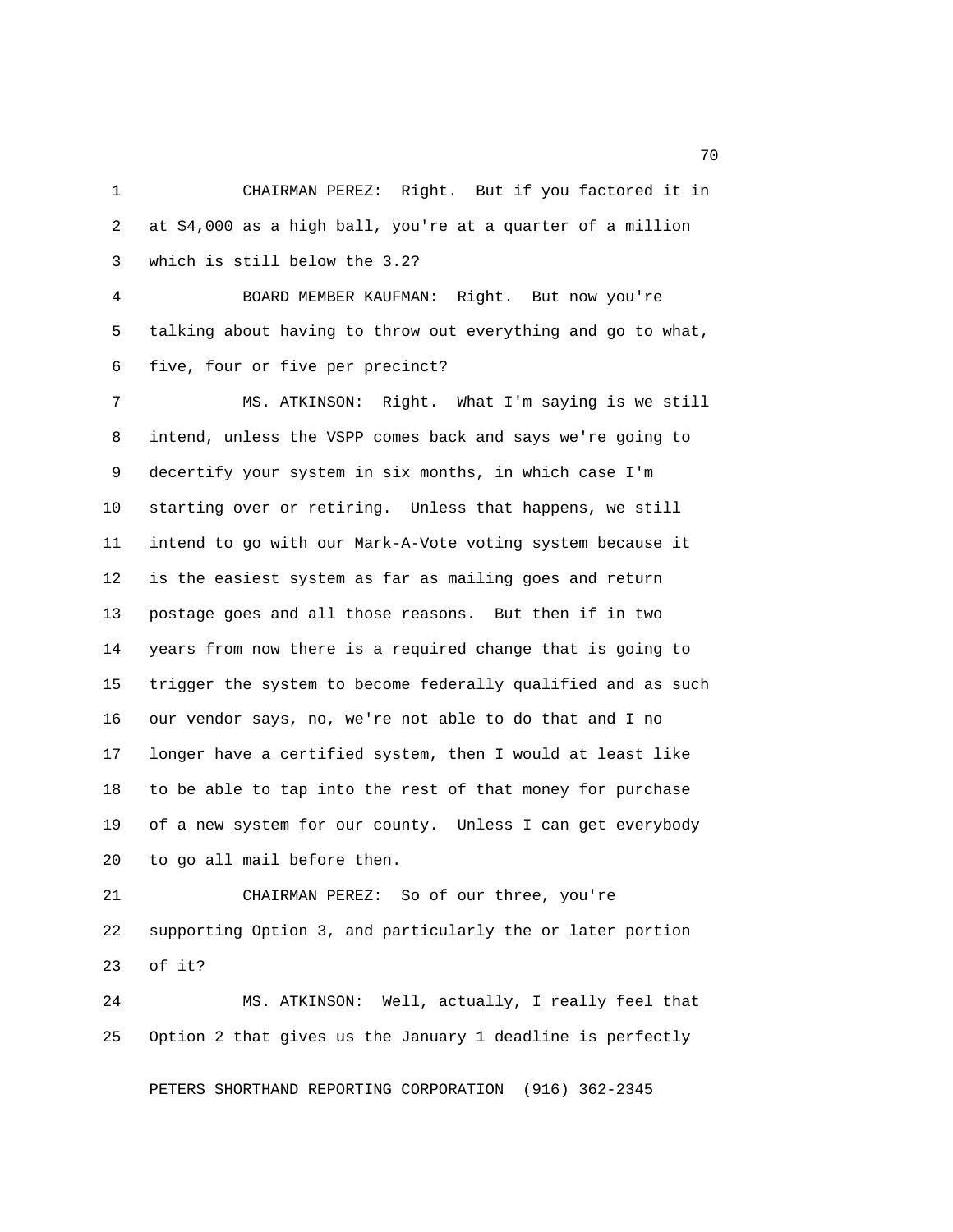1 reasonable, because I think we all need to be on some kind 2 of contract or something to comply by January 1 in order 3 to -- if we're going to talk about phases, phase 1. But 4 what I'm speaking to though is that by doing phase 1, I 5 don't want to lose the opportunity to come back later for 6 the rest of the funds that have been allocated in phase 1 to 7 Sonoma County.

8 BOARD MEMBER KAUFMAN: So I guess what you're 9 really proposing is that under that scenario we have the 10 January 1 date, but we wouldn't make any decisions about 11 reallocating funds until some later date?

12 MS. ATKINSON: Correct.

13 BOARD MEMBER KAUFMAN: Which would essentially 14 make us just have the funds sitting there perhaps waiting 15 for something that we don't really know.

16 CHAIRMAN PEREZ: I will tell you, I see a 17 distinction between your suggestion and between, for 18 example, Los Angeles' phased approach, because it 19 anticipates what the succeeding phases are. And so in my 20 mind there's a difference between here are our four phases, 21 phase 1 we anticipate completing in this timeline, phase 2 22 in that timeline, and phases 3 or 4 we're going to have to 23 figure out based on completion of phases 1 and 2, but here's 24 what it is. That's different in my mind than here's phase 25 1, phase 2 is in case of a really bad rainy day.

PETERS SHORTHAND REPORTING CORPORATION (916) 362-2345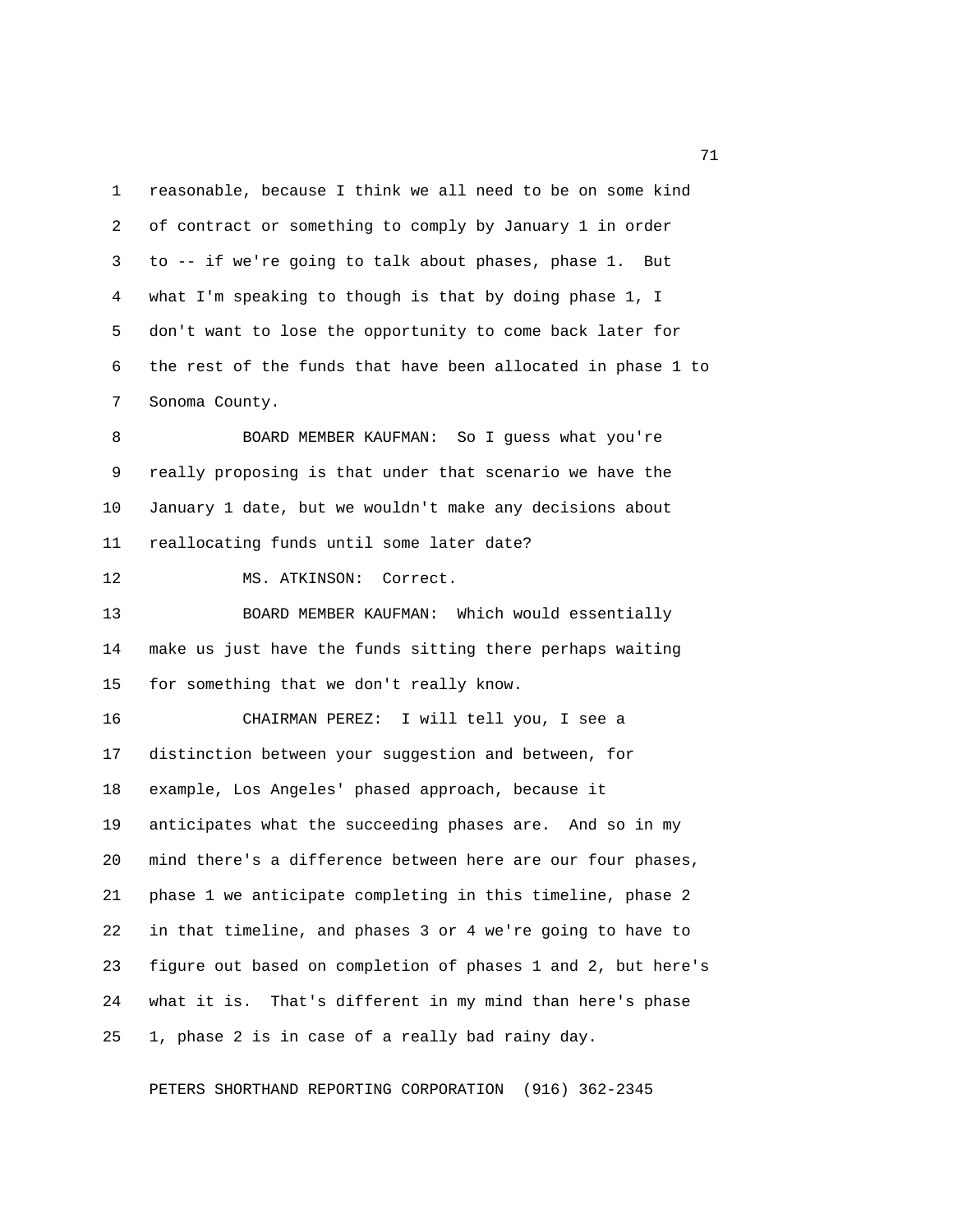1 MS. ATKINSON: Well, I would absolutely agree with 2 you there is definitely a difference. But I would not be up 3 here today had the agenda item not been placed before the 4 VSPP at yesterday's meeting, you know, and I had no idea 5 this was coming down the road. It certainly has made us 6 take another look at all of our plans. But just to make you 7 aware of how the rules do keep changing on us.

 8 Again, my hope would be, and, you know, everybody 9 has gotten up here to say it that it's very hard to buy 10 something when there's nothing out there to buy. I'm really 11 not interested in buying a system that I can't conduct a 12 primary election on, as much as I don't care to conduct 13 primary elections, I think I still have to do it even though 14 the system won't. And my hope would be that by going 15 through my phase 1, that in the unfortunate event that my 16 voting system were to be decertified, by the time that would 17 happen, there would be more systems available to me to 18 choose from and hopefully systems that are more absentee 19 voter friendly than the systems that are currently on the 20 market.

21 CHAIRMAN PEREZ: I tend to have more fun at 22 primaries than generals, so we disagree on that.

23 MS. ATKINSON: I'm glad somebody is having a good 24 time, I guess.

25 (Laughter.)

PETERS SHORTHAND REPORTING CORPORATION (916) 362-2345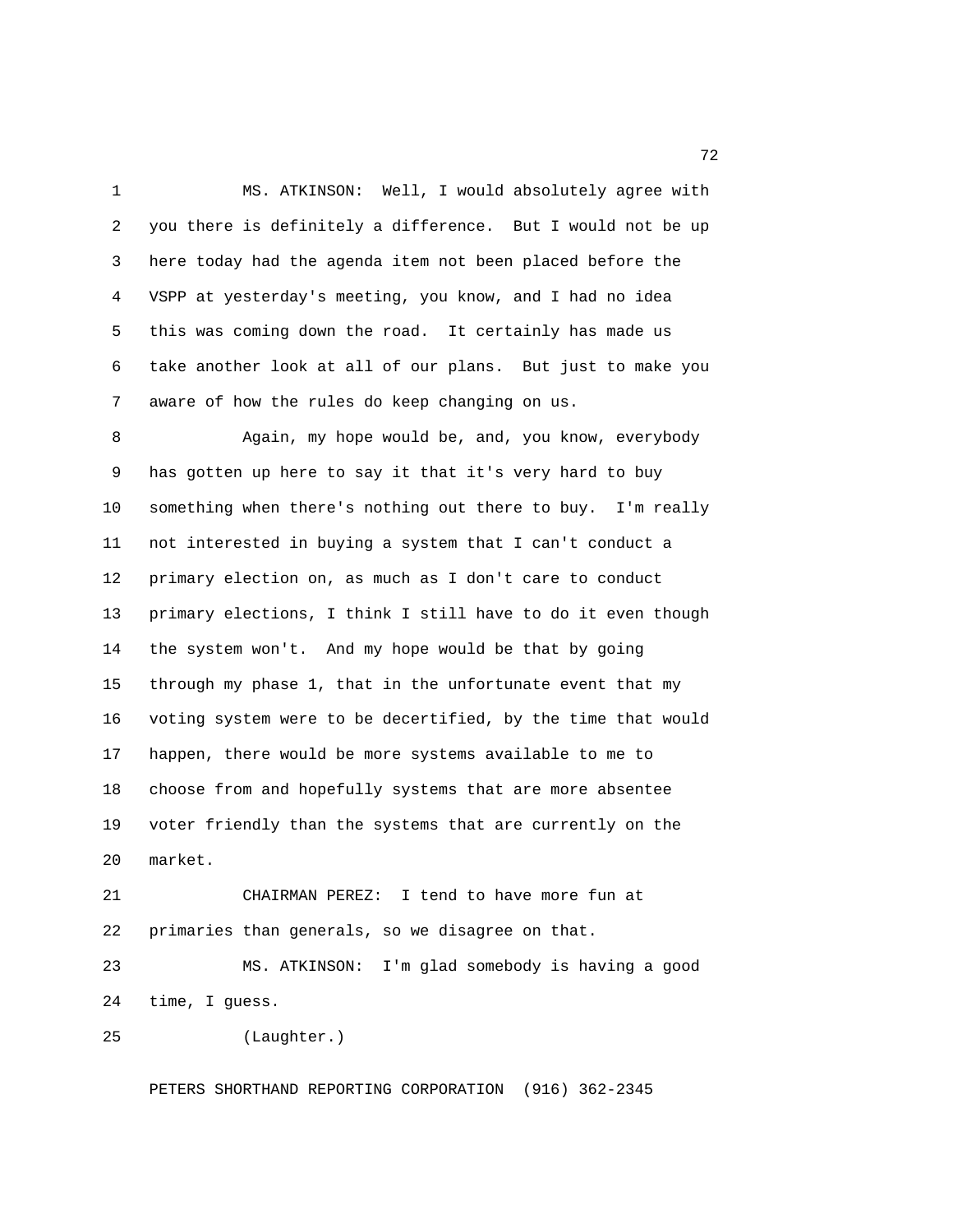1 MS. ATKINSON: Does anybody else here have fun in 2 a primary?

 3 CHAIRMAN PEREZ: We're not going to make a 4 decision today, but if you want to send us any more written 5 comments later. While I appreciate the specific challenges 6 of your county, just as I appreciate the challenges facing 7 Orange County who's already gotten their full allocation 8 awarded, what we've got to wrestle with is kind of some 9 equity in coming up with a timeline so that if there is any 10 money to reallocate, we can deal with that. You and Steve 11 are in kind of polar opposite situations in terms of your 12 needs and there are a whole bunch of counties that fall 13 somewhere in between. So anything else you want to submit 14 to us to review later would be helpful.

15 MS. ATKINSON: Okay. And though I would not 16 presume to speak for them, I believe there are 11 Mark-A-17 Vote counties in the state.

18 Thank you.

19 CHAIRMAN PEREZ: Thank you.

20 BOARD MEMBER KAUFMAN: Thank you.

21 CHAIRMAN PEREZ: Okay. Our next card is from 22 Jolena Voorhis, and I apologize if I mispronounced that, 23 from CSAC.

24 MS. VOORHIS: I wasn't going to speak today, 25 Jolena Voorhis with the California State Association of

PETERS SHORTHAND REPORTING CORPORATION (916) 362-2345

<u>23</u> and 23 and 23 and 23 and 23 and 23 and 23 and 23 and 23 and 23 and 23 and 23 and 23 and 23 and 23 and 23 and 23 and 23 and 23 and 23 and 23 and 23 and 23 and 23 and 23 and 23 and 23 and 23 and 23 and 23 and 23 and 23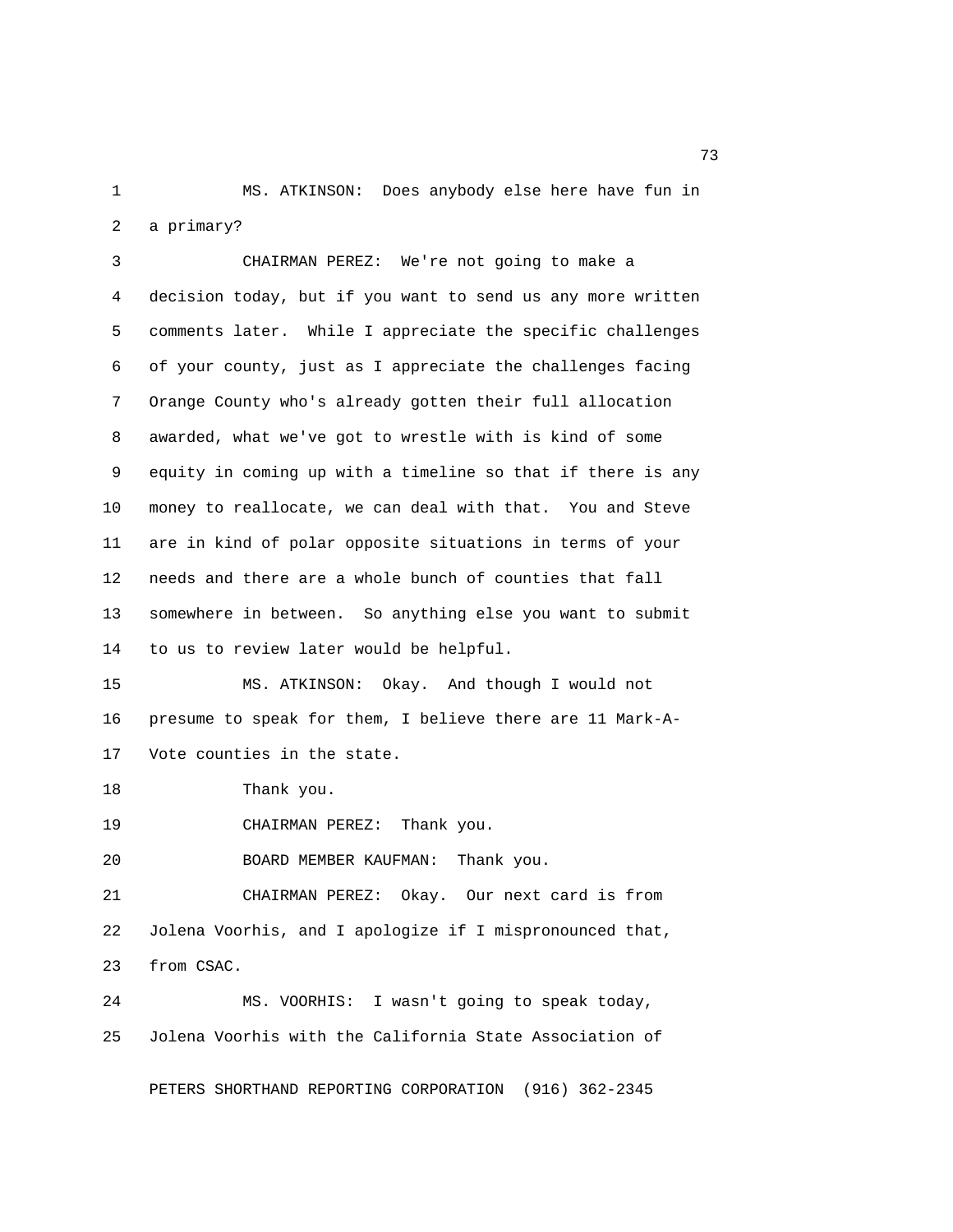1 Counties, but I did want to go over a few things that affect 2 all 58.

 3 First, while Sequoia was certified, just the 4 issues of the primary, that it's not in all languages, it 5 can't work with Santa Clara, that sort of thing. I can't 6 think of any county board that just wants to look to one 7 vendor. They want options. And as county supervisors keep 8 telling me, when are we going to have options on what to 9 buy. They don't want to be boxed in, because having one 10 vendor out there for doing an RFP, not to mention all the 11 problems that we have with Sequoia as mentioned.

12 The second issue is, yes, they could go out and 13 say we're not going to buy a certified system, but then 14 again I don't know what county counsel is going to advise 15 the Board that that would be feasible. And we have legal 16 issues as I think Conny and others have mentioned.

17 I also think what Janice and Gail and everybody 18 here is talking about is this whole uncertainty issue. For 19 the past year we haven't been able to buy anything and 20 supervisors are really hesitant to buy anything right now 21 because they all got decertified last March. So we went 22 through this whole process and we were all able to get 23 recertified and that's great. And while the Secretary of 24 State says it's a new day, we're going to work better, we're 25 going to work with the counties, you know, elected

PETERS SHORTHAND REPORTING CORPORATION (916) 362-2345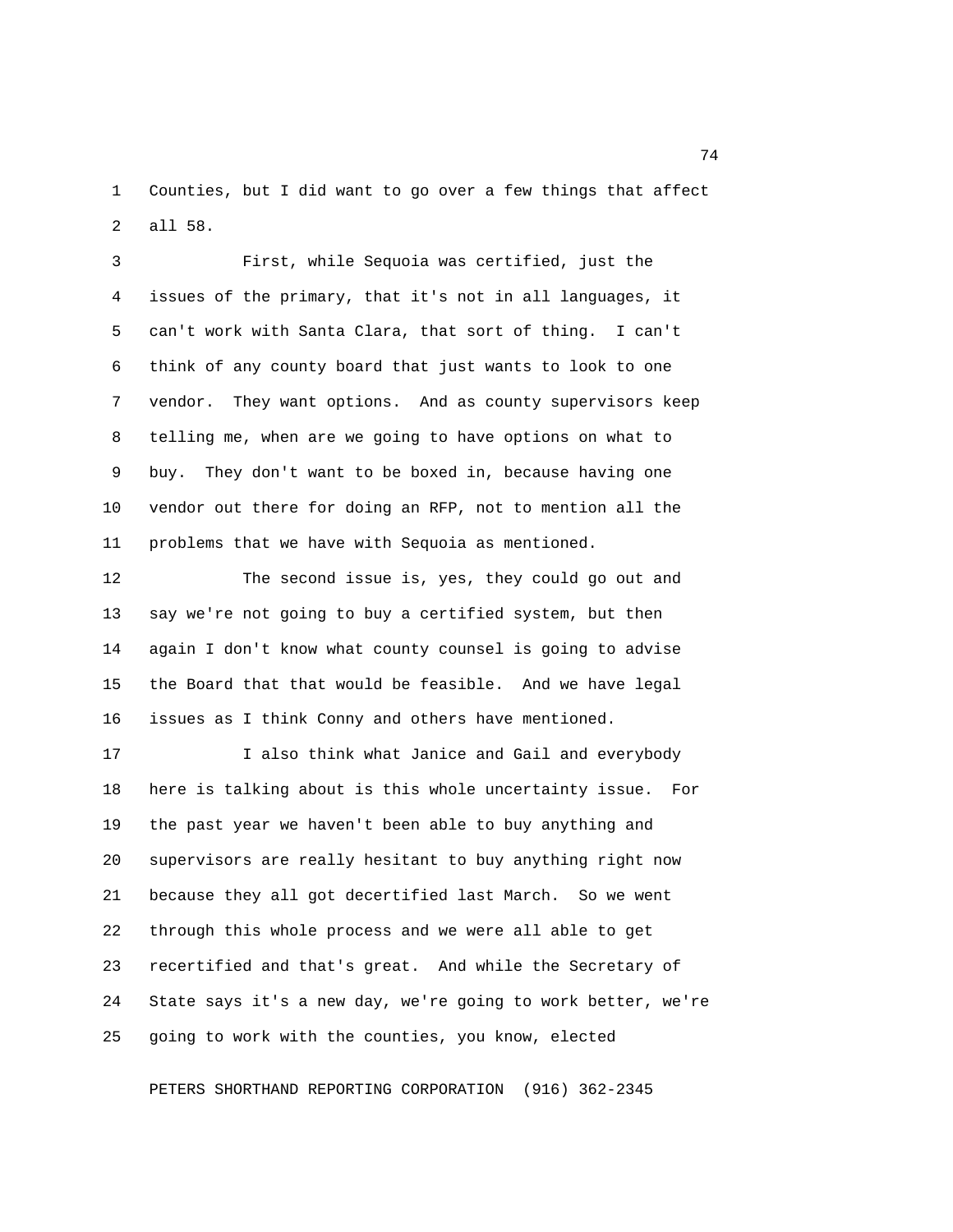1 officials, and we're talking about a lot of money from the 2 county.

 3 We're just in a position where we don't think we 4 can make -- we want to comply and we're going to do our best 5 to minimally comply with HAVA. But if you're looking at 6 modernizing our systems and buying all those systems for all 7 the counties, that's a whole different issue and it's a 8 bigger issue. So I think we're supportive of Option 2, and 9 even Option 3. I think it's good to have a cutoff date, 10 like Steve was saying, of January 1st, '06, but then give us 11 another potentially year to plan for how we're going to use 12 that money or if the counties are going to do a phase in, to 13 buy a whole new system.

14 Because right now we're in a situation where we 15 don't know what the political environment is, we don't know 16 who is going to get decertified, if there is going to be 17 decertification, we don't know if people have to go through 18 federal testing, we don't know what the EEC standards are 19 going to be. So there is a lot of unknowns out there that 20 really make it uncomfortable for counties.

21 CHAIRMAN PEREZ: Did CSAC take a position on the 22 two pieces of legislation regarding AVVPAT?

23 MS. VOORHIS: No. We had concerns about the 24 disqualifications, but our board of directors I would say is 25 split on the policy. There are some counties who have said

PETERS SHORTHAND REPORTING CORPORATION (916) 362-2345

na matsay na katalog as na kasang mga 175 may 2008. Ang isang mga 175 may 2008 na isang mga 175 may 2008. Ang pangangang mga 2008 na mga 2008 na mga 2008 na mga 2008 na mga 2008 na mga 2008 na mga 2008 na mga 2008 na mga 2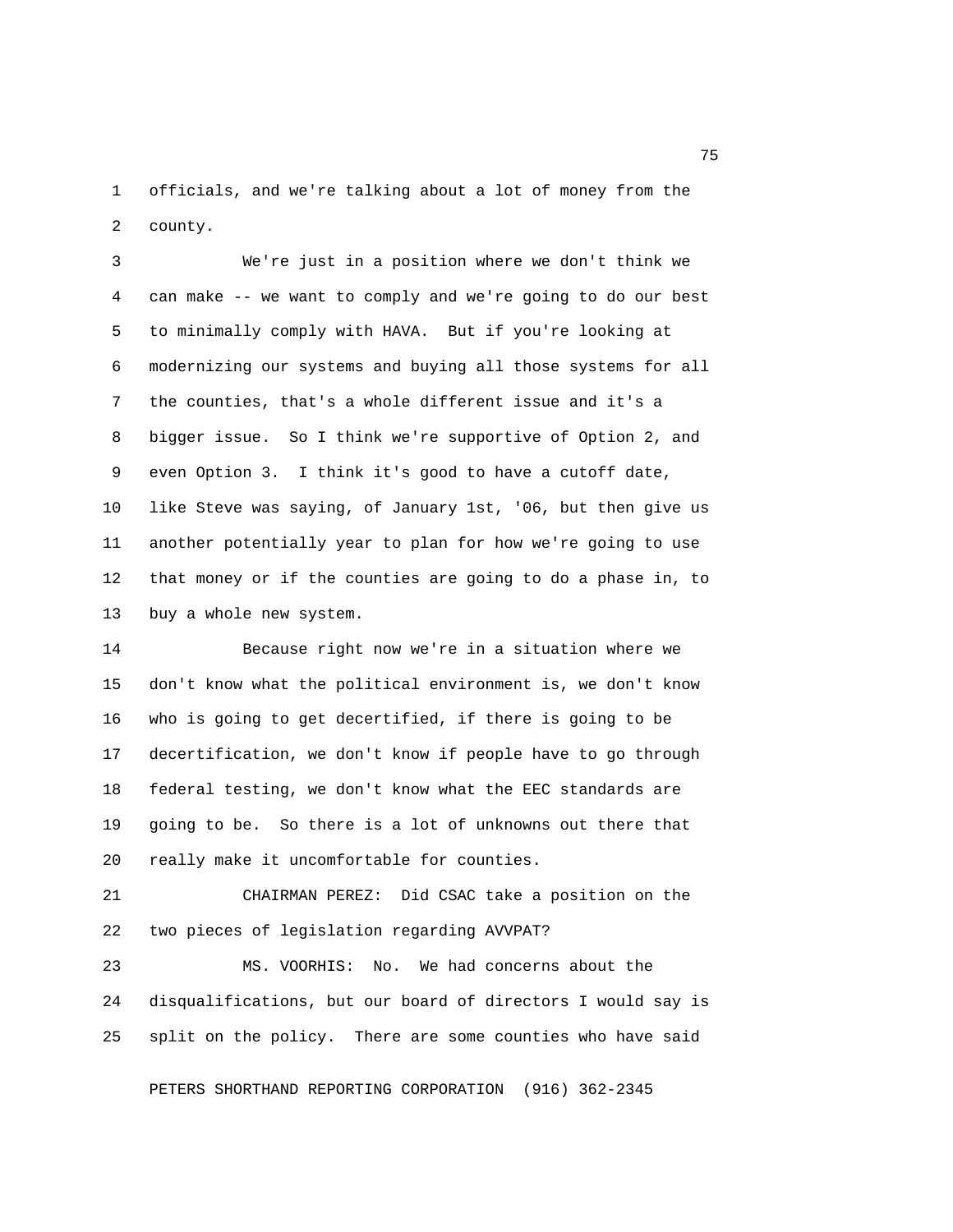1 we want a AVVPAT with our system and that's been in their 2 contract.

 3 CHAIRMAN PEREZ: Right. But the legislation 4 wasn't about affording a choice, the legislation was about 5 decertification and creating some of the very problems we're 6 dealing with now. And so, you know, as you come here to 7 give us your input with respect to what we should do to the 8 timelines, a significant part of this is a construct of what 9 the legislature did. And so I'm trying to get a sense of if 10 there's an incongruence between what you're telling us and 11 how you went before the legislature.

12 MS. VOORHIS: No. I mean I wouldn't say we 13 actively asked for a veto, but we did have concerns about 14 the fiscal implications of that bill, and we still do. I 15 mean the Secretary of State's office they always say well 16 there's these Prop 41 funds out there that can be used to 17 buy that, there's these Prop 41 funds that can be used for 18 the match for HAVA. But, you know, that was never the 19 intent of Prop 41 when it was first passed. So we get mixed 20 messages all the time. But what I'm saying is on 1438, we 21 did a cost analysis, we wrote letters on the fiscal 22 implications, we worked with the Governor's office and staff 23 to say, you know, we don't know how we're going to pay for 24 it, knowing the uncertainty, and not only uncertainty in 25 Prop 41 funds and the systems, but under HAVA.

PETERS SHORTHAND REPORTING CORPORATION (916) 362-2345

<u>2001 - San Amerikaanse konstantine († 18</u>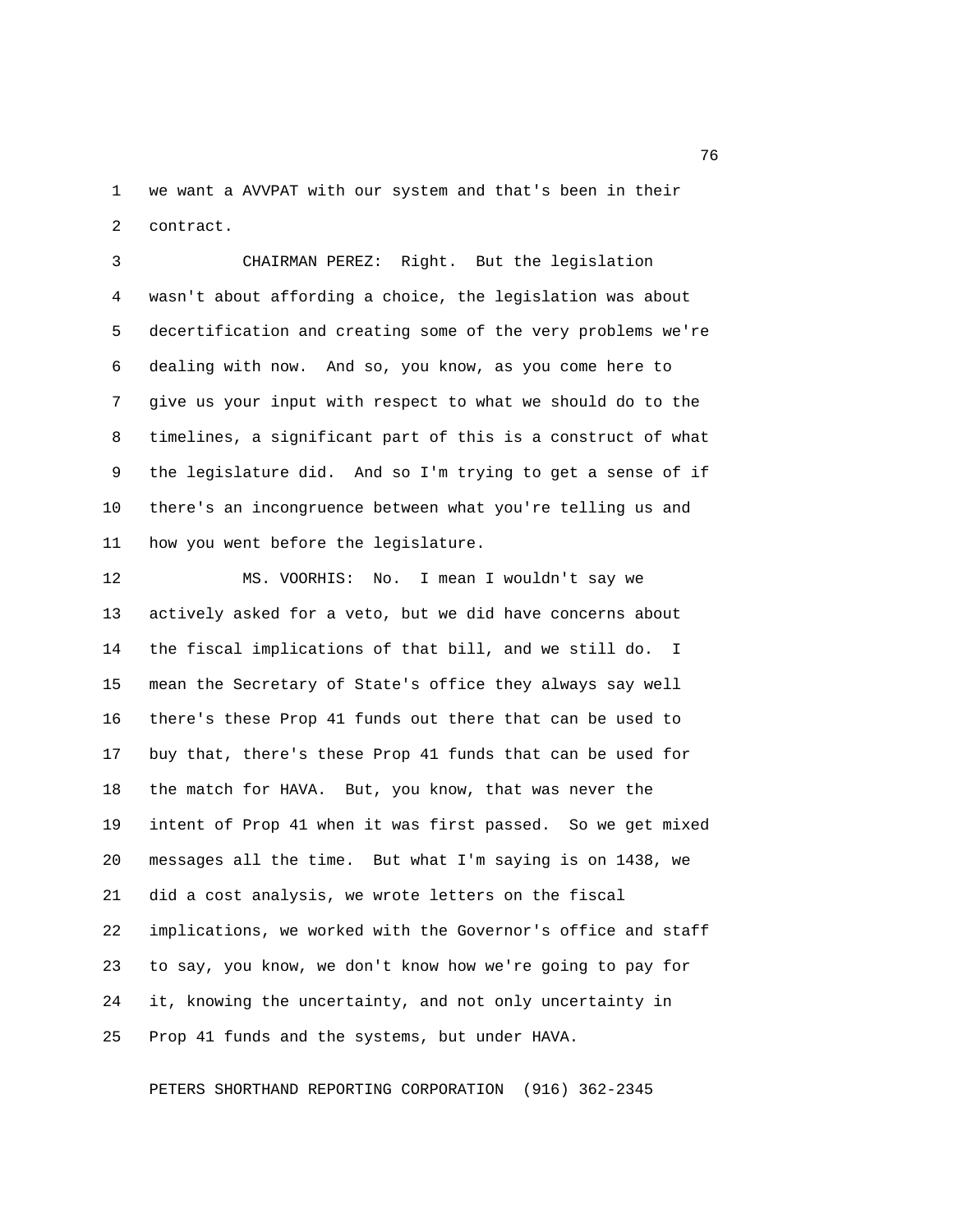1 As you know, we've been having significant issues 2 as to what the HAVA money, where it is and what it's doing 3 and when we're going to get it. So we're working on those 4 issues. We continue to work on those issues. CSAC works 5 closely with the county election officials and Conny 6 McCormack with that association. But it's primarily fiscal 7 uncertainty that remains the stalemate. 8 CHAIRMAN PEREZ: Thank you. 9 I've got two cards left. I've got Terry Hansen 10 from Yuba and then I've got John Tuteur. But, John, I've 11 got you as 6C, do you also want to speak on this? 12 MR. TUTEUR: Yes. 13 CHAIRMAN PEREZ: Okay. So it will be Terry 14 Hansen. 15 MS. HANSEN: Thank you. I also didn't intend to 16 speak on this, but the position that Janice made affects 17 more than just the Mark-A-Vote counties. Yuba County is in 18 that same scenario and we too attended the meeting yesterday

19 with extreme concerns about how we would address not knowing 20 if our system was going to be decertified.

21 We had intended to remain with the system that has 22 worked very well for our county. My constituents are happy 23 with it, it's economically sound for our county, and then 24 meet the HAVA requirements at each precinct. So I want to 25 reiterate and reinforce Janice's position that it's not only

PETERS SHORTHAND REPORTING CORPORATION (916) 362-2345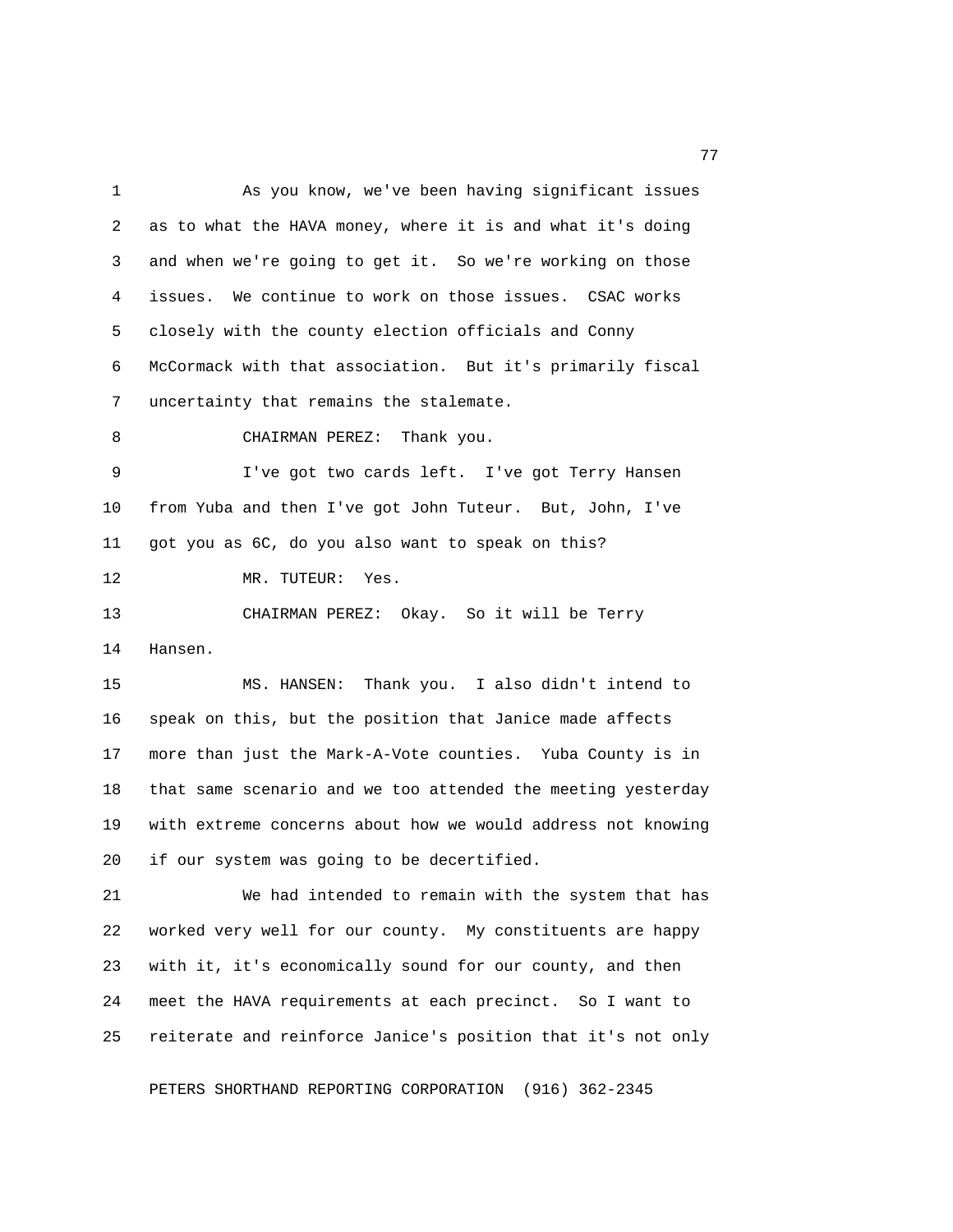1 Mark-A-Vote, InkaVote, it's Datavote. I believe it's some 2 of the Eagle products also. So it's not simply a Sonoma 3 County problem, it's widespread across the other counties. 4 Thank you. 5 CHAIRMAN PEREZ: Thank you. 6 BOARD MEMBER KAUFMAN: Thank you. 7 CHAIRMAN PEREZ: John. 8 MR. TUTEUR: Thank you for the opportunity. 9 I'm John Tuteur, Napa County Registrar of Voters. 10 Just two points I wanted to make. First of all, 11 I'm between Steve Rodermund and those who want to wait a 12 very long time. I think that the HAVA funds are going to be 13 resolved faster than any of us could hope and that that is 14 going to make something available. I don't know if you have 15 seen it yet, but hopefully the staff will provide it to you, 16 the HAVA task force has prepared a spreadsheet using a 17 dollar figure and the Prop 41 formula to give every county 18 an allocation. And I don't know if you have seen that yet. 19 If you haven't, you should. And we'll be looking at that 20 top figure with the various entities which I mentioned 21 earlier. And if that figure is high enough, you're going to 22 see almost hopefully a match of Prop 41, which would be 23 wonderful, and the same allocation across the board. So on 24 that, I'm ready to wait.

PETERS SHORTHAND REPORTING CORPORATION (916) 362-2345

25 One other point I didn't make is I had 60,000

n and the state of the state of the state of the state of the state of the state of the state of the state of the state of the state of the state of the state of the state of the state of the state of the state of the stat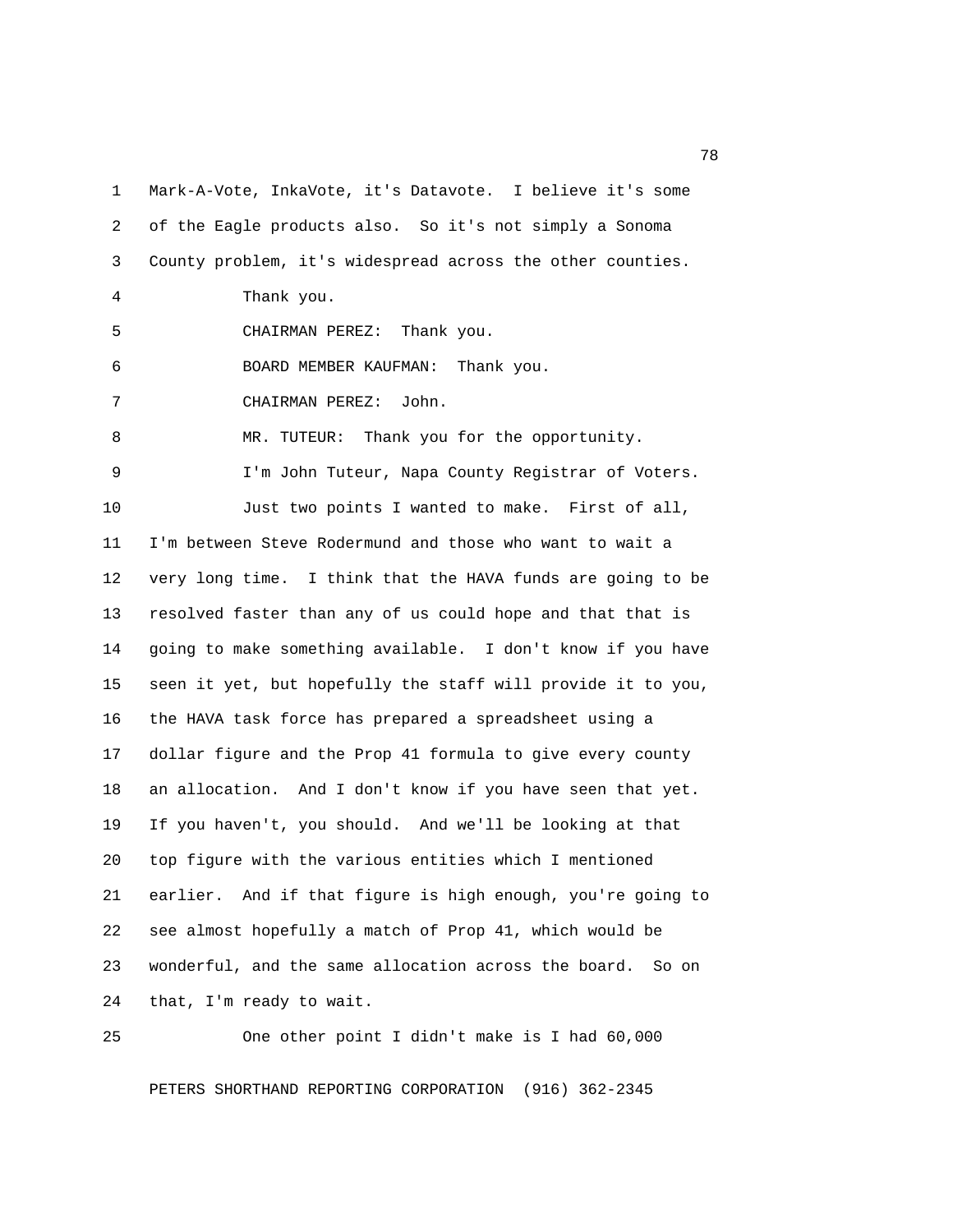1 people vote on our DRE machines and, you know, with the 2 exception of three or four, and I don't mean three or four 3 hundred, I mean three or four people, it's been a very 4 successful experiment for all of them and for all of us, and 5 as Steve mentioned, it's gotten rid of a lot of the paper 6 problems. And, of course, it's compatible with absentees. 7 We use a totally different system for absentees.

 8 So just so you're aware, I support -- I think the 9 January 1st option makes the most sense. But one question I 10 had and you don't need to answer it today, would there be 11 any deadline for the interim plans, for the interim 12 strategies. It just says if it's December 31st, 2005, I'm 13 not sure what good that did, and I'm not suggesting there be 14 a deadline, but just for you to think about.

15 I'd be happy to answer any questions.

16 CHAIRMAN PEREZ: Thank you. And we haven't 17 discussed what those deadlines would be for the reports. We 18 would want them not to be overly onerous. We absolutely 19 have a predisposition of not wanting to burden the counties 20 with creating paperwork just for the sense of creating 21 paperwork. So it may not be a very detailed interim report, 22 but we would be requiring some sort of interim report. 23 There would probably be a higher expectation the later out 24 we move the deadline. If we're moving from July to January, 25 it's probably a lower threshold. If we're moving past

PETERS SHORTHAND REPORTING CORPORATION (916) 362-2345

ng pangalang pangalang pangalang pangalang pangalang pangalang pangalang pangalang pangalang pangalang pangala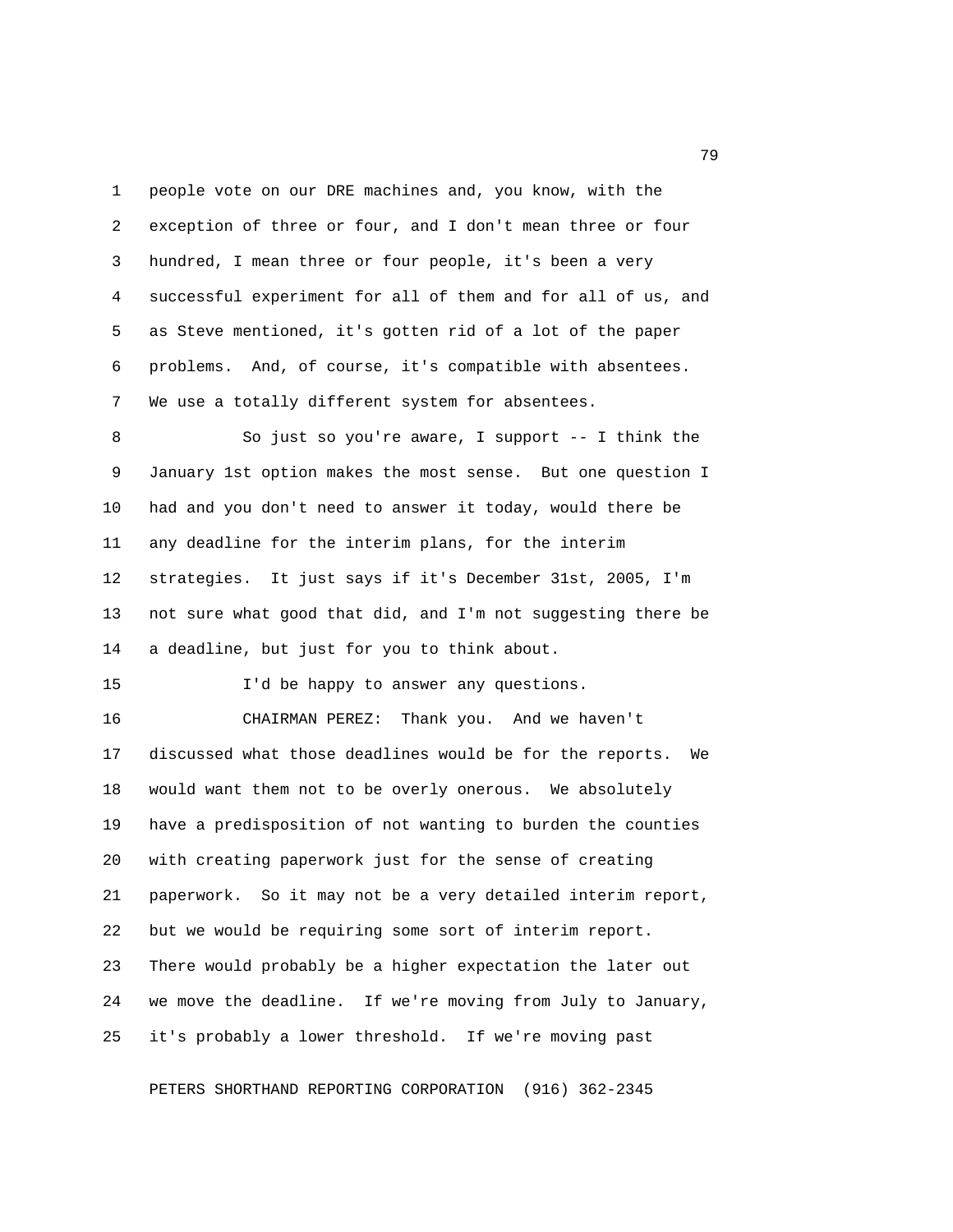1 March, it's probably going to be a higher threshold to make 2 sure that the interim reports are consistent with whatever 3 standards we establish for folks actually making progress, 4 as opposed to waiting and seeing. And I don't live in your 5 county, I live in LA. I've voted on DRE ever since they 6 started using them for early voting, and I've tended to have 7 the same kind of positive experience. But it amazes me the 8 fear and concern that is out there, I don't get it, but I 9 hear it all the time.

10 MR. TUTEUR: One last thing I wanted to say is I'm 11 one of the few counties, there's only six in the state, who 12 now have a certified system. It won't work for June yet, 13 but I'm sure it will. So I'm actually facing a bill. I'm 14 going to have to sign a contract within the next probably 60 15 to 90 days once I know how much it's going to be and do my 16 best to negotiate that to a reasonable figure. So I'm 17 looking at a further expenditure beyond the almost half a 18 million dollars Napa County has invested of their own funds. 19 CHAIRMAN PEREZ: How do you feel about a tax that 20 goes back to a county in which -- 21 MR. TUTEUR: The wine was grown? 22 CHAIRMAN PEREZ: No, no, no. Goes back to a

23 county in which the grapes were grown?

24 MR. TUTEUR: Oh, I see. That would be even 25 better.

PETERS SHORTHAND REPORTING CORPORATION (916) 362-2345

experience of the state of the state of the state of the state of the state of the state of the state of the s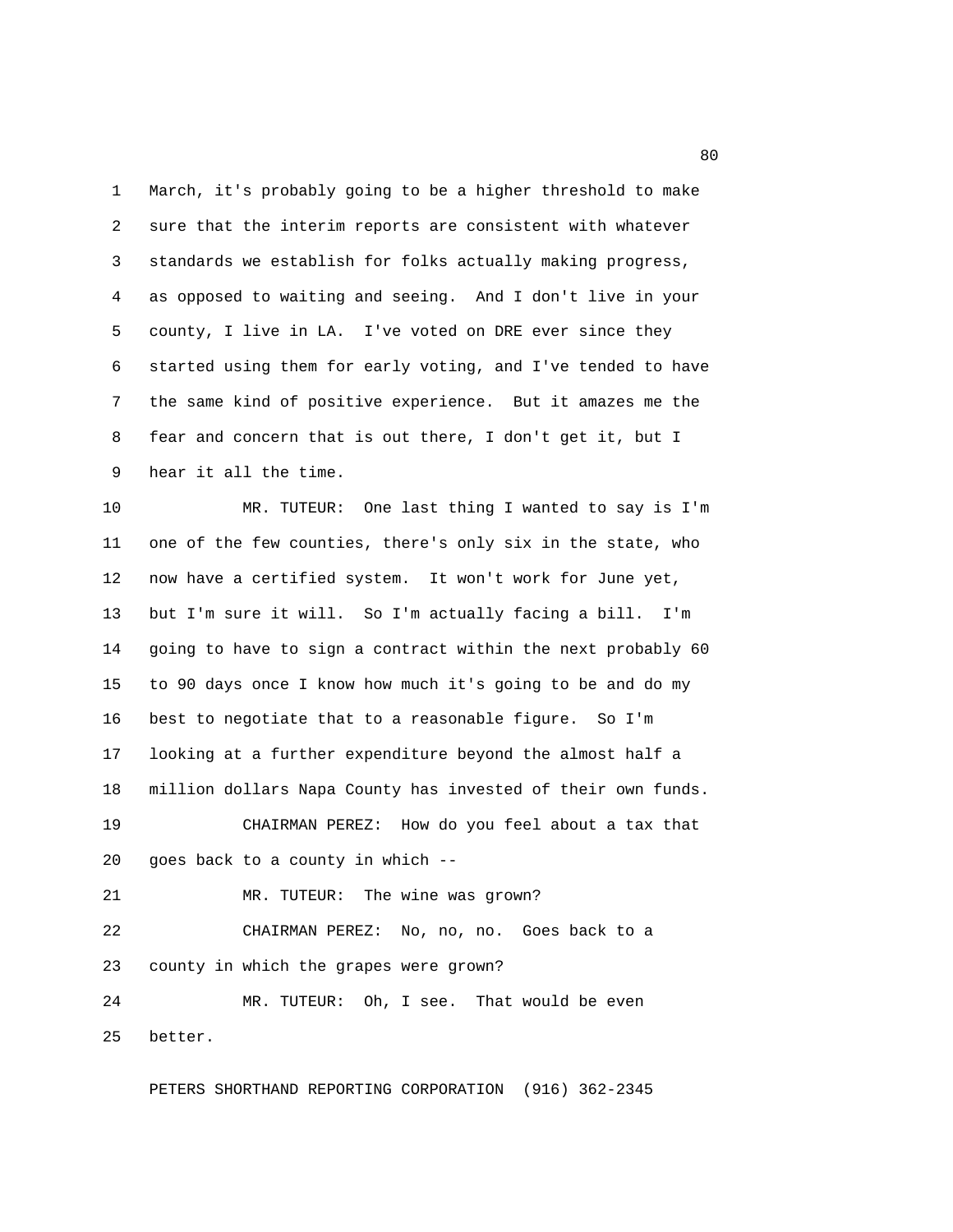1 CHAIRMAN PEREZ: Sonoma and Santa Barbara, how do 2 you guys feel about that? 3 MS. ATKINSON: Sonoma would vote in favor. 4 CHAIRMAN PEREZ: Deborah Hench. 5 MS. HENCH: I'm sorry, we didn't put the numbers 6 on the bottom. I just have a question and a couple of 7 comments. 8 Question, isn't this the Project Documentation 9 Plan that they're asking for, the deadline to go to 2006. I 10 mean it isn't that we have to purchase everything? 11 CHAIRMAN PEREZ: Correct. 12 MS. HENCH: This is our plan. 13 MS. LEAN: But you have to have a signed vendor 14 agreement. 15 BOARD MEMBER KAUFMAN: It doesn't have to be fully 16 installed. 17 MS. HENCH: And we do have the option of doing one 18 change order, because that's the change order that we're 19 going to submit? 20 MS. LEAN: Right. There is in the policy of the 21 application process, if you're going to amend your project 22 documentation, you can do so. And I don't know that it's 23 only a one-time shot. 24 MS. HENCH: Well, we were under the impression 25 there was a one-time shot. But that's one thing we'd like PETERS SHORTHAND REPORTING CORPORATION (916) 362-2345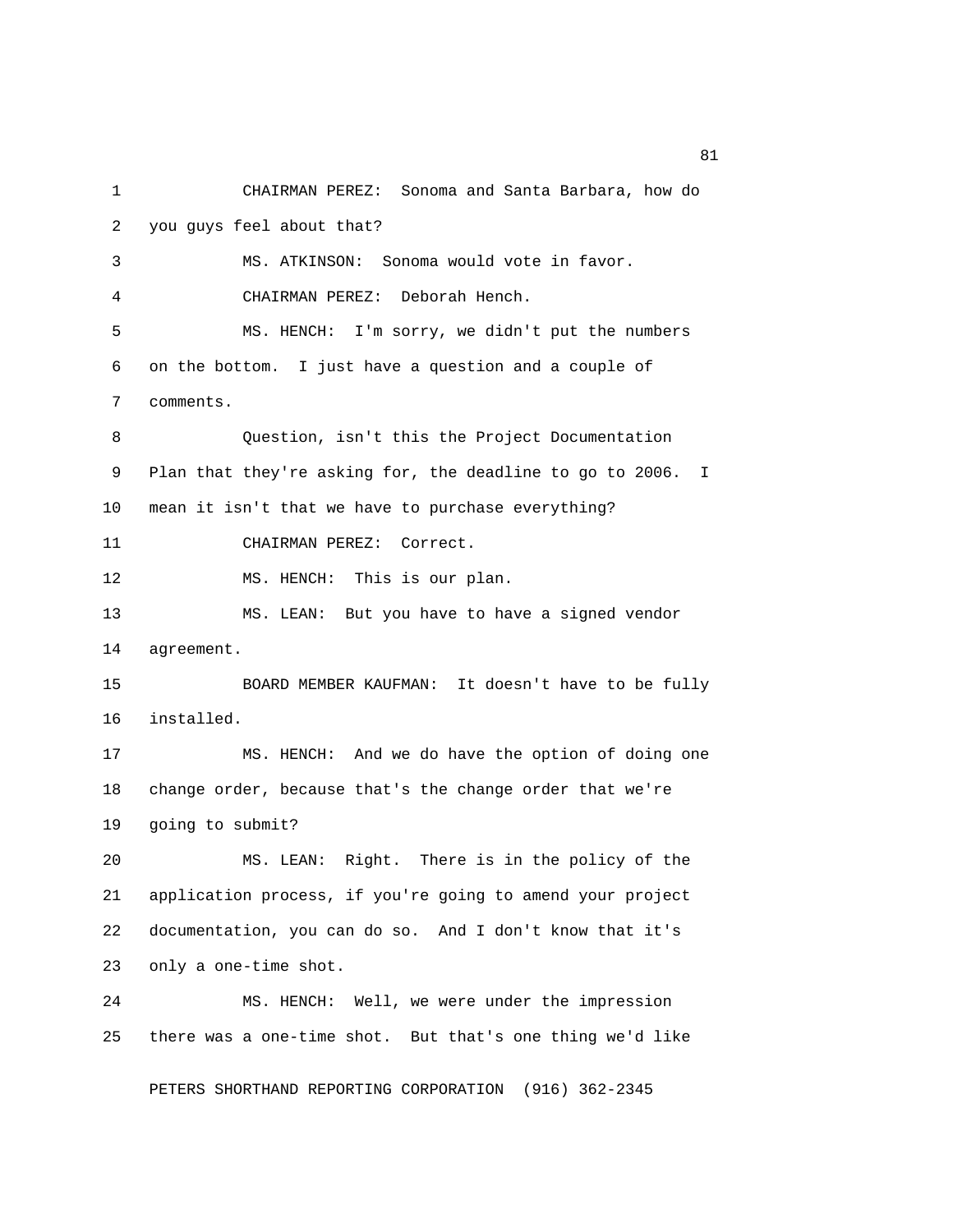1 to clarify.

 2 I don't have a problem with going to January 1st, 3 2006, however, I have a problem with not having a plan by 4 then and then thinking that we have to plan for legislation 5 failure, because I've already had that. But no matter which 6 system we have, and you can have a certified system right 7 now, and then in two hours you can have a decertified 8 system.

 9 Now, I don't think it's the responsibility of the 10 VMB to have to worry about in ten years are we going to be 11 decertified again or in two years from now. So I don't 12 think it's really fair to say save my money for a couple of 13 years because we might get decertified in two years. I am 14 agreeable to extending the time because of all the 15 decertification that has happened, but I'm concerned about 16 the implication of having money sit there for ten years 17 because someone didn't use all their money and that they 18 might get decertified. We're hopeful that by the end of the 19 year that all these vendors will be certified.

20 CHAIRMAN PEREZ: Thank you.

21 BOARD MEMBER KAUFMAN: I think we had asked Conny 22 to come back up.

23 CHAIRMAN PEREZ: Conny, do you want to come back 24 up.

25 MS. MCCORMACK: I have a comment, as well as I

PETERS SHORTHAND REPORTING CORPORATION (916) 362-2345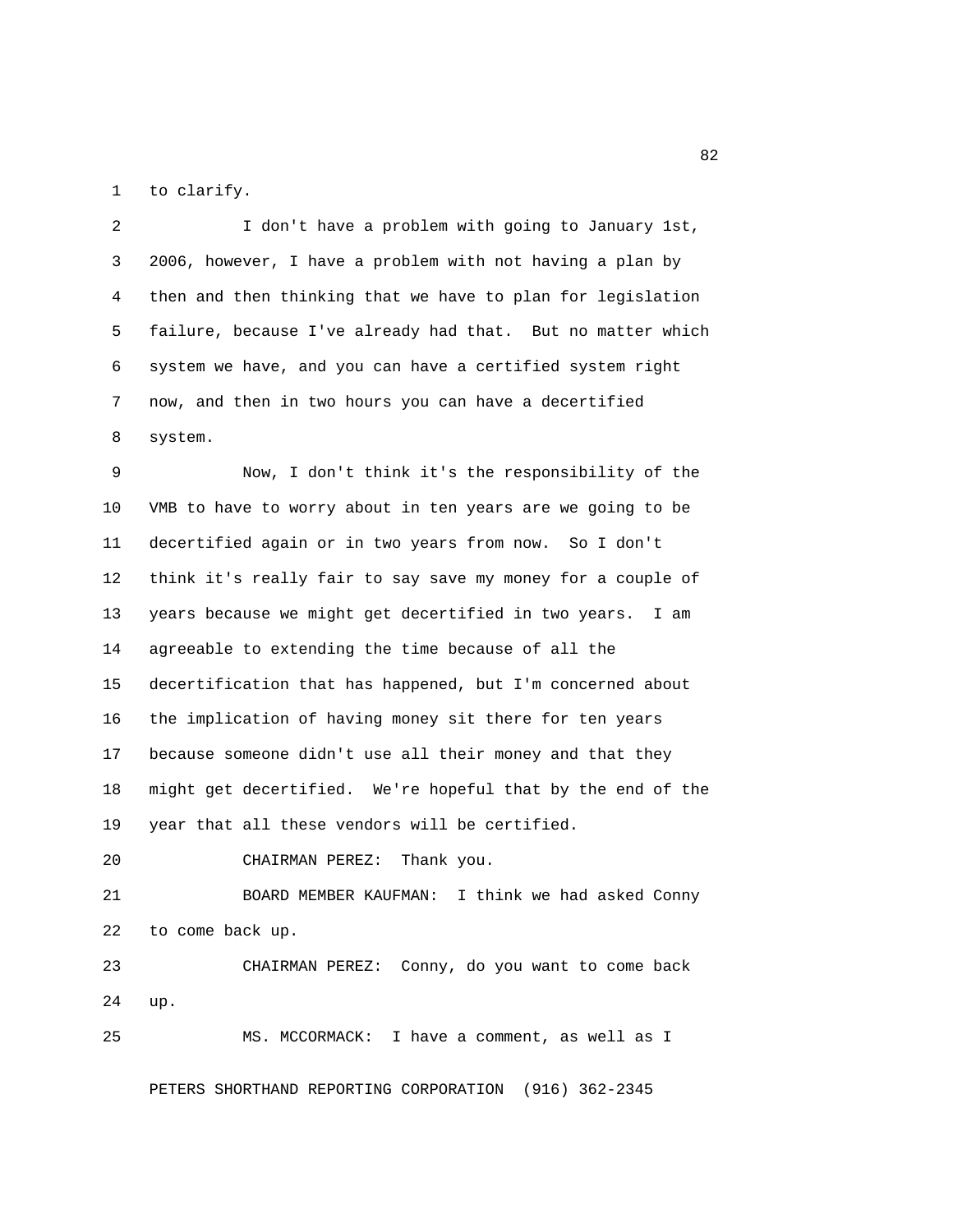1 would be glad to answer your question.

| 2  | Can I make a comment about all the decertification            |
|----|---------------------------------------------------------------|
| 3  | and certification. We're hearing counties need to sign the    |
| 4  | contracts which we just heard Napa say they were going to do  |
| 5  | even though the system can't do a primary. Others of us are   |
| 6  | told that we can't buy or use a system because it's           |
| 7  | decertified. The TSx counties are still in that condition,    |
| 8  | when the equipment worked perfectly in March of '04, it was   |
| 9  | the battery of the startup unit, it didn't have anything to   |
| 10 | do with the TSx, and yet the TSx was decertified and hasn't   |
| 11 | been recertified. And now we're hearing that there's going    |
| 12 | to be Sequoia certified even though it doesn't do a primary   |
| 13 | election and doesn't do languages and all the companies want  |
| 14 | their customers and potentially a problem in Riverside,       |
| 15 | their first customer, but then that's okay.                   |
| 16 | I really think we have a broken certification-                |
| 17 | decertification process. And as I said before, I just         |
| 18 | thought LA was the only one that was going to be taking       |
| 19 | language, or probably taking language out of our RFP about    |
| 20 | certification, because we have to move forward. I feel like   |
| 21 | my attorneys. And we have to have HAVA compliance.<br>Now, we |
| 22 | were sued in '04 by the disability advocate community at a    |
| 23 | cost of \$470,000 outside legal fees to LA County for a       |
| 24 | spurious lawsuit saying we weren't compliant with HAVA in     |
| 25 | '04, when it didn't even require that. They finally backed    |
|    |                                                               |

PETERS SHORTHAND REPORTING CORPORATION (916) 362-2345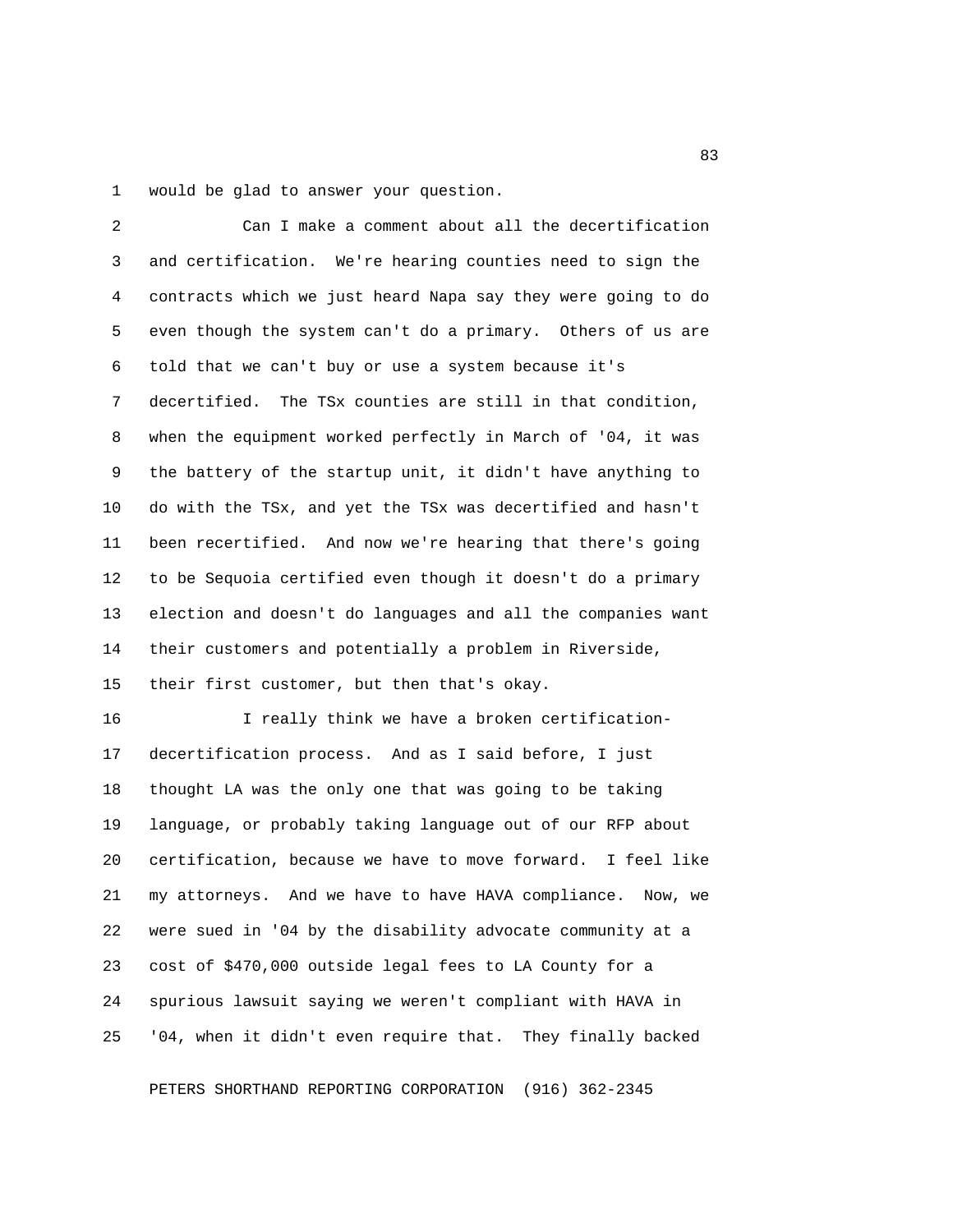1 off, but they were just trying to pressure us into doing 2 something else.

 3 That was unbelievable to be sued for something 4 that everybody including the plaintiffs knew we were not in 5 violation of. Fast forward to being a target, because in LA 6 were are, for lawsuits. We're going to be HAVA compliant in 7 '06 whether we buy a certified system or not. And I think 8 it's almost becoming a joke as to what is a certified or 9 noncertified system and all these counties have to have 10 something that makes us HAVA compliant.

11 And whether that gets through the VSPP which 12 yesterday it sounds like the Twilight Zone and worrying 13 about grandfathered systems that have worked well for years 14 possibly being decertified, there's something tremendously 15 dysfunctional going on here.

16 And what I said to the Panel yesterday was that we 17 had a very successful election in LA County by all measures, 18 no matter how you measure it, over and undervotes, public 19 satisfaction, accuracy, which should be I think the first 20 one, and yet we're potentially going to be decertified as a 21 grandfathered-in voting system. Well, I just told them 22 yesterday that that's not a very good idea to be taking 23 away. And Gail said it even better, she said, you need to 24 be certifying systems, not decertifying working systems.

25 So there's a lot of dysfunctionality going on here

PETERS SHORTHAND REPORTING CORPORATION (916) 362-2345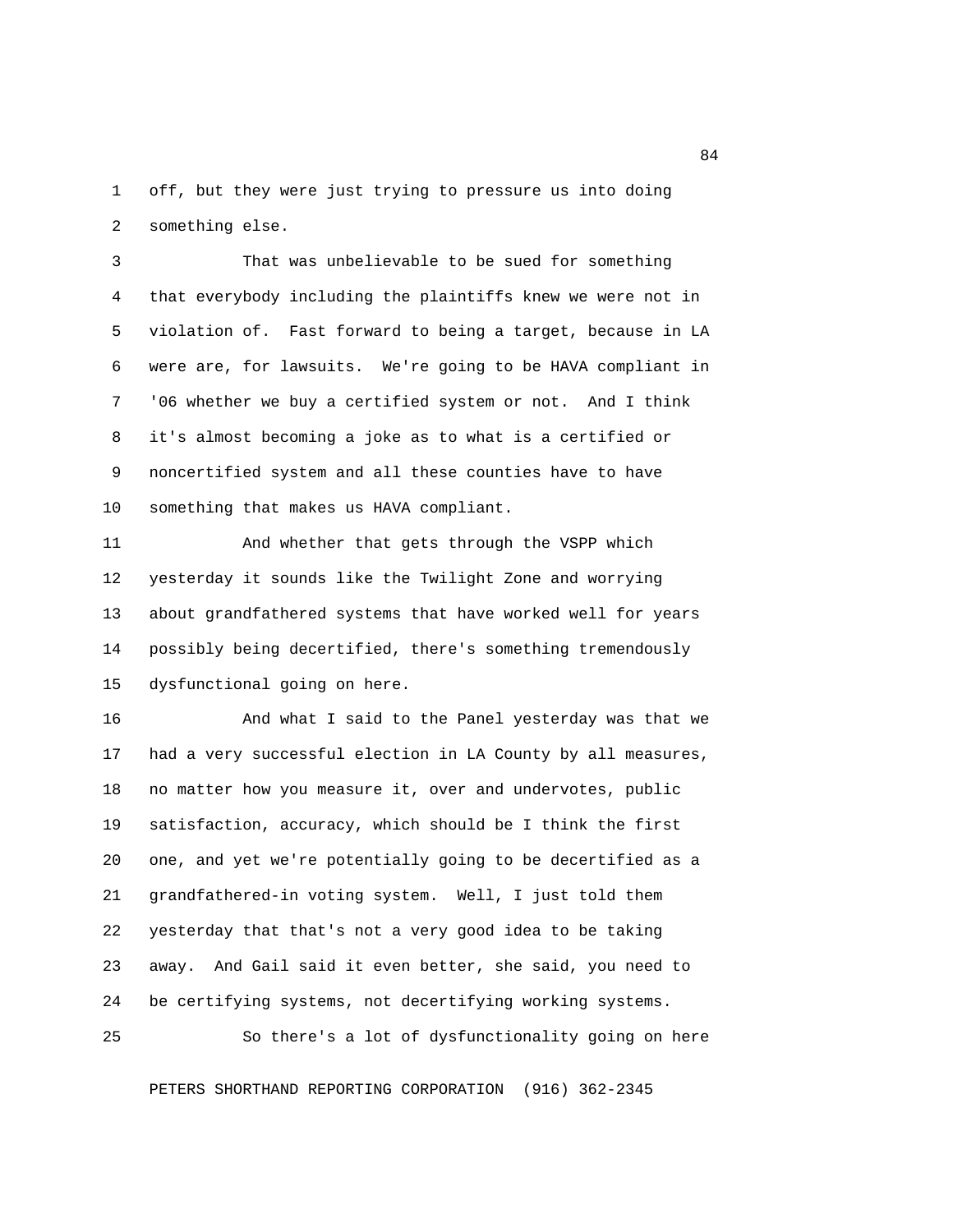1 and regardless of any deadlines or anything that you all do, 2 we have to buy HAVA compliant voting equipment. And LA 3 County was to have a DRE system in countywide by '06, and 4 that was derailed because of the policies of the Secretary 5 of State. And we cannot in 12 months buy a DRE system and 6 get it installed in LA County, it's just not physically 7 possible, so we have got to look at another phase. And 8 fortunately our Project Documentation Package said that 9 years ago and we feel confident that that policy won't be 10 changed for us.

11 But it almost seems unfair to others who clearly 12 don't know exactly which phase they are going to be in until 13 they go through an election in '06 and see how well the 14 equipment works, because this equipment is new. I mean just 15 because the Verivote was used in Nevada for one time, it 16 hasn't been put under any kind of a test for a recount, you 17 know, it hasn't been tested that way.

18 And I thought Washington state was very 19 interesting, and we all know what happened in Washington 20 state and the new Governor was just sworn in after three 21 recounts to determine who the winner was. But the 22 interesting part for this Board to know and probably you do 23 know is that the two DRE counties in Washington state out of 24 all their counties, 59 or whatever it was, both the 25 Democrats and Republicans signed off right away and they

PETERS SHORTHAND REPORTING CORPORATION (916) 362-2345

experience of the state of the state of the state of the state of the state of the state of the state of the s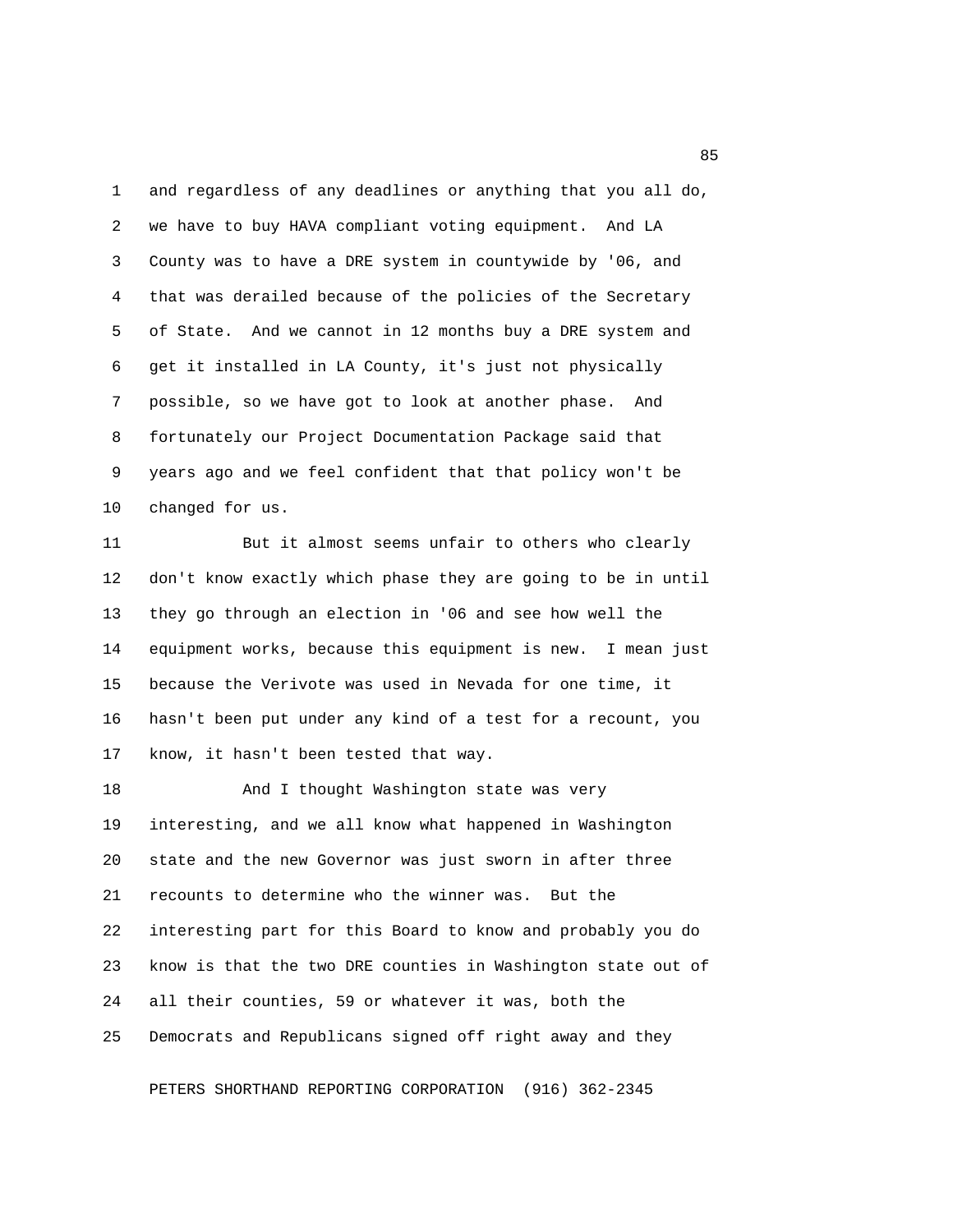1 never had any controversy and did not have to print out 2 those results and recount them, because they knew the 3 results were accurate and they were going to be the same. 4 The problems and the issues came from the paper.

 5 And I'm wondering if they had a Verivote or any 6 kind of a AVVPAT system, clearly they would have probably 7 tried to count those, and I'm wondering how that would have 8 looked in a recount environment, because they had almost the 9 same number of votes that we have in LA County. We had 3 10 million voters, they had 2.9 statewide. And if you were to 11 look at the pieces of paper for the AVVPAT, right now 12 everybody knows when they look at a recount the voter marked 13 that ballot, because they mark them all kinds of weird ways. 14 But no one is ever going to touch one of the AVVPAT columns. 15 The machine that created the software created it, and most 16 voters aren't even looking at it surveys are showing.

17 What legitimacy is that going to have in a recount 18 when no voter ever created it, most voters didn't even look 19 at it, and I think the lawyers on both sides will be 20 alleging that someone like us in the back room were creating 21 new reels, because, you know, how do we know who created it. 22 And I think if you had a AVVPAT in that recount up in 23 Washington state, you would be looking at a whole different 24 story about legitimacy and credibility that didn't have to 25 be looked at because both parties were fine with the count.

PETERS SHORTHAND REPORTING CORPORATION (916) 362-2345

<u>and the state of the state of the state of the state of the state of the state of the state of the state of the state of the state of the state of the state of the state of the state of the state of the state of the state</u>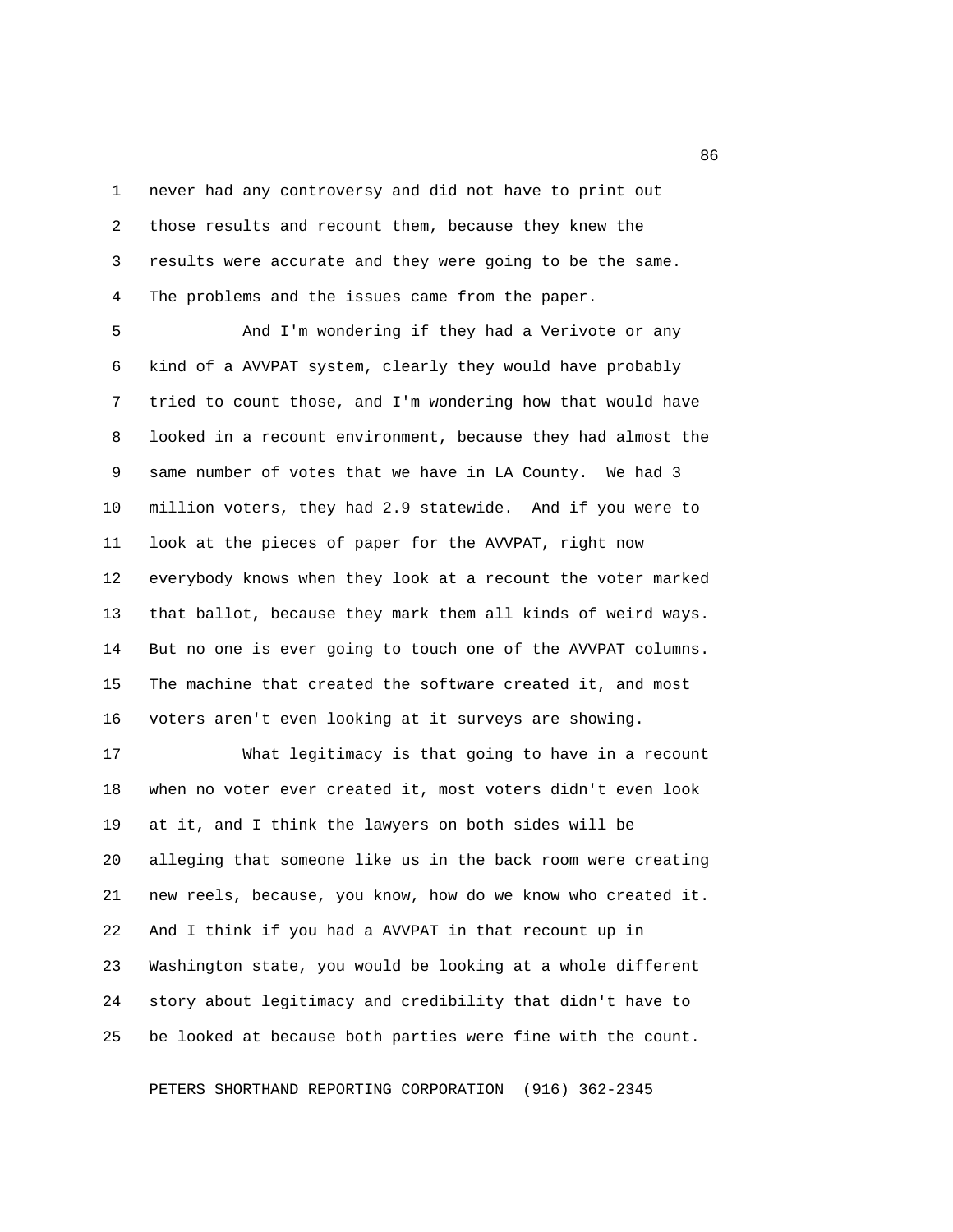1 So I think it would be real hard to say no voter ever 2 touched it or looked at it, so this must be accurate. I 3 just think there's going to be a lot of experiences over the 4 next two to four years that's going to potentially change.

 5 There's also a statement that just came out of the 6 National Institute of Standards and Technology which just 7 had their meeting this week. And the advisors to the EAC 8 and the guidelines that are going to developed nationally. 9 And they have taken a position that they were against 10 AVVPAT, but then they also said that there's other things 11 out there that might be independent verification, electronic 12 independent, because right now AVVPAT is created by the same 13 software. And independent at least is another option.

14 So maybe some other legislatures are going to look 15 at an either/or rather than stifling innovation and sticking 16 with just this one AVVPAT. And I'm hoping maybe our 17 legislature will open that up and look at it again as an 18 option for counties to either to a AVVPAT or an electronic 19 verification, which are the systems are now coming to 20 market, which would be cheaper and would independently 21 verify it.

22 So I think there is still a long of change. I 23 don't think we can say that every time you meet there's all 24 these changes that Steve has mentioned. I think that 25 there's going to be more and more changes, and that's why

PETERS SHORTHAND REPORTING CORPORATION (916) 362-2345

experience of the contract of the contract of the contract of the contract of the contract of the contract of the contract of the contract of the contract of the contract of the contract of the contract of the contract of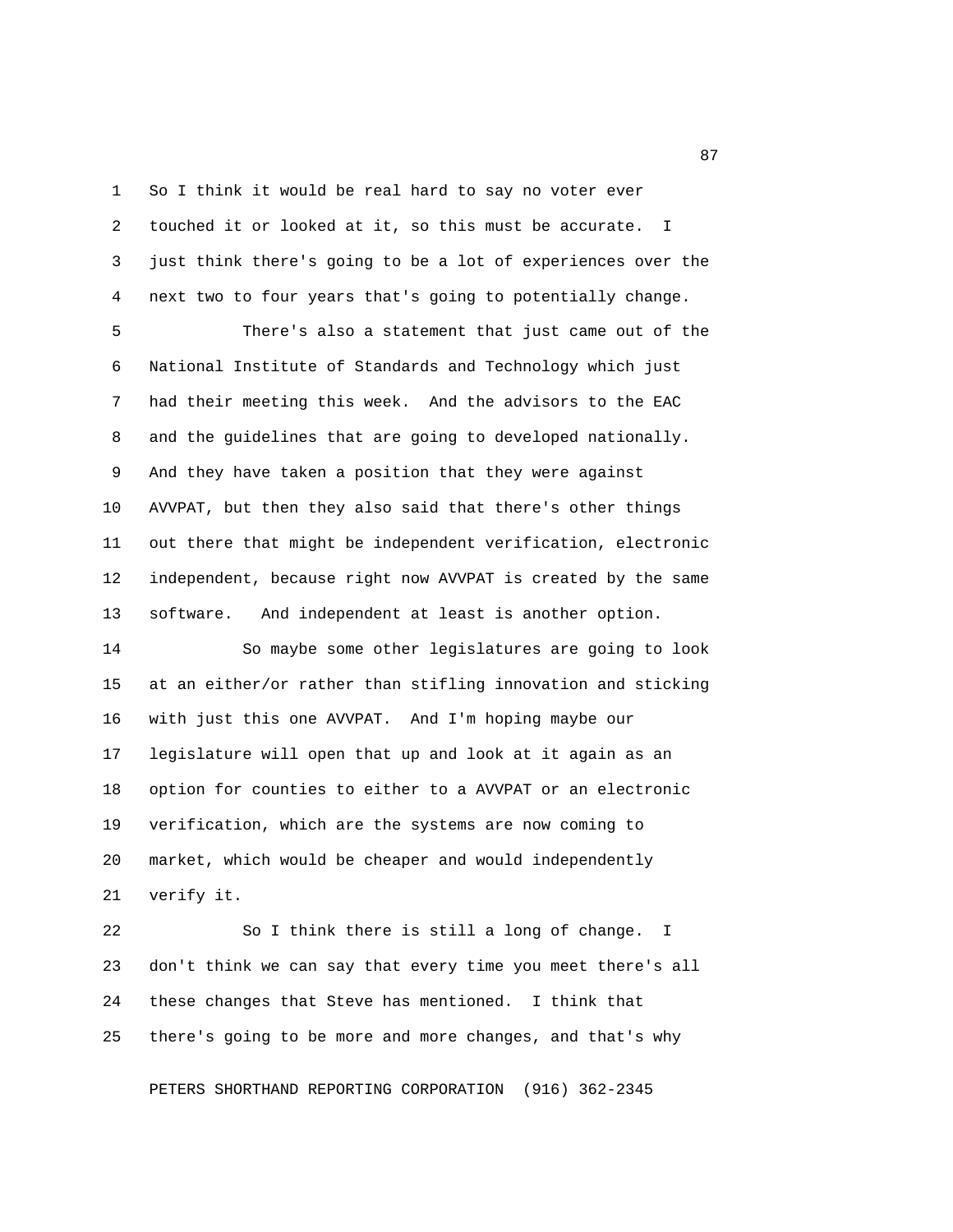1 I'm pushing for the flexibility for counties and not feeling 2 like they lost their shot at their share of this money. And 3 there really is enough HAVA money for the counties too. I 4 think that we can make the other counties whole, and I don't 5 think it has to come out of the VMB money. I think there's 6 enough HAVA money out there. There's a lot of HAVA money 7 and it's making interest.

 8 CHAIRMAN PEREZ: Thank you, Conny. I'm going to 9 move on to our last two cards on this and then I'm going to 10 move to the next agenda item.

11 Next, I've got Rebecca Martinez from Madera 12 County.

13 MS. MARTINEZ: Rebecca Martinez, Madera County. 14 I am the elected County Clerk, Recorder and 15 Registrar of Voters there. We're not a very big county, we 16 have approximately 50,000 registered voters. But again 17 that's all relative as far as the number of registered 18 voters that you have and the costs to either implement a 19 system or put on an election.

20 And I have sat back quietly and I've listened and 21 I've learned, and now I'm at a place where I kind of feel 22 like very funny, Scotty, now beam down my clothes, because 23 I'm lost.

24 We are in the same position as Sonoma County. We 25 had intended to maintain that system and then buy something

PETERS SHORTHAND REPORTING CORPORATION (916) 362-2345

en de la construction de la construction de la construction de la construction de la construction de la constr<br>1888 : le construction de la construction de la construction de la construction de la construction de la const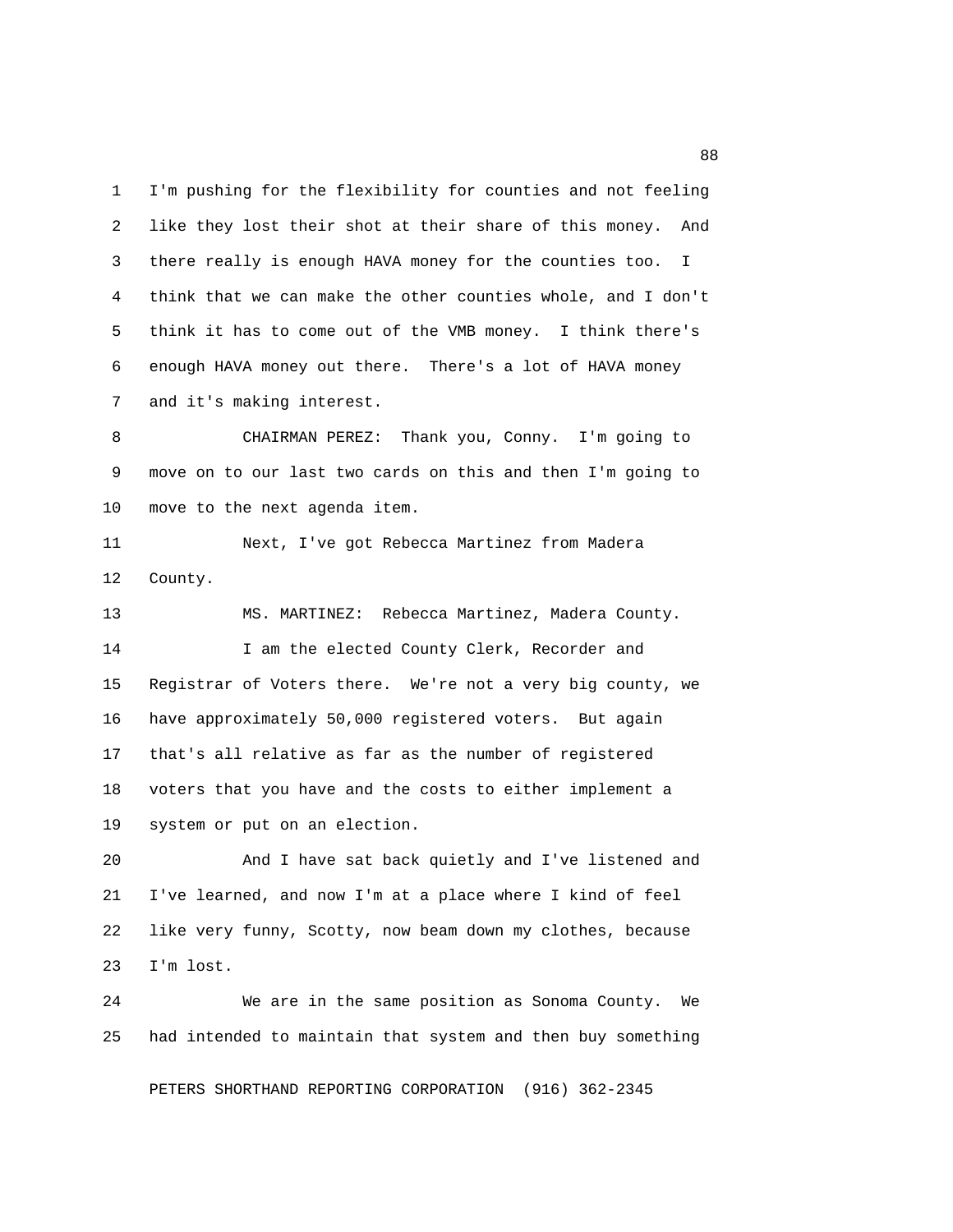1 in conjunction with that that would be HAVA compliant. We 2 did not know that the situation with the vendor could put us 3 in a place where we would have to completely transition to a 4 whole new voting system. And although I appreciate the 5 concerns of those counties who have forged forward in buying 6 DREs and appreciate the fact that they have now incurred 7 extra expense because of some legal requirement, we want to 8 make sure that the money that was allocated to each of us 9 remains there until we have an opportunity to figure out 10 what it is that we need to do as far as completely 11 transitioning or remaining where we are. And we need the 12 time to do that. Everything is so up in the air, there 13 isn't anything certified to buy, and so we would request 14 that not only you extend the deadline, but also reserve the 15 money for us to use at some future date, whenever that might 16 be.

17 CHAIRMAN PEREZ: So you're saying hold it forever? 18 MS. MARTINEZ: I don't know about forever, but at 19 least -- I would think that at least through the 2006 cycle. 20 I mean it also gives us an opportunity to see what's working 21 out there. You know, we don't want to be Florida, we don't 22 want to make mistakes. But I appreciate everyone who has 23 moved forward, I want to learn from their mistakes. My 24 county is a poor county, it's a small county, we don't have 25 a lot of money, and so I want to protect what we have and

PETERS SHORTHAND REPORTING CORPORATION (916) 362-2345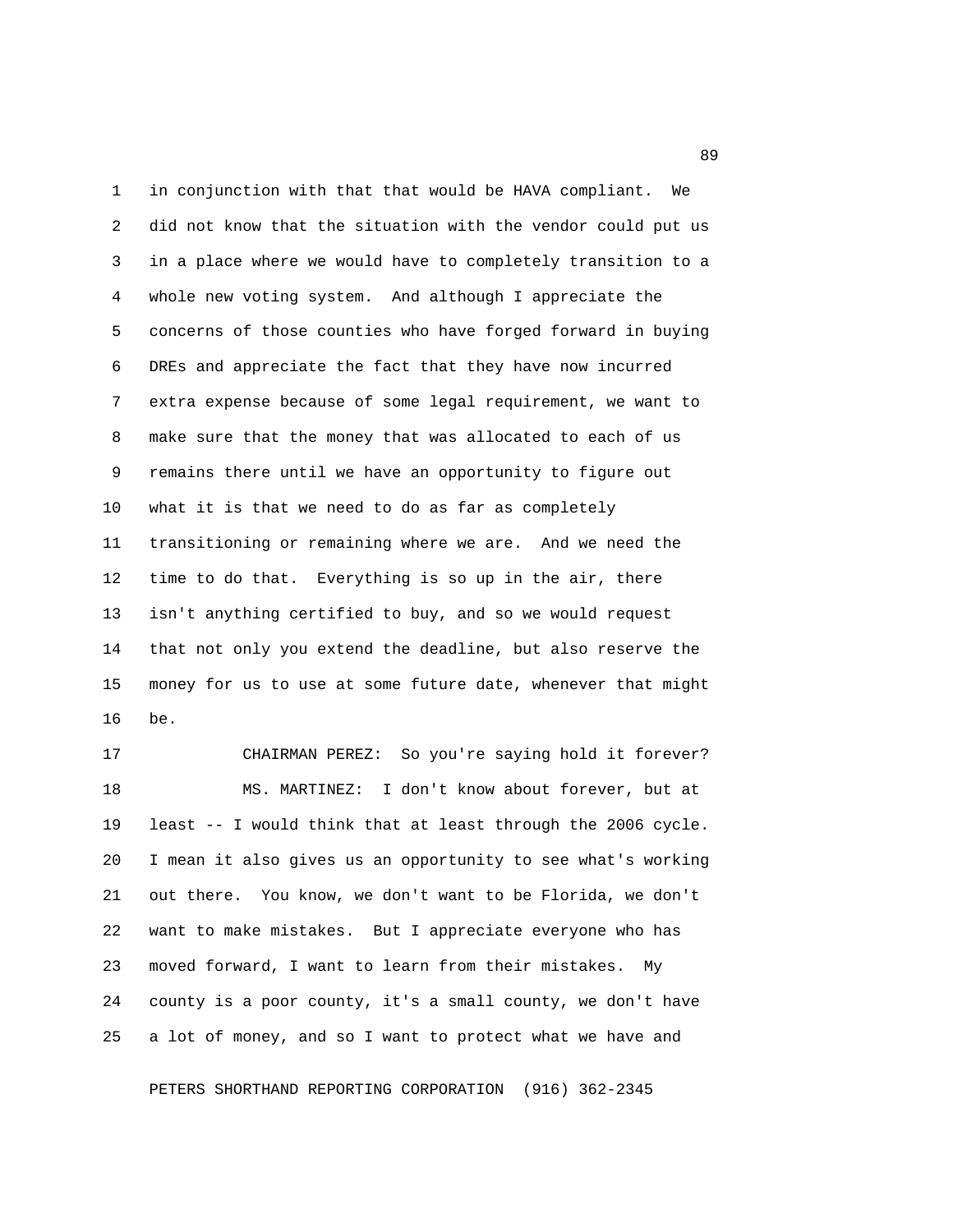1 also preserve the integrity of those elections. And so if 2 it means I need to sit back and see them, that's what I 3 would like to do. But I didn't feel like I had to run over 4 here and protect because other people wanted the money.

 5 CHAIRMAN PEREZ: I don't mean this to sound 6 disrespectful, but the money's been there.

7 MS. MARTINEZ: Correct.

 8 CHAIRMAN PEREZ: And you've had the same 9 opportunity as the other counties have had to decide whether 10 you want to use it. Now, I understand that the rules have 11 changed, and the rules have changed for you in such a way 12 that they may necessitate you doing something you didn't 13 think you would have to do otherwise. But quite frankly the 14 same can be said for the counties that move forward. They 15 have moved forward, they had what they believed to be an 16 inclusive plan at that time as you did. It was a different 17 plan. And now the rules have changed for them. So I'm 18 trying to figure out where the fairness lies for counties 19 that are in different circumstances but are dealing with the 20 same reality, and that's the reality that the goalpost keeps 21 getting moved on them.

22 MS. MARTINEZ: That's correct. Because they were 23 forced to do something that they didn't necessarily agree 24 with. I'm going to be forced to do something that I may not 25 necessarily agree with. The answer to that, I don't know.

PETERS SHORTHAND REPORTING CORPORATION (916) 362-2345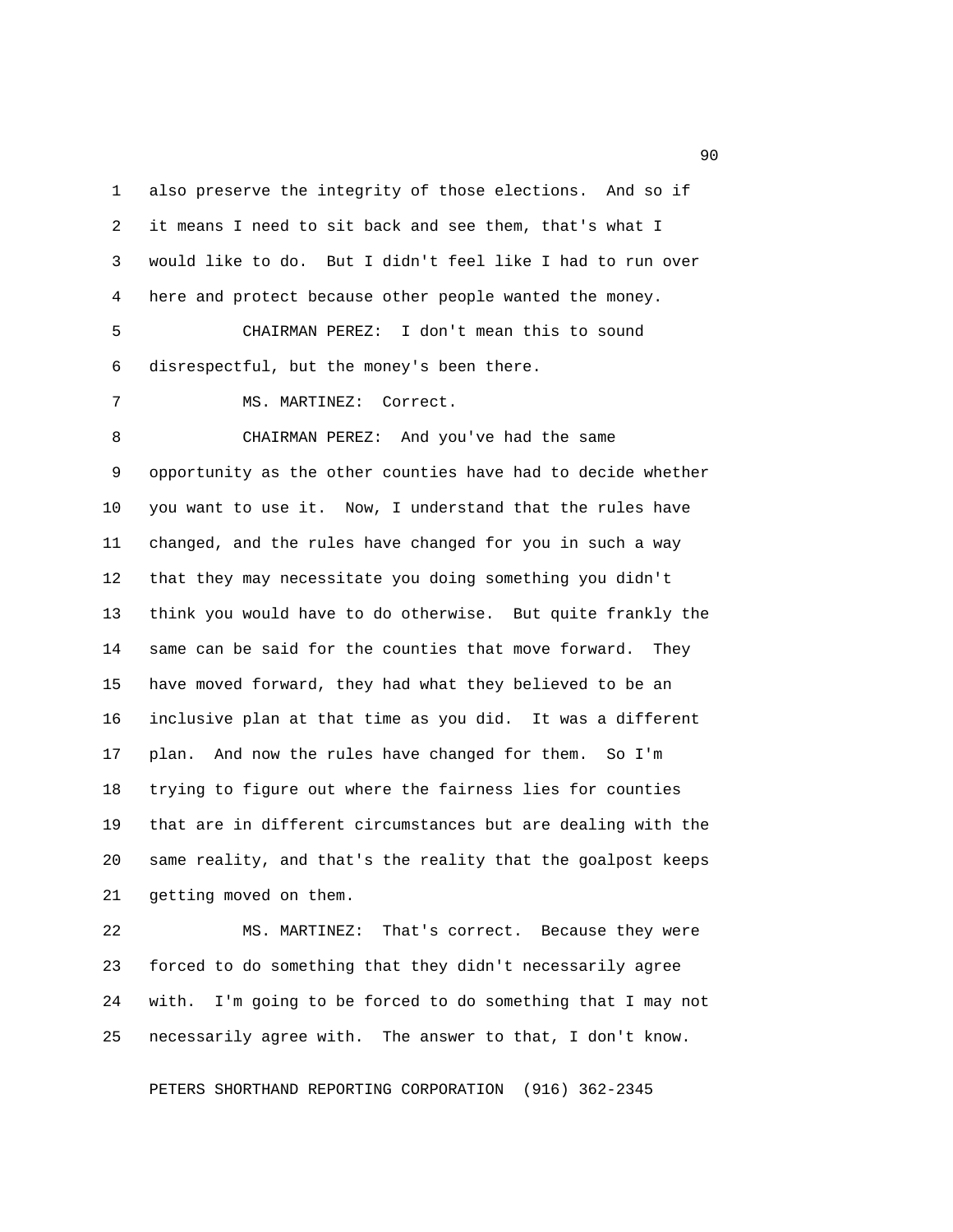1 But I'm compelled as being the elected official representing 2 that county to at least let someone know that I did come 3 running down here to say can you save my money for me. 4 Thank you. 5 CHAIRMAN PEREZ: Thank you. 6 My last card, and this is the last card, is from 7 Bill Schultz from El Dorado County. 8 MR. SCHULTZ: Good morning, Chairman Perez and 9 Member Kaufman. Bill Schultz, El Dorado County. 10 Really all I have is I was here as a speaker to 11 you requesting before that the date be changed to January. 12 And, of course, the decision was to make it July. With 13 those marching orders in place, I've went ahead and done 14 certain things and got things moving in my county, expended 15 resources and had a plan to accommodate this by July 1st, as 16 was directed. Now, we keep talking about the goalpost 17 changing and that's true. And we can be flexible, but I 18 just wanted your Board to know that some of us, you know, 19 we're not waiting for things to happen. You told us to do 20 something, we're doing it. So we may be caught in a flux 21 here too because we might have to now change our RFP 22 language a little bit. 23 But anyway it was just a comment. I just wanted 24 you to be aware that some of us have acted and we're in the

PETERS SHORTHAND REPORTING CORPORATION (916) 362-2345

25 process. So now I guess we'll just have to wait and see.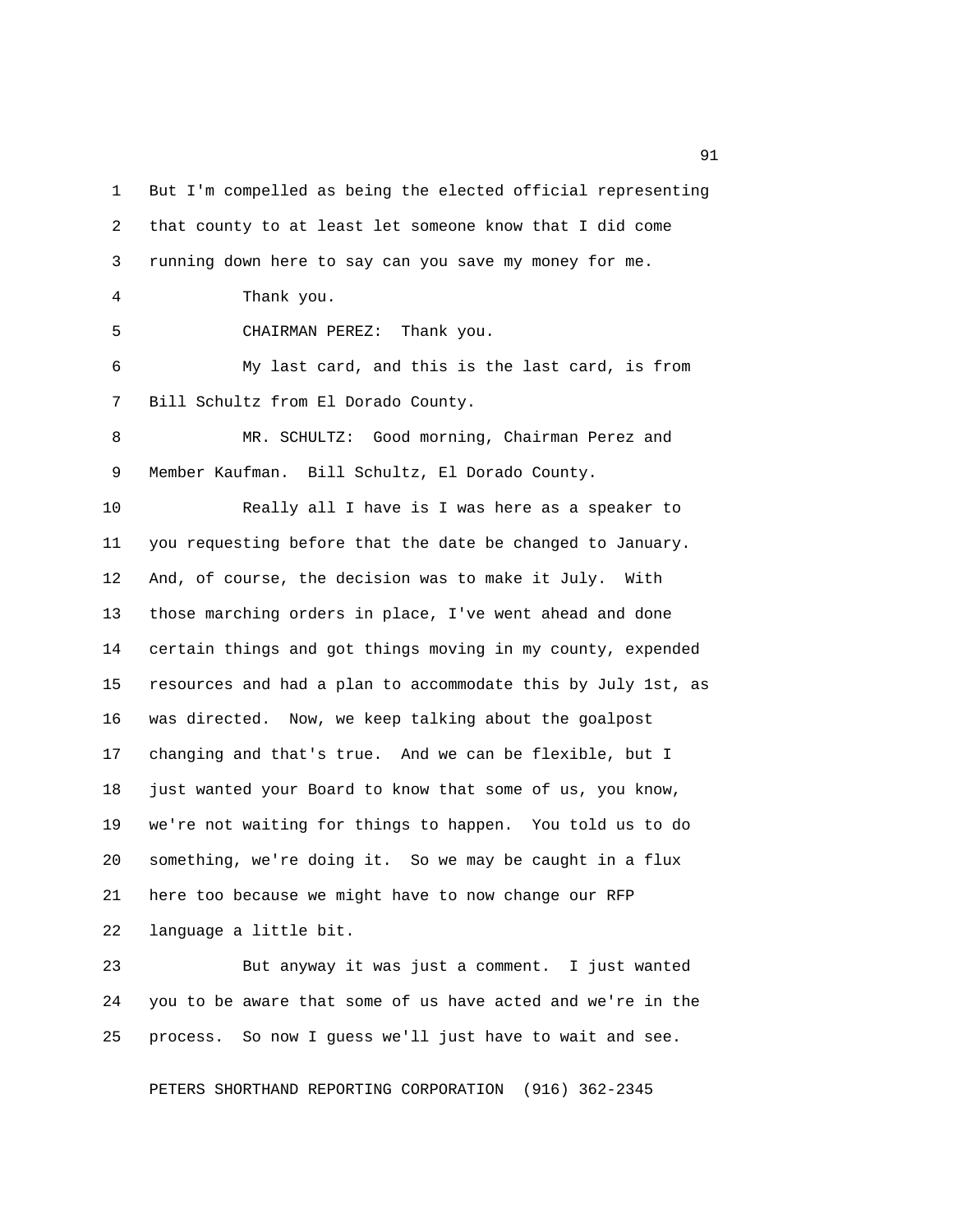1 BOARD MEMBER KAUFMAN: Mr. Chair, can I make a 2 comment on that?

3 CHAIRMAN PEREZ: Yes, please.

4 Thank you.

 5 BOARD MEMBER KAUFMAN: Since you were actually 6 absent at our meeting --

 7 CHAIRMAN PEREZ: Right. It was the rest of you 8 guys.

 9 BOARD MEMBER KAUFMAN: -- when we went through a 10 very long discussion of this. And I felt at the time that 11 we should move the date to January 1, but we reached a 12 consensus in moving the date to July at that time, with the 13 opportunity to revisit the issue, which I guess we're doing 14 now. And I think at the time part of our concern and part 15 of the overriding concern was that there were a number of 16 counties that may not be taking appropriate action and we 17 felt like we wanted to hold people's feet to the fire a 18 little bit to get them moving toward the direction of 19 implementing a new system.

20 In the six months that have ensued since then, I 21 think we've found even more so that it's become less an 22 issue of counties not taking action, as Mr. Schultz just 23 described, but more an issue of the goalposts continually 24 moving. And we had the issue then and I think it's become 25 even more acute since then, or there's been additional

PETERS SHORTHAND REPORTING CORPORATION (916) 362-2345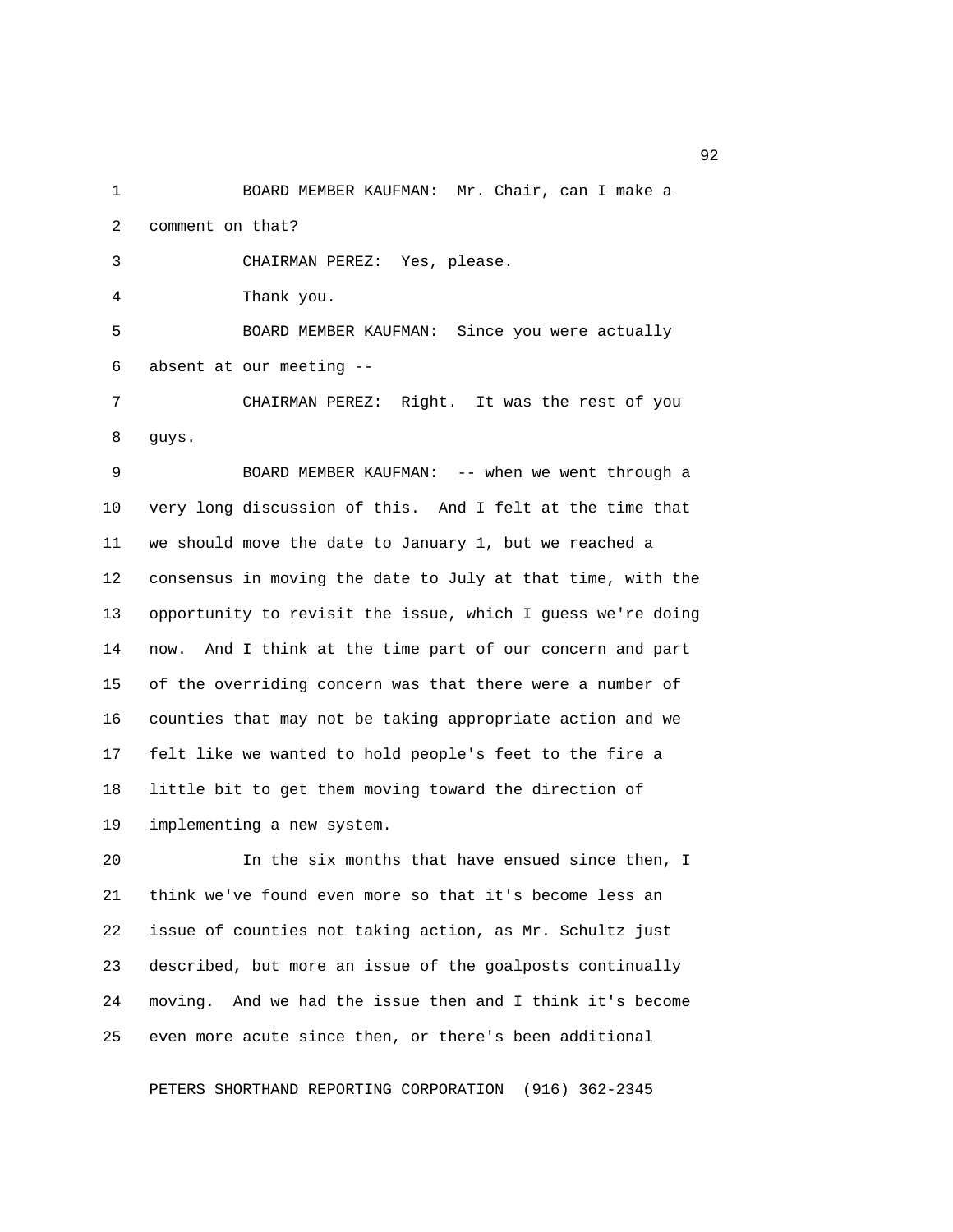1 factors since then. So I think part of the original concern 2 in dealing with this deadline has gone away in the sense of 3 how we treat it. But I do think we continue to have that 4 problem.

 5 And it sounds to me from what we've heard today 6 that even though there are people who may have concerns 7 about moving the deadline too far out, and I didn't really 8 hear anybody today say that they didn't think at this point 9 in time that at least January 1st wasn't an appropriate 10 deadline. We may want to go further, but hopefully when we 11 come back on February 17th, that notion will shape the 12 staff's thinking in terms of how we present the issue and 13 the options and the recommendations for proceeding. At 14 least that's what I heard today, and I didn't sense that any 15 of the three members of the Board weren't interested in at 16 least giving the counties some additional time to deal with 17 the issue we've heard today.

18 And it would also be very helpful, as we discussed 19 earlier, to have information for that hearing to give us a 20 little better sense of what is happening with the 21 distribution of HAVA funds on all levels, where they are 22 targeted, what they can be used for, and how that is now 23 being allocated by the state, or at least what formulas are 24 in place or proposed to have that money distributed.

25 CHAIRMAN PEREZ: Okay, thank you.

PETERS SHORTHAND REPORTING CORPORATION (916) 362-2345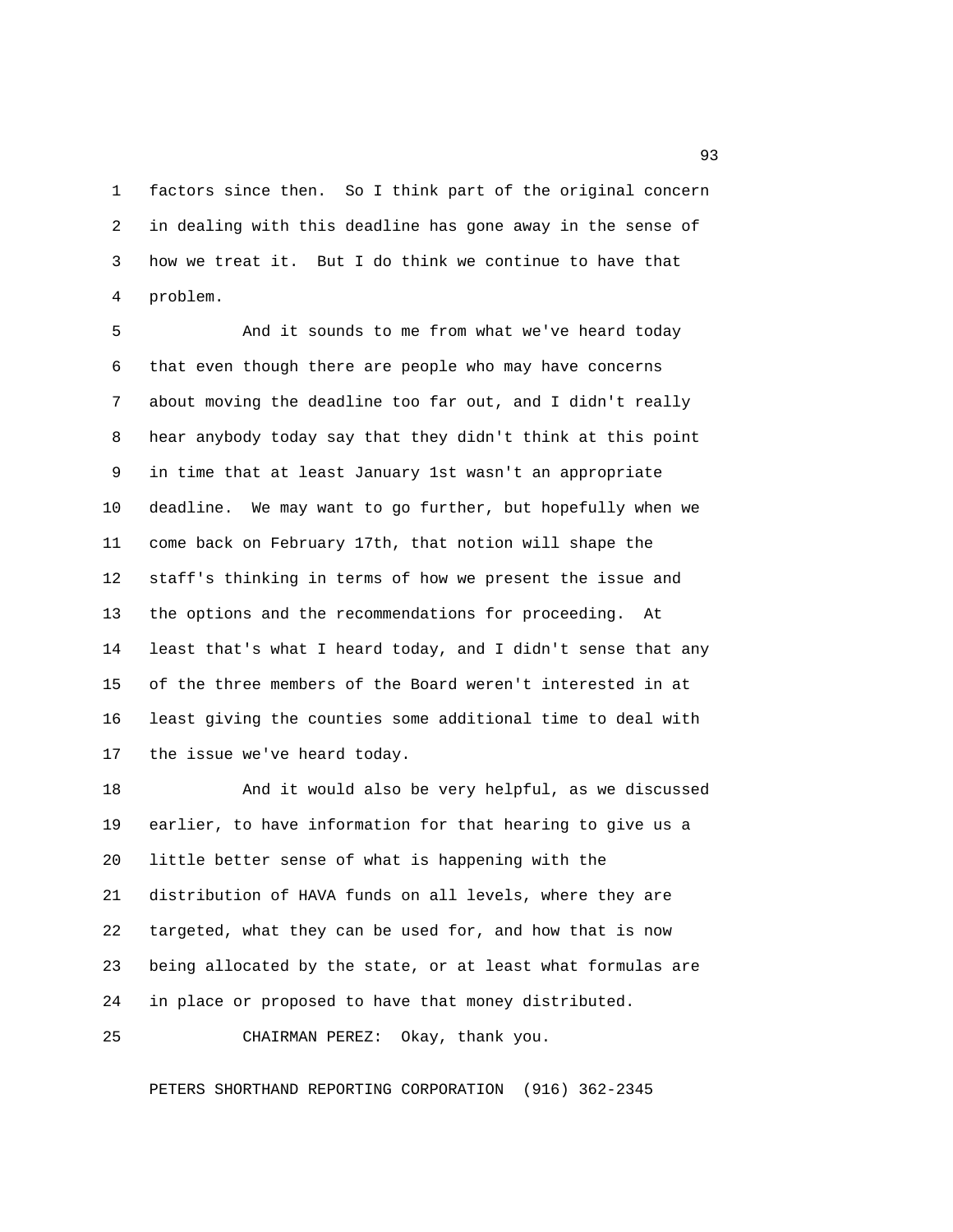1 That concludes our brief discussion of Item 6B. 2 Actually of Item 6A.

3 6B, Jana?

 4 MS. LEAN: Well, 6B was, I wanted to bring up that 5 the Board should consider a policy to request the counties, 6 we've been talking about this for a while, to have the 7 counties who have not begun the modernization of their 8 voting equipment to submit interim reports. And this 9 option, if you do select to move the date, which it sounds 10 like the Board is looking at that, by requiring that interim 11 status reports can ensure the counties are still moving 12 forward and you get a chance to know that they are thinking 13 about how to move forward in developing their plan, given 14 that they know that there are systems that potentially could 15 be coming forward for certification.

16 CHAIRMAN PEREZ: Then what I would like to do, 17 because it really is so tied to 6A is just to put that over 18 for action along with the action on 6A at our next meeting.

19 MS. LEAN: Okay.

20 CHAIRMAN PEREZ: And quite frankly, 6C, I had one 21 card and that was John Tuteur's card, and where's John? 22 He had to leave, okay.

23 So I think we really addressed that issue to some 24 degree as well. So we will put that off.

25 So we're now on the Item 7, Update on the Status

PETERS SHORTHAND REPORTING CORPORATION (916) 362-2345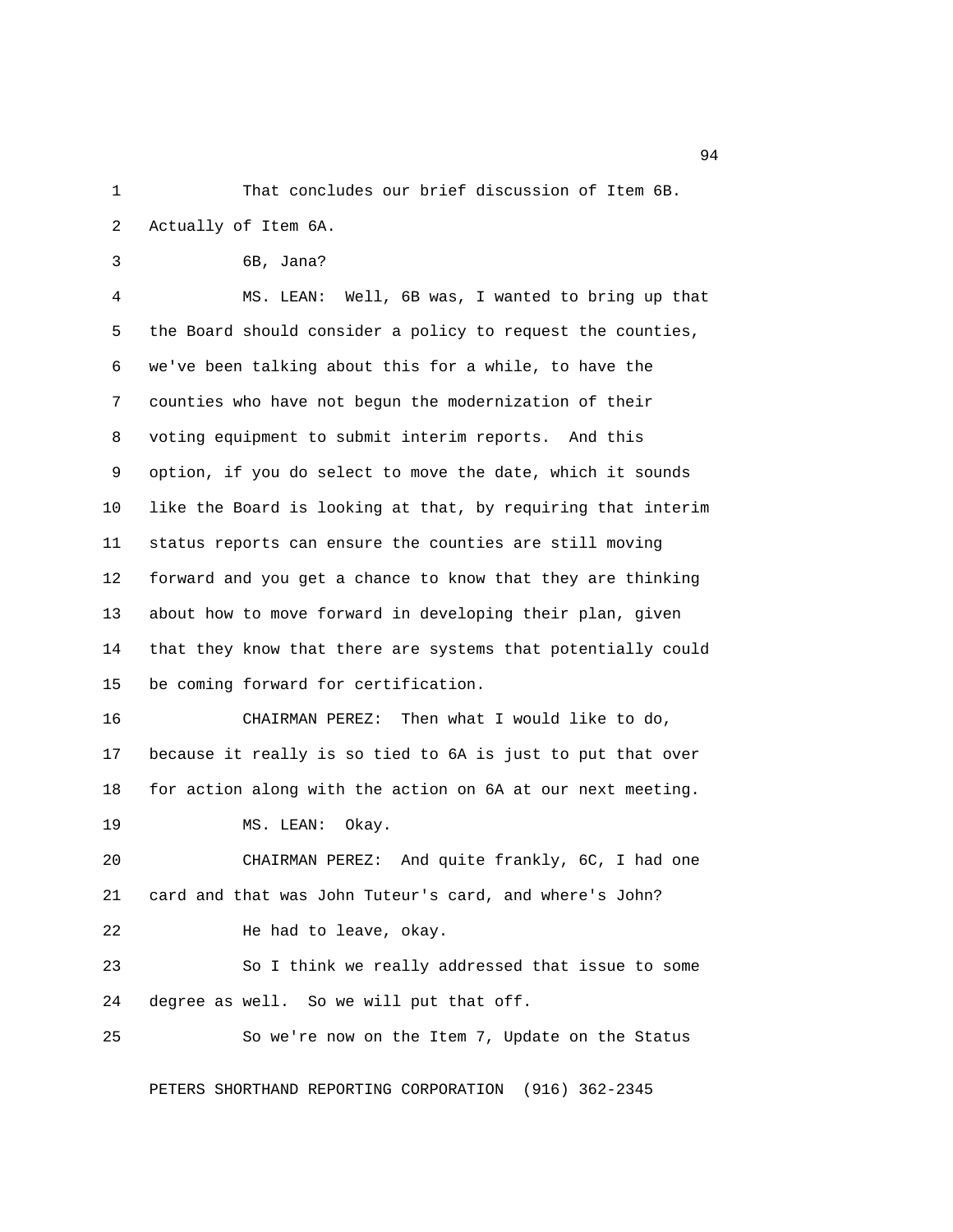1 of the Voting Modernization Fund Pool Money Investment Board 2 Loan.

 3 MS. LEAN: I did want to let you know that on 4 November 17th there was a meeting of the Pool Money 5 Investment Board and they approved the Voting Modernization 6 Fund for a \$155 million loan that was renewed. We will go 7 back as you requested and get some more clarification from 8 the State Controller's office on how this money is being 9 held in the account and the specific information that you 10 might need to know about that.

11 CHAIRMAN PEREZ: The other part of my question 12 really is how much bonded indebtedness have we incurred, and 13 mindful of what is clearly going to be a delay in moving 14 some of those resources, advising the Controller at the same 15 time that there may not be the need to incur that 16 indebtedness sooner than counties are going to be moving 17 forward and needing the money.

18 Okay. On Item 7A, I have one card from Maureen 19 Smith.

20 Do you have something specific to the pool. 21 MS. SMITH: Yes. Just to the whole process. 22 CHAIRMAN PEREZ: But because of the amount of time 23 and we got off topic the last time. So I do want to keep 24 you to Item 7A which is specifically the Fund Pool Money 25 Investment Board Loan.

PETERS SHORTHAND REPORTING CORPORATION (916) 362-2345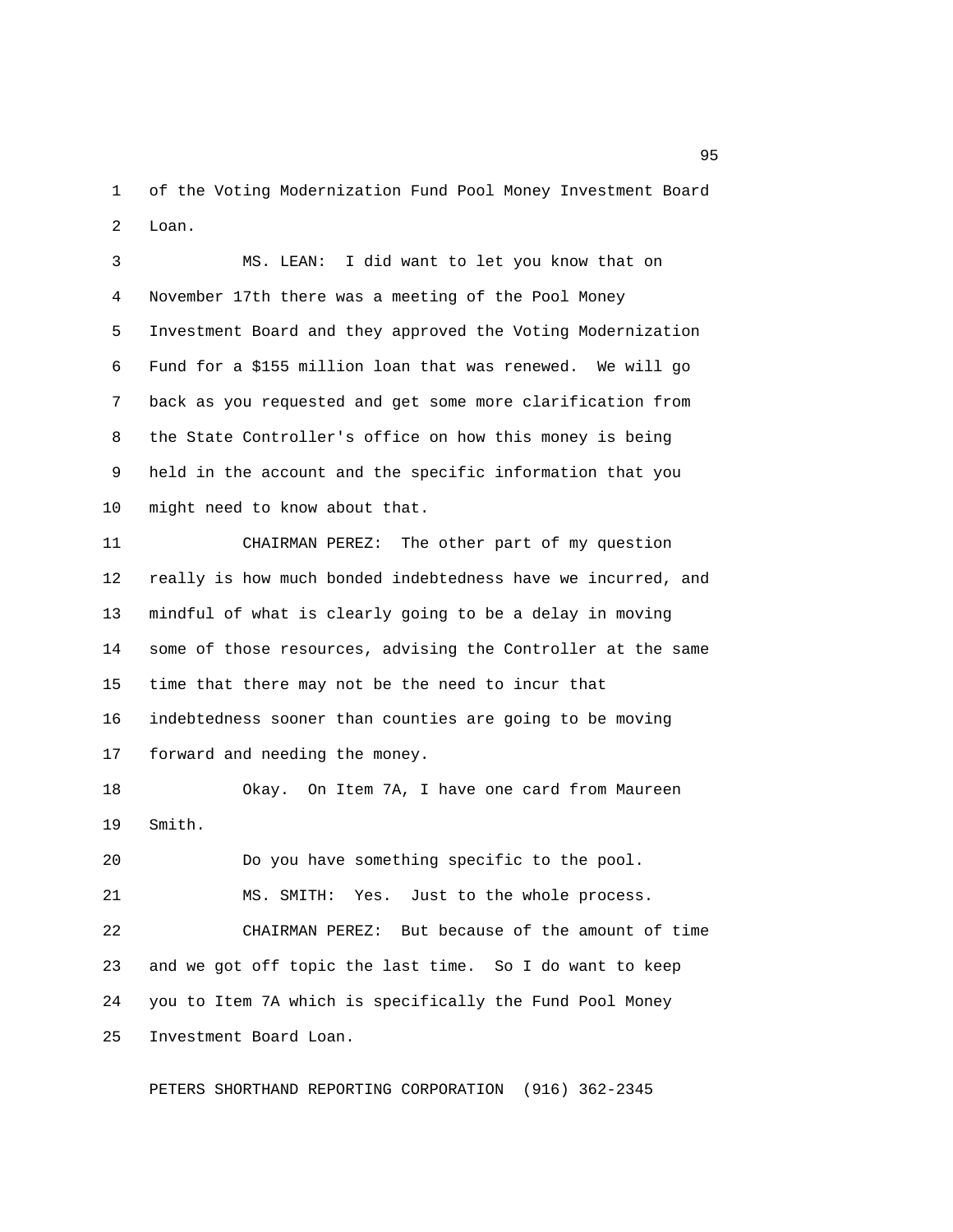1 MS. SMITH: Right. I want to understand. I was 2 really pleased to hear that the bonds have not been issued, 3 but is it possible, can we get through this whole thing 4 without issuing those bonds? When the money is borrowed 5 from the pool -- the Voting Modernization -- this is in the 6 Treasurer's office, right? This is part of the Treasurer of 7 the state of California, this Pool Money Investment Board? 8 CHAIRMAN PEREZ: Correct. 9 MS. SMITH: Okay. Is there a chance that we're 10 going to be able to get through this thing without having to 11 actually issue the bonds that were voted on by the voters in 12 Prop 41? 13 CHAIRMAN PEREZ: I will defer this to Steve Stuart 14 on that, and then I will add my two cents. 15 MR. STUART: Mr. Chairman, I don't know the answer 16 to that, I would have to go check that out. 17 CHAIRMAN PEREZ: My understanding, and we've got 18 at least two lawyers here. My understanding is no. Prop 41 19 was very clear on the manner in which this was to be funded. 20 And while there is flexibility built in with respect to the 21 timing and the manner in which the bonds are floated, it was 22 not an authorization for general fund money which the state 23 clearly does not have very much of or anything else. It was 24 an authorization for bonding, and created a system by which 25 there would be that kind of indebtedness. And quite

PETERS SHORTHAND REPORTING CORPORATION (916) 362-2345

<u>96 and the state of the state of the state of the state of the state of the state of the state of the state of the state of the state of the state of the state of the state of the state of the state of the state of the st</u>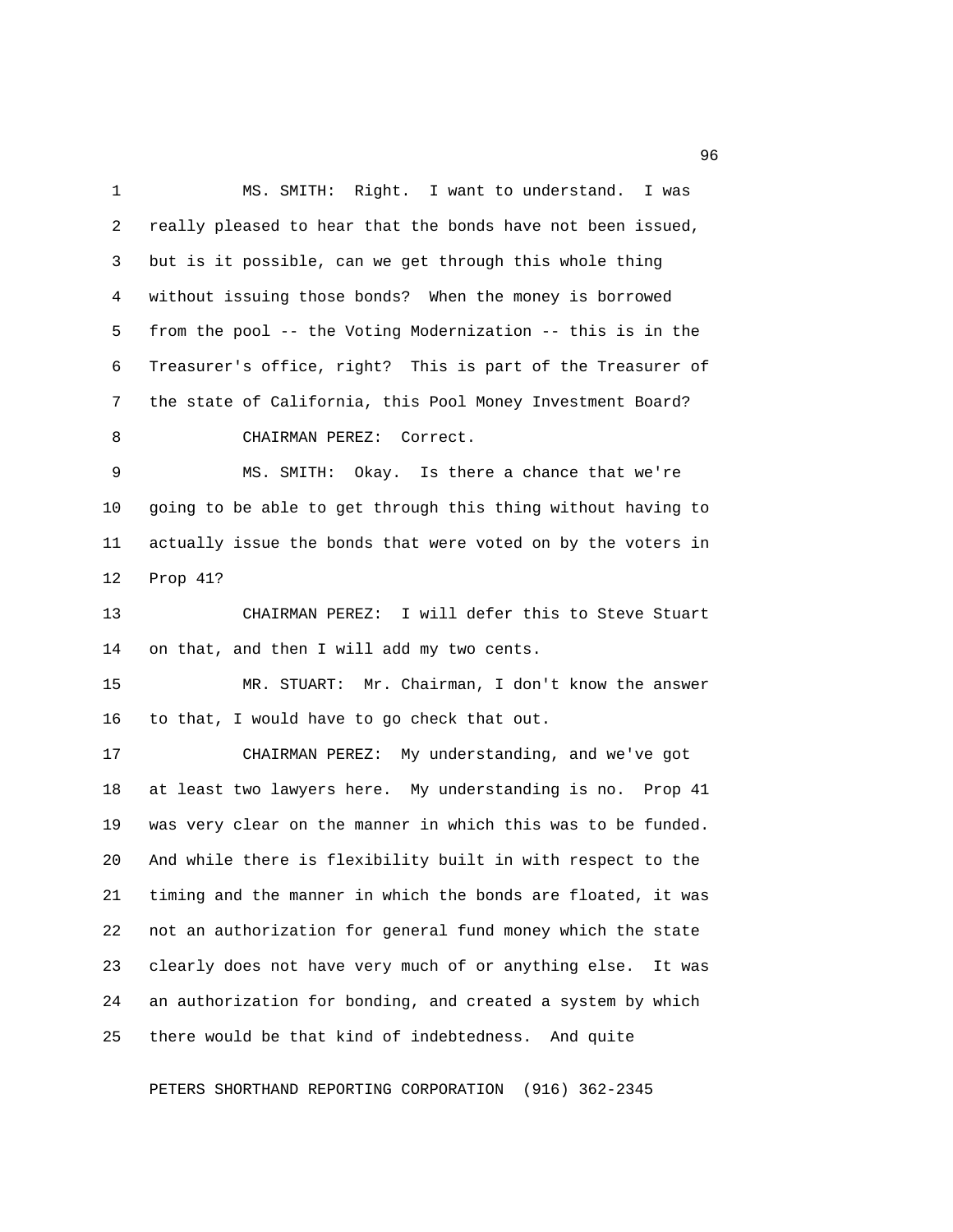1 frankly, whenever you're dealing with bond indebtedness,

 2 you're not only dealing with the initial amount of the bond, 3 but you will be financing that. 4 MS. SMITH: Right. 5 CHAIRMAN PEREZ: And that was the will of the 6 voters. And we're stuck at this Board implementing based on 7 what it was that the voters chose to enact. 8 MS. SMITH: But at this point in time we're better 9 off not issuing the bonds until we actually have -- 10 CHAIRMAN PEREZ: Some bonds have been issued? No 11 bonds have been issued at all, they've all been based on 12 loans from the Pool? 13 MS. LEAN: Correct. 14 CHAIRMAN: PEREZ: Okay. 15 MS. SMITH: Yes, that's what I heard earlier. 16 Because our rating is not as good as it was. 17 CHAIRMAN PEREZ: Thank you. 18 7B. WMB Conflict of Interest Code Status. 19 MS. LEAN: That's still with the FPPC, it's under 20 their review, it still hasn't been formally been adopted. 21 Once it is, we will forward to all the members Form 700s to 22 fill out. But until that time, we weren't going to move 23 forward until they formally approved our Conflict of 24 Interest Code. I just wanted to give you an update on that. 25 CHAIRMAN PEREZ: So we're still able to keep gifts

PETERS SHORTHAND REPORTING CORPORATION (916) 362-2345

experience of the contract of the contract of the contract of the contract of the contract of the contract of the contract of the contract of the contract of the contract of the contract of the contract of the contract of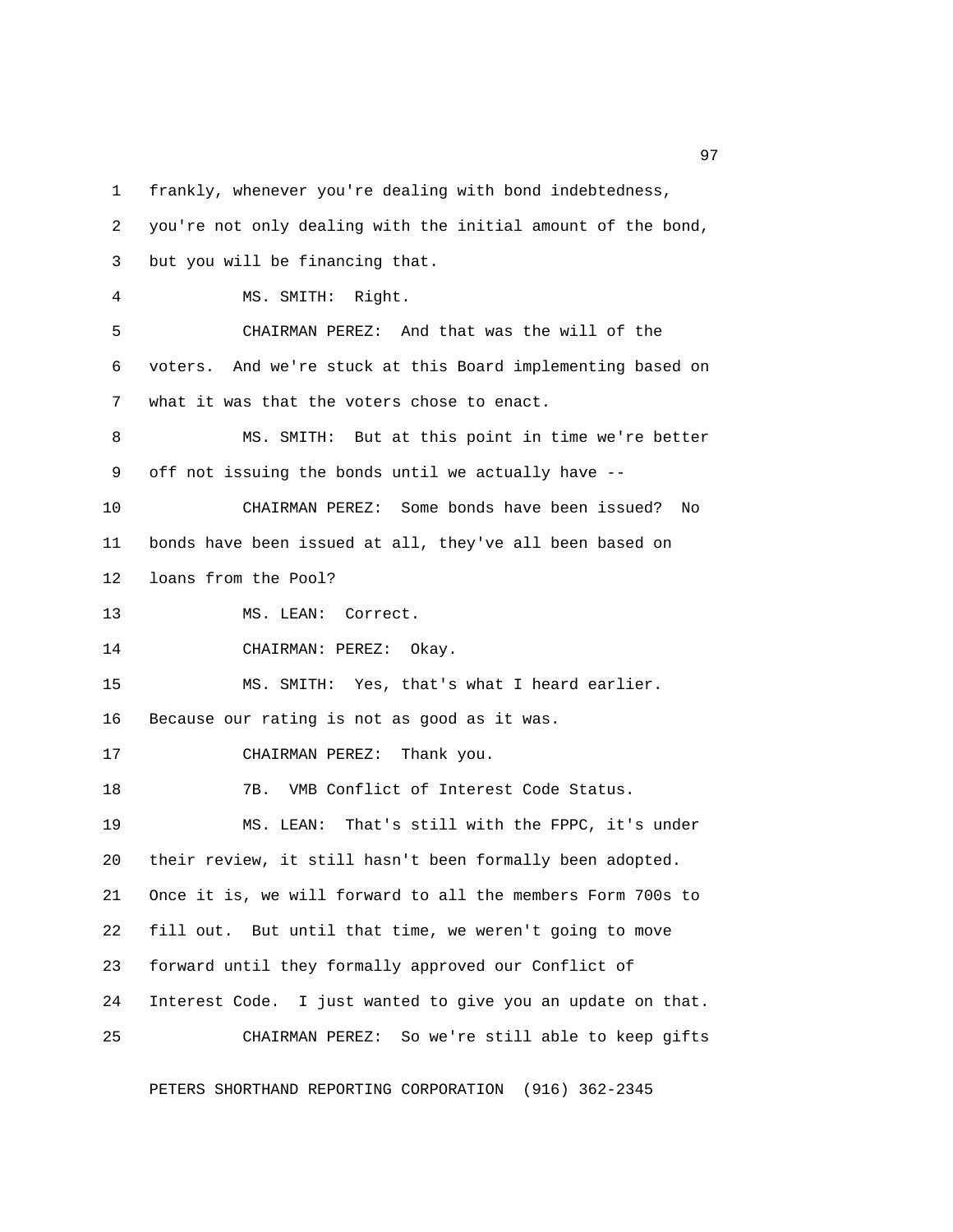1 and all that other good stuff.

 2 (Laughter.) 3 CHAIRMAN PEREZ: You caught the last part where I 4 said nobody ever offers us, right? 5 (Laughter.) 6 CHAIRMAN PEREZ: Okay. That's the last item on 7 our agenda. Given that we don't have a quorum, I guess we 8 don't have to take a vote for adjournment. We'll just break 9 the quorum further and end our business for today. 10 Thank you all for your input and we look forward 11 to seeing you in a few weeks. 12 (Thereupon the meeting of the Voting 13 Modernization Board was concluded at 14 12:27 p.m. on January 21, 2005.) 15 16 17 18 19 20 21 22 23 24 25